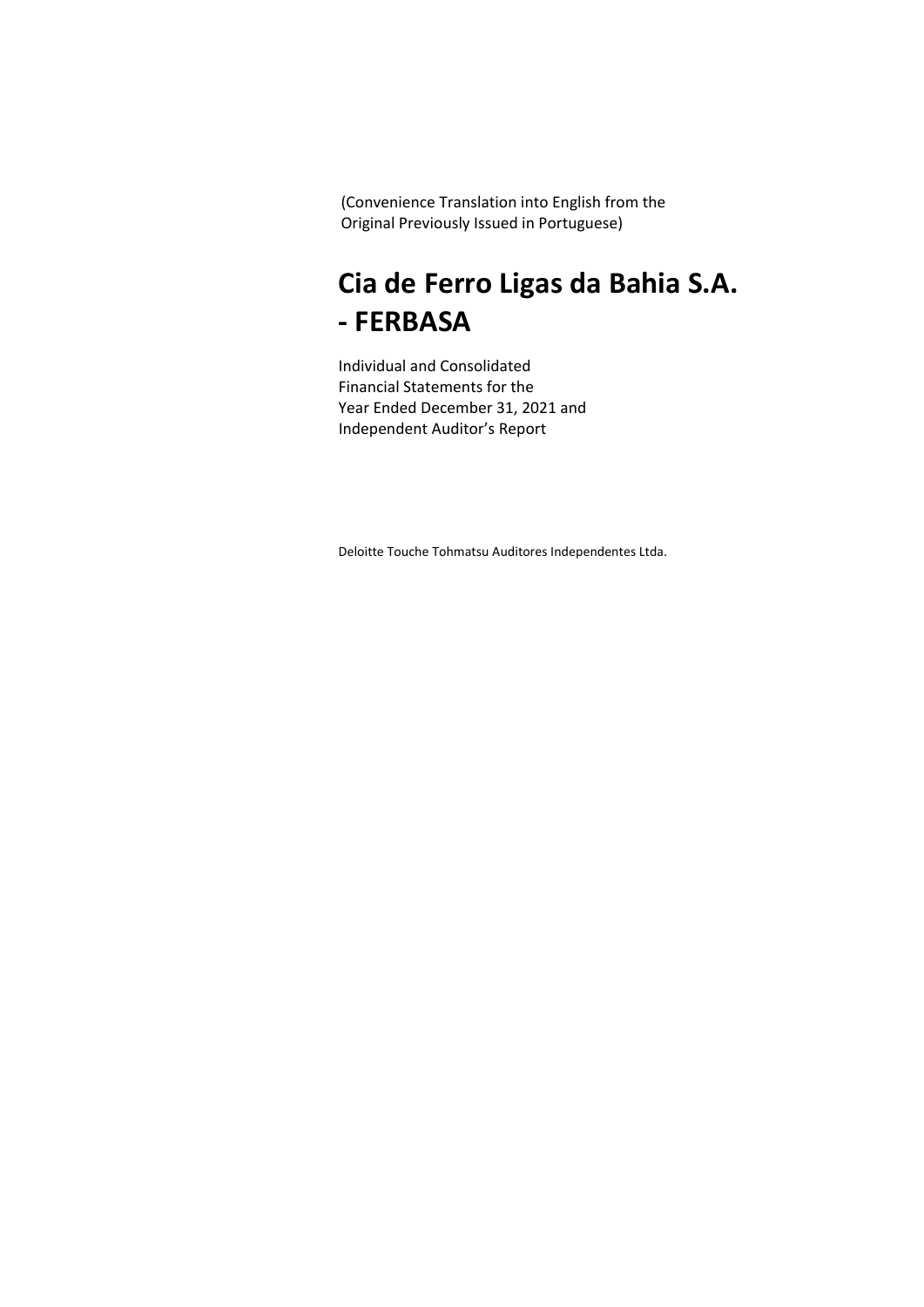Deloitte Touche Tohmatsu Av. Tancredo Neves, 620 - 30º andar - Edifício Mundo Plaza 41820-020 - Salvador - BA Brasil

Tel.: + 55 (71) 2103-9400 Fax: + 55 (71) 2103-9440 www.deloitte.com.br

(Convenience Translation into English from the Original Previously Issued in Portuguese)

#### INDEPENDENT AUDITOR'S REPORT ON THE INDIVIDUAL AND CONSOLIDATED FINANCIAL STATEMENTS

To the Shareholders, Board Members and Executive Board Cia de Ferro Ligas da Bahia S.A. - FERBASA

#### **Opinion**

We have audited the accompanying individual and consolidated financial statements of Cia de Ferro Ligas da Bahia S.A. - FERBASA ("Company"), identified as Parent and Consolidated, respectively, which comprise the balance sheet as at December 31, 2021, and the related statements of income, of comprehensive income, of changes in equity and of cash flows for the year then ended, and notes to the financial statements, including a summary of significant accounting policies.

In our opinion, the individual and consolidated financial statements referred to above present fairly, in all material respects, the individual and consolidated financial position of Cia de Ferro Ligas da Bahia S.A. - FERBASA as at December 31, 2021, and its individual and consolidated financial performance and its individual and consolidated cash flows for the year then ended, in accordance with accounting practices adopted in Brazil and International Financial Reporting Standards - IFRS, issued by the International Accounting Standards Board - IASB.

#### **Basis for opinion**

We conducted our audit in accordance with Brazilian and International Standards on Auditing. Our responsibilities under those standards are further described in the "Auditor's responsibilities for the audit of the individual and consolidated financial statements" section of our report. We are independent of the Company and its subsidiaries in accordance with the relevant ethical requirements set out in the Code of Ethics for Professional Accountants and the professional standards issued by the Brazilian Federal Accounting Council ("CFC"), and we have fulfilled our other ethical responsibilities in accordance with these requirements. We believe that the audit evidence we have obtained is sufficient and appropriate to provide a basis for our opinion.

#### **Key audit matters**

Key audit matters ("KAM") are those matters that, in our professional judgment, were of most significance in our audit of the financial statements of the current period. These matters were addressed in the context of our audit of the individual and consolidated financial statements as a whole, and in forming our opinion thereon, and we do not provide a separate opinion on these matters.

Deloitte refers to one or more of Deloitte Touche Tohmatsu Limited, a UK private company limited by guarantee ("DTTL"), its network of member firms, and their related entities. DTTL and each<br>of its member firms are legally

Deloitte provides audit, consulting, financial advisory, risk management, tax and relates services to public and private clients spanning multiple industries. Deloitte serves four out of five Fortune<br>Global 500® companies Twitter.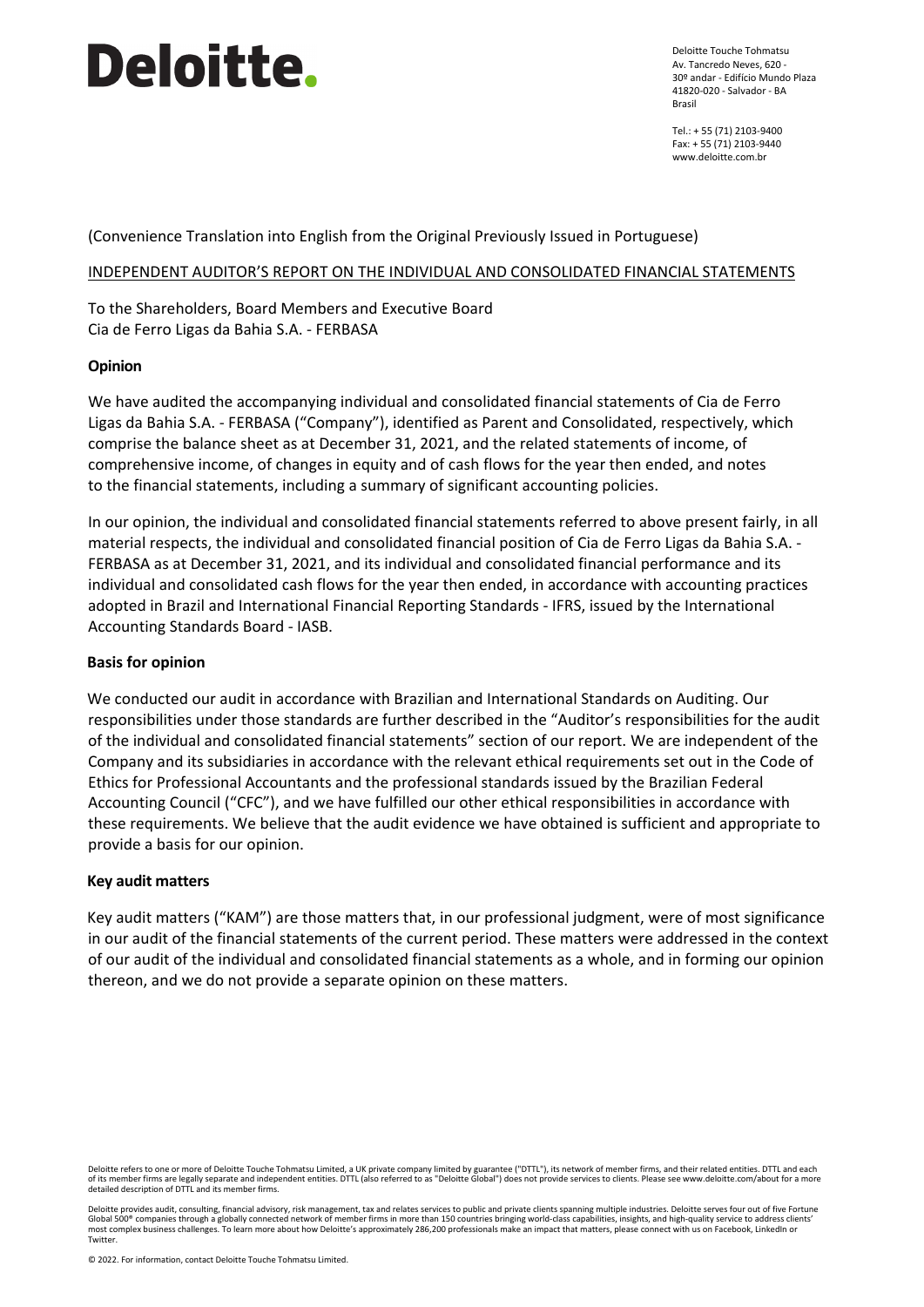#### *Revenue recognition*

As described notes 7.16 and 33 to the individual and consolidated financial statements, the Company's and its subsidiaries' revenues derive from the sale of ferroalloys, ferrochrome, ferrosilicon and energy. In the year ended December 31, 2021, the Company and its subsidiaries recognized consolidated net revenue of R\$2,389 million.

The accounting for revenue involves processes implemented by the Company's Executive Board that support its recognition and that must address the following risks, among others: (a) revenue must be accounted for after the minimum criteria necessary for its recognition in the Company's normal course of business are met; and (b) the sales revenue amount must be determined based on the terms and conditions set forth in a contract. Due to these aspects, we considered revenue recognition as a key audit matter.

Accordingly, our audit procedures included, without limitation: (i) obtaining an understanding of the flow of revenue recognition considering the nature of the Company's main revenue line items, contractual aspects, among others; (ii) assessing the design, implementation and effectiveness of the significant internal controls determined by the Executive Board on revenue recognition; (iii) obtaining an understanding of the main systems used in the revenue recognition and review process; (iv) testing, on a sampling basis, the occurrence, integrity and accuracy of the revenue recognized by the Company, as well as whether they were accounted for in the proper accrual period; and (v) assessing the disclosures made by the Executive Board in the individual and consolidated financial statements.

Based on the audit procedures described above and the audit evidence obtained, we conclude that the revenue recognition criteria adopted by the Executive Board, as well as the related disclosures on the Company's revenue recognition, are acceptable in the context of the individual and consolidated financial statements taken as a whole.

#### *Measurement of the fair value of biological assets*

As described in notes 5.1, 7.5 and 20 to the individual and consolidated financial statements, the Company measures the fair value of its eucalyptus forests using the discounted cash flow model, which takes into consideration several assumptions and judgments by the Executive Board. In addition, a portion of the assumptions considers unobservable market data. Changes in the assumptions or valuation techniques used may result in significantly different fair value estimates, impacting profit or loss for the year. Consequently, the measurement of the fair value of biological assets is considered as one of the KAM.

Accordingly, our audit procedures included, without limitation: (i) obtaining and understanding of the flow of measurement and recording of biological assets and the significant assumptions used by the Executive Board; (ii) understanding the internal controls related to the measurement and recording of biological assets; (iii) involving our financial valuation specialists to assist us in assessing the adequacy of the model used by the Executive Board to measure the fair value of biological assets (discounted cash flow), as well the reasonableness of the discount rate used by the Company; (iv) assessing the key business assumptions used in the discounted cash flow model, more specifically related to the Annual Average Increase (IMA); and (v) assessing the disclosures made by the Executive Board in the individual and consolidated financial statements.

Based on the result of the audit procedures performed and the audit evidence obtained, on the measurement of the fair value of biological assets, we understand that the criteria and assumptions adopted by the Executive Board, as well as the respective disclosures in the notes to the individual and consolidated financial statements, are acceptable in the context of the individual and consolidated financial statements taken as a whole.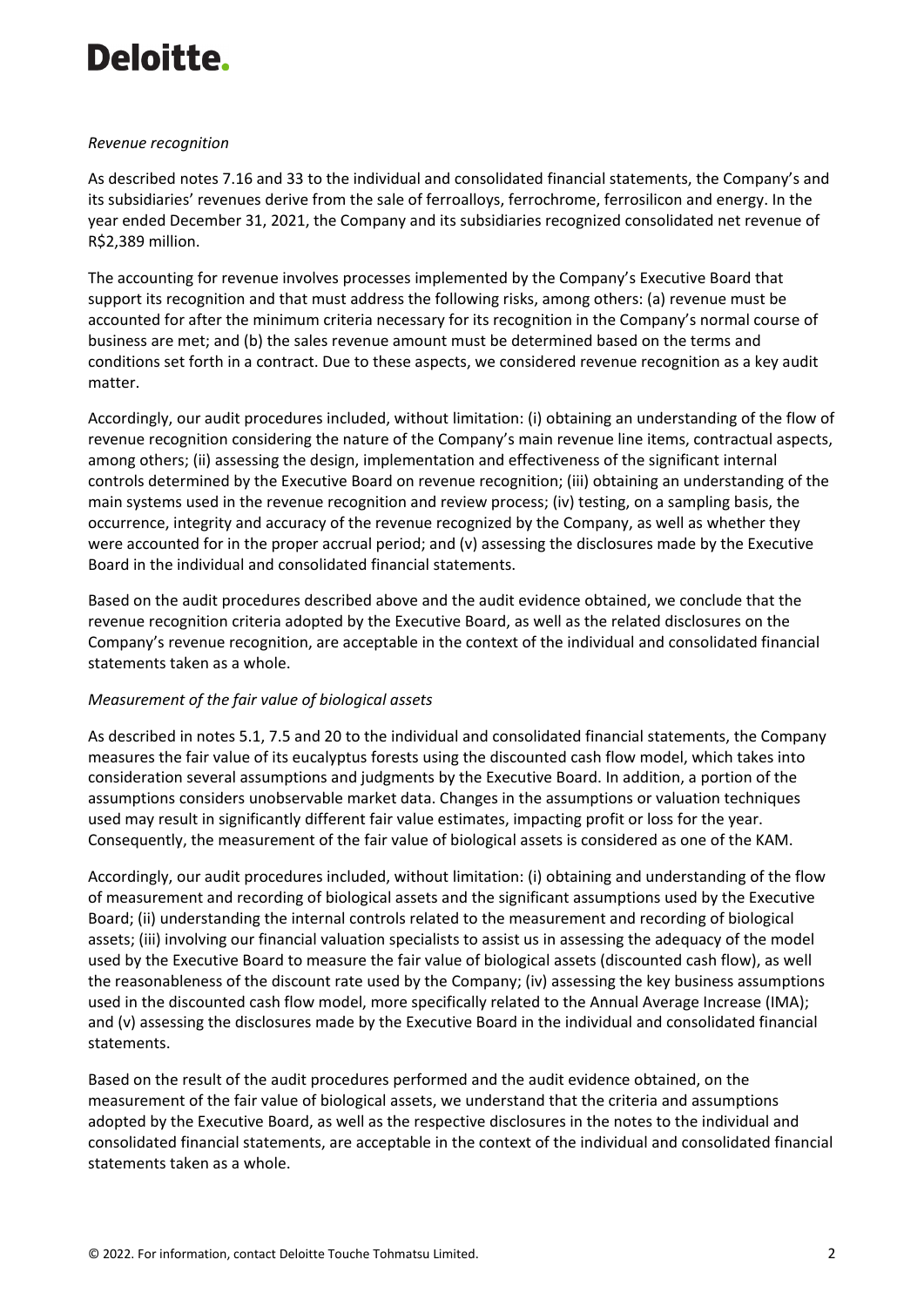#### **Other matter**

#### *Statements of value added*

The individual and consolidated statements of value added ("DVA") for the year ended December 31, 2021, prepared under the responsibility of the Company's Executive Board and disclosed as supplemental information for purposes of the IFRS, were subject to audit procedures performed together with the audit of the Company's individual and consolidated financial statements. In forming our opinion, we evaluated whether these individual and consolidated statements of value added are reconciled with the individual and consolidated financial statements and the accounting records, as applicable, and whether their form and content are in accordance with the criteria set out in technical pronouncement CPC 09 - Statement of Value Added. In our opinion, these statements of value added were appropriately prepared, in all material respects, in accordance with the criteria set out in such technical pronouncement and are consistent in relation to the individual and consolidated financial statements taken as a whole.

### **Other information accompanying the individual and consolidated financial statements and the independent auditor's report**

The Executive Board is responsible for the other information. The other information comprises the Management Report.

Our opinion on the individual and consolidated financial statements does not cover the Management Report, and we do not express any form of audit conclusion thereon.

In connection with our audit of the individual and consolidated financial statements, our responsibility is to read the Management Report and, in doing so, consider whether this report is materially inconsistent with the financial statements or our knowledge obtained in the audit, or otherwise appears to be materially misstated. If, based on the work we have performed, we conclude that there is a material misstatement in the Management Report, we are required to report that fact. We have nothing to report in this regard.

### **Executive Board' responsibilities and those charged with governance for the individual and consolidated financial statements**

The Executive Board is responsible for the preparation and fair presentation of the individual and consolidated financial statements in accordance with accounting practices adopted in Brazil and the IFRSs, issued by the IASB, and for such internal control as the Executive Board determines is necessary to enable the preparation of financial statements that are free from material misstatement, whether due to fraud or error.

In preparing the individual and consolidated financial statements, the Executive Board is responsible for assessing the Company's ability to continue as a going concern, disclosing, as applicable, matters related to going concern and using the going concern basis of accounting unless the Executive Board either intends to liquidate the Company and its subsidiaries or to cease operations, or has no realistic alternative but to do so.

Those charged with governance are responsible for overseeing the Company's and its subsidiaries' financial reporting process individual and consolidated.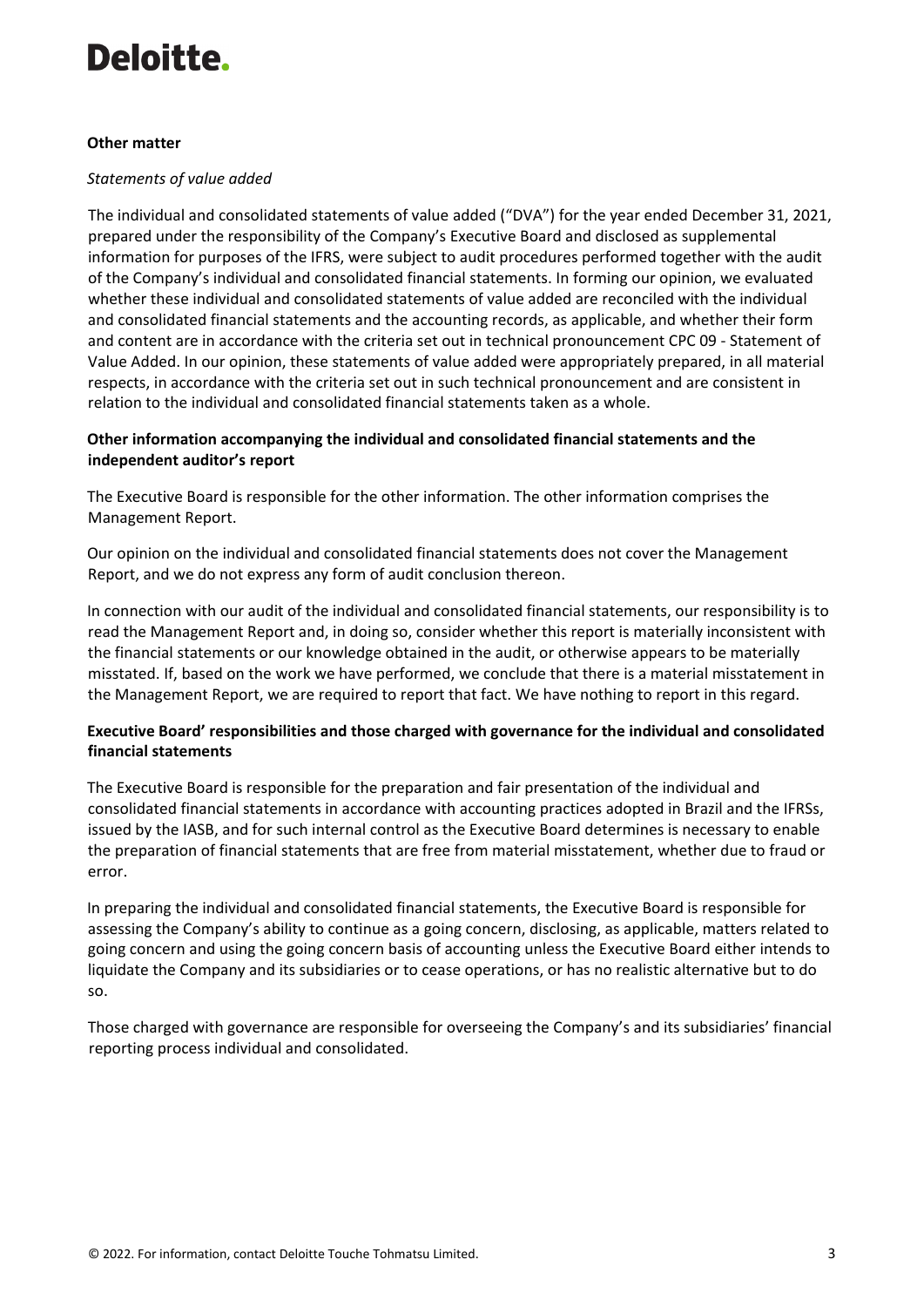#### **Auditor's responsibilities for the audit of the individual and consolidated financial statements**

Our objectives are to obtain reasonable assurance about whether the individual and consolidated financial statements as a whole are free from material misstatement, whether due to fraud or error, and to issue an auditor's report that includes our opinion. Reasonable assurance is a high level of assurance, but is not a guarantee that an audit conducted in accordance with Brazilian and International Standards on Auditing will always detect a material misstatement when it exists. Misstatements can arise from fraud or error and are considered material if, individually or in the aggregate, they could reasonably be expected to influence the economic decisions of users taken on the basis of these financial statements individual and consolidated.

As part of an audit in accordance with Brazilian and International Standards on Auditing, we exercise professional judgment and maintain professional skepticism throughout the audit. We also:

- Identify and assess the risks of material misstatement of the individual and consolidated financial statements, whether due to fraud or error, design and perform audit procedures responsive to those risks, and obtain audit evidence that is sufficient and appropriate to provide a basis for our opinion. The risk of not detecting a material misstatement resulting from fraud is higher than for one resulting from error, as fraud may involve collusion, forgery, intentional omissions, misrepresentations, or the override of internal control.
- Obtain an understanding of internal control relevant to the audit in order to design audit procedures that are appropriate in the circumstances, but not for the purpose of expressing an opinion on the effectiveness of the Company's and its subsidiaries' internal control.
- Evaluate the appropriateness of accounting policies used and the reasonableness of accounting estimates and related disclosures made by the Executive Board .
- Conclude on the appropriateness of the Executive Board use of the going concern basis of accounting and, based on the audit evidence obtained, whether a material uncertainty exists related to events or conditions that may cast significant doubt on the Company's and its subsidiaries' ability to continue as going concerns. If we conclude that a material uncertainty exists, we are required to draw attention in our auditor's report to the related disclosures in the individual and consolidated financial statements or, if such disclosures are inadequate, to modify our opinion. Our conclusions are based on the audit evidence obtained up to the date of our auditor's report. However, future events or conditions may cause the Company and its subsidiaries to cease to continue as going concerns.
- Evaluate the overall presentation, structure and content of the financial statements, including the disclosures, and whether the individual and consolidated financial statements represent the underlying transactions and events in a manner that achieves fair presentation.
- Obtain sufficient appropriate audit evidence regarding the financial information of the entities or business activities within the Group to express an opinion on the consolidated financial statements. We are responsible for the direction, supervision and performance of the Group audit. We remain solely responsible for our audit opinion.

We communicate with those charged with governance regarding, among other matters, the planned scope and timing of the audit and significant audit findings, including any significant deficiencies in internal control that we identify during our audit.

We also provide those charged with governance with a statement that we have complied with relevant ethical requirements regarding independence, and to communicate with them all relationships and other matters that may reasonably be thought to bear on our independence, and where applicable, related safeguards.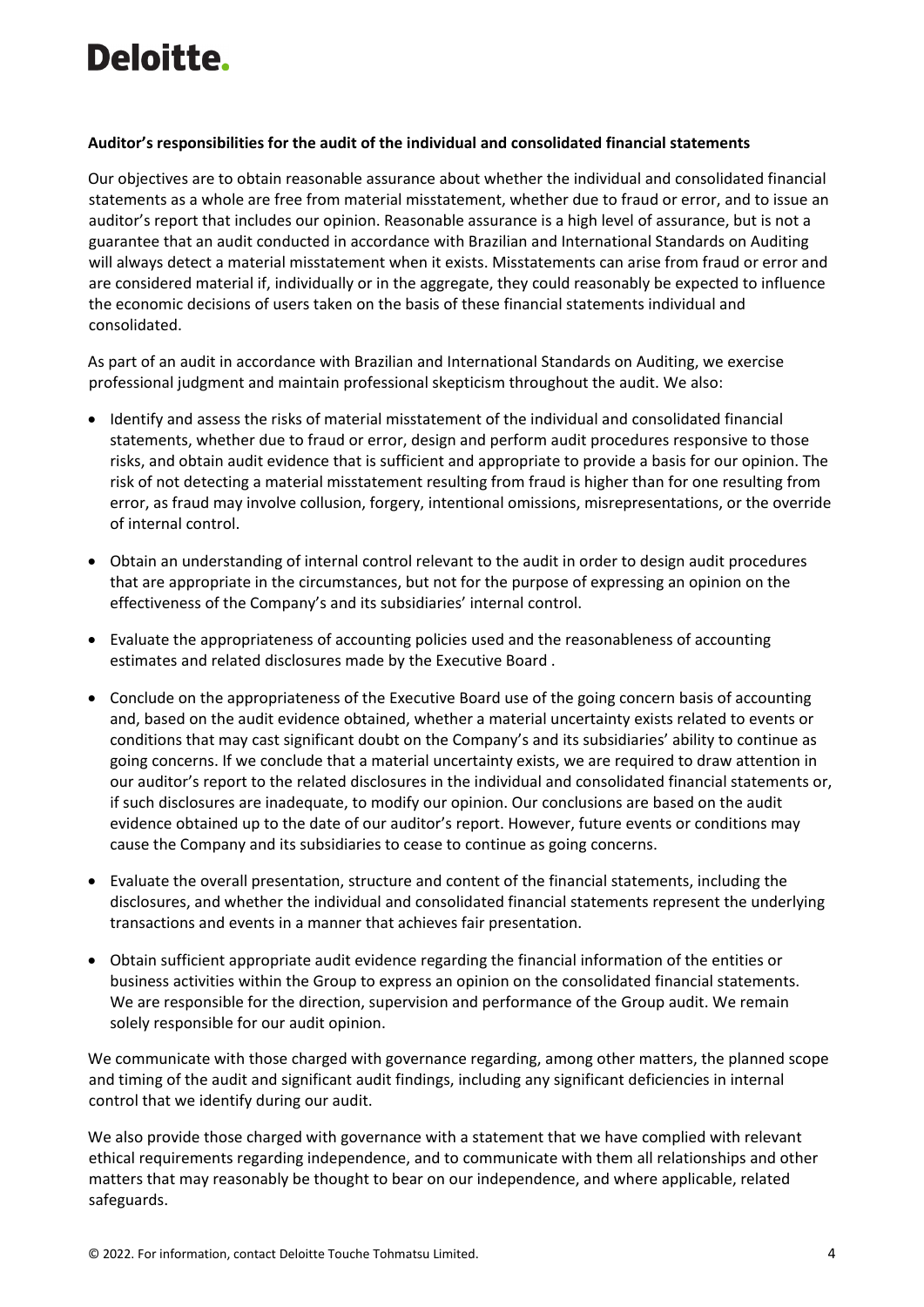

From the matters communicated with those charged with governance, we determine those matters that were of most significance in the audit of the financial statements of the current period and are therefore the key audit matters. We describe these matters in our auditor's report unless law or regulation precludes public disclosure about the matter or when, in extremely rare circumstances, we determine that a matter should not be communicated in our report because the adverse consequences of doing so would reasonably be expected to outweigh the public interest benefits of such communication.

The accompanying individual and consolidated financial statements have been translated into English for the convenience of readers outside Brazil.

Salvador, February 22, 2022

DE LOTTE TOUCHE TOHMATSU Auditores Independentes Ltda. Engagement Partner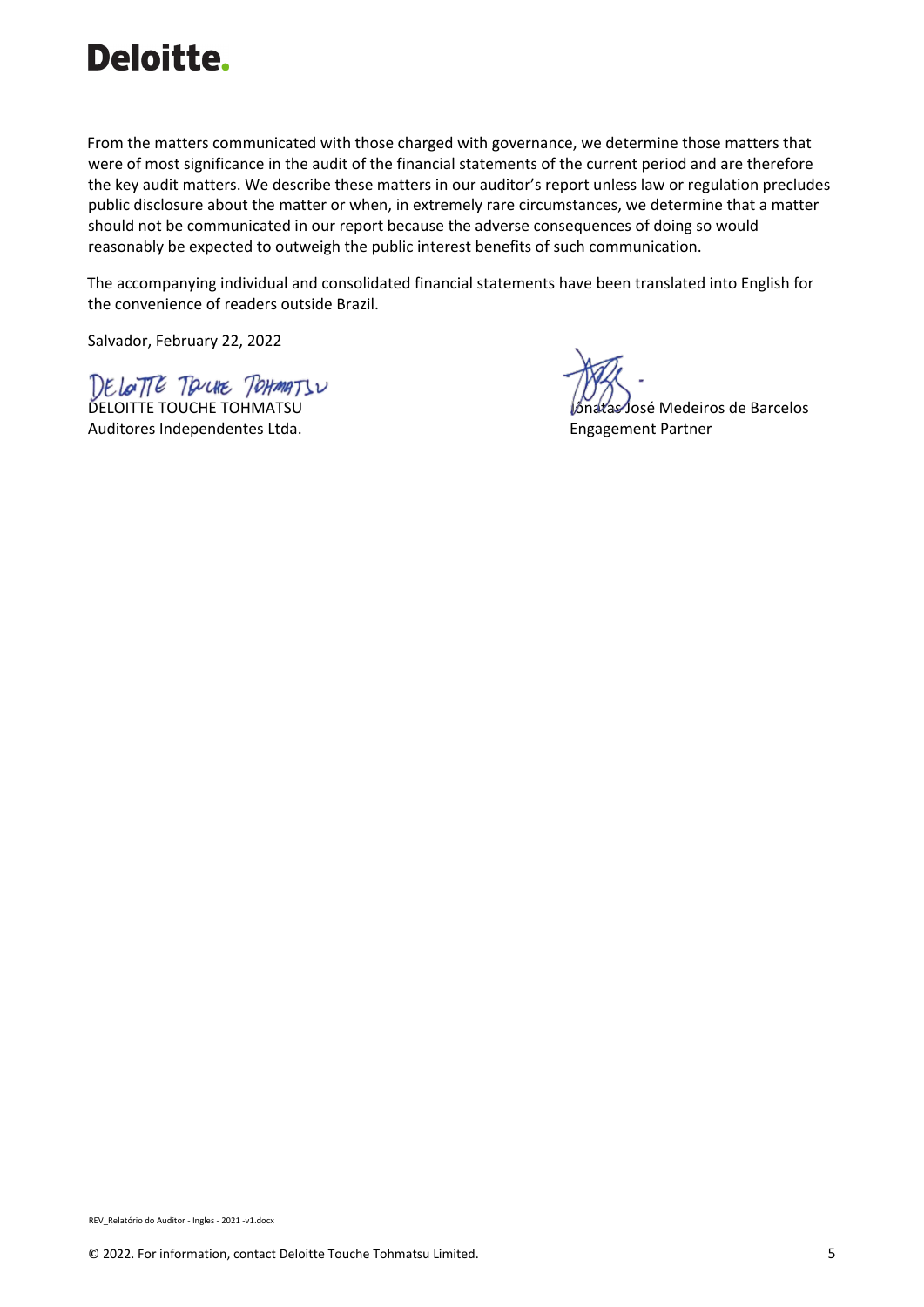#### CIA DE FERRO LIGAS DA BAHIA S.A. ‐ FERBASA AND SUBSIDIARIES

BALANCE SHEETS AS AT DECEMBER 31, 2021

(Amounts expressed in thousand of Brazilian reais ‐ R\$)

|                                               |      | Parent    |           | Consolidated                                |           |                                                     |    | Parent                                           |                          | Consolidated |           |
|-----------------------------------------------|------|-----------|-----------|---------------------------------------------|-----------|-----------------------------------------------------|----|--------------------------------------------------|--------------------------|--------------|-----------|
| ASSETS                                        | Note |           |           | 12/31/2021 12/31/2020 12/31/2021 12/31/2020 |           | LIABILITIES AND EQUITY                              |    | Note 12/31/2021 12/31/2020 12/31/2021 12/31/2020 |                          |              |           |
|                                               |      |           |           |                                             |           |                                                     |    |                                                  |                          |              |           |
| CIRCULANTE                                    |      |           |           |                                             |           | <b>CURRENT LIABILITIES</b>                          |    |                                                  |                          |              |           |
| Cash and cash equivalents                     | 10   | 129,806   | 67,756    | 216,512                                     | 90,497    | Trade payables                                      | 21 | 106,570                                          | 70,944                   | 110,710      | 73,890    |
| Short-term investments                        | 11   | 385,730   | 191,837   | 385,730                                     | 191,837   | Borrowings and financing                            | 22 | 49,778                                           | 104,609                  | 75,234       | 132,729   |
| Trade receivables                             | 12   | 278,283   | 145,758   | 288,003                                     | 154,729   | Derivative and non-derivative financial instruments | 26 | 9,669                                            | 73,080                   | 9,669        | 73,080    |
| Inventories                                   | 13   | 421,404   | 285,987   | 421,404                                     | 285,987   | Labor and actuarial liabilities                     | 24 | 113,217                                          | 47,393                   | 113,847      | 47,805    |
| Recoverable taxes                             | 14   | 65,924    | 27,793    | 69,150                                      | 30,073    | Income taxes and social contributions               | 25 | 68,945                                           | 14,738                   | 69,829       | 15,483    |
| Prepaid expenses                              |      | 7,779     | 452       | 7,779                                       | 452       | CCEE reimbursement account                          | 29 |                                                  | $\overline{\phantom{a}}$ | 24,896       | 19,335    |
| Advances to suppliers                         | 15   | 2,000     | 11,856    | 2,000                                       | 11,856    | Proposed dividends and interest on capital          |    | 48,268                                           | 32,826                   | 48,275       | 32,884    |
| Other assets                                  |      | 7,838     | 6,358     | 11,276                                      | 9,312     | Lease payable                                       | 23 | 11,828                                           | 20,393                   | 12,616       | 21,188    |
| <b>Total current assets</b>                   |      | 1,298,764 | 737,797   | 1,401,854                                   | 774,743   | Other liabilities                                   |    | 8,748                                            | 7,801                    | 9,661        | 7,845     |
|                                               |      |           |           |                                             |           | <b>Total current liabilities</b>                    |    | 417,023                                          | 371,784                  | 474,737      | 424,239   |
|                                               |      |           |           |                                             |           |                                                     |    |                                                  |                          |              |           |
| <b>NON-CURRENT ASSETS</b>                     |      |           |           |                                             |           | <b>NON-CURRENT LIABILITIES</b>                      |    |                                                  |                          |              |           |
| Advances to suppliers                         | 15   | 2,167     | 4,993     | 2,167                                       | 4,993     | Borrowings and financing                            | 22 | 98,088                                           | 141,211                  | 330,085      | 395,930   |
| Short-term investments                        | 11   | 162,427   | 30,079    | 211,409                                     | 129,076   | Derivative and non-derivative financial instruments | 26 |                                                  | 14,687                   |              | 14,687    |
| Inventories                                   | 13   | 6,834     | 4,542     | 6,834                                       | 4,542     | Obligations with acquisition of subsidiary          |    | 4,978                                            | 4,978                    | 4,978        | 4,978     |
| Recoverable taxes                             | 14   | 3,840     | 165,051   | 3,840                                       | 165,051   | Labor and actuarial liabilities                     | 24 | 65,051                                           | 94,928                   | 65,051       | 94,928    |
| Deferred taxes                                | 16   | 17,806    | 16,192    | 16,982                                      | 14,637    | Taxes and social contributions                      | 25 |                                                  |                          | 87           | 87        |
| <b>Escrow deposits</b>                        | 17   | 45,677    | 43,056    | 45,773                                      | 43,152    | CCEE reimbursement account                          | 29 |                                                  |                          | 24,619       | 12,247    |
| Other receivables                             |      | 625       | 701       | 632                                         | 708       | Provision for contingencies                         | 28 | 56,492                                           | 55,464                   | 56,492       | 55,464    |
|                                               |      | 239,376   | 264,614   | 287,637                                     | 362,159   | Provision for environmental liabilities             | 27 | 15,953                                           | 15,354                   | 57,415       | 22,848    |
|                                               |      |           |           |                                             |           | Lease payable                                       | 23 | 2,582                                            | 9,811                    | 12,839       | 19,954    |
|                                               |      |           |           |                                             |           | Total non-current liabilities                       |    | 243,144                                          | 336,433                  | 551,566      | 621,123   |
| Investments                                   | 18   | 552,588   | 567,873   | 124                                         | 124       |                                                     |    |                                                  |                          |              |           |
| Property, plant and equipment and intangibles | 19   | 699,494   | 679,755   | 1,455,943                                   | 1,444,936 |                                                     |    |                                                  |                          |              |           |
| Right-of-use assets                           | 19   | 15,481    | 30,531    | 27,341                                      | 42,003    | <b>EQUITY</b>                                       | 31 |                                                  |                          |              |           |
| <b>Biological assets</b>                      | 20   | 223,683   | 193,222   | 223,683                                     | 193,222   | Capital                                             |    | 1,225,444                                        | 1,225,444                | 1,225,444    | 1,225,444 |
|                                               |      | 1,491,246 | 1,471,381 | 1,707,091                                   | 1,680,285 | <b>Retained earnings</b>                            |    | 1,129,261                                        | 602,490                  | 1,129,261    | 602,490   |
|                                               |      |           |           |                                             |           | Equity assessment adjustment                        |    | 40,268                                           | (36, 605)                | 40,268       | (36, 605) |
| Total non-current assets                      |      | 1,730,622 | 1,735,995 | 1,994,728                                   | 2,042,444 | Treasury shares                                     |    | (25, 754)                                        | (25, 754)                | (25, 754)    | (25, 754) |
|                                               |      |           |           |                                             |           | <b>Retained earnings</b>                            |    |                                                  |                          |              |           |
|                                               |      |           |           |                                             |           | Equity attributable to owners of the Company        |    | 2,369,219                                        | 1,765,575                | 2,369,219    | 1,765,575 |
|                                               |      |           |           |                                             |           | Non-controlling interests                           |    |                                                  |                          | 1,060        | 6,250     |
|                                               |      |           |           |                                             |           | <b>Total equity</b>                                 |    | 2,369,219                                        | 1,765,575                | 2,370,279    | 1,771,825 |
|                                               |      |           |           |                                             |           |                                                     |    |                                                  |                          |              |           |
| TOTAL OF ASSETS                               |      | 3,029,386 | 2,473,792 | 3,396,582                                   | 2,817,187 | TOTAL OF LIABILITIES AND EQUITY                     |    | 3,029,386                                        | 2,473,792                | 3,396,582    | 2,817,187 |
|                                               |      |           |           |                                             |           |                                                     |    |                                                  |                          |              |           |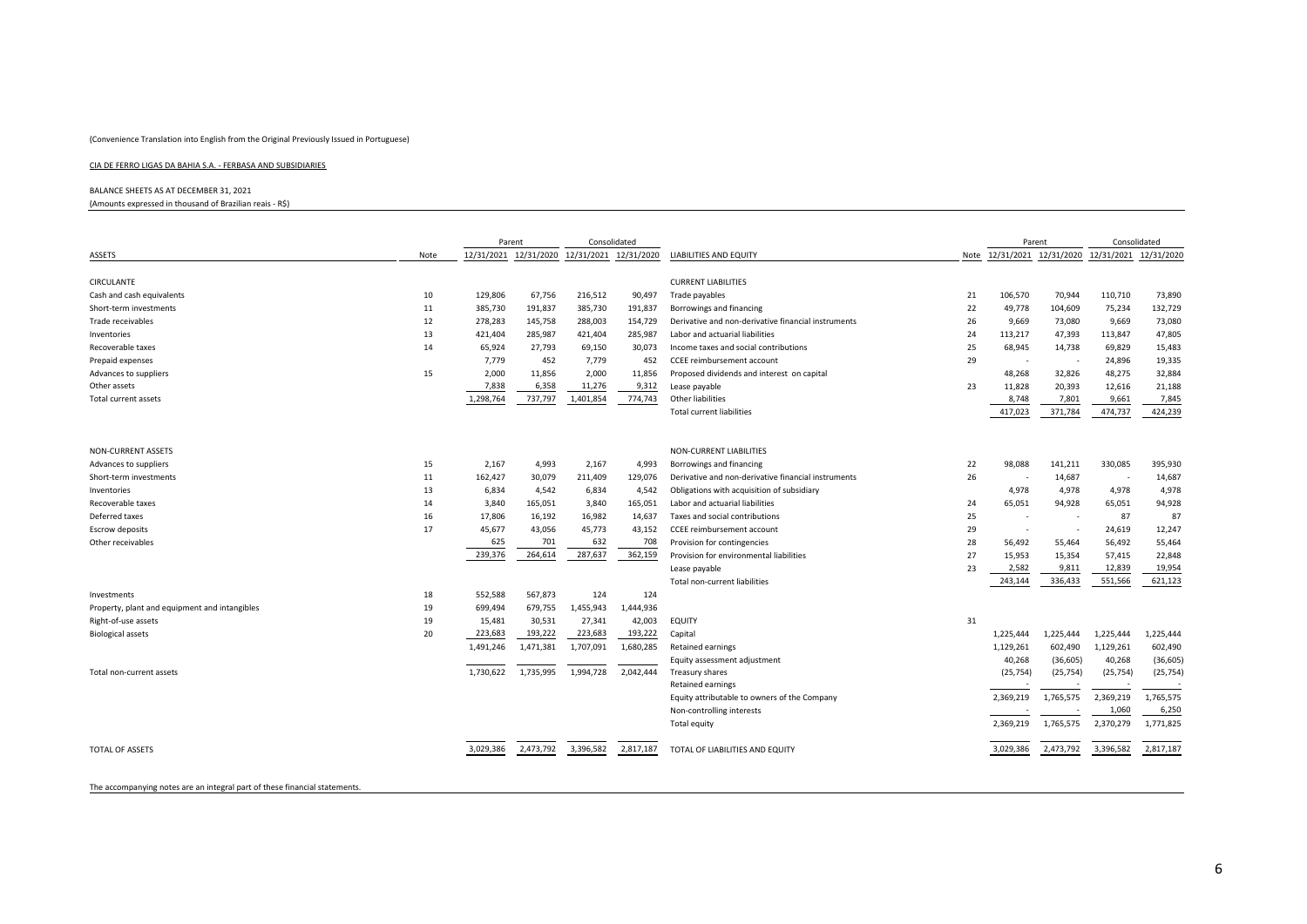#### CIA DE FERRO LIGAS DA BAHIA S.A. ‐ FERBASA AND SUBSIDIARIES

#### STATEMENTS OF INCOME

FOR THE YEAR ENDED DECEMBER 31, 2021

(Amounts expressed in thousands of Brazilian reais ‐ R\$, except earnings per share)

|                                                      |      | Parent      |               | Consolidated          |               |  |
|------------------------------------------------------|------|-------------|---------------|-----------------------|---------------|--|
|                                                      | Note | 12/31/2021  | 12/31/2020    | 12/31/2021 12/31/2020 |               |  |
| <b>NET SALES REVENUE</b>                             | 33   | 2,296,413   | 1,539,441     | 2,389,477             | 1,622,019     |  |
| Cost of sales                                        | 34   | (1,313,664) | (1, 159, 463) | (1,383,827)           | (1, 224, 333) |  |
| Changes in fair value of biological assets           | 20   | 27,802      | 46,211        | 27,802                | 46,211        |  |
| <b>GROSS PROFIT</b>                                  |      | 1,010,551   | 426,189       | 1,033,452             | 443,897       |  |
| <b>OPERATING EXPENSES</b>                            | 34   |             |               |                       |               |  |
| Selling expenses                                     |      | (18, 662)   | (20, 139)     | (18, 662)             | (20, 139)     |  |
| General and administrative expenses                  |      | (167, 936)  | (101, 830)    | (176, 119)            | (109, 082)    |  |
| Other operating income (expenses)                    |      | (33, 873)   | (30, 789)     | (37, 829)             | (35, 779)     |  |
|                                                      |      | (220, 471)  | (152, 758)    | (232,610)             | (165,000)     |  |
| Share of profit (loss) of investees                  | 18   | (9, 773)    | (16, 529)     |                       |               |  |
| SHARE OF PROFIT OF INVESTEES                         |      | 780,307     | 256,902       | 800,842               | 278,897       |  |
| FINANCE INCOME (COSTS)                               | 35   |             |               |                       |               |  |
| Finance income                                       |      | 59,377      | 52,065        | 65,321                | 54,735        |  |
| Finance costs                                        |      | (42, 520)   | (52, 840)     | (69, 294)             | (77, 020)     |  |
| Derivative and non-derivative financial instruments  |      | (95, 208)   | (184, 747)    | (95, 208)             | (184, 747)    |  |
|                                                      |      | (78, 351)   | (185, 522)    | (99, 181)             | (207, 032)    |  |
| PRETAX INCOME                                        |      | 701,956     | 71,380        | 701,661               | 71,865        |  |
| INCOME TAX AND SOCIAL CONTRIBUTION                   | 25   |             |               |                       |               |  |
| Exemption and reduction                              |      | 124,152     | 6,263         | 124,458               | 6,263         |  |
| Current                                              |      | (224, 444)  | (11,083)      | (225, 157)            | (11, 326)     |  |
| Deferred                                             |      | 41,214      | 3,212         | 41,945                | 3,212         |  |
|                                                      |      | (59,078)    | (1,608)       | (58, 754)             | (1,851)       |  |
| PROFIT FOR THE YEAR                                  |      | 642,878     | 69,772        | 642,907               | 70,014        |  |
| Profit attributable to owners of the Company         |      | 642,878     | 69,772        | 642,878               | 69,772        |  |
| Profit attributable to non-controlling interests     |      |             |               | 29                    | 242           |  |
| BASIC AND DILUTED EARNINGS PER COMMON SHARE - R\$    | 32   |             |               | 7.09059               | 0.76955       |  |
| BASIC AND DILUTED EARNINGS PER PREFERRED SHARE - R\$ | 32   |             |               | 7.79965               | 0.8465        |  |
|                                                      |      |             |               |                       |               |  |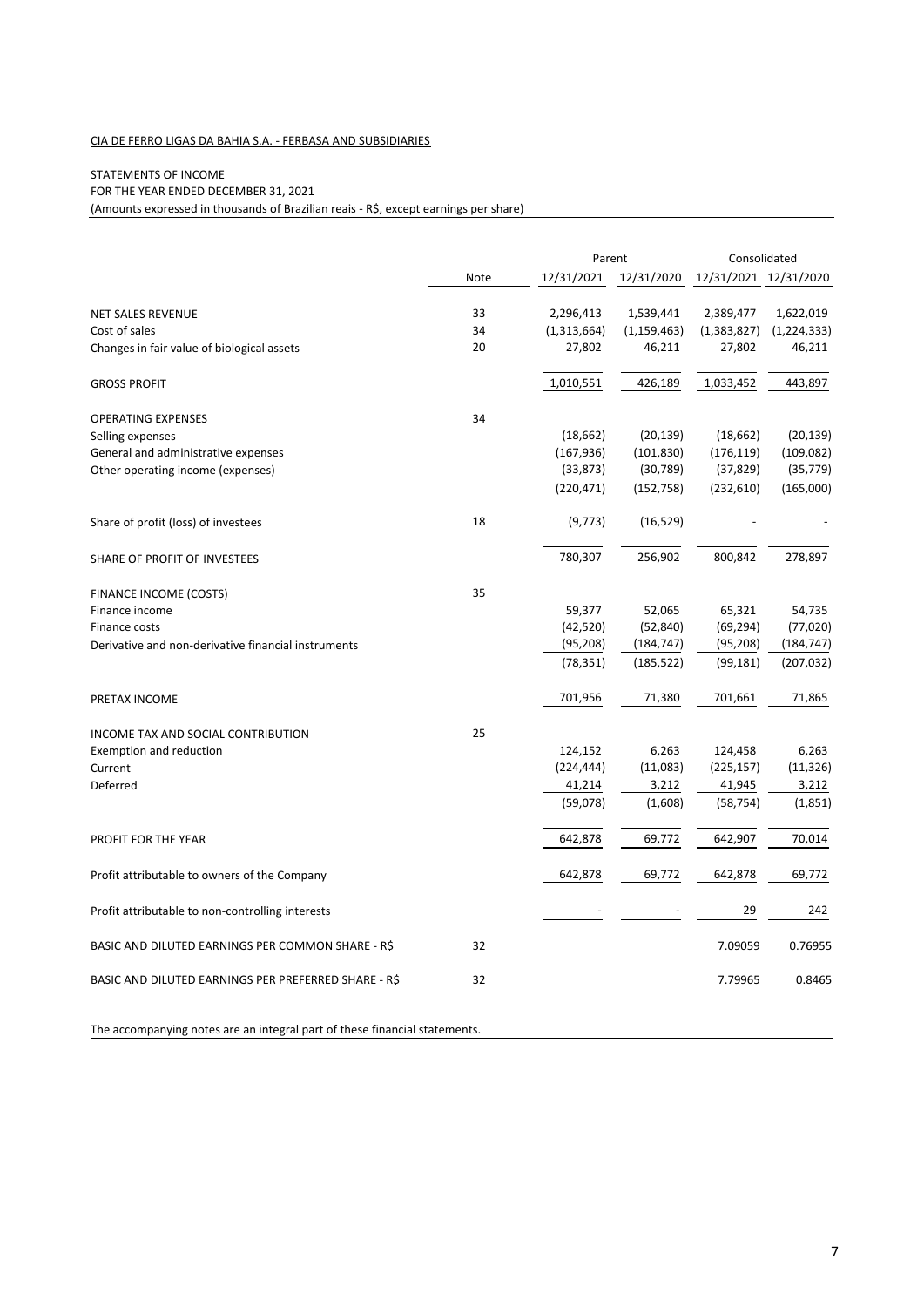#### CIA DE FERRO LIGAS DA BAHIA S.A. ‐ FERBASA AND SUBSIDIARIES

STATEMENTS OF COMPREHENSIVE INCOME FOR THE YEAR ENDED DECEMBER 31, 2021 (Amounts expressed in thousands of Brazilian reais ‐ R\$)

|                                                                                                     |    | Parent                     |           |           | Consolidated          |
|-----------------------------------------------------------------------------------------------------|----|----------------------------|-----------|-----------|-----------------------|
|                                                                                                     |    | Note 12/31/2021 12/31/2020 |           |           | 12/31/2021 12/31/2020 |
| <b>PROFIT FOR THE YEAR</b>                                                                          |    | 642,878                    | 69,772    | 642,907   | 70,014                |
| Other comprehensive income:                                                                         |    |                            |           |           |                       |
| Derivative and non-derivative financial instruments                                                 | 26 | 78,879                     | (91, 883) | 78,879    | (91, 883)             |
| Effect of income tax and social contribution on derivative and non-derivative financial instruments |    | (26, 819)                  | 31,240    | (26, 819) | 31,240                |
| <b>Actuarial obligations</b>                                                                        |    | 37,594                     | 735       | 37,594    | 735                   |
| Effect of income tax and social contribution on actuarial obligations                               |    | (12, 781)                  | (250)     | (12,781)  | (250)                 |
| Other comprehensive income for the year, net of taxes                                               |    | 76,873                     | (60, 158) | 76,873    | (60, 158)             |
| TOTAL COMPREHENSIVE INCOME                                                                          |    | 719,751                    | 9,614     | 719,780   | 9,856                 |
| Profit attributable to owners of the Company                                                        |    |                            |           | 719,751   | 9,614                 |
| Profit attributable to non-controlling interests                                                    |    |                            |           | 29        | 242                   |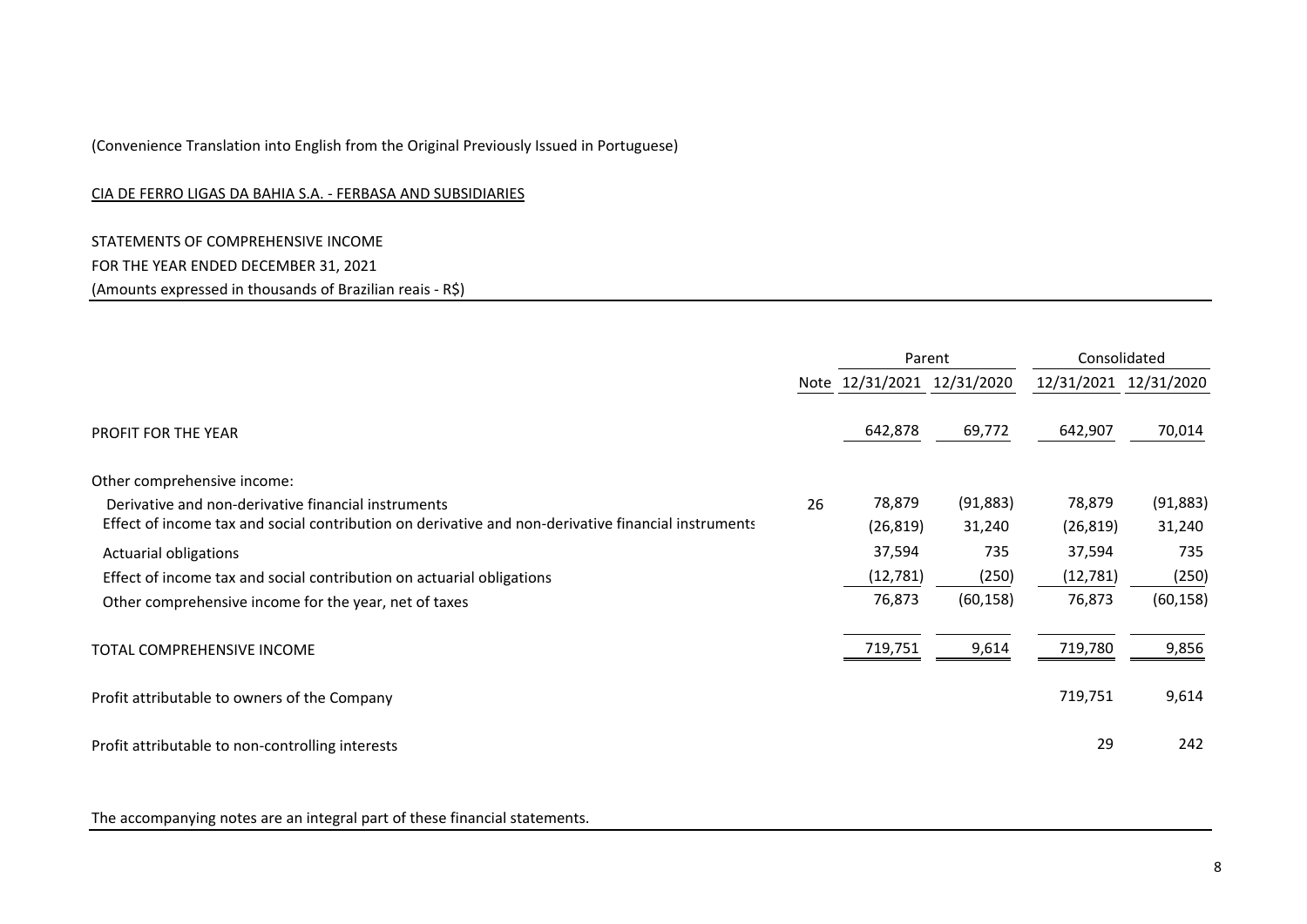#### CIA DE FERRO LIGAS DA BAHIA S.A. ‐ FERBASA AND SUBSIDIARIES

#### STATEMENTS OF CHANGES IN EQUITY FOR THE YEAR ENDED DECEMBER 31, 2021 (amounts expressed in thousands of brazilian reais ‐ R\$)

|                                               |      |                          |         |                |                   |                                      | Attributable to owners of the Company |                          |            |              |                   |                          |
|-----------------------------------------------|------|--------------------------|---------|----------------|-------------------|--------------------------------------|---------------------------------------|--------------------------|------------|--------------|-------------------|--------------------------|
|                                               |      |                          |         |                | Earnings reserves |                                      | Equity                                |                          |            |              | Attributable      | Total                    |
|                                               |      |                          |         | Tax            |                   | Profits                              | assessment                            | Treasury                 | Retained   | Total        | to noncontrolling | consolidated             |
|                                               | Note | Capital                  | Legal   |                |                   | incentive Investments to be realized | adjustment                            | shares                   | earnings   | equity       | interests         | equity                   |
| BALANCE AS AT DECEMBER 31, 2019               | 31   | 1,225,444                | 116,436 | 152,428        | 290,405           | 49,595                               | 23,553                                | (25, 754)                |            | $-1,832,107$ | 6,066             | 1,838,173                |
| Expired dividends                             |      |                          |         |                |                   |                                      |                                       |                          | 2,049      | 2,049        |                   | 2,049                    |
| Capitalization of reserves                    |      |                          |         |                | 2,049             |                                      |                                       |                          | (2,049)    |              |                   |                          |
| Interest on capital                           |      |                          |         |                | (17, 166)         |                                      |                                       |                          |            | (17, 166)    |                   | (17, 166)                |
| Reversal of reserves                          |      |                          |         |                | (1,679)           |                                      |                                       |                          |            | (1,679)      |                   | (1,679)                  |
| Comprehensive income                          |      |                          |         |                |                   | $\overline{\phantom{a}}$             | (60, 158)                             |                          |            | (60, 158)    |                   | (60, 158)                |
| Profit for the year                           |      |                          |         |                |                   |                                      |                                       | $\overline{\phantom{a}}$ | 69,772     | 69,772       | 242               | 70,014                   |
| Allocation of profit:                         |      |                          |         |                |                   |                                      |                                       |                          |            |              |                   |                          |
| Recognition of reserves                       |      | $\overline{\phantom{a}}$ | 3,489   | 6,933          |                   |                                      |                                       |                          | (10, 422)  |              |                   | $\overline{\phantom{a}}$ |
| Interest on capital                           |      |                          |         |                |                   |                                      |                                       |                          | (59, 350)  | (59, 350)    | (58)              | (59, 408)                |
| BALANCE AS AT DECEMBER 31, 2020               | 31   | 1,225,444                | 119,925 | 159,361        | 273,609           | 49,595                               |                                       | $(36,605)$ $(25,754)$    |            | $-1,765,575$ | 6,250             | 1,771,825                |
| Reclassification of tax incentive             |      |                          |         | (652)          | 652               |                                      |                                       |                          |            |              |                   |                          |
| Capitalization of reserves                    |      |                          |         |                | 1,338             |                                      |                                       | $\overline{\phantom{a}}$ | (1, 338)   |              |                   |                          |
| Comprehensive income                          |      |                          |         |                |                   |                                      | 76,873                                |                          |            | 76,873       | $\sim$            | 76,873                   |
| Capital decrease                              |      |                          |         |                |                   |                                      |                                       |                          |            |              | (2,712)           | (2, 712)                 |
| Expired dividends                             |      |                          |         |                |                   |                                      |                                       |                          | 1,338      | 1,338        | $\sim$            | 1,338                    |
| Supplementary dividends / interest on capital |      |                          |         |                |                   |                                      |                                       |                          |            |              | (2,500)           | (2,500)                  |
| Profit for the year                           |      |                          |         |                |                   |                                      |                                       |                          | 642,878    | 642,878      | 29                | 642,907                  |
| Allocation of profit:                         |      |                          |         |                |                   |                                      |                                       |                          |            |              |                   |                          |
| Recognition of reserves                       |      | $\overline{a}$           |         | 32,144 156,856 | 336,433           |                                      |                                       | $\overline{\phantom{0}}$ | (525, 433) |              |                   |                          |
| Proposed dividends                            |      |                          |         |                |                   |                                      |                                       |                          | (42, 793)  | (42, 793)    | (7)               | (42, 800)                |
| Interest on capital                           |      |                          |         |                |                   |                                      |                                       |                          | (74, 652)  | (74, 652)    |                   | (74, 652)                |
| BALANCE AS AT DECEMBER 31, 2021               | 31   | 1,225,444                | 152,069 | 315,565        | 612,032           | 49,595                               | 40,268                                | (25, 754)                |            | 2,369,219    | 1,060             | 2,370,279                |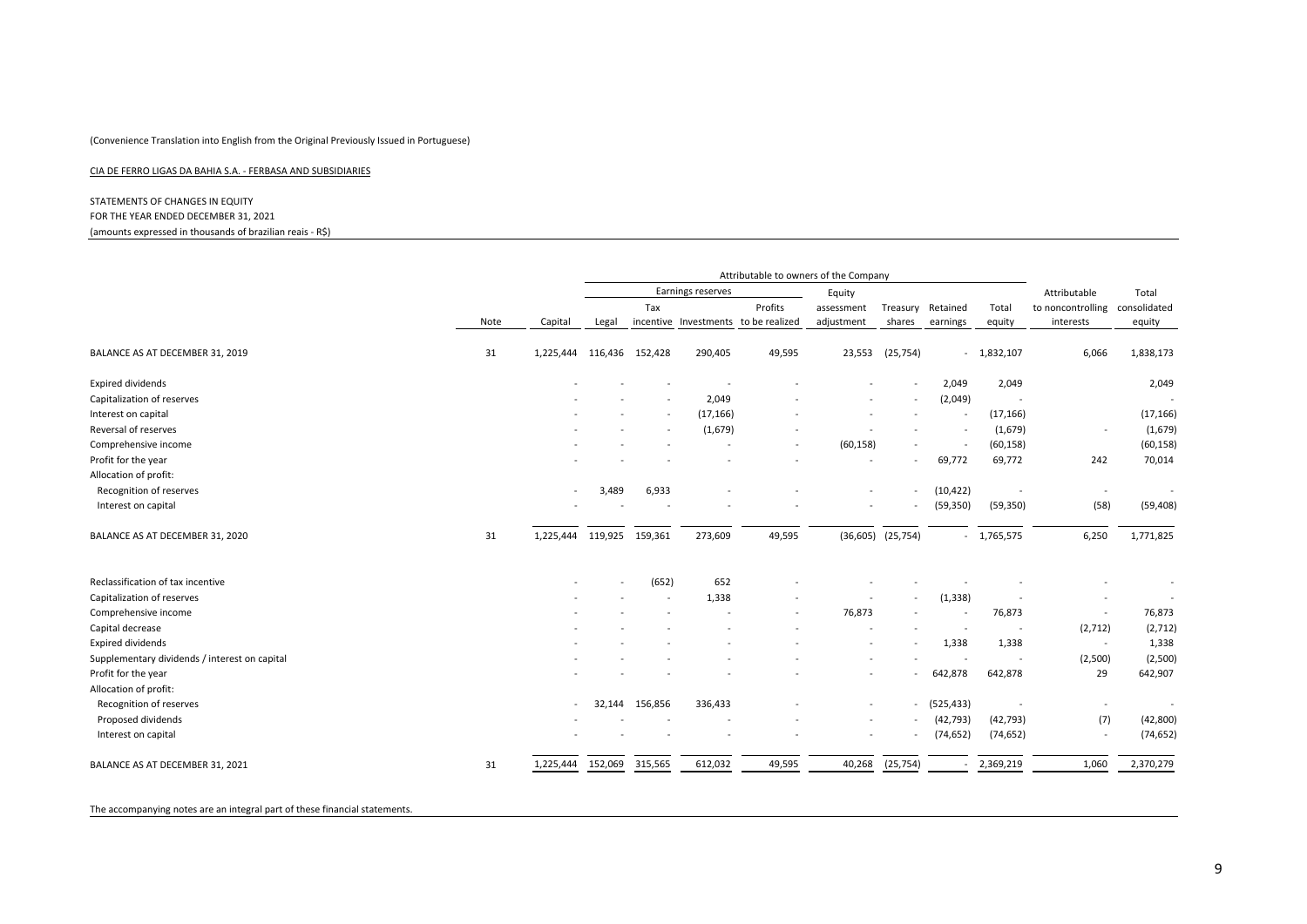#### CIA DE FERRO LIGAS DA BAHIA S.A. ‐ FERBASA AND SUBSIDIARIES

#### STATEMENTS OF CASH FLOWS FOR THE YEAR ENDED DECEMBER 31, 2021 (Amounts expressed in thousands of Brazilian reais ‐ R\$)

|                                                                           |      |                       | Parent     |                       | Consolidated |
|---------------------------------------------------------------------------|------|-----------------------|------------|-----------------------|--------------|
|                                                                           | Note | 12/31/2021 12/31/2020 |            | 12/31/2021 12/31/2020 |              |
|                                                                           |      |                       |            |                       |              |
| CASH FLOW FROM OPERATING ACTIVITIES                                       |      |                       |            |                       |              |
| Profit for the year                                                       |      | 642,878               | 69,772     | 642,907               | 70,014       |
| Adjustments to reconcile profit to cash provided by operating activities: |      |                       |            |                       |              |
| Interest, inflation adjustments and exchange rate changes, net            |      | (15, 735)             | 9,256      | 3,870                 | 29,698       |
| Depreciation, amortization and depletion (mines)                          | 19   | 74,015                | 80,792     | 115,632               | 121,999      |
| Depletion of biological assets                                            | 20   | 41,504                | 55,794     | 41,504                | 55,794       |
| Changes in fair value of biological assets                                | 20   | (27, 802)             | (46, 211)  | (27, 802)             | (46, 211)    |
| Share of profit (loss) of investees                                       | 18   | 9,773                 | 16,529     | ä,                    |              |
| Deferred taxes                                                            | 16   | (41, 214)             | (3, 212)   | (41, 945)             | (3, 212)     |
| Adjustment (ICMS deduction from the PIS/COFINS tax basis)                 |      | (4,093)               | (8, 282)   | (4,093)               | (8, 282)     |
| Accrued profit sharing                                                    |      |                       |            |                       |              |
| Adjustment to lease payable                                               | 23   | 5,106                 | 1,632      | 5,278                 | 1,727        |
| Adjustment to postemployment benefit plans                                | 24   | 7,717                 | 8,940      | 7,717                 | 8,940        |
| Recognition (reversal) of provision for contingencies                     | 28   | 206<br>475            | (5,585)    | 206                   | (5, 585)     |
| Other                                                                     |      |                       | (841)      | 5,455                 | 6,213        |
| Decrease (increase) in assets:                                            |      |                       |            |                       |              |
| Trade receivables                                                         |      | (127, 512)            | (58, 419)  | (128, 261)            | (58, 582)    |
| Inventories                                                               |      | (132, 498)            | 46,237     | (132, 498)            | 46,237       |
| Recoverable taxes                                                         |      | 127,653               | 44,357     | 127,339               | 43,995       |
| Advances to suppliers                                                     |      | 13,025                | 14,337     | 13,025                | 14,337       |
| <b>Escrow deposits</b>                                                    |      | (2, 359)              | (2, 253)   | (2, 359)              | (2, 253)     |
| Other assets                                                              |      | (7, 155)              | 5,898      | (7,610)               | 4,991        |
| Increase (decrease) in liabilities:                                       |      |                       |            |                       |              |
| Trade payables                                                            |      | 36,205                | 2,498      | 37,399                | 3,798        |
| Tax and social contribution                                               |      | 7,616                 | 4,826      | 7,633                 | 4,818        |
| Income tax and contribution                                               |      | 100,293               | 9,499      | 100,700               | 9,742        |
| Labor and actuarial liabilities                                           |      | 65,824                | (14, 849)  | 66,042                | (14, 815)    |
| CCEE reimbursement account                                                |      |                       |            | 12,515                | 19,516       |
| Other liabilities                                                         |      | 1,372                 | (2,464)    | 2,239                 | (2,999)      |
| Income tax and social contribution paid                                   |      | (53, 702)             | (9,499)    | (54, 572)             | (9, 872)     |
| Interest paid                                                             |      | (10, 748)             | (10, 041)  | (30, 590)             | (32, 334)    |
| Net cash provided by operating activities                                 |      | 710,844               | 208,711    | 759,731               | 257,674      |
|                                                                           |      |                       |            |                       |              |
| CASH FLOW FROM INVESTING ACTIVITIES                                       |      |                       |            |                       |              |
| Purchase of property, plant and equipment                                 | 19   | (78, 444)             | (33, 728)  | (81, 321)             | (37, 786)    |
| Plantation and maintenance costs of biological assets                     | 20   | (45, 802)             | (15, 184)  | (45, 802)             | (15, 184)    |
| Proceeds from the sale of property, plant and equipment                   |      | 439                   | 487        | 439                   | 487          |
| Dividends received<br>Short-term investments and redemptions              |      | 2,690                 | 89         |                       | (145, 016)   |
| Capital decrease                                                          | 18   | (305, 704)<br>2,852   | (115,010)  | (250,098)             |              |
| Net cash used in investing activities                                     |      | (423, 969)            | (163, 346) | (376, 782)            | (197, 499)   |
|                                                                           |      |                       |            |                       |              |
| CASH FLOW FROM FINANCING ACTIVITIES                                       |      |                       |            |                       |              |
| Borrowings and financing                                                  | 22   | 2,785                 | 188,626    | 2,785                 | 188,626      |
| Amortization of borrowings and financing                                  | 22   | (100, 476)            | (130, 438) | (126, 299)            | (156, 259)   |
| Amortization of leases                                                    | 23   | (25, 131)             | (25, 979)  | (26, 149)             | (26, 768)    |
| Capital decrease (noncontrolling interest)                                |      |                       |            | (2, 712)              |              |
| Dividends and interest on capital paid                                    |      | (102,003)             | (48, 913)  | (104, 559)            | (48,998)     |
| Net cash used in financing activities                                     |      | (224, 825)            | (16, 704)  | (256, 934)            | (43, 399)    |
| INCREASE (DECREASE) IN CASH AND CASH EQUIVALENTS                          |      | 62,050                | 28,661     | 126,015               | 16,776       |
| Cash and Equivalents at the beginning of the year                         | 10   | 67,756                | 39,095     | 90,497                | 73,721       |
| Cash and Equivalents at the end of the year                               | 10   | 129,806               | 67,756     | 216,512               | 90,497       |
| INCREASE (DECREASE) IN CASH AND CASH EQUIVALENTS                          |      | 62,050                | 28,661     | 126,015               | 16,776       |
|                                                                           |      |                       |            |                       |              |
|                                                                           |      |                       |            |                       |              |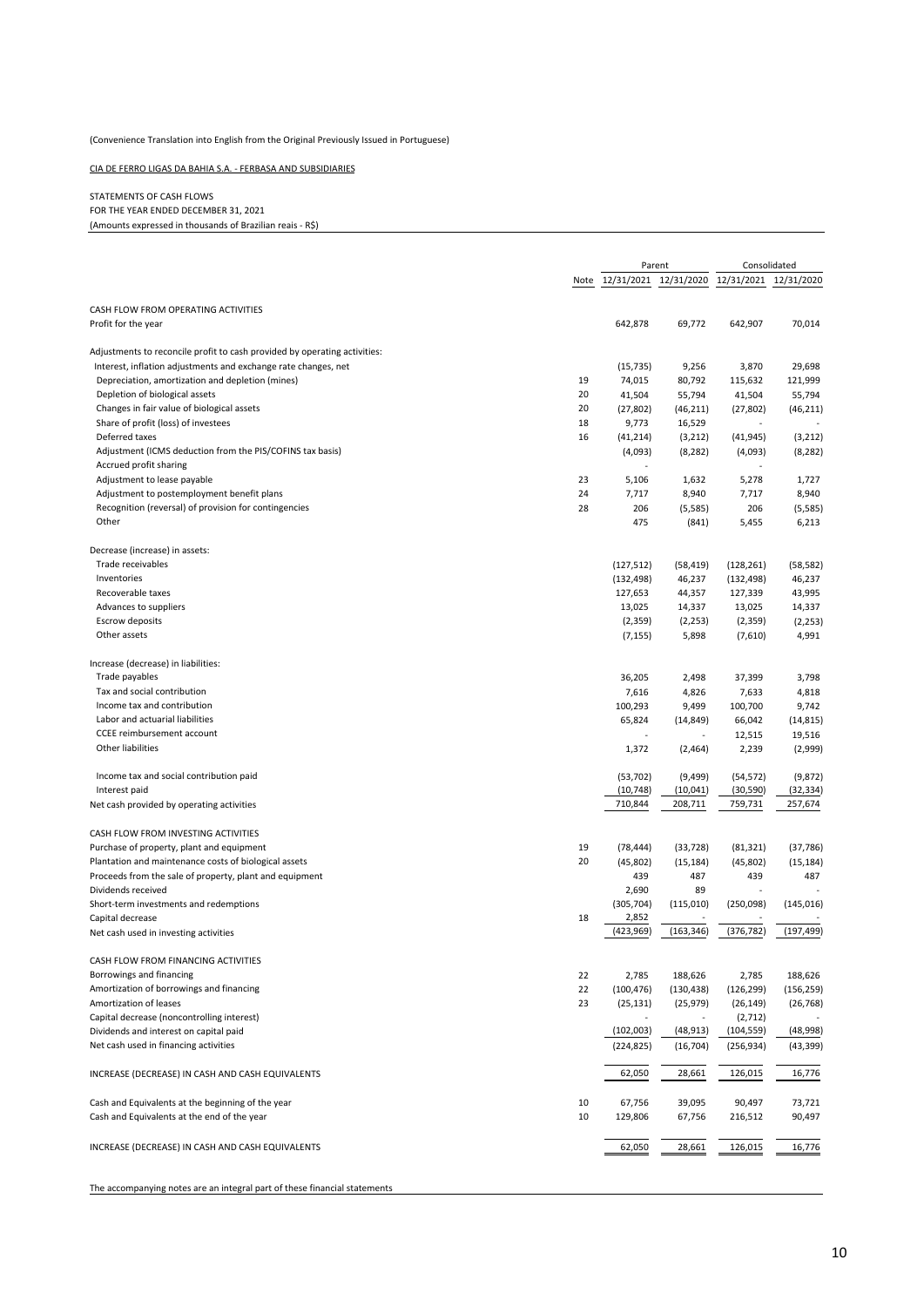#### CIA DE FERRO LIGAS DA BAHIA S.A. ‐ FERBASA AND SUBSIDIARIES

#### STATEMENTS OF VALUE ADDED FOR THE YEAR ENDED DECEMBER 31, 2021 (Amounts expressed in thousands of Brazilian reais ‐ R\$)

|                                                    |           | Parent     |            | Consolidated |            |  |
|----------------------------------------------------|-----------|------------|------------|--------------|------------|--|
|                                                    | Note      | 12/31/2021 | 12/31/2020 | 12/31/2021   | 12/31/2020 |  |
| <b>SALES REVENUE</b>                               |           | 2,626,860  | 1,717,073  | 2,724,110    | 1,803,659  |  |
| Other income                                       |           | 9,392      | 19,311     | 9,392        | 21,766     |  |
|                                                    |           | 2,636,252  | 1,736,384  | 2,733,502    | 1,825,425  |  |
| <b>INPUTS PURCHASED FROM THIRD PARTIES</b>         |           |            |            |              |            |  |
| Costs of sales and raw materials                   |           | (722, 627) | (602, 452) | (650, 706)   | (535, 979) |  |
| Materials, energy, third-party services and others |           | (468, 798) | (376, 270) | (570, 203)   | (469, 752) |  |
|                                                    |           |            |            |              |            |  |
| <b>GROSS VALUE ADDED</b>                           |           | 1,444,827  | 757,662    | 1,512,593    | 819,694    |  |
| Depreciation, amortization and depletion           | 19 and 34 | (115,519)  | (136, 586) | (157, 136)   | (177, 793) |  |
| Realization of added value                         | 18 and 34 |            |            | (4, 418)     | (4, 418)   |  |
| WEALTH CREATED BY THE COMPANY                      |           | 1,329,308  | 621,076    | 1,351,039    | 637,483    |  |
| <b>WEALTH RECEIVED IN TRANSFER</b>                 |           |            |            |              |            |  |
| Finance income                                     | 35        | 74,397     | 64,020     | 80,341       | 66,690     |  |
| Share of profit (loss) of investees                | 18        | (9, 773)   | (16, 529)  |              |            |  |
| TOTAL WEALTH FOR DISTRIBUTION                      |           | 1,393,932  | 668,567    | 1,431,380    | 704,173    |  |
| <b>WEALTH DISTRIBUTED</b>                          |           |            |            |              |            |  |
| Employees:                                         |           |            |            |              |            |  |
| Salaries and wages                                 |           | 295,571    | 216,730    | 301,131      | 222,503    |  |
| <b>Benefits</b>                                    |           | 40,704     | 40,349     | 40,764       | 40,400     |  |
| Severance Pay Fund (FGTS)                          |           | 16,781     | 14,734     | 16,907       | 14,837     |  |
|                                                    |           | 353,056    | 271,813    | 358,802      | 277,740    |  |
| Taxes, fees and contributions:                     |           |            |            |              |            |  |
| Federal                                            |           | 164,847    | 59,724     | 169,367      | 64,822     |  |
| State                                              |           | 79,080     | 21,882     | 79,080       | 21,882     |  |
| Municipal                                          |           | 762        | 499        | 919          | 502        |  |
|                                                    |           | 244,689    | 82,105     | 249,366      | 87,206     |  |
| Lenders and lessors                                |           | 153,309    | 244,877    | 180,305      | 269,213    |  |
| Own capital:                                       |           |            |            |              |            |  |
| Dividends and interest on capital                  |           | 117,445    | 59,350     | 117,452      | 59,408     |  |
| Retained earnings                                  |           | 525,433    | 10,422     | 525,426      | 10,364     |  |
| Attributable to noncontrolling interests           |           |            |            | 29           | 242        |  |
|                                                    |           | 642,878    | 69,772     | 642,907      | 70,014     |  |
| <b>WEALTH DISTRIBUTED</b>                          |           | 1,393,932  | 668,567    | 1,431,380    | 704,173    |  |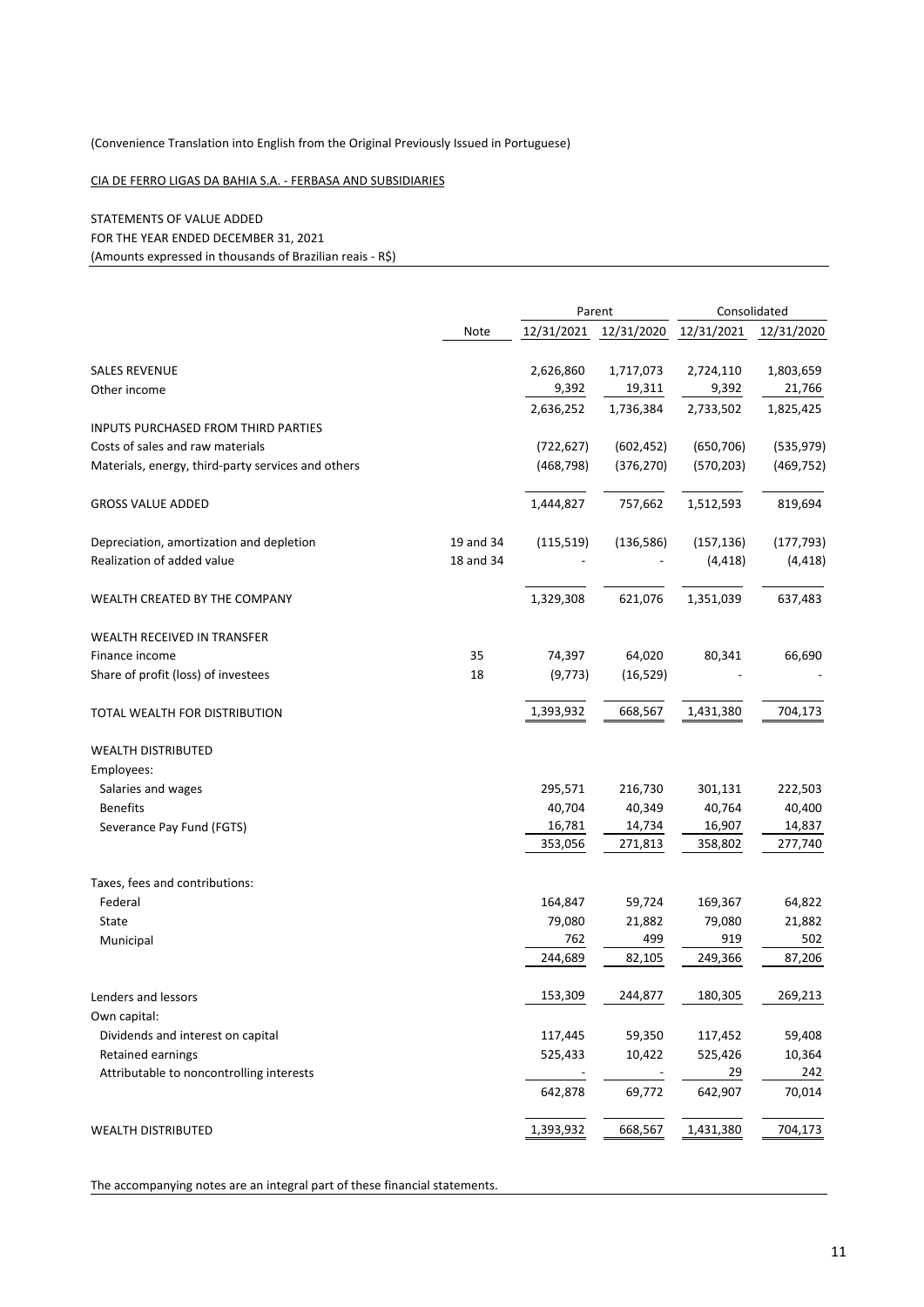### CIA DE FERRO LIGAS DA BAHIA S.A. ‐ FERBASA AND SUBSIDIARIES

Notes to the Financial Statements for the year Ended December 31, 2021 In thousands of Brazilian reais ‐ R\$, except as otherwise indicated

#### 1. GENERAL INFOMATION

Cia de Ferro Ligas da Bahia S.A. ("Ferbasa" or "Company") is a publicly‐held corporation, headquartered in Pojuca, State of Bahia (BA), registered with the Brazilian Securities and Exchange Commission ("CVM") and listed on the São Paulo Stock Exchange (B3). The Company started to operate on February 23, 1961 and is engaged in a sustainable way in the exploration of chrome ore, lime and quartz deposits, in the manufacturing and sale of ferroalloys, in the renewable forest resources projects and in the wind power generation, all in the Bahia State. Its parent company is Fundação José Carvalho, a non‐profit entity with an indefinite term, whose primary objective is to provide quality education to children and underprivileged youth.

The individual and consolidated financial statements were approved by the Company's Board of Directors on February 22, 2022.

#### 2. COVID‐19 (CORONAVÍRUS)

The sense of urgency of the first year of the pandemic was replaced by a scenario of never-ending attention in 2021. At Ferbasa, the preventive measures were maintained, supported by the Company's medical staff, in addition to the hiring of a specialized infectious disease consultant. The corporate office remained closed, with all employees in teleworking regime, while the production units continued to operate. The health and sanitation protocols were adapted to the new reality, mainly considering the progress of the vaccination campaign. At the end of the period, 98% of the employees were vaccinated with the 1<sup>st</sup> dose and 91% with the 2<sup>nd</sup> dose and the there was one regrettable death during the year, totaling 2 losses due to the Covid‐19 since the beginning of the pandemic.

The Company's Management has analyzed the impacts from the COVID‐19 pandemic and has not identified any changes in circumstances that indicate impairment of its assets, operational discontinuity, or that require adjustments to its final financial information for the year ended December 31, 2021.

#### 3. STATEMENT OF COMPLIANCE AND BASIS OF PREPARATION

#### 3.1. Statement of compliance

The individual and consolidated financial statements have been prepared in accordance with International Financial Reporting Standards ("IFRSs") issued by the International Accounting Standards Board ("IASB") and also in accordance with the accounting practices adopted in Brazil ("BR GAAP").

The accounting practices adopted in Brazil comprise the policies set out in Brazilian Corporate Law and the technical pronouncements, guidelines and interpretations issued by the Accounting Pronouncements Committee ("CPC") and approved by the Federal Accounting Council ("CFC") and the Brazilian Securities and Exchange Commission ("CVM").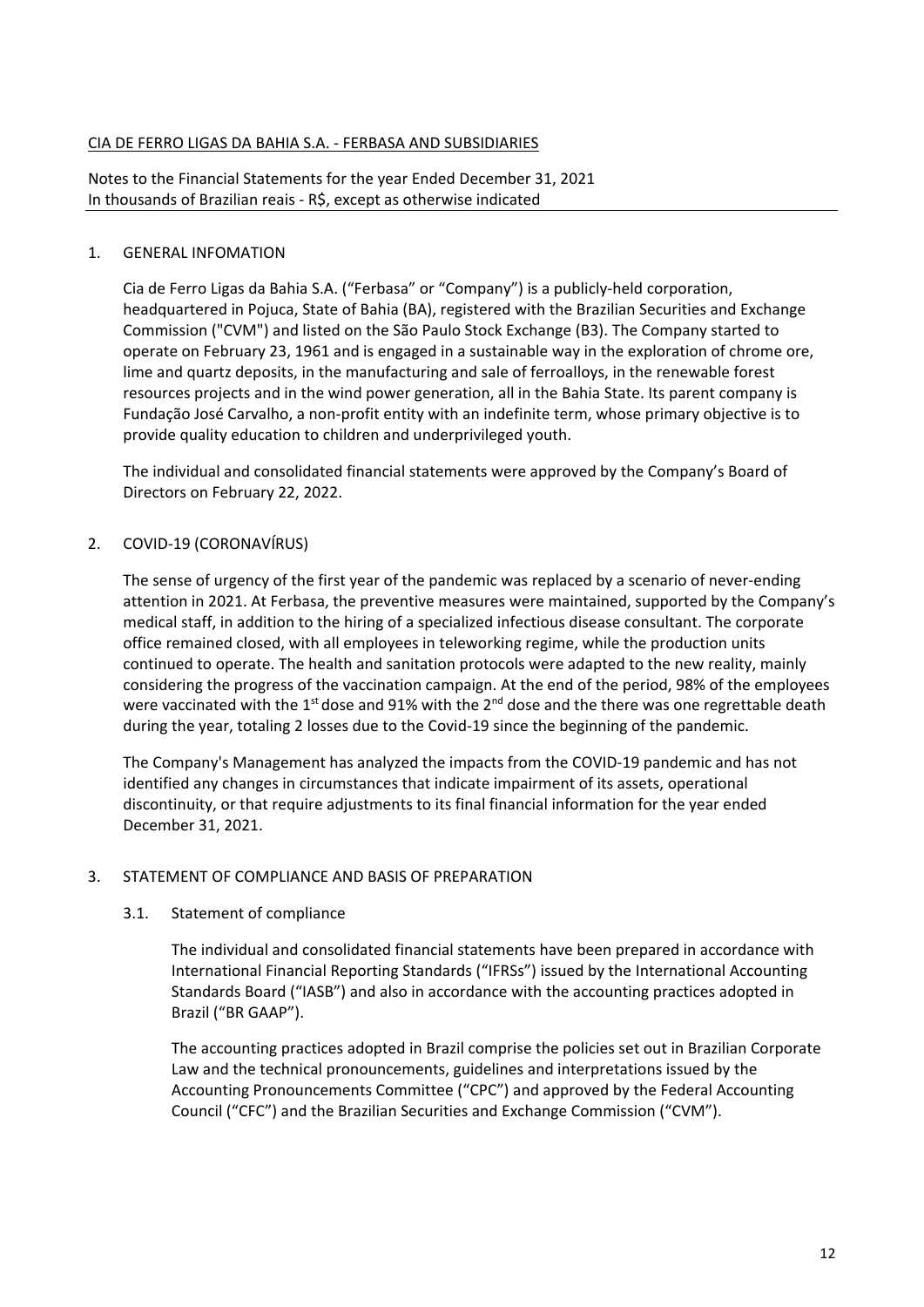As there is no difference between the consolidated equity and the consolidated profit or loss attributable to the Company's shareholders, disclosed in the consolidated financial statements prepared in accordance with IFRSs and the accounting practices adopted in Brazil, and the Parent's equity and profit or loss disclosed in the individual financial statements prepared in accordance with IFRSs and the accounting practices adopted in Brazil, the Company opted for presenting these individual and consolidated financial statements in a single set, using a side‐by‐side format.

Management asserts that all relevant information for the financial statements, and only this information, is disclosed and that it corresponds to the information used in managing the Company.

#### 3.2. Basis of preparation

The individual and consolidated financial statements have been prepared based on the historical cost and adjusted to reflect the deemed cost of certain property, plant and equipment items at the date of transition to CPC/IFRS, except for certain financial assets and financial liabilities (including foreign exchange hedging instruments) and biological assets measured at their fair values.

The presentation of the individual and consolidated Statement of Value Added (DVA) is required by the Brazilian Corporate Law and the accounting practices adopted in Brazil applicable to publicly-held companies. The IFRSs do not require the presentation of such statement. Consequently, the presentation of the Statement of Value Added is considered by the IFRSs as supplemental information, without prejudice to the set of financial statements.

The preparation of financial statements requires the use of certain critical accounting estimates and the exercise of judgment by the Company's Management in the process of application of the Company's and its subsidiaries' accounting policies. The areas involving a higher degree of judgment and complexity, as well as those where assumptions and estimates are significant to the financial statements, are disclosed in note 5.

The significant accounting policies adopted in preparing these financial statements are described below. These policies have been applied consistently for the reporting years presented.

#### 4. FUNCTIONAL CURRENCY AND TRANSLATION OF FOREIGN CURRENCY

The Company's and its subsidiaries' functional currency is the Brazilian real (R\$), which represents the currency of the main economic environment where the Company and its subsidiaries operate and the currency used in preparing and presenting the financial statements.

Foreign currency‐denominated transactions are translated into the functional currency at the exchange rates prevailing on the transaction dates or measurement dates, when items are remeasured. Exchange gains and losses resulting from the settlement of these transactions and the translation at the exchange rates effective at the balance sheet date, for foreign currency‐ denominated monetary assets and liabilities, are recorded in the period that occurs.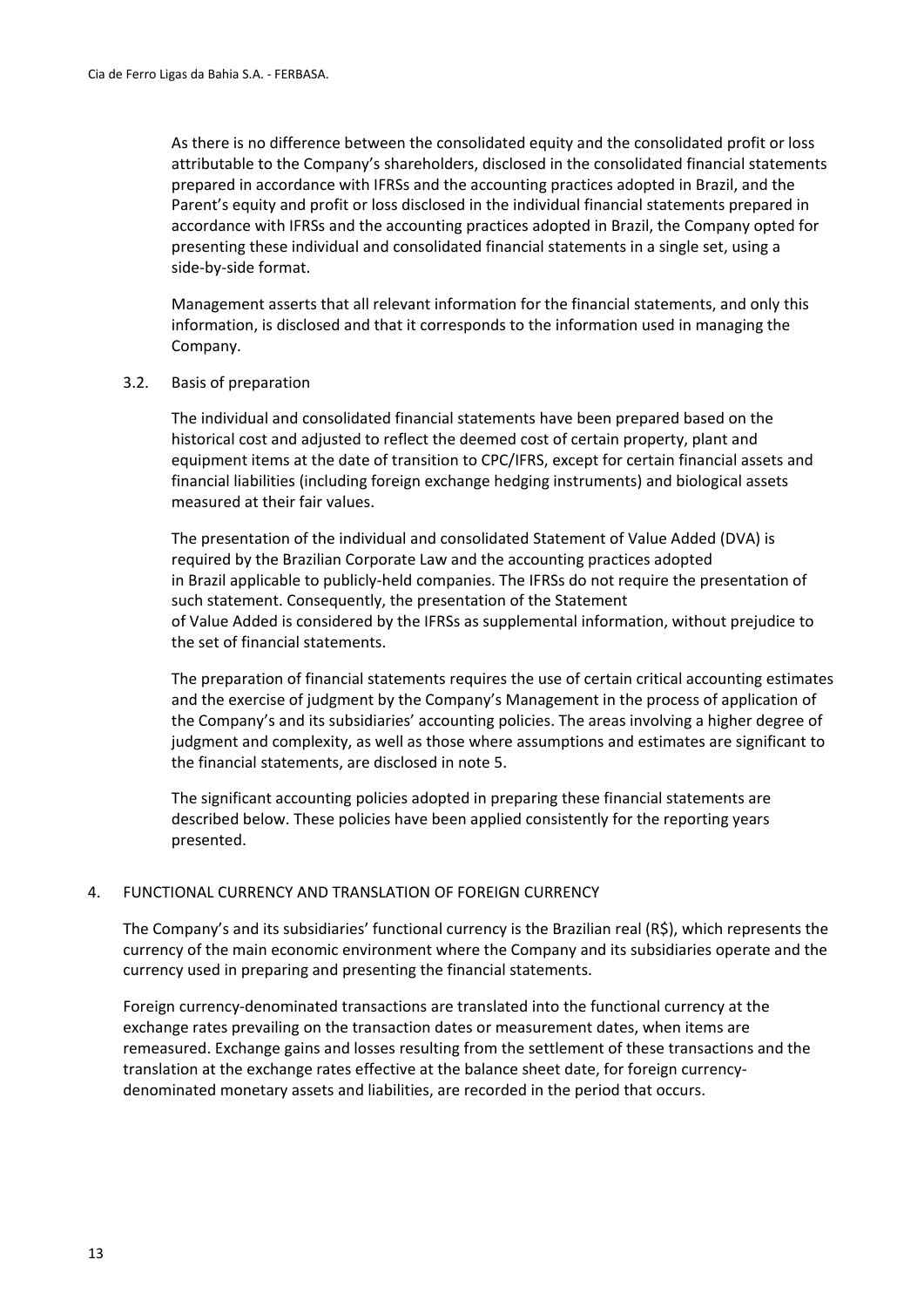#### 5. CRITICAL ACCOUNTING JUDGMENTS AND KEY SOURCES OF ESTIMATION UNCERTAINTIES

Accounting estimates and judgments are continuously assessed and are based on past experience and other factors, including expected future events, that are deemed reasonable in the circumstances. The effects arising from the revisions to accounting estimates are recognized in the period in which the estimate is revised if the revision affects only that period, or in subsequent periods if the revision affects both current and future periods.

By definition, the resulting accounting estimates may differ from the respective actual results. The estimates and assumptions that present a significant risk and probably would cause a material adjustment to the carrying amount of assets and liabilities for the next year are as follows:

#### 5.1. Biological assets

The calculation of the fair value of biological assets takes into consideration various assumptions with some level of judgment, such as the estimated sales price, the cubic volume of timber, the annual average increase per tree nursery and the business risk rate. Any changes in these assumptions may entail changing the result of the discounted cash flow and, consequently, the appreciation of these assets.

5.2. Useful lives of property, plant and equipment

As described in note 7.6, the Company reviews the useful lives of property, plant and equipment items and the estimated minable deposits on an annual basis, at the end of each reporting period .

5.3. Fair value of financial instruments

The fair value of financial instruments that are not traded in active markets (e.g., over-thecounter derivatives) is determined using valuation techniques. These valuation techniques maximize the use of information obtained from fund managers or financial institutions with which the Company maintains the financial instruments. The fair values recognized in the financial statements may not represent the amount of cash that the Company would receive or pay upon settlement of transactions.

5.4. Allowance for obsolete inventories

The Company recognizes allowances for obsolete and slow‐moving inventories, related to items with no turnover for more than five years. This allowance is determined based on the best information available at the balance sheet date, involving past experience, as well as area specialists, when applicable.

5.5. Provision for actuarial obligations

The current amount of postemployment defined benefit plans, relating to the health care and pension plan, and retirement premium, depends on a series of factors that are determined based on actuarial calculations that use a series of assumptions. The assumptions used to determine the net cost (revenue) for such postemployment benefit plans include the discount rate. Any changes in these assumptions will affect the carrying amount of the postemployment benefit plan obligations (note 24).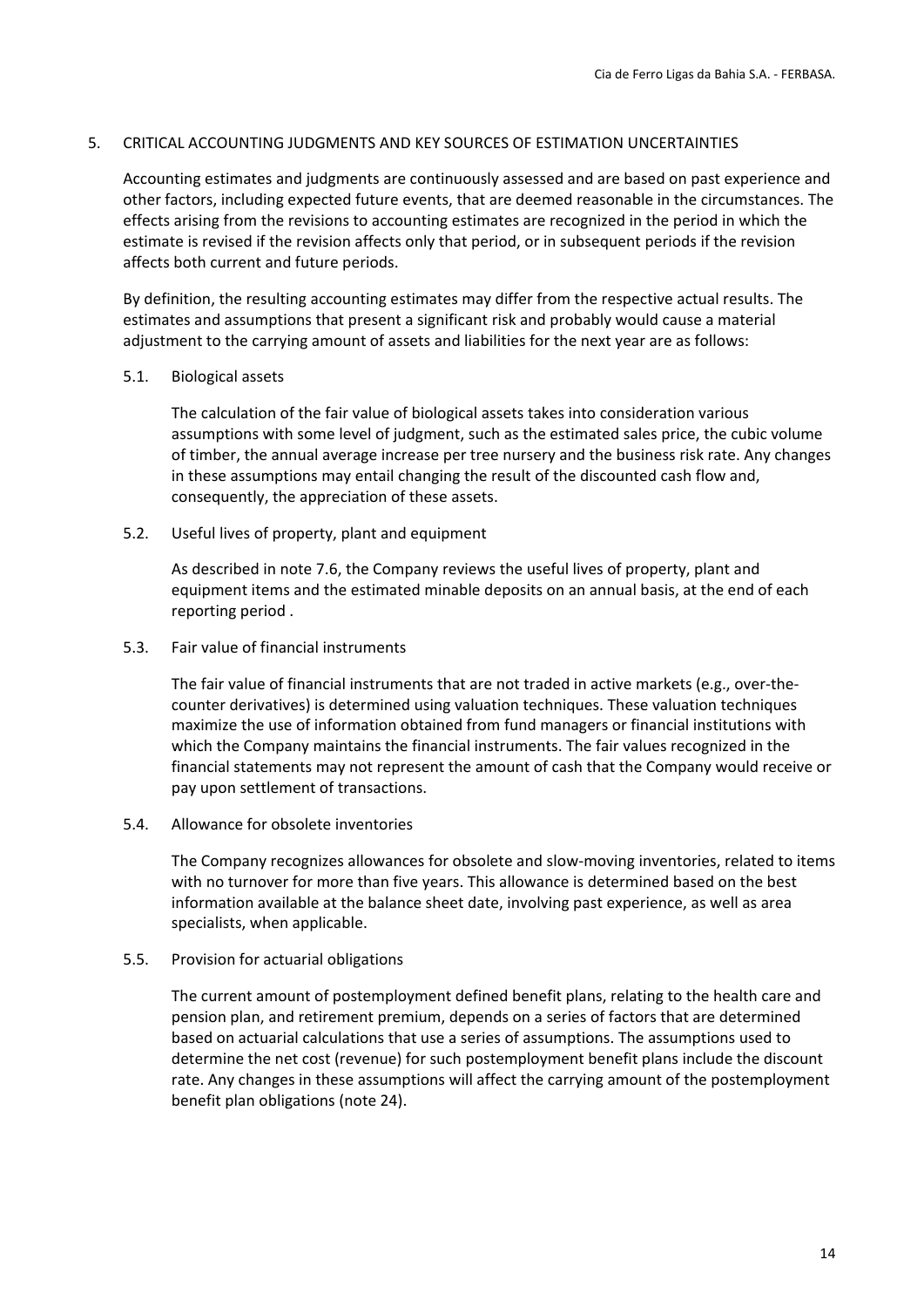The Company determines the proper discount rate at the end of each year. This is the interest rate that should be used to determine the present value of future estimated cash outflows that should be required to settle the postemployment benefit plans. In determining the proper discount rate, the Company considers the interest rates applicable to government bonds. The Company adopts the discount rate of the government bonds that are compatible with the average estimated term for payment of the postemployment benefit plans (duration). For those cases where there are no government bonds with the same duration attributed to the plan, the Company adopted the linear interpolation.

#### 5.6. Provision for contingencies

The Company manages its lawsuits internally and is supported by specialized law firms on a timely basis, generally in relation to tax lawsuits. The Company analyzes, based on the history of the claim, the expected cash disbursement and the likelihood of loss for each lawsuit. Accordingly, the Legal Department prepares an analysis based on the lawsuit amount, risk and necessary provision to be recorded in the financial statements, which amount is normally different from the lawsuit amount.

The Company is a party to labor, civil and tax lawsuits. These lawsuits, when applicable, are backed by escrow deposits (note 28).

#### 5.7. Provision for mine closure and decommissioning

The Company considers accounting estimates related to the costs to close a mine and decommissioning as a critical accounting policy as it involves material provision amounts and refers to estimates that involve several assumptions, such as interest rate, inflation rate, and assets' useful lives, taking into consideration the current stage of depletion and the projected depletion dates of each mine. Although the estimates are reviewed annually, this provision requires the use of assumptions to project cash flows applicable to the operations.

#### 6. FINANCIAL ASSETS AND FINANCIAL LIABILITIES

#### 6.1. Financial assets

Financial assets are classified upon initial recognition at amortized cost, at fair value through other comprehensive income and at fair value through profit or loss.

#### 6.1.1. Amortized cost

Financial instruments included in this group comprise balances arising from regular transactions such as trade receivables, judicial deposits, trade payables, borrowings and financing and debentures, short‐term investments and cash and cash equivalents held by the Company. All financial instruments are stated at their nominal amounts plus, when applicable, charges and contractual interest rates, the expenses and income of which are recognized in profit or loss for the period (note 6.4).

#### 6.1.2. Measured at fair value through profit or loss

These assets are subsequently measured at fair value. The net profit or loss, including interest, is recognized directly in profit or loss (note 6.4).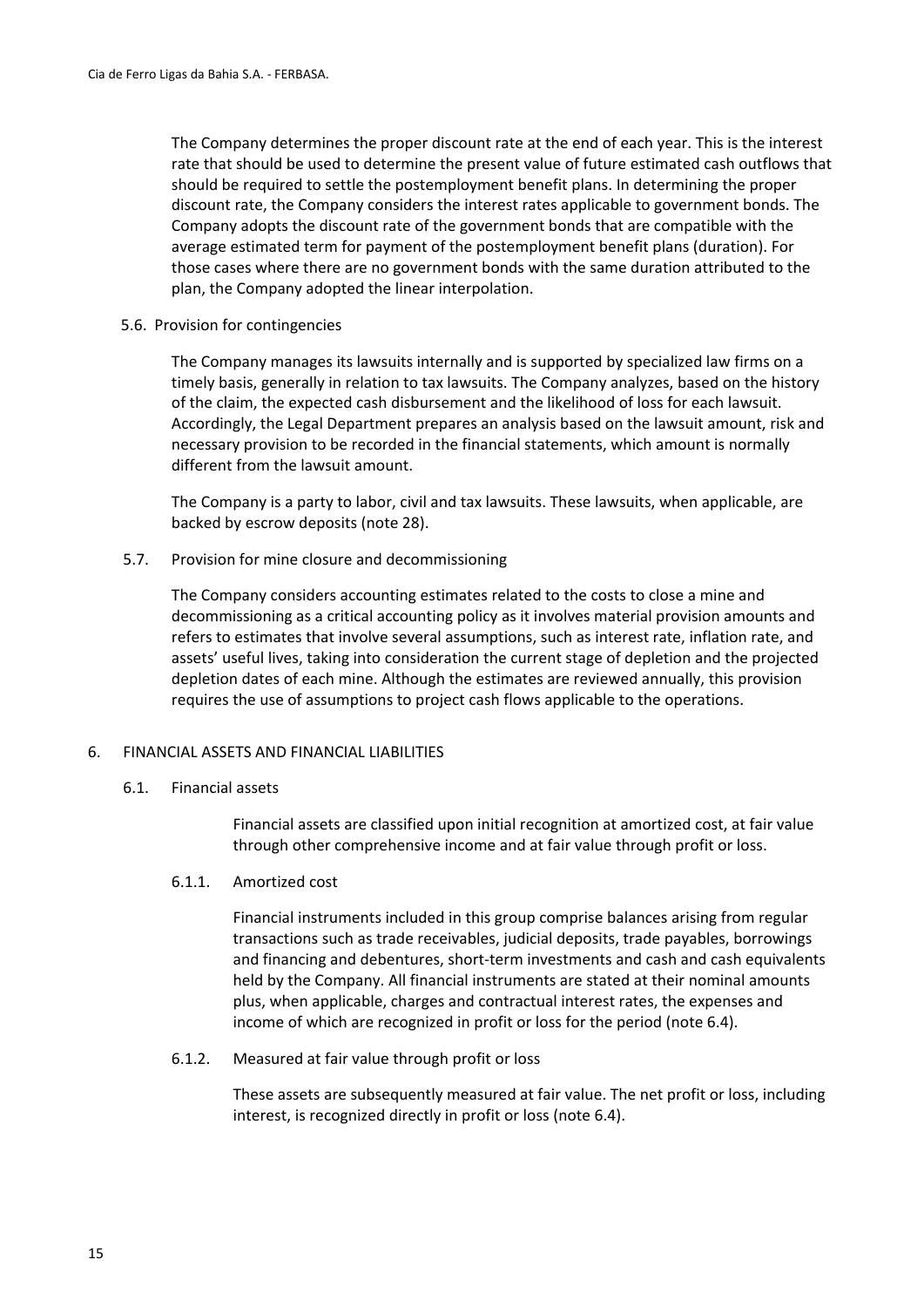#### 6.1.3. Measured at fair value through other comprehensive income

These assets are subsequently measured at fair value. Interest income calculated using the effective interest method, exchange gains and losses and impairment are recognized in profit or loss. Other net profit or loss are recognized in "Other comprehensive income". Upon derecognition, the profit or loss accumulated in "Other comprehensive income" is reclassified to profit or loss (note 6.4).

#### 6.1.4. Recognition and measurement

Regular‐way purchases and sales of financial assets are recognized on the trade date. The financial assets are initially recognized at fair value, plus transaction costs for all financial assets not measured at the fair value through profit or loss. Financial assets are derecognized when the rights to receive cash flows expire or are transferred; in the latter case, provided that the Company has substantially transferred all the risks and rewards of ownership associated with the financial assets.

#### 6.1.5. Impairment of financial assets

The Company recognizes the allowance for impairment losses in an amount corresponding to the lifetime expected credit loss. When determining whether the credit risk of a financial asset has increased significantly since the initial recognition and estimating the expected credit losses, the Company takes into consideration reasonable, supportable information that is relevant and available without excessive cost or effort. This includes quantitative and qualitative information and analyses, based on the Company's historical experience, credit rating and prospective information. The allowance for doubtful debts was calculated based on the credit risk analysis, which includes the history of loss, individual situation of customers, situation of the economic group to which they belong, collaterals for debts and the opinion of the legal counsel, and is considered sufficient to cover probable losses on the collection of receivables, in addition to a prospective analysis that takes into consideration the change or expected change in economic factors that affect expected credit losses, which will be determined based on weighted probabilities.

#### 6.1.6. Derecognition

The Company derecognizes a financial asset when the contractual rights to the cash flows from the asset expire, or when it transfers the contractual rights to receive contractual cash flows on the financial asset in a transaction in which substantially all the risks and rewards of ownership of the financial asset are transferred or in which the Company neither transfers nor maintains substantially all the risks and rewards of ownership of the financial asset nor retains control over the financial assets.

#### 6.2. Financial liabilities

Financial liabilities are classified as measured at amortized cost or at fair value through profit or loss. Financial liabilities are classified as measured at fair value through profit or loss when they are held for trading, are derivatives or are designated as such upon initial recognition. Financial liabilities measured at fair value through profit or loss are measured at fair value and the net profit or loss, including interest, is recognized in profit or loss. Other financial liabilities are subsequently measured at amortized cost using the effective interest method. Interest expense and exchange gains and losses are recognized in profit or loss.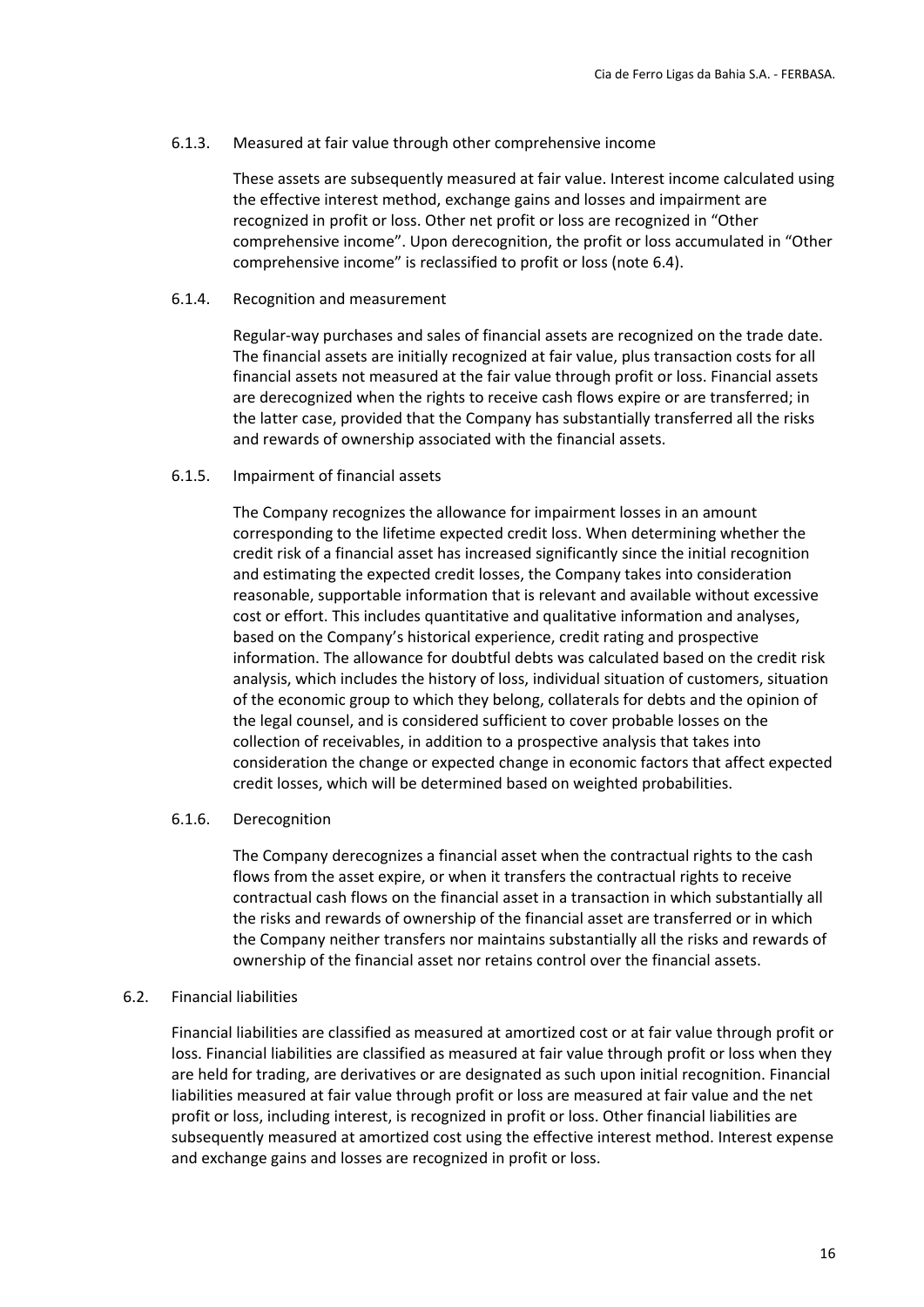The Company's financial liabilities are represented by borrowings and financing, and trade payables, classified as amortized cost .

The Company derecognizes a financial liability when its contractual obligations are discharged, canceled or expire. The Company also derecognizes a financial liability when the terms are modified and the cash flows from the modified liability are substantially different, in which case a new financial liability based on the modified terms is recognized at fair value. Upon derecognition of a financial liability, the difference between the extinguished carrying amount and the consideration paid (including non‐cash assets transferred or liabilities assumed) is recognized in profit or loss.

#### 6.3. Derivative and non‐derivative financial instruments

The Company uses derivative and non‐derivative financial instruments. These instruments are initially recognized at fair value on the date contracts are entered into, and are subsequently remeasured at their fair values.

The method used to recognize the gain or loss arising on this remeasurement depends on whether the derivative is designated or not as a derivative and non-derivative hedging instrument for hedge accounting purposes.

The Company designates derivatives as hedge accounting when they are related to highly probable future transactions (cash flow hedges) and at the beginning of the transaction documents the relationship between the derivative and non-derivative hedging instruments and the hedged items, as well as its risk management goals and strategies. The Company also documents, both at the inception of the hedge and on an ongoing basis, whether the derivatives that are used in hedging transactions are highly effective in offsetting changes in the cash flows of the hedged items.

The effective portion of the changes in fair value of the derivatives designated and qualified as cash flow hedges is recognized in line item "Valuation adjustments to equity" (in "Other comprehensive income") in equity, net of deferred taxes. The gain or loss related to the non‐ effective portion is recognized in profit or loss as "Finance income (costs)".

The amounts accumulated in equity are reclassified to profit or loss in the periods when the hedged contracts are settled, in line item "Finance income (costs)", in accordance with the Company's accounting policy. When the hedge no longer meets the criteria for hedge accounting, it is discontinued prospectively and all cumulative gains or losses remain in equity, and, from that moment, the respective gains and losses are recognized in profit or loss for the period. When the proposed transaction is no longer expected to occur, the cumulative gain or losses that are reported in equity are immediately transferred to profit or loss, in "Finance income (costs)".

The fair values of derivative and non‐derivative financial instruments are disclosed in note 26. The total fair value of the derivative and non‐derivative instruments is classified as noncurrent assets or liabilities when the remaining maturity of the hedged item exceeds 12 months.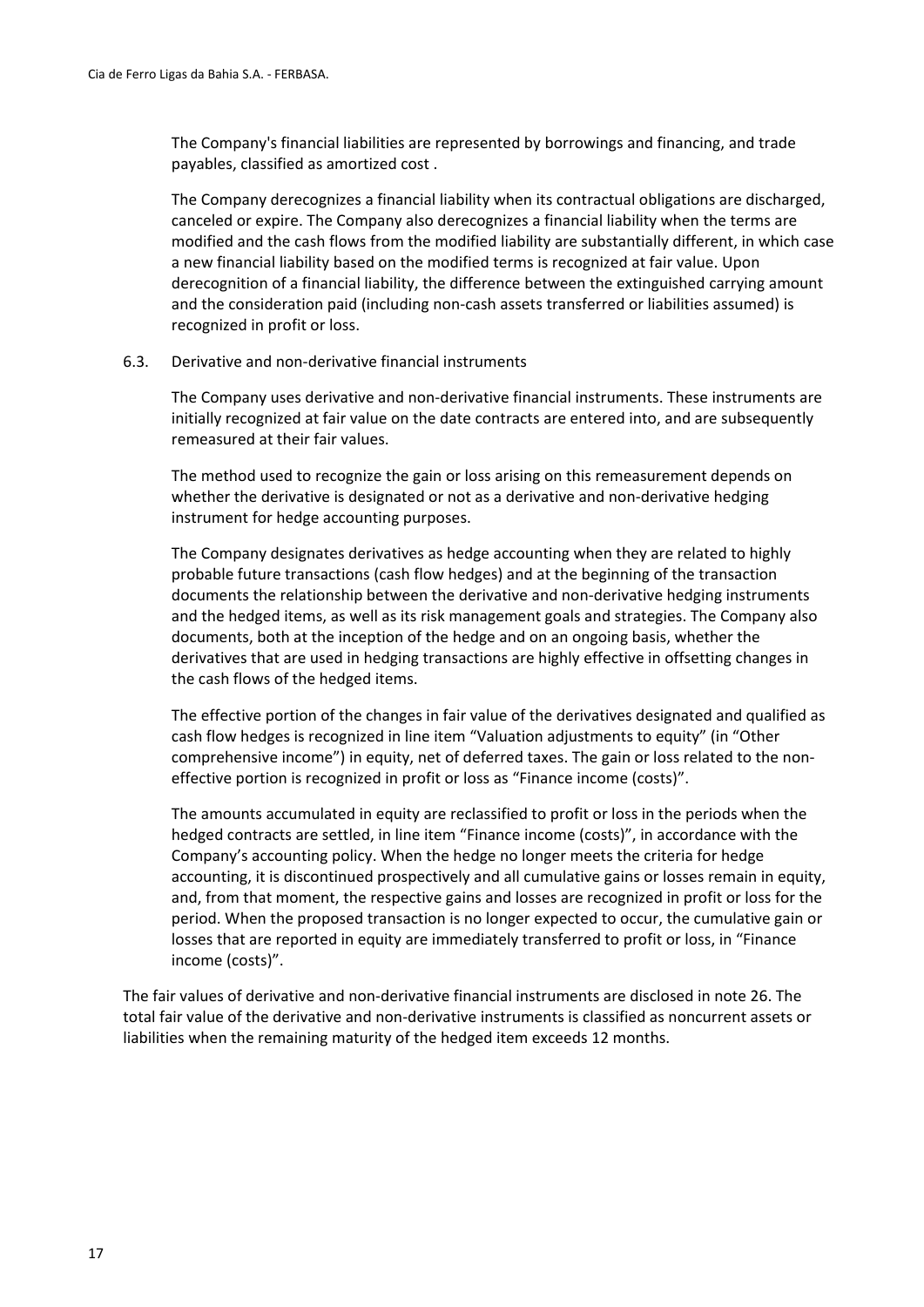#### 6.4. Classification of financial instruments and fair value hierarchy

The table below shows the main asset and liability financial instruments :

|                                                                    |                                                  | Parent     |            | Consolidated |            |  |
|--------------------------------------------------------------------|--------------------------------------------------|------------|------------|--------------|------------|--|
|                                                                    | Accounting<br>measurement                        | 12/31/2021 | 12/31/2020 | 12/31/2021   | 12/31/2020 |  |
| <b>Assets</b>                                                      |                                                  |            |            |              |            |  |
| Cash and cash equivalents                                          | Amortized cost                                   | 129,806    | 67,756     | 216,512      | 90,497     |  |
| Short-term investments                                             | Amortized cost                                   | 385,730    | 191,837    | 385,730      | 191,837    |  |
| Noncurrent short-term investments                                  | Amortized cost                                   | 162,427    | 30,079     | 211,409      | 129,076    |  |
| Trade receivables                                                  | Amortized cost                                   | 278,283    | 145,758    | 288,003      | 154,729    |  |
| Escrow deposits                                                    | Amortized cost                                   | 45,677     | 43,056     | 45,773       | 43,152     |  |
| Liabilities                                                        |                                                  |            |            |              |            |  |
| Trade payables                                                     | Amortized cost                                   | 106,570    | 70,944     | 110.710      | 73,890     |  |
| Current borrowings and financing                                   | Amortized cost<br>Fair value through other       | 49,778     | 79,474     | 75,234       | 107,594    |  |
| Current Advance on Foreign Exchange Contract -                     | comprehensive income                             |            | 25,135     |              | 25,135     |  |
| Current borrowings and financing total                             |                                                  | 49,778     | 104,609    | 75,234       | 132,729    |  |
| Noncurrent borrowings and financing                                | Amortized cost                                   | 98,088     | 141,211    | 330,085      | 395,930    |  |
| Noncurrent Obligations with acquisition of subsidiary              | Amortized cost                                   | 4,978      | 4,978      | 4,978        | 4,978      |  |
| Lease payable- Current                                             | Amortized cost                                   | 11,828     | 20,393     | 12,616       | 21,188     |  |
| Lease payable- Noncurrent                                          | Amortized cost                                   | 2,582      | 9,811      | 12,839       | 19,954     |  |
| Export exchange forwards                                           | Fair value through other                         | 9,669      | 7,766      | 9,669        | 7,766      |  |
| <b>NDF Sales</b>                                                   | comprehensive income                             |            | 65,314     |              | 65,314     |  |
| Current derivative and non-derivative financial<br>instruments (i) |                                                  | 9,669      | 73,080     | 9,669        | 73,080     |  |
| Export exchange forwards                                           | Fair value through other<br>comprehensive income |            | 14,687     |              | 14,687     |  |
| Current derivative and non-derivative financial<br>instruments (i) |                                                  |            | 14,687     |              | 14,687     |  |

(i) Level 2 - used for financial instruments not traded in active markets (e.g., over-the-counter derivatives) using valuation techniques that, in addition to the quoted prices included in Level 1, use market inputs for the asset or liability either directly (as prices) or indirectly (derived from prices).

#### 7. SIGNIFICANT ACCOUNTING POLICIES

#### 7.1. Cash and cash equivalents and short‐term investments

Cash and cash equivalents include cash, bank deposits and other highly‐liquid short‐term investments maturing in less than 90 days, that are readily convertible into a known cash amount and subject to an insignificant risk of change in value.

The Company has first‐line issuers with banks (CDB, financial bill, debentures, open‐end fund and exclusive investment fund), in line with its Risk Management and Financial Management, classified as cash and cash equivalents and financial investments in current and non‐current assets. The ownership of these funds is Company and the profitability of the portfolio is included in the explanatory notes 10 and 11.

#### 7.2. Trade receivables

Trade receivables correspond to the amounts receivable for the sale of goods in the normal course of business, plus exchange rate changes when denominated in foreign currency. The average trade receivables turnover is 30 days. They are initially recognized in current assets at fair value and subsequently measured at their amortized cost.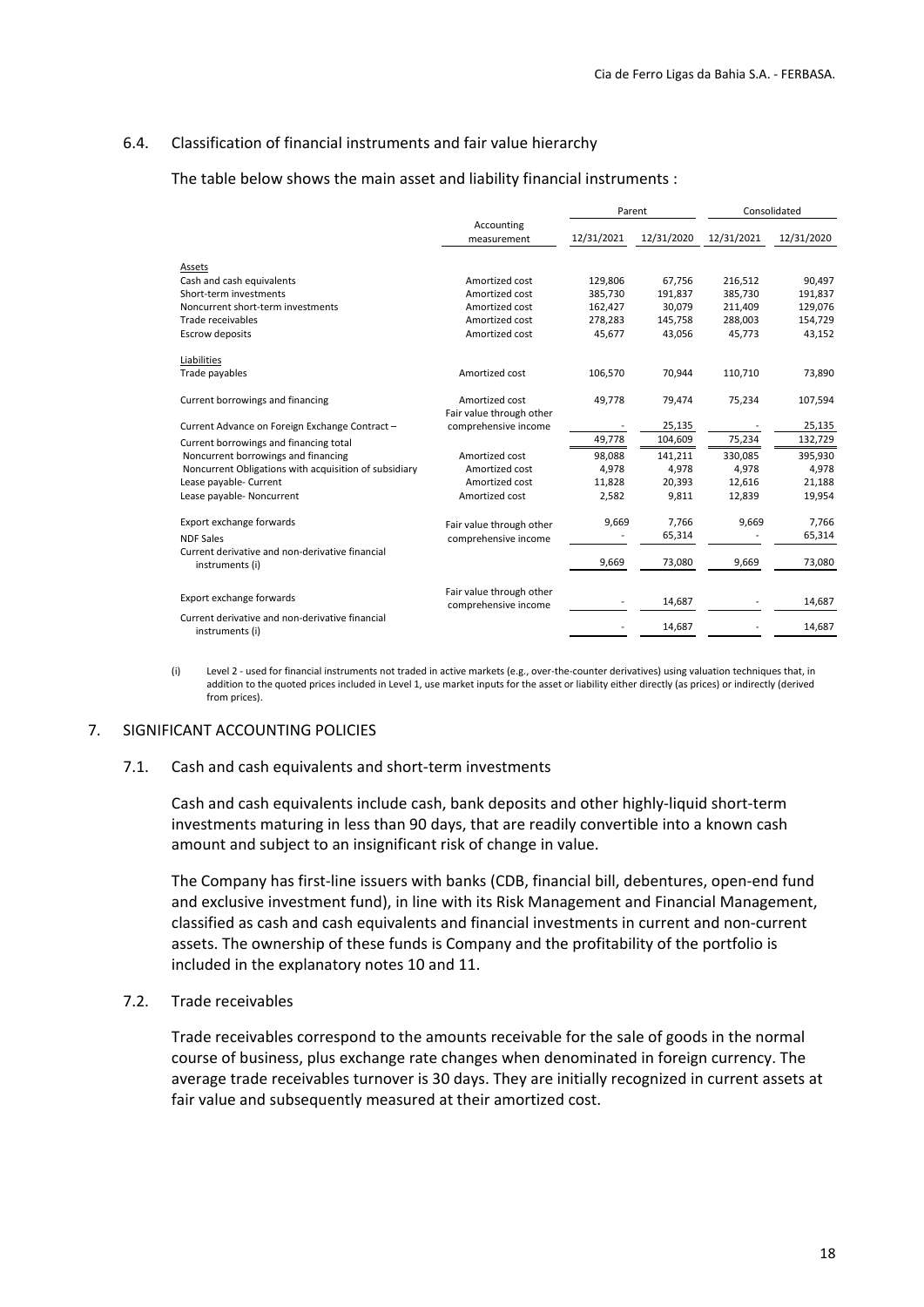Estimated losses on doubtful accounts ("PECLD") are recognized based on an individual analysis of receivables, considering: (i) the concept of incurred loss and expected loss, taking into account default events that are expected to take place within twelve months after the date of disclosure of the financial statements, (ii) financial instruments that presented a significant increase in the credit risk, but do not show objective evidence of impairment, and; (iii) financial assets that already show objective evidence of impairment as at December 31, 2021.

The estimated losses on doubtful accounts are recorded in an amount considered sufficient and necessary by Management to cover probable losses on collection of receivables, which can be changed as a result of the recovery of receivables from defaulting customers or change in the customers' financial condition.

The present value adjustment of trade receivables is not material due to the short period of collection.

#### 7.3. Inventories

Inventories are stated at the lower of cost or net realizable value. The inventories' valuation method is the weighted moving average. The cost of finished products and work in progress comprises costs, raw materials, direct labor, other direct costs and related overhead expenses (based on the normal operating capacity), excluding borrowing costs. The net realizable value is the estimated selling price in the normal course of business, less estimated completion costs and the estimated costs to sell.

The cost of timber transferred from biological assets is the fair value plus harvest and freight costs.

The balances of inventories are stated net of the estimated losses recognized to cover probable losses identified or estimated by Management.

#### 7.4. Advances to power suppliers

Advances to power suppliers refer to the advances under contractual conditions to guarantee the future power delivery. They are registered as current or nun current asset depending on the mature date based on the previous negotiated contracts. They are initially recognized at amortized cost.

#### 7.5. Biological Assets

Biological assets correspond to eucalyptus forests exclusively for the production of bio-reducer, which is the raw material used in the production of ferroalloys, in addition to the sale of timber not consumed to third parties. The harvesting process has an approximate cycle of (07) seven years, which may vary depending on the crop and genetic material to which it refers. Biological assets are measured at fair value less estimated selling costs on harvest date.

The significant assumptions used to determine the fair value of biological assets are disclosed in note 20.

The Company measures its biological assets on an annual basis and any gain or loss on changes in the fair value of biological assets is recognized in profit or loss for the period they are earned or incurred, in a separate line item of the income statement named "Changes in fair value of biological assets". The depletion of biological assets is measured based on the amount of timber cut at fair value.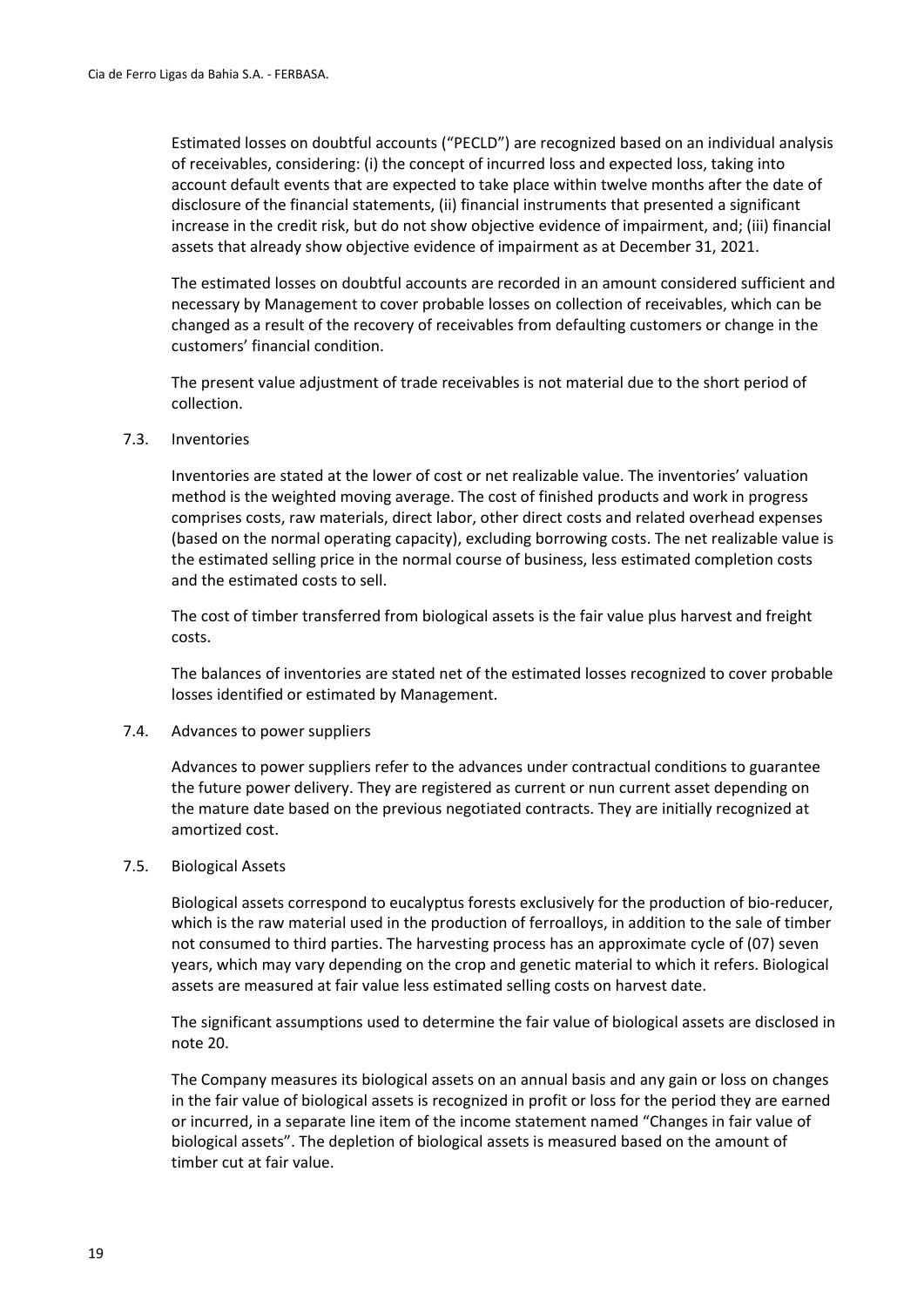#### 7.6. Property, plant and equipment

Property, plant and equipment items are recorded at historical cost of purchase, less accumulated depreciation.

Depreciation of assets starts when they are ready for the intended use on the same basis of other property, plant and equipment items. Depreciation is recognized on a straight‐line basis over the estimated useful life of each asset, so that cost less its residual value after its useful life is fully written off (except for land and construction in progress that are not depreciated).

Mine depletion is calculated at the rates corresponding to the ratio between the volume of extracted ore and the estimated minable deposits.

A property, plant and equipment item is written off after sale. Gains and losses on disposals are determined based on the comparison with the carrying amount and are recognized in the income statement in line item "Other operating income (expenses), net".

Constructions in progress for the purpose of supplying goods or providing services are recorded at cost.

Repairs and maintenance are recorded in profit or loss when incurred. The cost

of main renovations is added to the carrying amount of the asset when future economic benefits exceed the performance pattern initially estimated for the asset. Renovations are depreciated over the remaining useful life of the relevant asset.

#### 7.7. Leases

The Company and its subsidiaries determine whether such agreement is or contains a lease at the agreement inception date. In other words, if the agreement confers the right to control the use of an identified asset over a period of time in exchange for a consideration.

#### 7.7.1. Right‐of‐use assets

The Company and its subsidiaries recognize right‐of‐use assets at the lease commencement date (that is, the date in which the underlying asset is available for use). Right‐of‐use assets are measured at cost, less any accumulated depreciation and impairment losses, and are adjusted by any new remeasurement of lease liabilities. The cost of right‐of‐use assets includes the amount of lease liabilities recognized, initial direct costs incurred and lease payments made up to the commencement date. Right‐of‐use assets are depreciated on a straight‐line basis over the shorter of the lease term and the estimated useful life of the assets.

#### 7.7.2. Leases payable

At the lease commencement date, the Company and its subsidiaries recognize lease liabilities measured at the present value of lease payments to be made during the lease term. Variable lease payments that do not depend on an index or rate are recognized as expenses (except if they are incurred to produce inventories) in the period in which the event or condition generating these payments occurs.

When calculating the present value of lease payments, the Company and its subsidiaries use observable nominal rates both at initial measurement and remeasurement.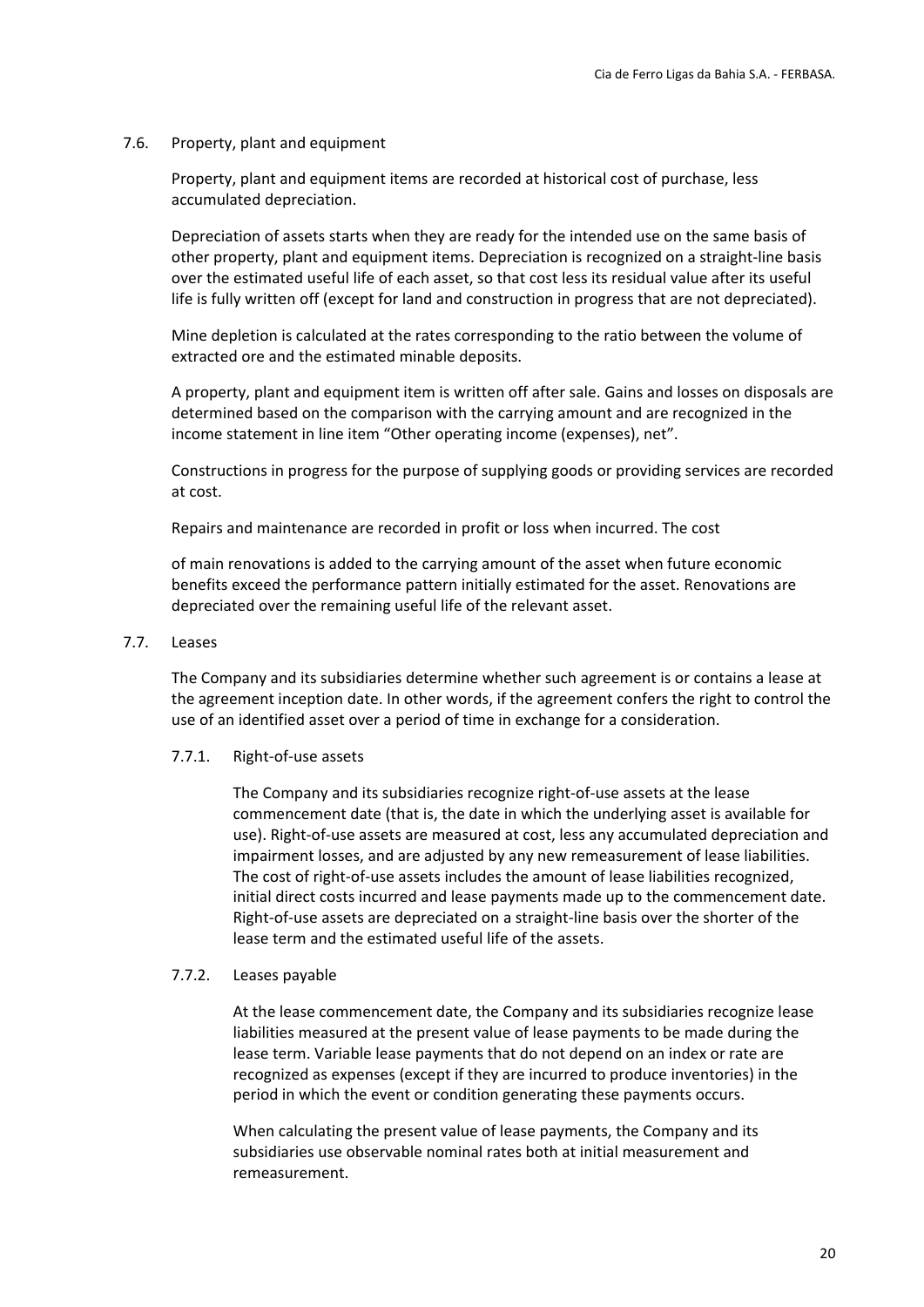#### 7.7.3. Short‐term and low‐value asset leases

The Company and its subsidiaries apply the short‐term lease recognition exemption to its short-term leases of machinery and equipment (that is,

leases which lease term is equal to or below 12 months counted from the commencement date and that do not contemplate a purchase option). The recognition exemption is also applicable to leases of low‐value office equipment. Short‐term lease and low‐value asset lease payments are recognized as expenses on a straight‐line basis over the lease term.

#### 7.8. Impairment of nonfinancial assets

Non‐financial assets with finite useful life are reviewed for indicators of impairment at each balance sheet date and whenever significant events or changes in circumstances indicate that their carrying amounts may not be recoverable when such an indicator exists, the assets are tested for impairment.

An impairment loss is recognized when the asset's carrying amount exceeds its recoverable amount, which represents the higher of its fair value less costs to sell and its value in use. For impairment test, assets are grouped at the lowest levels for which there are separately identifiable cash flows (Cash‐generating Units, or CGUs). The Company conducted a formal impairment test at BW Guirapá and did not identify the need to recognize an allowance for impairment. Also, no indication of impairment was identified for other Group company.

#### 7.9. Trade payables

Trade payables are payables for goods or services acquired in the normal course of business, classified as current liabilities if payment is due within the period of one year. They are initially recognized at fair value and, subsequently, measured at their amortized cost under the effective interest method.

#### 7.10. Dividend distribution and interest on capital

The distribution of dividends to shareholders is recognized based on Brazilian Corporate Law and the Company's bylaws. At the balance sheet date, the mandatory minimum dividend is recorded as current liabilities in line item "Dividends and interest on capital" as it is considered as a legal obligation under the Company's bylaws. The portion of the dividend that exceeds the minimum required is recorded in line item "Proposed additional dividend", in "Retained Earnings", in equity. Once approved at the Shareholders' Meeting, that portion is transferred to current liabilities.

The Company may pay in advance to its shareholders, based on prevailing corporate law and its bylaws, interest on capital and/or dividends.

The tax benefit of interest on capital is recognized in the income statement.

#### 7.11. Income tax and social contribution

The provision for income tax and social contribution is based on taxable income for the year which differs from the income shown in the income statement because it excludes income or expenses taxable or deductible in other years, as well as permanently nontaxable or nondeductible items.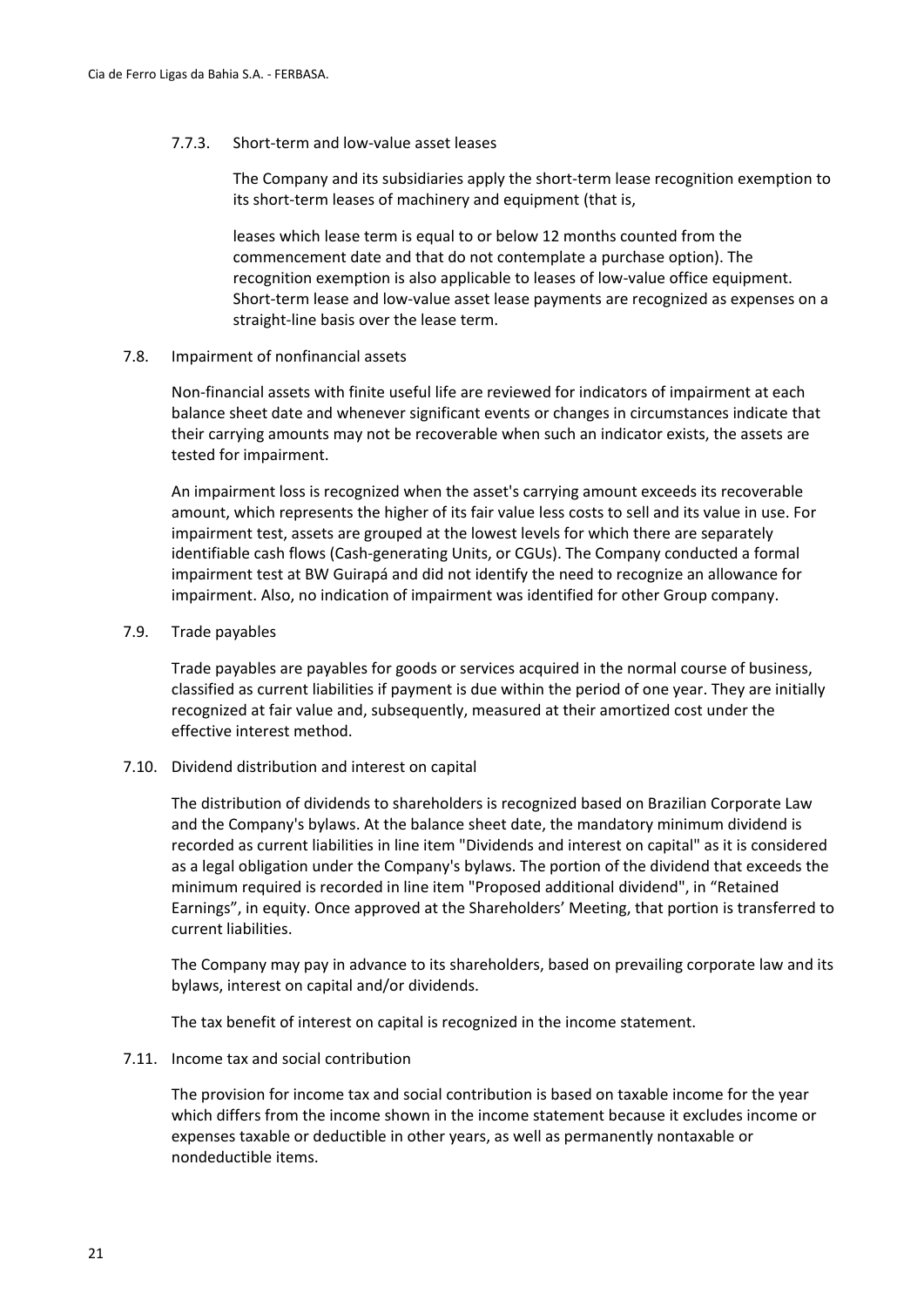The provision for income and social contribution is individually calculated by the Company and its subsidiaries based on the tax rates prevailing at yearend, taking into consideration the tax benefits granted by SUDENE. The reduction portion of the income tax corresponding to the tax incentives is recognized in profit or loss, but it is transferred from retained earnings to earnings reserve at the balance sheet date as it cannot be distributed to shareholders.

Deferred taxes are recognized on temporary differences arising from differences between asset and liability tax basis and their carrying amounts in the financial statements. Deferred tax assets are only recognized to the extent that it is probable that taxable income in the coming years will be available, against which temporary differences can be utilized, based on projections prepared and supported by internal assumptions. Deferred tax liabilities are fully recognized, and the amounts accounted for and projections are periodically reviewed.

#### 7.12. Provisions

Provisions for mine closure and for risks (labor, civil and tax) are recognized when: (i) the Company has a legal or constructive obligation as a result of past events;

(ii) it is probable that an outflow of resources will be required to settle the obligation; and (iii) its amount can be reliably estimated.

Provisions are measured at the present value of the disbursements that are expected to be required to settle the obligation, using a pretax rate that reflects current market valuations of the time value of money and the specific obligation risks. The increase in the obligation as a result of the time elapsed is recognized as finance costs.

The provision for environmental recovery comprises mine closure costs, resulting from the shutdown of activities. The asset decommissioning cost equivalent to the obligation is capitalized as part of the carrying amount of the asset and is amortized over its useful life. The provision for risks is recognized in profit or loss for the year.

#### 7.13. Borrowings and financing

Financing is initially recognized at fair value, less transaction costs incurred, and subsequently stated at amortized cost. Any difference between the amounts raised (less transaction costs) and the total amount payable is recognized in the income statement over the period financing is outstanding, using the effective interest method.

Financing is classified as current liabilities, unless the Company has an unconditional right to defer settlement of the liability for at least 12 months after the end of the reporting period.

#### 7.14. Employee benefits

#### 7.14.1. Postemployment benefit

With respect to the defined contribution plan, the Company pays contributions to private pension plans on a contractual or voluntary basis. Once contributions end and terms elapse, the Company has no obligations related to additional payments.

The Company offers postemployment benefits to employees based on the length of service. The expected costs of these benefits are accumulated over the employment period, estimating how many employees will receive this benefit, less the amount at present value.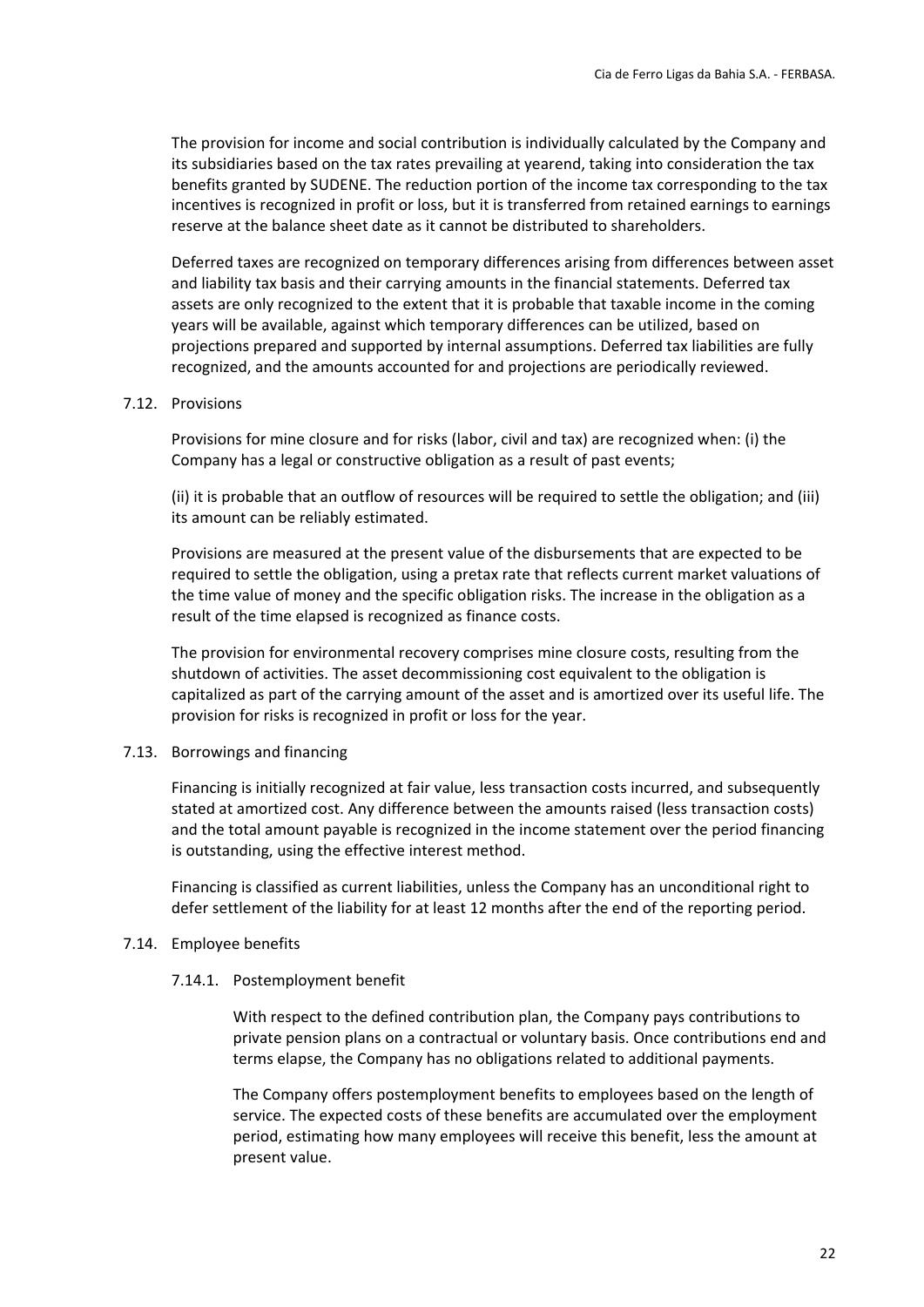#### 7.14.2. Retirement health care benefit

The Company offers postemployment health care plans to their employees, in accordance with applicable terms. The right to these benefits is usually contingent to their remaining in employment until the retirement age and the completion of the minimum length of service. The expected costs of these benefits are accumulated during the employment period, and are calculated using the same accounting method used for defined benefit pension plans. Actuarial gains and losses resulting from adjustments based on experience and changes in actuarial assumptions are charged against or credited to equity in line item "Other comprehensive income". These obligations are annually valued by qualified independent actuaries.

#### 7.14.3. Retirement premium and FGTS ‐ collective agreements

Pursuant to the Company's agreements and conventions, employees retiring from the company due to invalidity, length of service or age will be entitled to a premium of 10% of the nominal wage for each year of service, limited to one nominal wage. Also, the employee eligible to the FGTS, when retired, and if not continuing to work at the Company after his/her termination, will be entitled to receive severance fees to which he/she is entitled as if terminated at the Company's discretion. In order to be eligible to these benefits, the length of service needs to be higher than five years (Metallurgy) and eight years (Mining).

#### 7.14.4. Profit sharing

The Company recognizes a liability and a profit sharing expense based on the methodology that takes into account the profit attributable to the Company's shareholders. The Company recognizes an accrual for profit sharing when it is contractually required or when there is a past practice that created a constructive obligation.

#### 7.15. Capital

Common and preferred shares are classified in equity. When the Company buy its shares (treasury shares), the amount paid, including any directly attributable additional costs (net of income tax), is deducted from equity attributable to owners of the Company until the shares are canceled or reissued. When these shares are subsequently reissued, any proceeds, net of any directly attributable additional transaction costs and the related income tax and social contribution, are included in equity attributable to owners of the Company.

#### 7.16. Revenue recognition

Revenue consists of the fair value of the consideration received or receivable from the sale of products. Revenue is presented net of taxes, returns, rebates and discounts, as well as after the elimination of intragroup leases. The tax incentive under the ICMS DESENVOLVE is also recognized in sales revenue. Such tax incentive is not subject to taxes on revenue (PIS and COFINS). Subsidiaries recognize the revenue deriving from the supply of electricity considering the MWh volume generated and supplied based on the contracted price.

The Company and its subsidiaries recognize revenue when: (i) the amount of revenue can be measured reliably; (ii) it is probable that future economic benefits will flow to the Company and its subsidiaries; (iii) the Company transfers to the buyer the control related to the ownership of the goods, that is, upon the effectively delivery of the goods; and (iv) specific criteria have been met for each of the Company's and its subsidiaries' activities.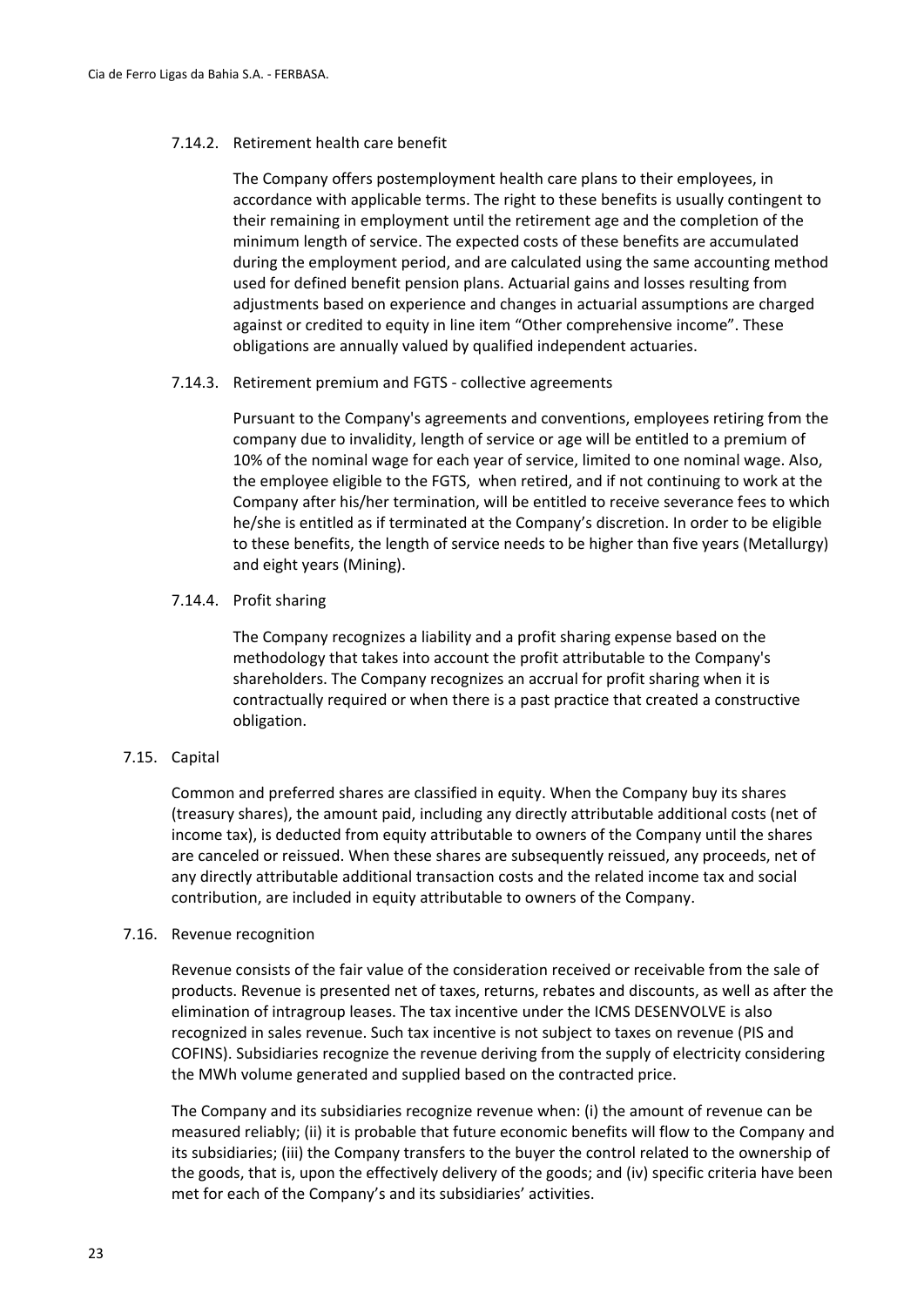#### 7.17. Segment reporting

The information by operating segments is presented in a manner consistent with the internal report provided to the chief operating decision maker. The chief operating decision maker, responsible for allocating resources to the operating segments and assessing their performance, is represented by the Board of Directors, which is also responsible for the Company's strategic decision making.

#### 7.18. Government grants

As the industrial project is located within the area under the jurisdiction of the Northeast Development Authority (SUDENE), the Company is entitled to an income tax relief benefit, equivalent to a reduction of 75% on income tax and non‐refundable surtaxes, levied on revenues detailed in note 25.

The Company has a government grant called "ICMS ‐ DENSENVOLVE", which is systematically recognized in profit or loss.

The benefits from the Industrial Development and Economic Integration Program of the State of Bahia (ICMS DESENVOLVE), with the purpose of expanding the industrial process, aiming at increasing ferroalloy production, are as follows:

- i. i. Deferral of assessment and payment of State VAT (ICMS) on the importation and purchases in Bahia of property, plant and equipment items to the time they are disposed of.
- ii. Deferral of assessment and payment of State VAT (ICMS) on the purchases in any other Brazilian state, referring to tax rate differences, of property, plant and equipment items to the time they are disposed of.
- iii. Extension of the 72-month term for payment of State VAT (ICMS) outstanding debt, related to own operations, due on investments estimated in project entitled to the tax relief, as established in Class I, Table I, attached to the ICMS DESENVOLVE Regulation.
- iv. Portion of the monthly outstanding ICMS balance eligible to the relief, exceeding R\$3,414, adjusted for inflation at the IGPM rate on an annual basis.
- v. The benefits are effective over a twelve‐year period from the date of publication of the Concession Resolution 59/2015 at the State Official Gazette.
- vi. On each portion of the ICMS with extended period, an interest rate of 80% of the TJLP rate per year will be levied, or another rate that will replace it, according to Table II, attached to the ICMS DESENVOLVE Regulation.
- vii. With respect to the 72‐month payment term extension, if installments with extended term are prepaid, the Company will be entitled to a 90% discount and would pay the remaining 10% as ICMS. The discount portion is recorded in line item "Net sales revenue".

Law 13564, of June 20, 2016, established the mandatory deposit, on behalf of the State Fund for Poverty Combat and Eradication, enacted by Law 7988, of December 21, 2001, of the amount corresponding to 10% related to the respective incentive or benefit, under penalty of losing it, in the event of noncompliance. The State of Bahia, through Decree 16970, of August 19, 2016, regulated the procedures to be adopted in the calculation and payment of the deposit. The Company is complying with the provisions set forth in the prevailing legislation.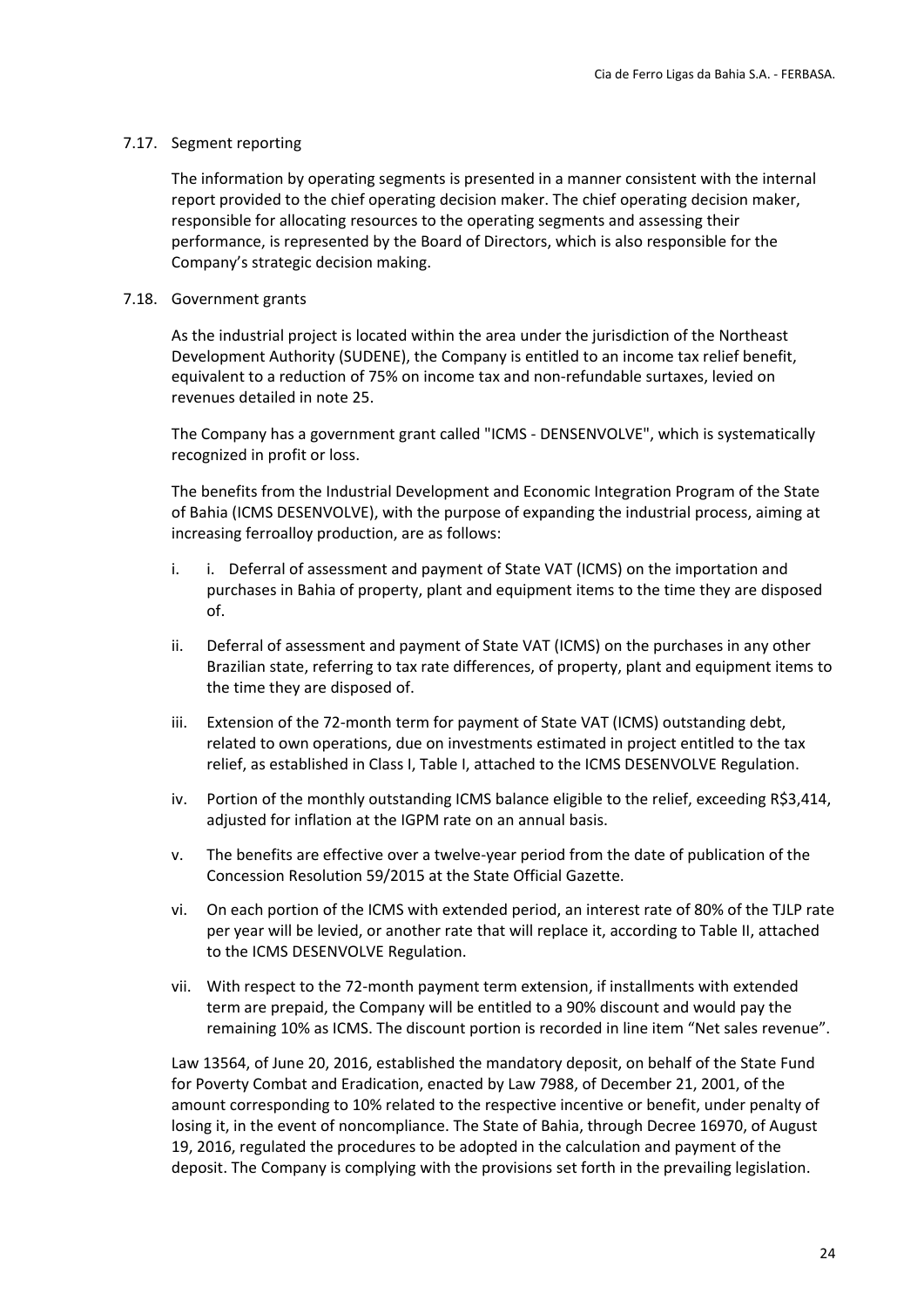#### 7.19. Consolidation and investments in subsidiaries

The consolidated financial statements include the financial statements of the Company and its subsidiaries, as well as of exclusive funds, measured in accordance with the criteria disclosed in note 6. The information on the Company's equity interest in each subsidiary is disclosed in note 18.

The Company controls an entity when it is exposed, or is entitled, to variable returns arising from its involvement with the entity and has ability to affect such returns by exercising power on the entity.

In the Company's individual financial statements, the financial information on the subsidiaries is recognized under the equity method.

The balance sheet and income statement account balances deriving from transactions between the Company and its subsidiaries were eliminated in the consolidated financial statements, as well as the unrealized gains and losses and the investments in these subsidiaries and respective share of profit (loss) of investees.

The subsidiaries' accounting policies are changed when necessary so as to ensure consistency with the Company's accounting policies.

#### 8. NEW STANDARDS AND INTERPRETATIONS ISSUED BY THE IASB AND CPC

8.1. Standards issued in 2021

The new standards below issued by the IASB and approved by the CFC became effective beginning January 1, 2021.

8.1.1. CPC 06 (R2), CPC 11, CPC 38, CPC 40 (R1) and CPC 48 – Interest Rate Benchmark Reform

The amendments provide temporary exceptions that address the effects of the financial statements when an interbank deposit certificate rate is replaced for an almost risk‐free rate. The changes comprise: (a) a practical expedient that requires contractual changes, or changes in cash flows that are directly required by the reform, to be addressed as changes in floating interest rate, equivalent to the changes in a market rate; (b) allows changes required by the reform to be made in the hedge designations and documentations, without the hedge relationships being discontinued; and (c) provides temporary exception for entities to be in accordance with the requirement of separately identifiable when a risk-free rate instrument is designated as risk component hedge. These amendments had no impact on the Company's individual and consolidated financial statements.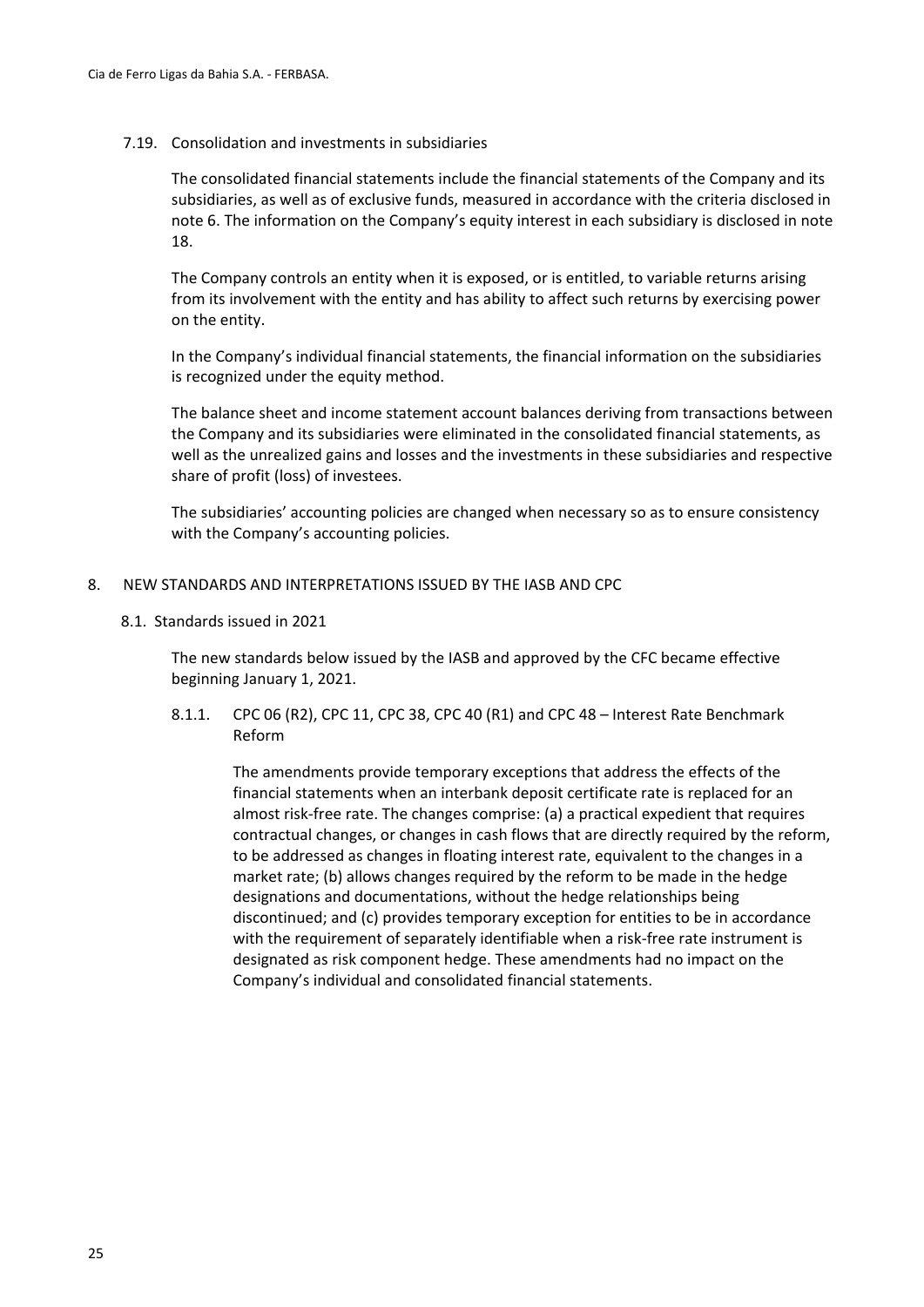8.1.2. CPC 06 (R2) – COVID‐19‐Related Rent Concessions for Lessees under Lease Contracts that extend beyond June 30, 2021

The amendments provide for concession to lessees on the lease contract modification, when accounting for the Covid‐19‐related rent concessions as a direct effect of the Covid‐19 pandemic. As a practical expedient, a lessee may elect not to assess whether a Covid‐19‐related rent concession granted by the lessor is a lease contract modification. The lessee that makes such election must account for any change in the lease payment resulting from the Covid‐19‐related rent concession in the lease contract in the same manner as it would account for the change applying CPC 06 (R2) had the change not been a modification of the lease contract. The amendment was intended to be applied up to June 30, 2021, but as the Covid‐19 pandemic impact may continue, on March 31, 2021, the CPC has extended the period of application of this practical expedient to June 30, 2022. This amendment had no impact on the Company's individual and consolidated financial statements.

8.2. Standards effective beginning 2021

The early adoption of standards, even though encouraged by the IASB, is not permitted in Brazil by the CPC. The following standard was revised by the IASB but is not yet effective in 2021:

8.2.1. Amendments to IAS 1 – Classification of Liabilities as Current or Non‐current

In January 2020, the IASB issued amendments to paragraphs 69 to 76 of IAS 1, similar to CPC 26, so as to specify the requirements for classification of liabilities as current or non‐current. The amendments clarify the following:

- What means the right to postpone settlement;
- That the right to postpone must exist on the reporting date;
- That such classification is not affected by the probability of an entity exercising its postponement right;
- That only if a derivative embedded in a convertible liability is a capital instrument, the terms of a liability would not affect its classification.

The amendments are effective for annual periods beginning January 1, 2023 and must be applied retrospectively. Currently, the Company assesses the impact of the amendments on the current practice.

8.2.2. Amendments to IAS 8: Definition of Accounting Estimates

In February 2021, the IASB issued amendments to IAS 8 (standard equivalent to CPC 23), which introduces the definition of 'accounting estimates'. The amendments clarify the distinction between changes in accounting estimates and changes in accounting policies and errors. Also, they clarify how entities use the measurement techniques and inputs to develop the accounting estimates. The amendments will be effective for annual periods beginning on or after January 1, 2023 and will apply to changes in accounting policies and estimates occurred on or after the beginning of this period. Early adoption is allowed if disclosed. These amendments are not expected to significantly affect the Company's individual and consolidated financial statements.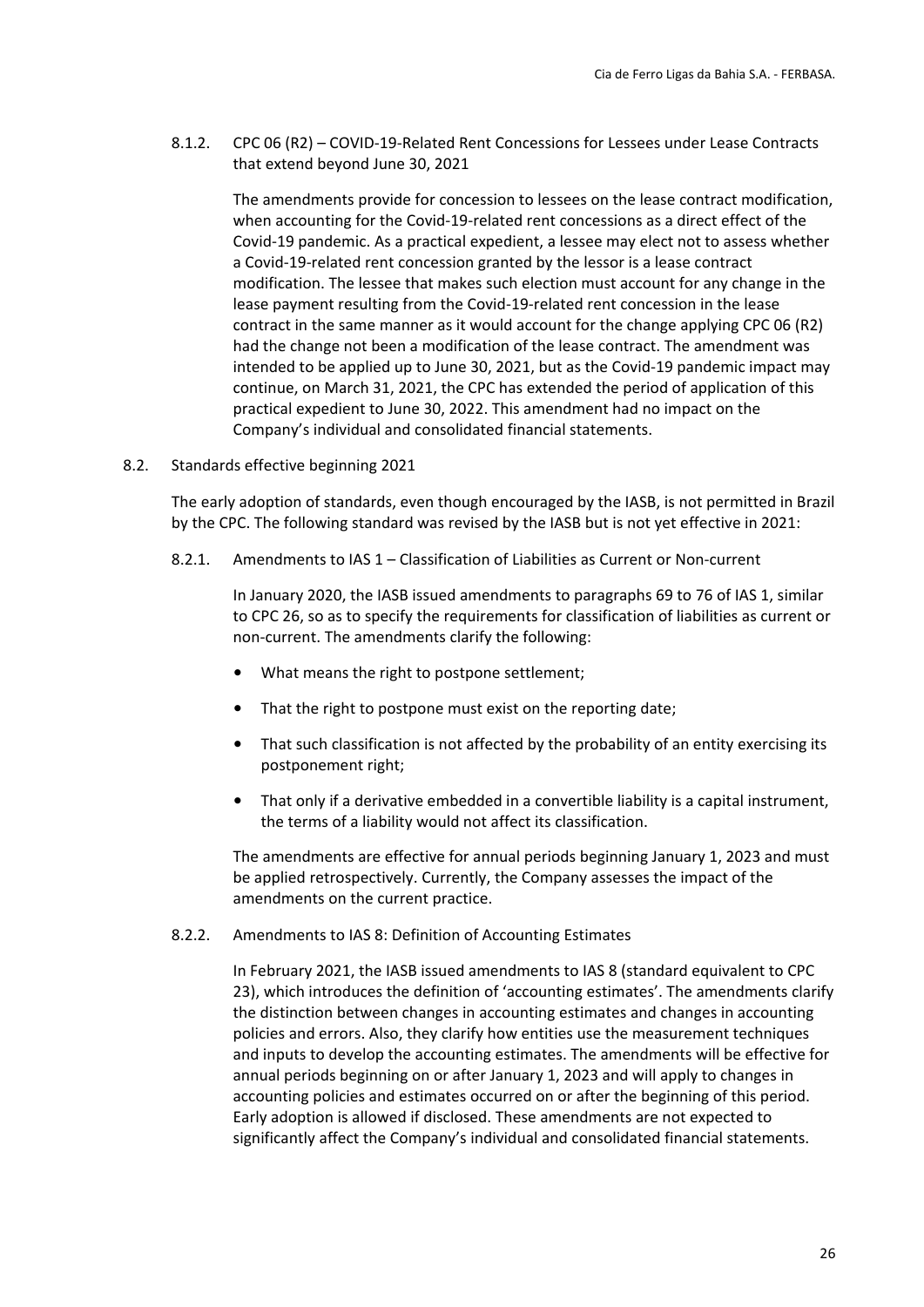#### 8.2.3. Amendments to IAS 1 and IFRS Practice Statement 2: Disclosure of Accounting Policies

In February 2021, the IASB allowed amendments to IAS 1 (standard equivalent to CPC 26 (R1)) and IFRS Practice Statement 2 Making Materiality Judgements, where it provides guidelines and examples to help entities to apply materiality judgment for the disclosure of accounting policies. The amendments will help entities to disclose accounting policies that are more useful when replacing the requirement for disclosure of significant accounting policies for material accounting policies and adding guidelines on how entities must apply the concept of materiality to make decisions on the disclosure of accounting policies.

The amendments to IAS 1are effective for annual periods beginning on or after January 1, 2023, with early adoption permitted. As the amendments to Practice Statement 2 provide non‐mandatory guidelines in the application of the definition of material to the accounting policy information, a date for adoption of this amendment is not necessary. Currently, the Company assesses the impact of the amendments on the current practice.

#### 8.2.4. IFRS 17 – Insurance Contracts

In May 2017, the IASB issued IFRS 17 – Insurance Contracts (standard not yet issued by the CPC in Brazil, but which will be issued as CPC 50 – Insurance Contracts and will supersede CPC 11 ‐ Insurance Contracts), a new comprehensive accounting standard for insurance contracts addressing recognition and measurement, presentation and disclosure. As soon as it becomes effective, IFRS 17 (CPC 50) will supersede IFRS 4 – Insurance Contracts (CPC 11) issued in 2005. IFRS 17 is applicable to all types of insurance contracts (such as life, casualty, direct insurance and reinsurance), regardless of the issuer, as well as certain guarantees and financial instruments with discretionary participation features. Some scope exceptions are applicable. IFRS 17 overall purpose is to provide an accounting model for insurance contracts that is more useful and consistent for insurers. In contrast to IFRS 4 requirements, which are largely based on local accounting policies effective in previous periods, IFRS 17 provides a comprehensive model for insurance contracts, covering all significant accounting aspects. The IFRS 17 is focused on the overall model, supplemented by:

- A specific adaptation to contracts with direct participation features (variable rate approach).
- A simplified approach (premium allocation approach) mainly for short-term contracts.

IFRS 17 is effective for annual periods beginning January 1, 2023, requiring the presentation of comparative amounts. The early adoption is allowed if the entity also adopts IFRS 9 and IFRS 15 on the same date or before the first-time adoption of IFRS 17. This standard is not applicable to the Company.

#### 9. RISK MANAGEMENT

The Company's activities expose it to several financial risks: (i) currency risk; (ii) interest rate risk; (iii) credit risk; (iv) liquidity risk; (vi) concentration risk, (v) commodity price risk and (vii) Other nonfinancial risk factors.

Risk is managed in accordance with the Risk Management Policy approved by the Board of Directors.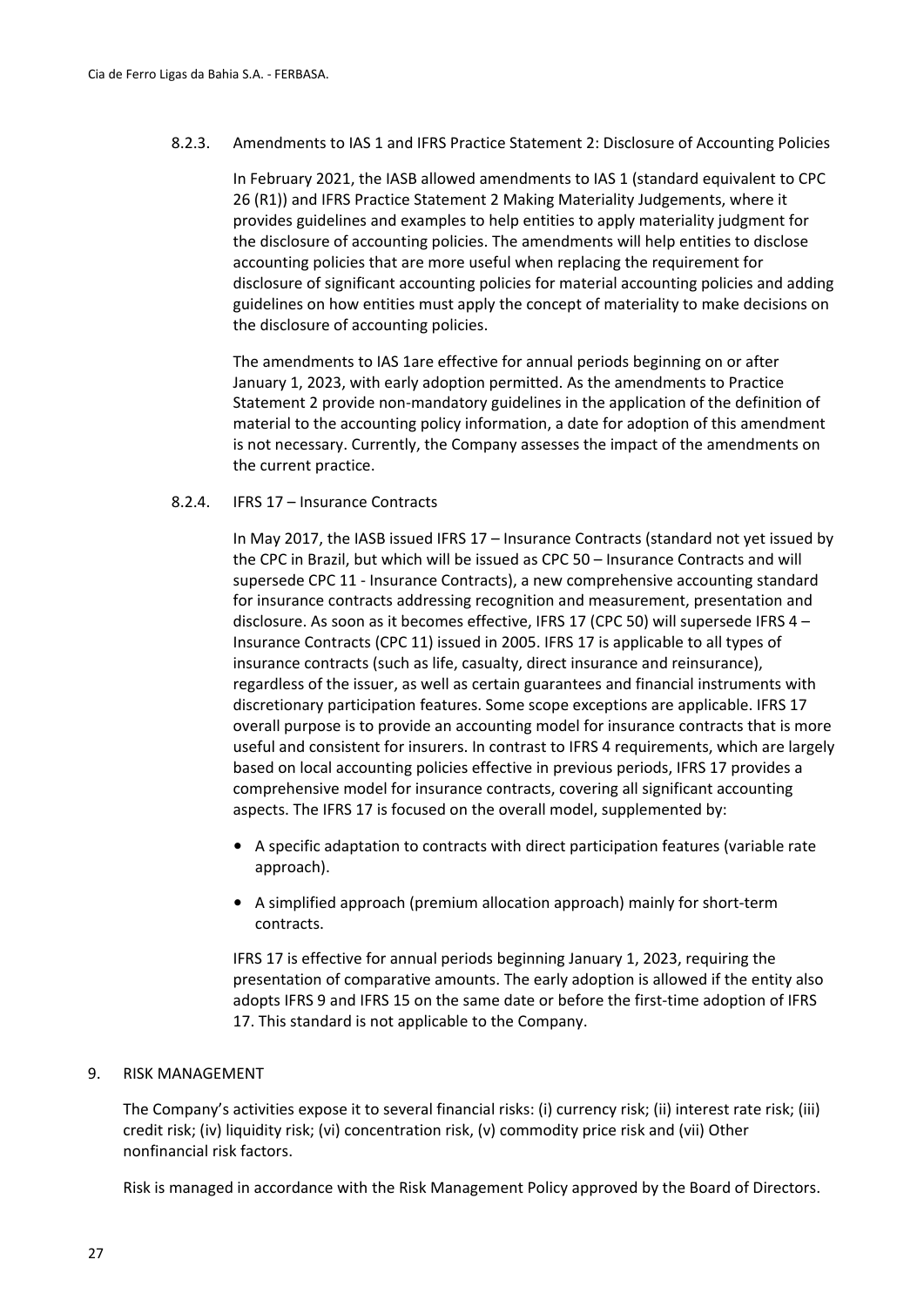#### 9.1. Foreign exchange risk

Foreign exchange risk is the risk of the effect of exchange rate fluctuations on the amount of the Company's financial assets or financial liabilities or future cash flows and revenues.

For purposes of the sensitivity analysis, the Company adopted as scenario I (probable) the expected average foreign exchange rate for 2021 disclosed in the Focus Report issued on January 21, 2022.

|                         |       | 12/31/2021 |      | Scenario I          |  |
|-------------------------|-------|------------|------|---------------------|--|
|                         | USS   | RS         | Rate | Gain/<br>(Loss) R\$ |  |
| Parent and Consolidated |       |            |      |                     |  |
| Trade receivables       | 8.110 | 45.254     | 5.60 | 163                 |  |

The Company measures derivatives at their fair value, mainly based on data made available by B3. Fair values of non‐derivative financial instruments, with public quotation, are based on their current purchase price. If there is no active market for a financial asset or securities that are not listed on stock exchange, their fair value is measured by the Company using valuation techniques. These techniques include the use of recent transactions contracted with third parties, relating to other substantially similar instruments.

In the case of derivative and non‐derivative financial instruments (NDFs ‐ export exchange forwards), the impact of a depreciation of the Brazilian real in these instruments needs to be assessed together with its effects on the billing linked to, thus, this analysis should always be conducted on an integrated basis.

For sensitivity analysis purposes, the Company adopted as scenario I (probable) the expected average exchange rate for 2022, according to the Focus Report issued on January 21, 2022.

|                                                                                   |       | 12/31/2021 - Contracted |                                   |      | Scenario I           |
|-----------------------------------------------------------------------------------|-------|-------------------------|-----------------------------------|------|----------------------|
|                                                                                   | USŚ   | R\$                     | Weighted<br>average rate -<br>R\$ | Rate | Gain /<br>(Loss) R\$ |
| Parent and Consolidated<br>Derivative and non-derivative<br>financial instruments |       |                         |                                   |      |                      |
| Export exchange forwards                                                          | 8.402 | 37,815                  | 4.50                              | 5.60 | (9,237)              |

(\*) In the sensitivity analysis above, the US dollar fluctuation impacting the contracted portion as foreign exchange hedge simultaneously exercises an opposite impact on the Company's revenue from ferroalloys and chrome ore.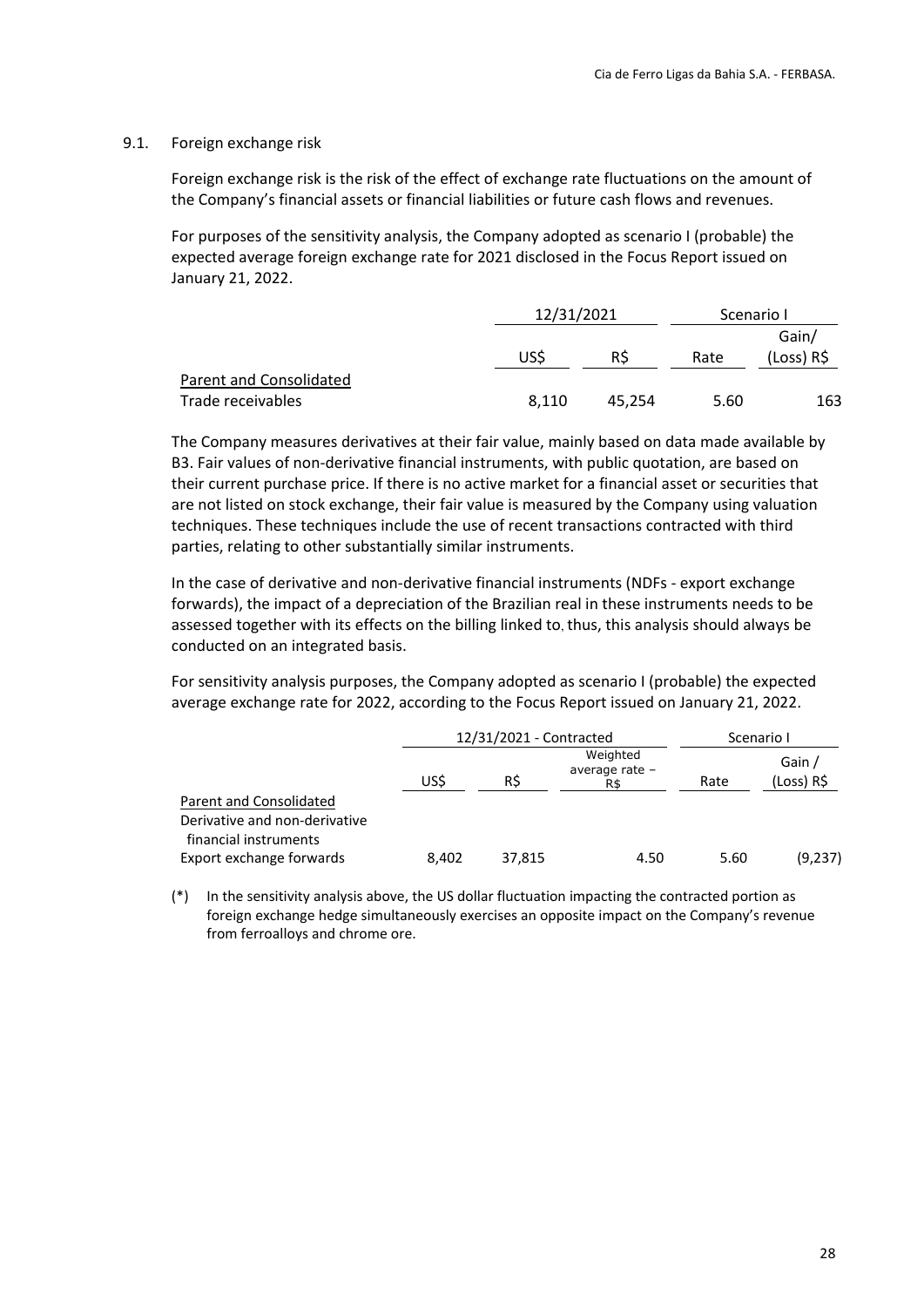#### 9.2. Interest rate risk

For the balance applied as at December 31, 2021, the Company and its subsidiaries consider as scenario I (probable) the benchmark interest rate for 2022 of 11.75% per year, as disclosed in the Focus Report of January 21, 2022.

| Interest rate risks                                                             | Rate<br>p.a. | Scenario I<br>Probable |
|---------------------------------------------------------------------------------|--------------|------------------------|
| Average benchmark interest rate - (% p.a.)<br>Parent                            | 8.25         | 11.75                  |
| Balance of short-term investments (notes 5 and 6)<br>Net effect                 | 677,165      | 754,359<br>77,194      |
| Consolidated<br>Balance of short-term investments (notes 5 and 6)<br>Net effect | 808,431      | 900,127<br>91,696      |

For the balance of borrowings and financing as at December 31, 2021, the Company considers as scenario I (probable) the Long-term Interest Rate ("TJLP") of 6.08% p.a. in 2021 and of 11.65% for the CDI.

|                                                                             | Closing rate<br>12/31/2021 | Scenario I           |
|-----------------------------------------------------------------------------|----------------------------|----------------------|
| Interest rate risks                                                         | p.a.                       | Probable             |
| Interest rate - TJLP - $(\%$ p.a.)                                          | 5.32                       | 6.08                 |
| Parent<br>Borrowings and financing (note 22)<br>Net effect                  | 20,611                     | 21,863<br>(1,252)    |
| Interest rate – TJLP – $(\%$ p.a.)<br>Consolidated                          |                            |                      |
| Borrowings and financing (note 22)<br>Net effect                            | 282,561                    | 291,025<br>(8, 464)  |
| Interest rate $-$ CDI $-$ (% p.a.)                                          | 9.15                       | 11.65                |
| Parent and consolidated<br>Borrowings and financing (note 22)<br>Net effect | 124,635                    | 139,155<br>(14, 520) |

#### 9.3. Credit risk

The risk arises from the possibility of the Company incurring losses due to the selection of assets to make up the investment portfolio, the financial capacity of

the counterparties to the derivative contracts, and the difficulty in receiving the proceeds from the sales and for not fulfilling the obligations relating to the delivery of goods or services paid through advances to suppliers.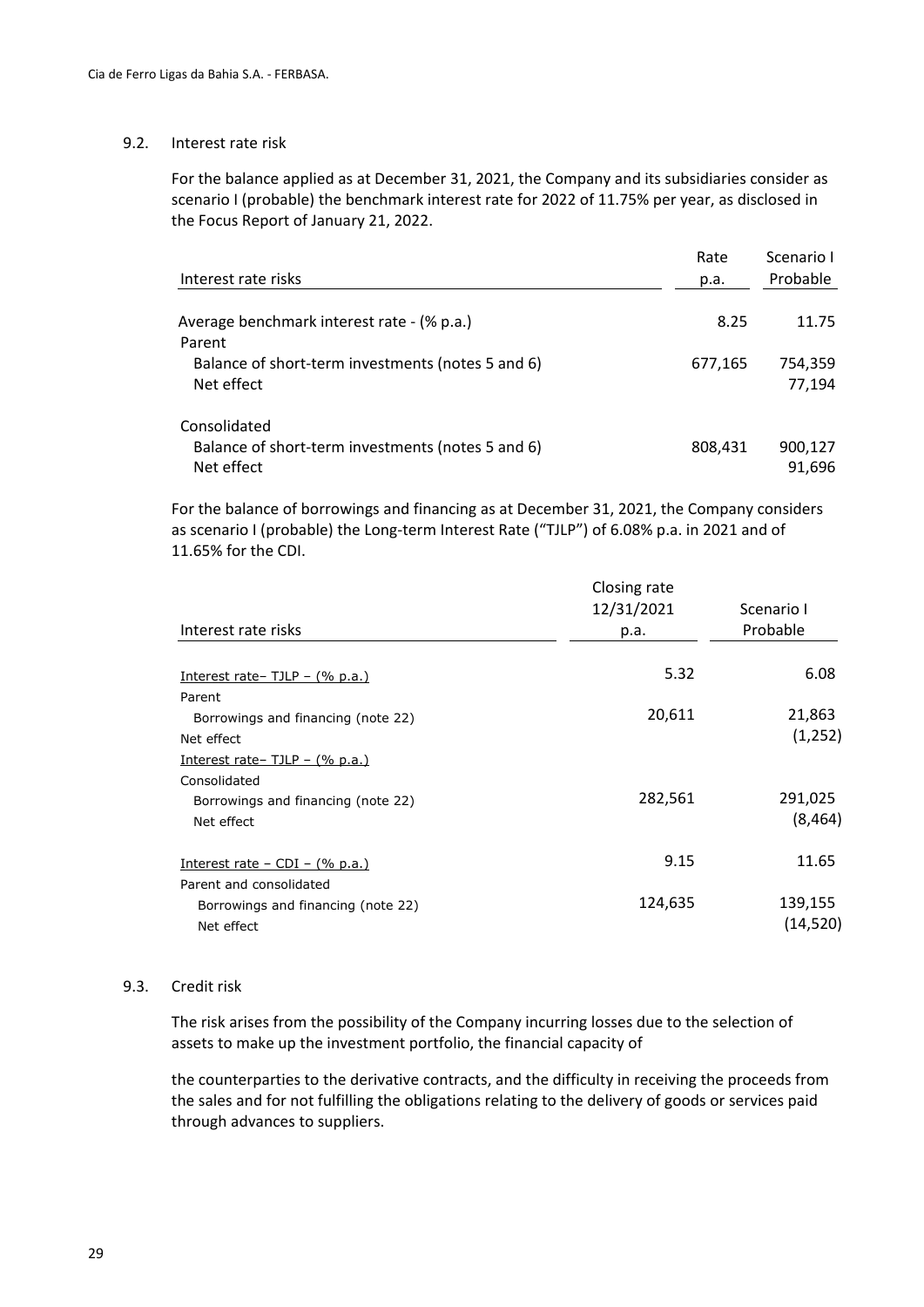The Company limits the allocation of its short-term investments to each issuer of financial bill, debentures or securities to a maximum of 30% of the volume of investments. This limit does not apply to notes issued by the National Treasury. Derivatives transactions are conducted with prime financial institutions.

The credit risk is monitored, and there is no historical material losses.

#### 9.4 Liquidity risk

The Company maintains sufficient cash and short-term investments in order to meet its financial and operational commitments. The amount in cash is used to comply with the disbursements arising from the Company's normal course of operations, while the excess amount is invested in highly liquid short‐term investments.

The Company's only financial liabilities maturing after one year and settled in cash comprise borrowings and financing. The maturities of these liabilities are shown in notes 22 and 23, respectively.

#### 9.4. Concentration risk

The Company derives revenues from a few customers, which were significant in 2021. In the domestic market, for ferrochrome, we have Aperam Inox and Magoteux Brasil and, in the foreign market, for ferrosilicon, we have Marubeni Corporation and CCMA.

Any reduction in the demand from these customers could significantly impact the Company's cash generation capacity.

In this context, the Company has a constant focus in initiatives to reduce costs to increase international competition and also improves the strategy to diversify its client's portfolio, mainly international costumers.

Additionally, the Company maintains highly-liquid investments and adequate relationship with prime‐line banks for credit.

#### 9.5. Commodity price risk

This refers to the exposure to fluctuations in the prices of final products (alloys), which can significantly change the Company's operating margins. Management understands that the exposure to this risk is part of the nature of its business and there are no mechanisms or financial instruments at this moment to mitigate this risk

#### 9.6. Other nonfinancial risk factors

**i.** Regulatory risks: the Company is subject to strict laws and regulations at federal, state and municipal levels. In addition, the noncompliance with these laws or regulations, or the occurrence of accidents that impact the environment, arising from the Company's operations (mining, forest resources and metallurgy), may result in administrative, civil and/or criminal sanctions, including fines, indemnity obligations and/or disbursements by the Company, which may adversely affect its operating and financial performance.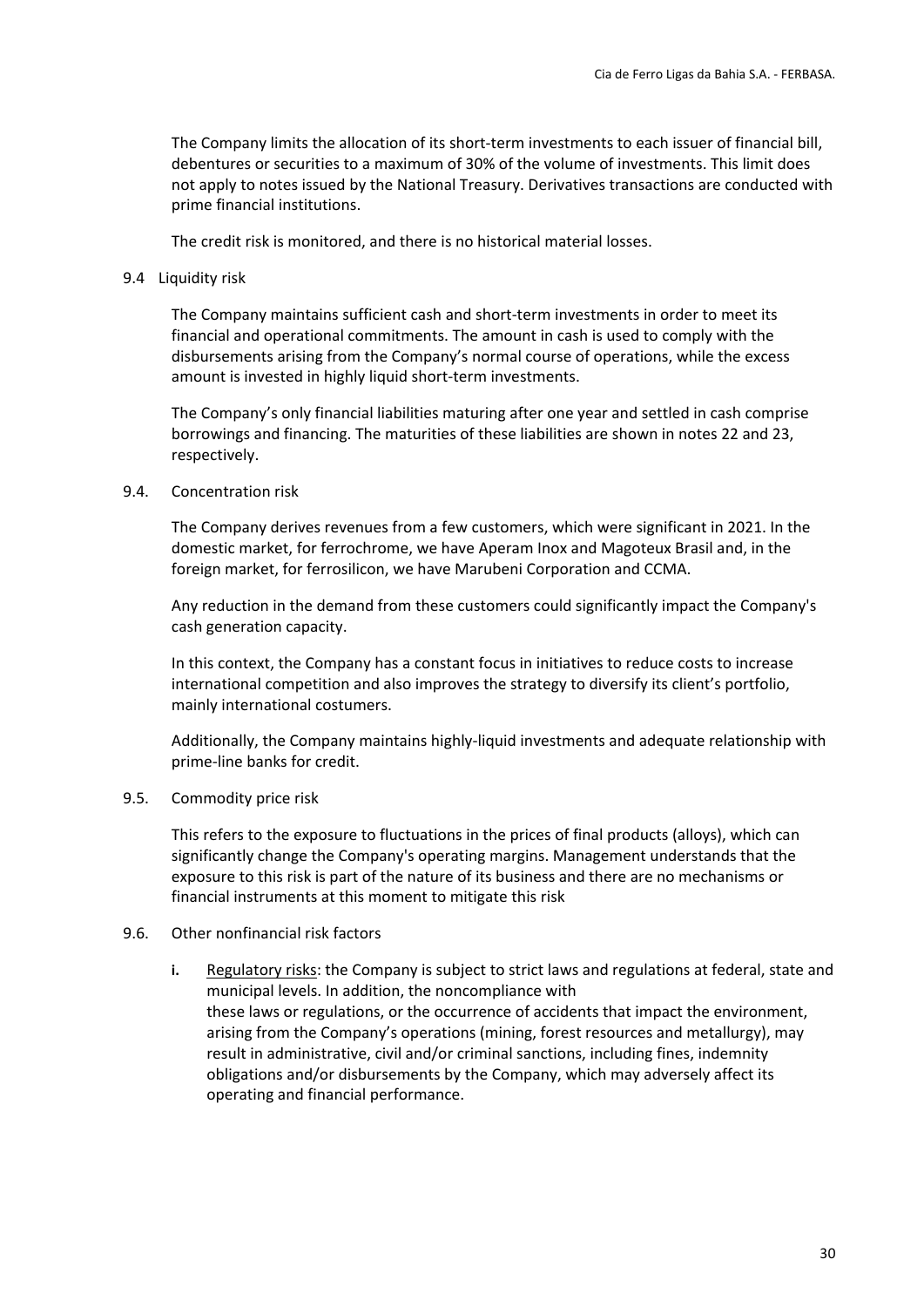- **ii.** Environmental risks: the Company is subject to the laws and regulations governing the activities it carries out. The Company has established environmental measures and procedures to mitigate this risk. Management conducts periodic reviews to identify environmental risks, and to ensure that its existing systems are sufficient to manage these risks. The Company, aware of the global environmental problems, and in accordance with the environmental legislation, operates in conformity with its environmental licenses and obtained the ISO 14001 certification for the environmental management of forest areas and metallurgy.
- iii. Climate and weather risks: the Company's operating activities are exposed to the risk of damages arising from climate changes, such as high temperatures, floods and extreme rain, risks of nature, such as damages arising from pests, diseases, forest fires and other forces of nature (mine landslides, floods, among others). The Company has processes to mitigate these risks, including regular inspections in the plantation areas and hiring of a specialized company to analyze the mine structure conditions and develop contingency plans.
- **iv.** Risk of fair value of biological assets: although the biological asset is substantially planted for own consumption (bio-reducer), the Company is subject to the impacts on profit and, consequently, on the distribution of dividends, as a result of changes in the assumptions on the calculation of the fair value of biological assets: market prices, forest productivity, discount rates, etc. The assumptions are reviewed annually to predict potential impacts.
- **v.** Risk of non-maintenance of tax incentives: the Company is entitled to income tax incentives as it is located in SUDENE's operating area. In the case of ICMS, there is a benefit called ICMS DESENVOLVE which extends payment deadlines for 90% of the tax within up to 72 months, with a 90% discount on the extended installment if payment is made by the 20th day of the prepayment month. If these incentives are not renewed, the Company's profit or loss will be negatively impacted.
- **vi.** Electricity risk: due to its being power intensive nature, the Company depends on power at prices that are compatible with those of its competitors in Brazil and abroad. To minimize its exposure to power supply, or a significant increase in prices, the Company maintains a long‐term agreement with CHESF. On August 21, 2015, the Company, together with other power-intensive companies in the Northeast region, entered into a contractual extension, which term was extended to 2037. Also, in 2018, the Company has acquired the wind farm BW Guirapá, strengthening its intent to continue as a going concern and also become an electric power generator.
- **vii.** Logistics transportation risk: chrome ore is transported about 390 km from the mines operated by the Company to the metallurgical plant, located in the municipality of Pojuca, State of Bahia. This transportation is primarily made using railways, which services are provided by a private company, through a Federal Public Concession (Mid‐East Network), whose regulation and supervision are under the responsibility of the National Land Transportation Agency (ANTT). The possible discontinuity in the provision of transportation services by the concessionary will require the Company to seek economically feasible alternatives.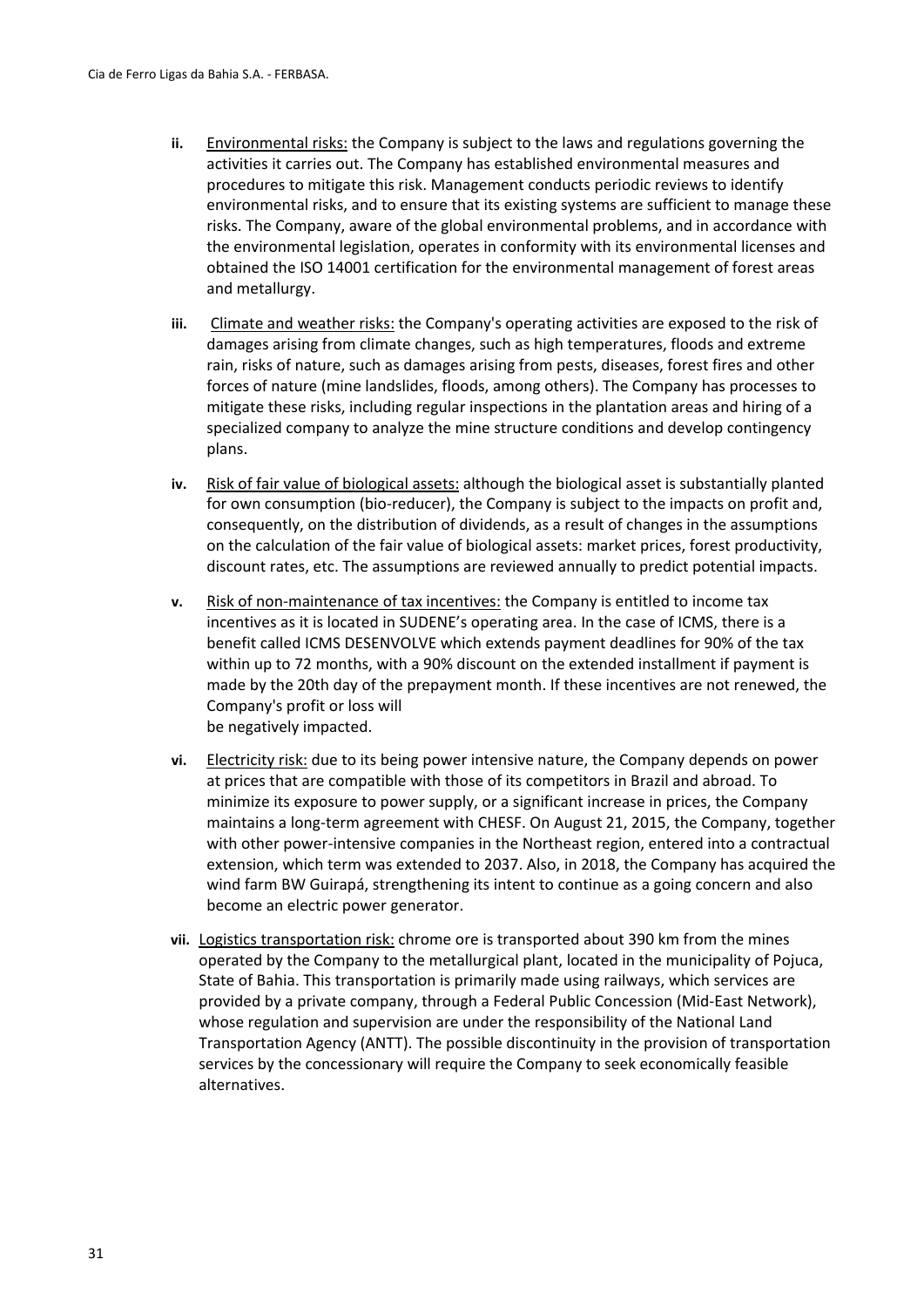#### 10. CASH AND CASH EQUIVALENTS

|                                   |            | Parent     | Consolidated |            |  |
|-----------------------------------|------------|------------|--------------|------------|--|
|                                   | 12/31/2021 | 12/31/2020 | 12/31/2021   | 12/31/2020 |  |
| Cash and banks                    | 798        | 18,992     | 5,221        | 23,263     |  |
| Short-term investments in CDB (i) | 82,759     | 36,348     | 129,959      | 37,524     |  |
| Investment funds (ii)             | 46,249     | 12,416     | 81,332       | 29,710     |  |
|                                   | 129,806    | 67,756     | 216,512      | 90,497     |  |

As agreed with the BNDES, the Operational Limit was extinguished and the funds were released in June and August (R\$42,991), held in Special Reserve accounts of the Wind Power Plants, making such amount available for use by the wind power complex, according to its needs, and eliminating the imposition of future tariffs and the requirement to obtain authorization from the development bank to handle this amount. This balance, previously recorded as investment fund in short‐investments in noncurrent (Consolidated as at December 31, 2020), was recorded as cash and cash equivalents in the Consolidated as at December 31, 2021.

- (i) Transactions in Bank Certificate of Deposit (CDB), which yield interest based on the weighted average rate of 101.8% of the CDI rate (103.3% as at December 31, 2020).
- (ii) Securities transactions through investment funds, which redemption has daily liquidity. The weighted average interest in mark-to-market was 112.5% of the CDI (159.5% as at December 31, 2020).

#### 11. SHORT‐TERM INVESTMENTS

|                      | Parent     |            | Consolidated |            |
|----------------------|------------|------------|--------------|------------|
|                      | 12/31/2021 | 12/31/2020 | 12/31/2021   | 12/31/2020 |
| Current              |            |            |              |            |
| Investment funds (i) | 242,346    | 191,837    | 242,346      | 191,837    |
| Financial bills (ii) | 97,868     |            | 97,868       |            |
| Others (iv)          | 45,516     |            | 45,516       |            |
|                      | 385,730    | 191,837    | 385,730      | 191,837    |
| Noncurrent:          |            |            |              |            |
| Investment funds (i) |            |            | 28,858       | 63,491     |
| Financial bills (ii) | 134,611    | 20,002     | 153,692      | 32,178     |
| CDB (ii)             | 27,816     | 10,077     | 28,859       | 33,407     |
|                      | 162,427    | 30,079     | 211,409      | 129,076    |
|                      | 548,157    | 221,916    | 597,139      | 320,913    |

- (i) Securities transactions whose maturities exceed 90 days and have average yield of 101.4% of the CDI rate (185.2% as at December 31, 2020). Even though the Company and its subsidiaries select liquid securities in the secondary market, the uncertainty surrounding market conditions and prices in a liquidity event suggests that these investments should not be considered cash equivalents.
- (ii) Transactions in Bank Certificate of Deposit (CDB), which yield interest based on the weighted average rate of 110.6% of the CDI rate (114.0% as at December 31, 2020).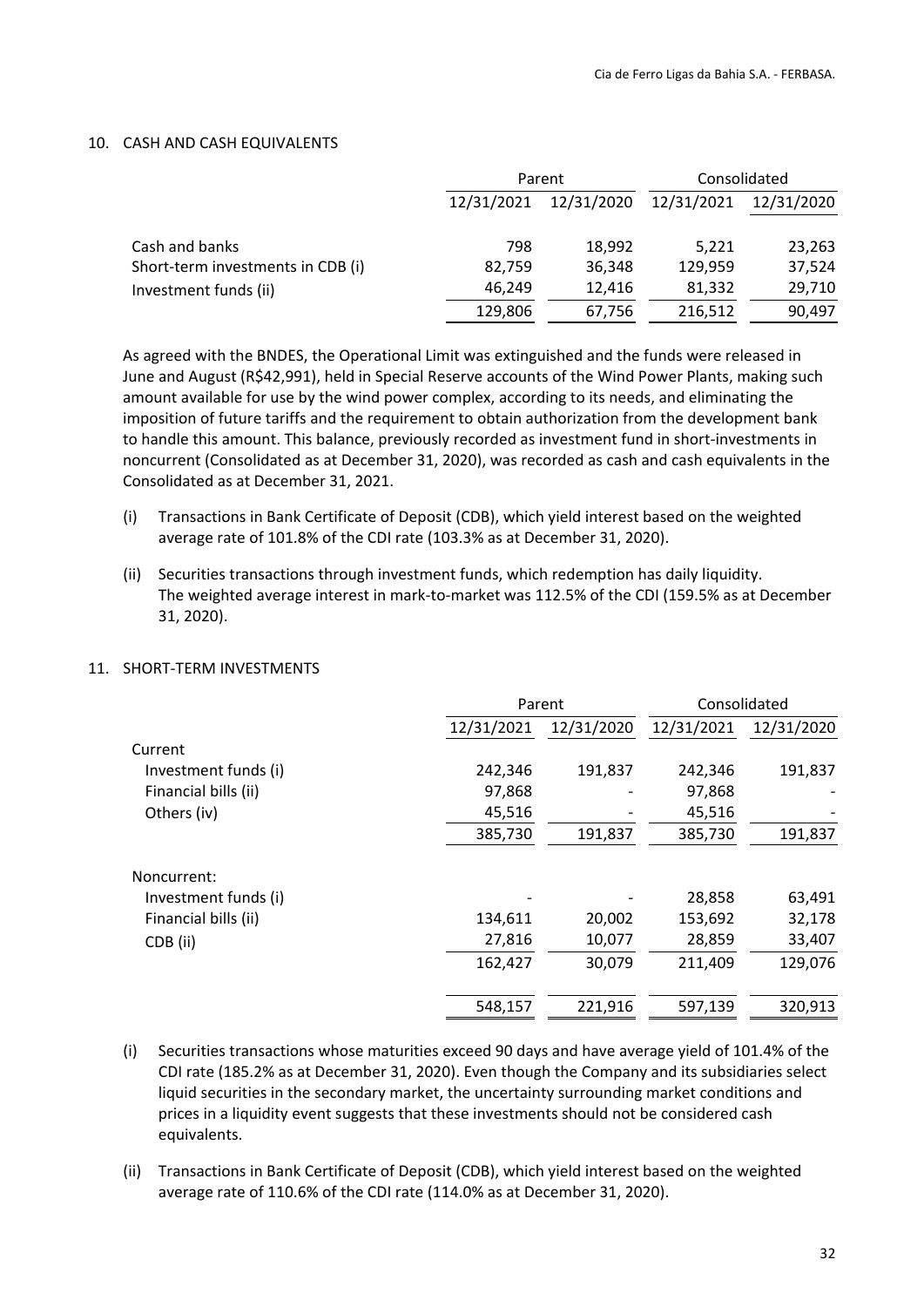- (iii) Financial bills yield weighted average interest of 114.5% of the CDI rate (116.0% as at December 31, 2020).
- (iv) Agribusiness Receivables Certificate (CRA), Debentures and Treasury bonds yielding weighted average interest of 114% of the CDI rate.

#### 12. TRADE RECEIVABLES

|                              |            | Parent     |            | Consolidated |  |
|------------------------------|------------|------------|------------|--------------|--|
|                              | 12/31/2021 | 12/31/2020 | 12/31/2021 | 12/31/2020   |  |
| Domestic market              | 233,263    | 113,258    | 242.983    | 122,229      |  |
| Foreign market               | 49,206     | 36,686     | 49.206     | 36,686       |  |
| Allowance for doubtful debts | (4, 186)   | (4,186)    | (4, 186)   | (4, 186)     |  |
|                              | 278,283    | 145,758    | 288,003    | 154,729      |  |

Foreign trade receivables are denominated in US dollars and are translated into Brazilian reais at the end of the reporting period. As at December 31, 2021 and 2020, the Company did not have any transaction that would generate a material adjustment to present value.

The aging list of trade receivables is as follows:

|                                 |            | Parent     |            | Consolidated |  |
|---------------------------------|------------|------------|------------|--------------|--|
|                                 | 12/31/2021 | 12/31/2020 | 12/31/2021 | 12/31/2020   |  |
|                                 |            |            |            |              |  |
| Current                         | 273,264    | 138,899    | 282,984    | 147,870      |  |
| 0-30 days past due              | 5,019      | 6,859      | 5,019      | 6,859        |  |
| 31-60 days past due             |            |            |            |              |  |
| Over 60 days past due           | 4,186      | 4,186      | 4,186      | 4,186        |  |
| Estimated losses on doubt debts | (4, 186)   | (4, 186)   | (4, 186)   | (4, 186)     |  |
|                                 | 278,283    | 145,758    | 288,003    | 154,729      |  |

As at December 31, 2021, the Company recorded an allowance for doubtful accounts in the amount of R\$4,186 (R\$4,186 as at December 31, 2020). The allowance for doubtful debts is broken down as follows.

#### 13. INVENTORIES (PARENT AND CONSOLIDATED)

Inventories are demonstrated at average purchase or production cost, lower than the replaceable cost or selling value .

|                           | 12/31/2021 | 12/31/2020 |
|---------------------------|------------|------------|
| Current                   |            |            |
| Finished goods            | 201,886    | 125,173    |
| Raw materials             | 112,421    | 71,142     |
| Chrome ore                | 42,651     | 42,664     |
| Maintenance supplies (ii) | 64.446     | 47,008     |
|                           | 421,404    | 285,987    |
|                           |            |            |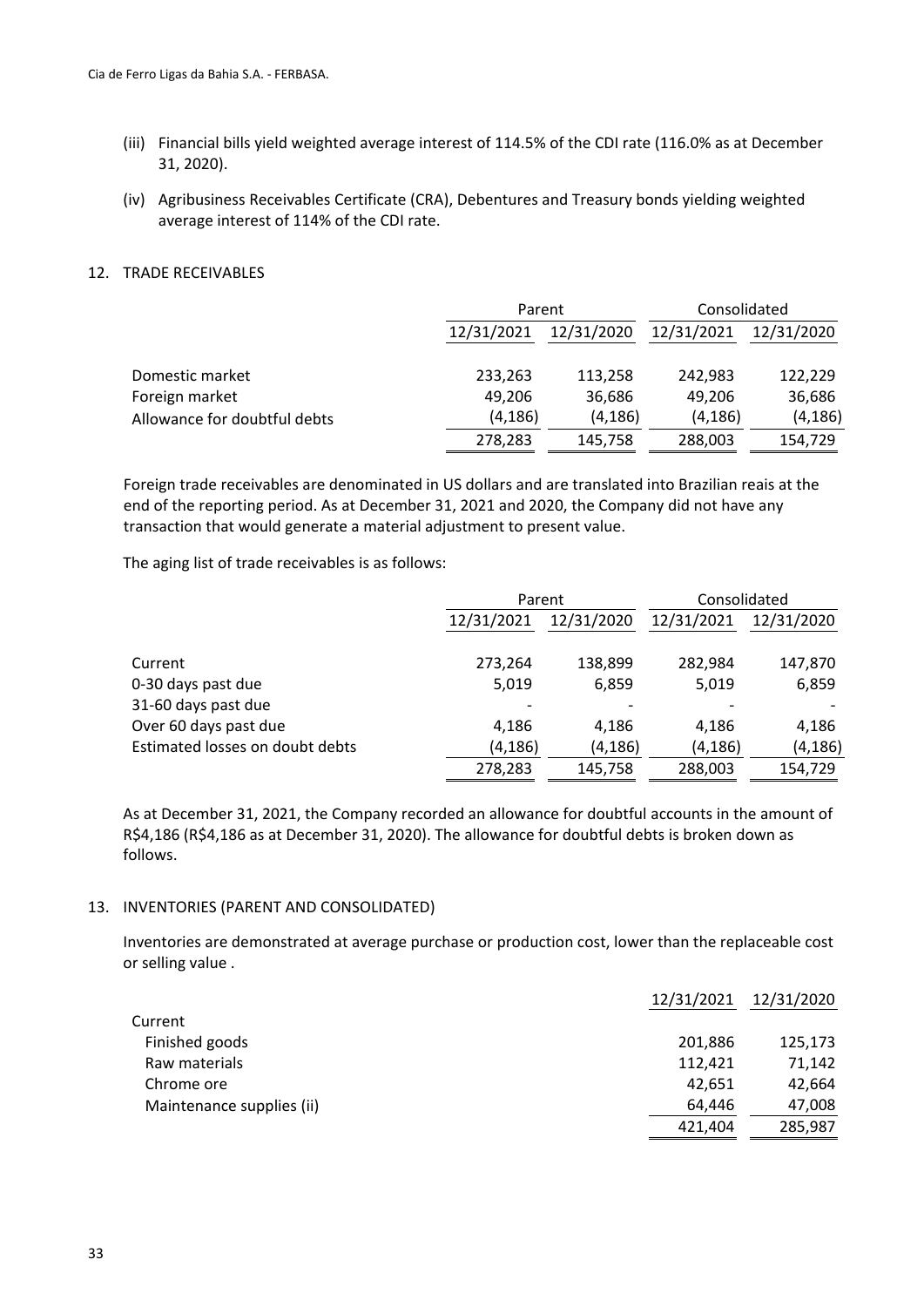|                                  | 12/31/2021 | 12/31/2020 |
|----------------------------------|------------|------------|
| Noncurrent                       |            |            |
| Maintenance supplies (ii)        | 13,668     | 12,940     |
| Allowance for obsolescence (iii) | (6,834)    | (8, 398)   |
|                                  | 6,834      | 4,542      |
|                                  |            |            |
|                                  | 428,238    | 290,529    |

- (i) Inventories of maintenance supplies are classified as current or noncurrent assets, based on the history of consumption.
- (ii) The Company recognizes an allowance for obsolescence relating to slow‐moving items when it does not expect to use such inventories in the coming periods.

#### 14. RECOVERABLE TAXES

|                                       | Parent     |            | Consolidated |            |
|---------------------------------------|------------|------------|--------------|------------|
|                                       | 12/31/2021 | 12/31/2020 | 12/31/2021   | 12/31/2020 |
| Current                               |            |            |              |            |
| Recoverable taxes on revenue (PIS and |            | 13,002     |              | 13,002     |
| COFINS) (i)                           | 49,351     |            | 49,351       |            |
| Income tax and social contribution    | 13,949     | 11,646     | 17,145       | 13,910     |
| Recoverable ICMS                      | 2,373      | 2,712      | 2,373        | 2,712      |
| Other                                 | 251        | 433        | 281          | 449        |
|                                       | 65,924     | 27,793     | 69,150       | 30,073     |
| Noncurrent                            |            |            |              |            |
| Recoverable taxes on revenue (PIS and |            | 160,724    |              | 160,724    |
| COFINS) (i)                           |            |            |              |            |
| Recoverable ICMS                      | 3,744      | 4,252      | 3,744        | 4,252      |
| Other                                 | 96         | 75         | 96           | 75         |
|                                       | 3,840      | 165,051    | 3,840        | 165,051    |
|                                       | 69,764     | 192,844    | 72,990       | 195,124    |

In 2019, the Company was informed about the final and unappealable court decision, which was in progress at the Federal Regional Court of the 1st Region, which decision: (a) determined the deduction of the ICMS amount from the PIS and COFINS tax base ‐ cumulative (Supplementary Laws 7/70 and 70/91 and subsequent amendments) and non‐cumulative regimes (Laws 10.627/2002 and 10.833/03 and subsequent amendments); and (b) acknowledged the Company's right to offset the amounts unduly paid as PIS/COFINS on the ICMS‐related portion since May 1997, adjusted for inflation.

For purposes of utilization of said credit, the Company has hired a specializing consulting company to calculate the amounts for the relevant period (from 1997 to 2018). The amounts total R\$197,104 and were recorded profit or loss for the year, as follows: i) R\$116,111 recorded in line item "Other operating income (expenses), corresponding to the historical credit amount; and ii) R\$80,993 recorded in "Finance income (costs)", arising from its inflation adjustment. The Company recorded inflation adjustment, from the utilization request date up to December 31, 2021, in the amount of R\$12,375 (2020, R\$ 8,282).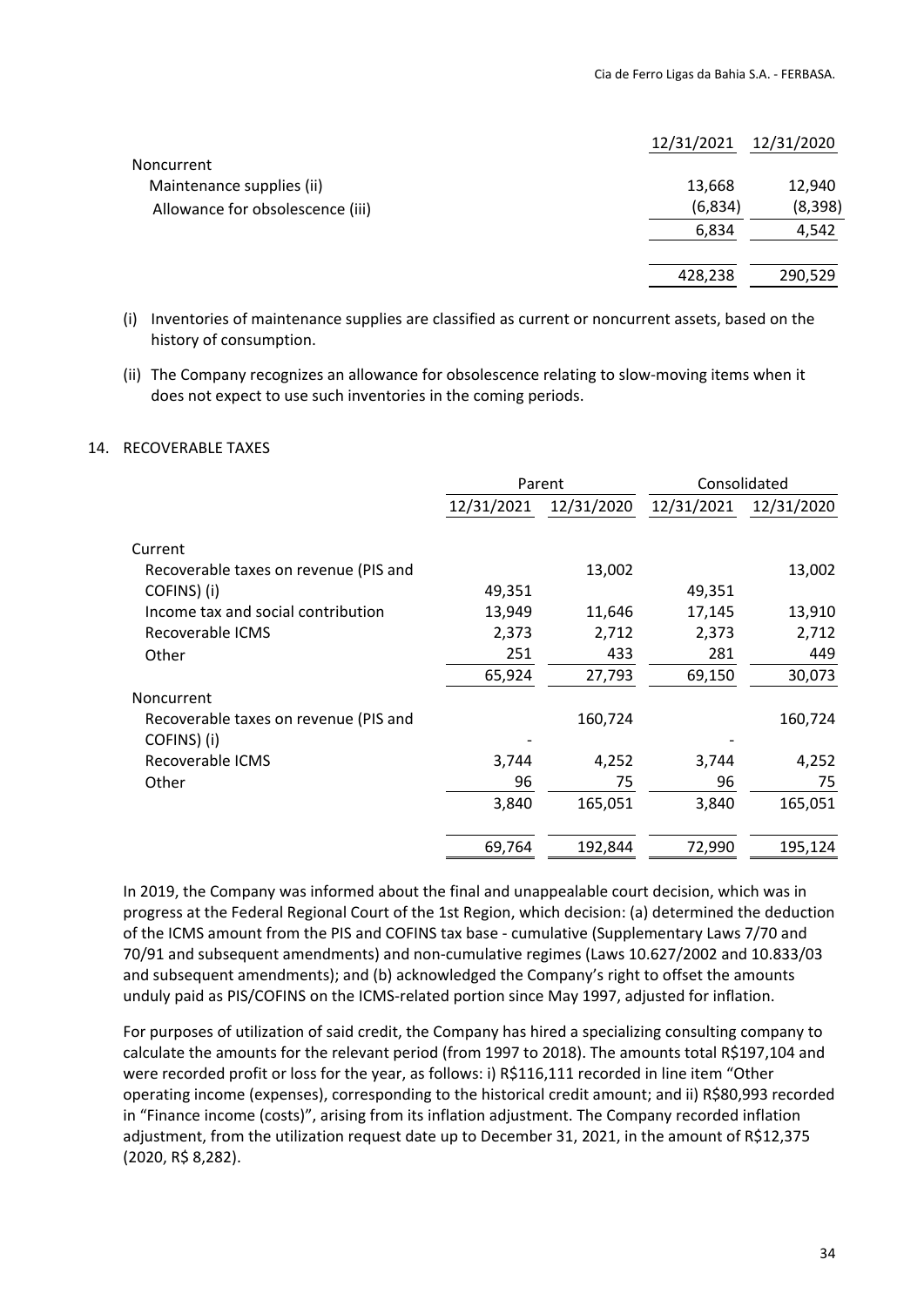#### 15. ADVANCES TO SUPPLIERS (PARENT AND CONSOLIDATED )

|                                          | 12/31/2021 | 12/31/2020 |
|------------------------------------------|------------|------------|
| Current                                  |            |            |
| Advances to power suppliers - ENDESA (i) | 2,000      | 2,000      |
| Advances to power suppliers - CHESF (ii) |            | 9,856      |
|                                          | 2,000      | 11,856     |
| Noncurrent                               |            |            |
| Advances to power suppliers - ENDESA (i) | 2,167      | 4,167      |
| Advances to power suppliers - CHESF (ii) |            | 826        |
|                                          | 2,167      | 4,993      |
|                                          | 4,167      | 16,849     |

(i) Refers to an advance on an electric energy supply contract, entered into in February 2015, for which supply invoices corresponding to R\$167 per month are issued on a monthly basis, since January 31, 2016, in fixed, nonadjustable installments for eight years. The advance corresponds to R\$16,000, i.e., approximately 5% of the total contract, and is collateralized by a bank guarantee from a prime financial institution. As at December 31, 2021 and 2020, the amount recognized at cost was R\$2,000.

(ii) Refers to the payment provided for by Law 13182/15, which authorizes the extension of the contracts entered into by CHESF and the power‐intensive industries in the Northeast to 2037. Said contract prescribes: (i) a 30% reduction of the volumes supplied up to February 8, 2032; (ii) from February 9, 2032 to 2037, a 1/6 reduction of the previous year's volume; (iii) a real 22.5% increase of the tariff on July, 1 2015; (iv) an annual adjustment, beginning July 1, 2016, using the agreed index, which is 70% of the Broad Consumer Price Index (IPCA) + 30% of LTN and NTN-B (federal bonds) rate; (v) the advance of R\$65,000 made in the second sixmonth period of 2015; and (vi) a 8.8% discount of the tariff between 2016‐2022 to offset the 2015 advance. As at December 31, 2021, the amount recognized at cost was R\$11,026 (R\$12,337 as at December 31, 2020).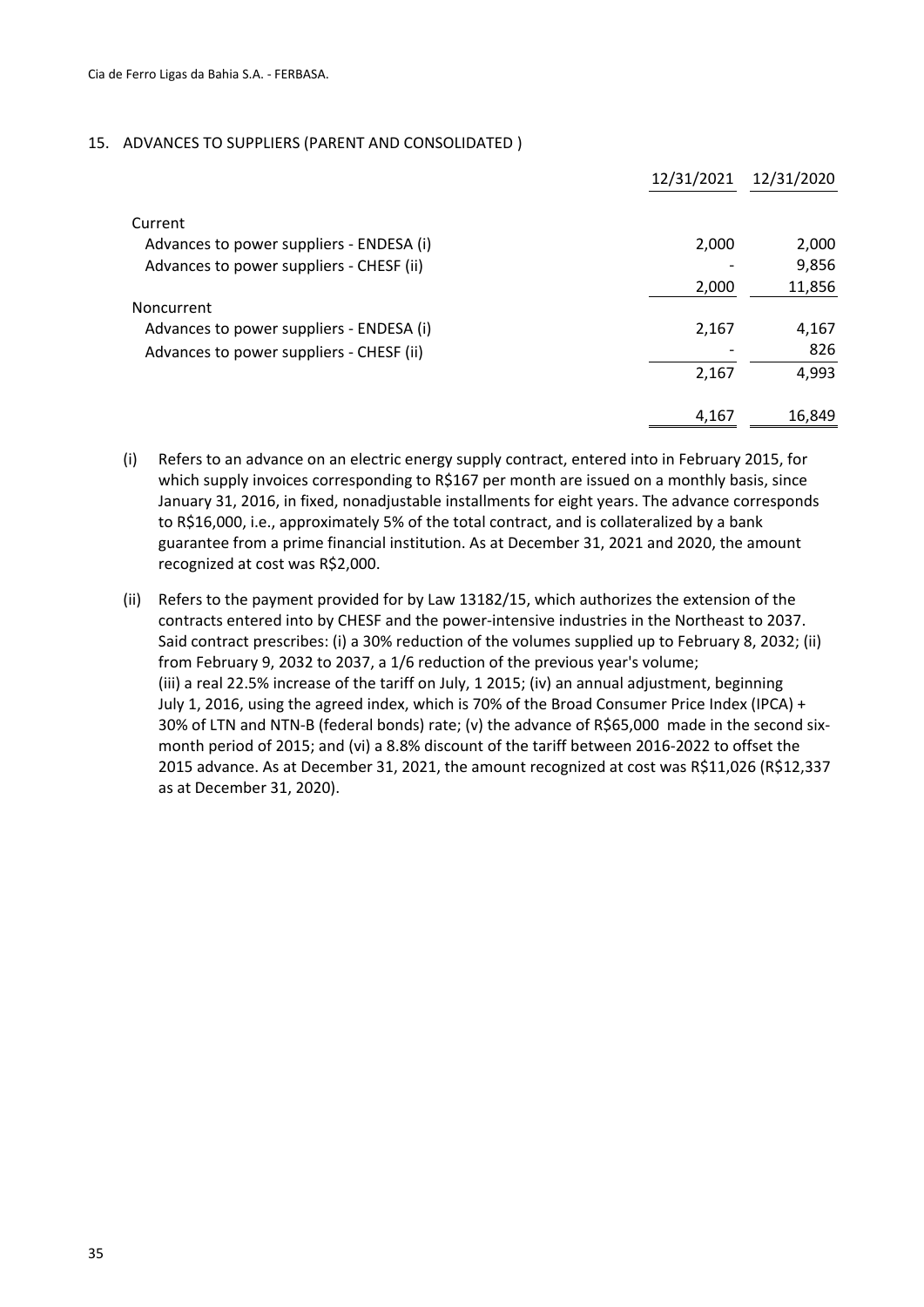#### 16. CURRENT AND DEFERRED INCOME TAX AND SOCIAL CONTRIBUTION

Deferred income tax and social contribution are calculated on temporary differences between the tax bases and the carrying amounts of assets and liabilities disclosed in the financial statements. Income tax (IRPJ) is calculated at the rate of 25%, whereas social contribution (CSLL) is calculated at the rate of 9%.

|                                            | Parent     |            | Consolidated |            |
|--------------------------------------------|------------|------------|--------------|------------|
|                                            | 12/31/2021 | 12/31/2020 | 12/31/2021   | 12/31/2020 |
| Deferred tax assets                        |            |            |              |            |
| Provision for contingencies                | (56, 492)  | (55, 464)  | (56, 492)    | (55, 464)  |
| Allowance for obsolescence (i)             | (6,834)    | (8, 398)   | (6,834)      | (8, 398)   |
| Accrued profit sharing (ii)                | (80, 500)  | (15, 657)  | (80, 500)    | (15, 657)  |
| Provision for environmental liability      | (15, 677)  | (15,079)   | (15, 677)    | (15,079)   |
| Labor and actuarial liabilities            | (65,050)   | (94, 928)  | (65,050)     | (94, 928)  |
| "Hedge Accounting"                         | (9,669)    | (87, 767)  | (9,669)      | (87, 767)  |
| Realization of added value                 | (16, 568)  | (12, 150)  | (16, 568)    | (12, 150)  |
| Allowance for doubtful debts               | (4, 186)   | (4, 186)   | (4, 186)     | (4, 186)   |
| Suspended-payment taxes (PIS/COFINS)       | (4, 342)   | (4, 151)   | (4, 342)     | (4, 151)   |
| Tax loss                                   |            | (39, 406)  | (2, 151)     | (39, 406)  |
| Other temporary provisions                 | (10, 597)  | (15, 963)  | (10, 597)    | (15, 963)  |
| Tax base                                   | (269, 915) | (353,149)  | (272,066)    | (353, 149) |
|                                            |            |            |              |            |
| Deferred income tax at the 25% tax rate    | 64,494     | 86,378     | 65,031       | 86,378     |
| Deferred social contribution at the 9% tax |            |            |              |            |
| rate                                       | 24,292     | 31,783     | 24,486       | 31,783     |
| Deferred income tax and social             |            |            |              |            |
| contribution assets <sup>(A)</sup>         | 88,786     | 118,161    | 89,517       | 118,161    |

- (i) Allowance for obsolescence related to slow‐moving maintenance items and allowance for inventory losses.
- (ii) Tax base to calculate deferred social contribution. In the case of income tax, this is a permanent difference (non-deductible for income tax purposes). The amount of Management profit sharing is R\$11,940 (R\$7,639 as at December 31, 2020). Additionally, in order to recognize the success achieved and celebrate Ferbasa's 60 years, as well as to pay attention to the request made at the meeting with the Plant Commission, the Company will grant a bonus to employees in the amount of R\$14,000.

|                                         | Parent  |                       | Consolidated |            |
|-----------------------------------------|---------|-----------------------|--------------|------------|
|                                         |         | 12/31/2021 12/31/2020 | 12/31/2021   | 12/31/2020 |
|                                         |         |                       |              |            |
| Deferred tax liabilities                |         |                       |              |            |
| Property, plant and equipment - deemed  |         |                       |              |            |
| cost                                    | 58,811  | 58,811                | 63,385       | 63,385     |
| Biological assets - fair value          | 67,519  | 68,945                | 67,519       | 68,945     |
| Bargain purchase                        | 75.143  | 75,143                | 75.143       | 75,143     |
| Finance income (ICMS deduction from the |         |                       |              |            |
| PIS/COFINS tax basis)                   |         | 88,875                |              | 88,875     |
| Accelerated depreciation                | 7,291   | 8,133                 | 7,291        | 8,134      |
| Tax base                                | 208,764 | 299,907               | 213,338      | 304,482    |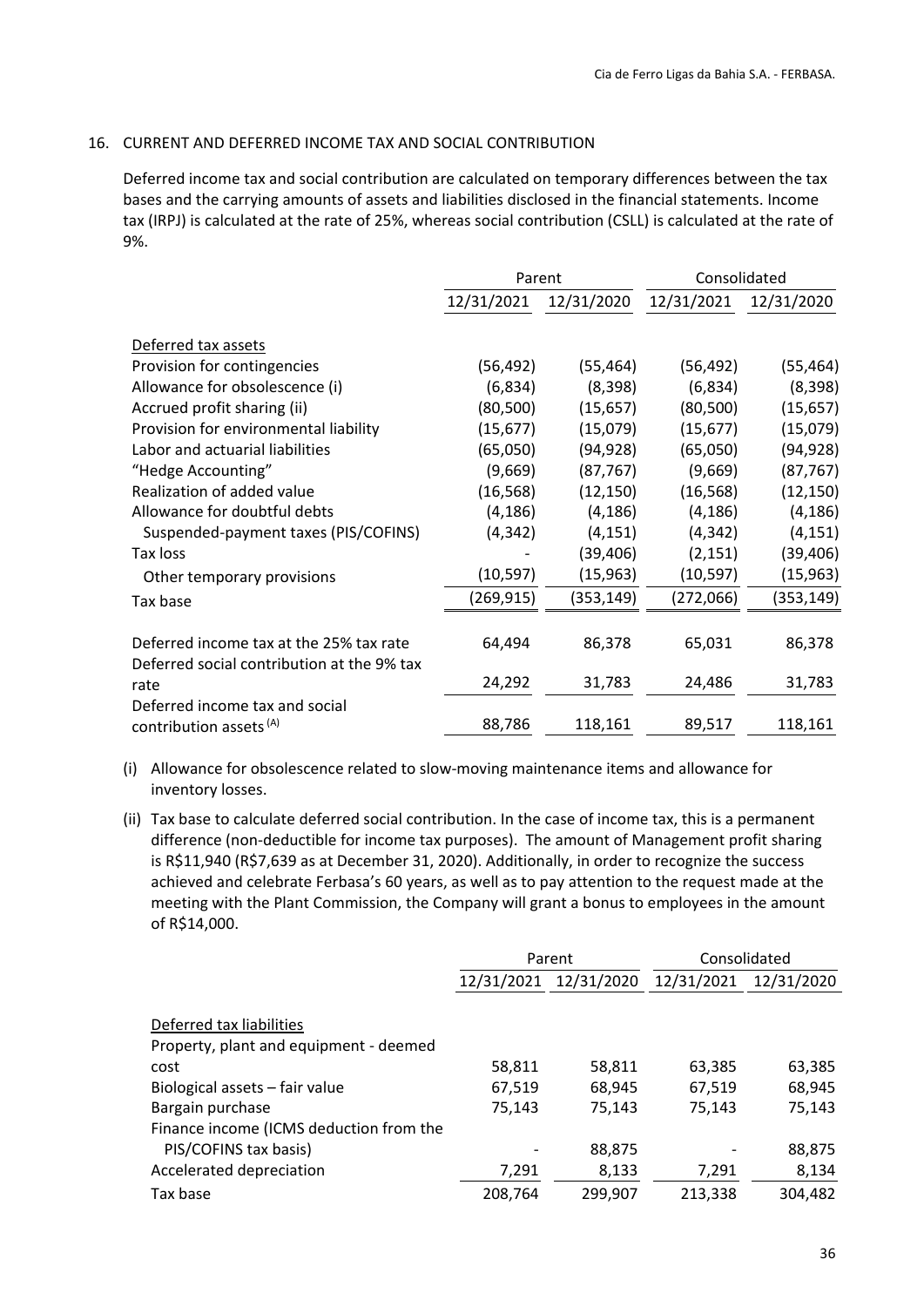|                                                                                       | Parent    |                       | Consolidated |            |
|---------------------------------------------------------------------------------------|-----------|-----------------------|--------------|------------|
|                                                                                       |           | 12/31/2021 12/31/2020 | 12/31/2021   | 12/31/2020 |
|                                                                                       |           |                       |              |            |
| Deferred income tax at the 25% tax rate<br>Deferred social contribution at the 9% tax | (52, 191) | (74, 977)             | (53, 335)    | (76, 121)  |
| rate                                                                                  | (18, 789) | (26, 992)             | (19,200)     | (27, 403)  |
| Deferred income tax and social                                                        |           |                       |              |            |
| contribution liabilities <sup>(B)</sup>                                               | (70,980)  | (101, 969)            | (72, 535)    | (103,524)  |
|                                                                                       |           |                       |              |            |
| Deferred income tax and social<br>contribution, net <sup>(A+B)</sup>                  | 17,806    | 16,192                | 16,982       | 14,637     |

- (\*) The balance of deferred tax assets in the Consolidated relating to the Parent is R\$17,806 (deferred tax assets of R\$16,192 in 2020) and the balance of subsidiaries recorded in deferred tax assets is R\$731 and deferred tax liabilities is R\$1,555 (R\$1,555 in 2020).
- (\*\*) In 2019, the Company filed a Writ of Security against the tax levied on the inflation adjustment to the ICMS unduly included in the PIS/COFINS tax basis. In September 2021, the Federal Supreme Court (STF), on a general basis, has decided on the unconstitutionality of this taxation. Accordingly, based on the opinion of our legal counsel, the likelihood of loss is assessed as remote and the Company reversed the amount of R\$31,235 million of the provision recognized for this Writ of Security.

Management, based on the individual analysis of the provisions, estimates that the tax credits arising from temporary differences will be realized as follows :

|                     | Parent               |             | Consolidated         |             |
|---------------------|----------------------|-------------|----------------------|-------------|
|                     | IRPJ/CSLL - deferred |             | IRPJ/CSLL - deferred |             |
| Calendar year       | Assets               | Liabilities | Assets               | Liabilities |
|                     |                      |             |                      |             |
| 2022                | 7,456                | 6,122       | 7,456                | 6,122       |
| 2023                | 27,955               | 281         | 28,686               | 281         |
| 2024                | 224                  | 279         | 224                  | 279         |
| 2025                | 167                  | 276         | 167                  | 276         |
| 2026                | 109                  | 274         | 109                  | 274         |
| 2027 and thereafter | 52,875               | 63,748      | 52,875               | 65,303      |
|                     | 88,786               | 70,980      | 89,517               | 72,535      |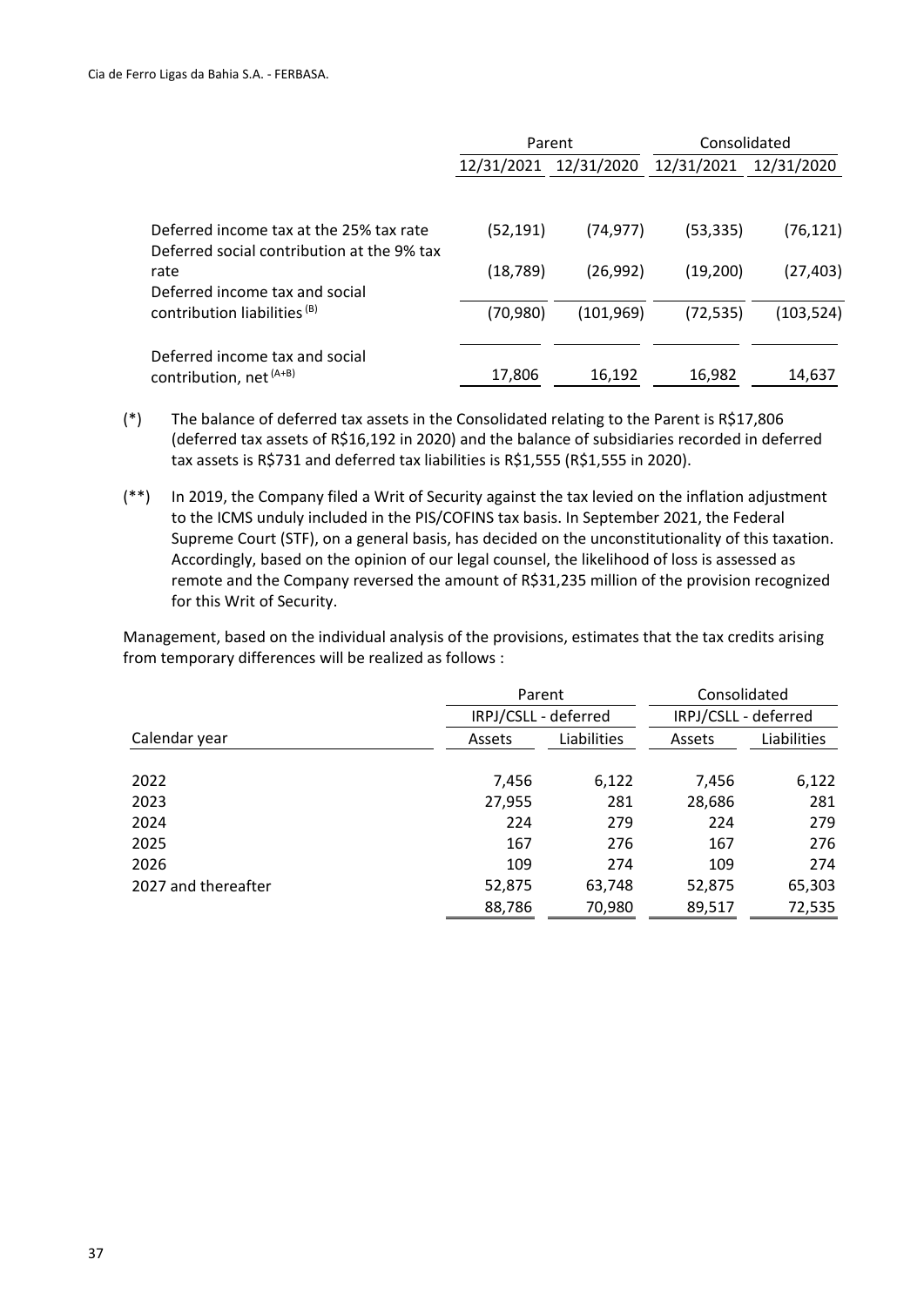|                                             | Parent     |            | Consolidated |            |
|---------------------------------------------|------------|------------|--------------|------------|
|                                             | 12/31/2021 | 12/31/2020 | 12/31/2021   | 12/31/2020 |
| Pretax profit                               | 701,956    | 71,380     | 701,661      | 71,865     |
| Combined income tax and social contribution |            |            |              |            |
| tax rate                                    | 34%        | 34%        | 34%          | 34%        |
| Income tax and social contribution at       |            |            |              |            |
| statutory rates                             | (238, 665) | (24, 269)  | (238, 565)   | (24, 434)  |
| Interest on capital                         | 25,382     | 26,015     | 25,382       | 26,015     |
| Share of profit (loss) of investees         | (3, 323)   | (5,620)    |              |            |
| Endowments                                  | (1, 276)   | (1,305)    | (1,300)      | (1, 305)   |
| Deduction of ICMS finance income from the   |            |            |              |            |
| PIS/COFINS tax basis (** see comment above) | 31,235     |            | 31,235       |            |
| Other                                       | 3,417      | (2,692)    | 36           | (8, 390)   |
| SUDENE tax incentive (i)                    | 124,152    | 6,263      | 124,458      | 6,263      |
|                                             | (59,078)   | (1,608)    | (58, 754)    | (1,851)    |
| Income tax and social contribution          |            |            |              |            |
| SUDENE tax incentive (i)                    | 124,152    | 6,263      | 124,458      | 6,263      |
| Current                                     | (224, 444) | (11,083)   | (225, 157)   | (11, 326)  |
| Deferred                                    | 41,214     | 3,212      | 41,945       | 3,212      |
| Income tax and social contribution expenses | (59,078)   | (1,608)    | (58, 754)    | (1,851)    |

The income tax and social contribution that affected profit or loss for the periods are as follows:

- (i) As the industrial project is located within the area under the jurisdiction of the Northeast Development Authority (SUDENE), the Company is entitled to an income tax relief benefit, equivalent to a reduction of 75% on income tax and non-refundable surtaxes, levied on revenues:
	- Arising from the manufacturing of ferroalloys and by-products, from January 1, 2015 to December 31, 2024, according to the Incentive‐Granting Report 0200/2015;
	- Arising from the exploration and processing of chrome ore and by-products, from January 1, 2016 to December 31, 2025, according to the Incentive‐Granting Report 0131/2016.
	- Arising from electricity generation, from January 1, 2018 to December 31, 2027, pursuant to Incentive‐Granting Reports 487, 488, 489, 490, 491, 492 and 428/2018, replaced by Incentive‐ Granting Reports 291, 292, 293, 300, 301, 302, and 303/2019.

The portion corresponding to the income tax relief is recognized in profit or loss and at the end of each year they are transferred from retained earnings to the earnings reserve (tax incentive), which cannot be distributed to shareholders. As at December 31, 2021, the Company transferred the total amount of R\$156,856 (R\$6,933 in 2020) in the Parent and R\$157,162 (R\$6,933 in 2020) in the Consolidated, which correspond to: (i) SUDENE in the amount of R\$124,152 (R\$6,263 in 2020) in the Parent and R\$124,458 (R\$6,263 in 2020) in the Consolidated; (ii) decrease of income tax in R\$219 (R\$110 in 2020) in the Parent and Consolidated; and (iii) ICMS DESENVOLVE in the amount of R\$32,485 (R\$560 in 2020) in the Parent and Consolidated.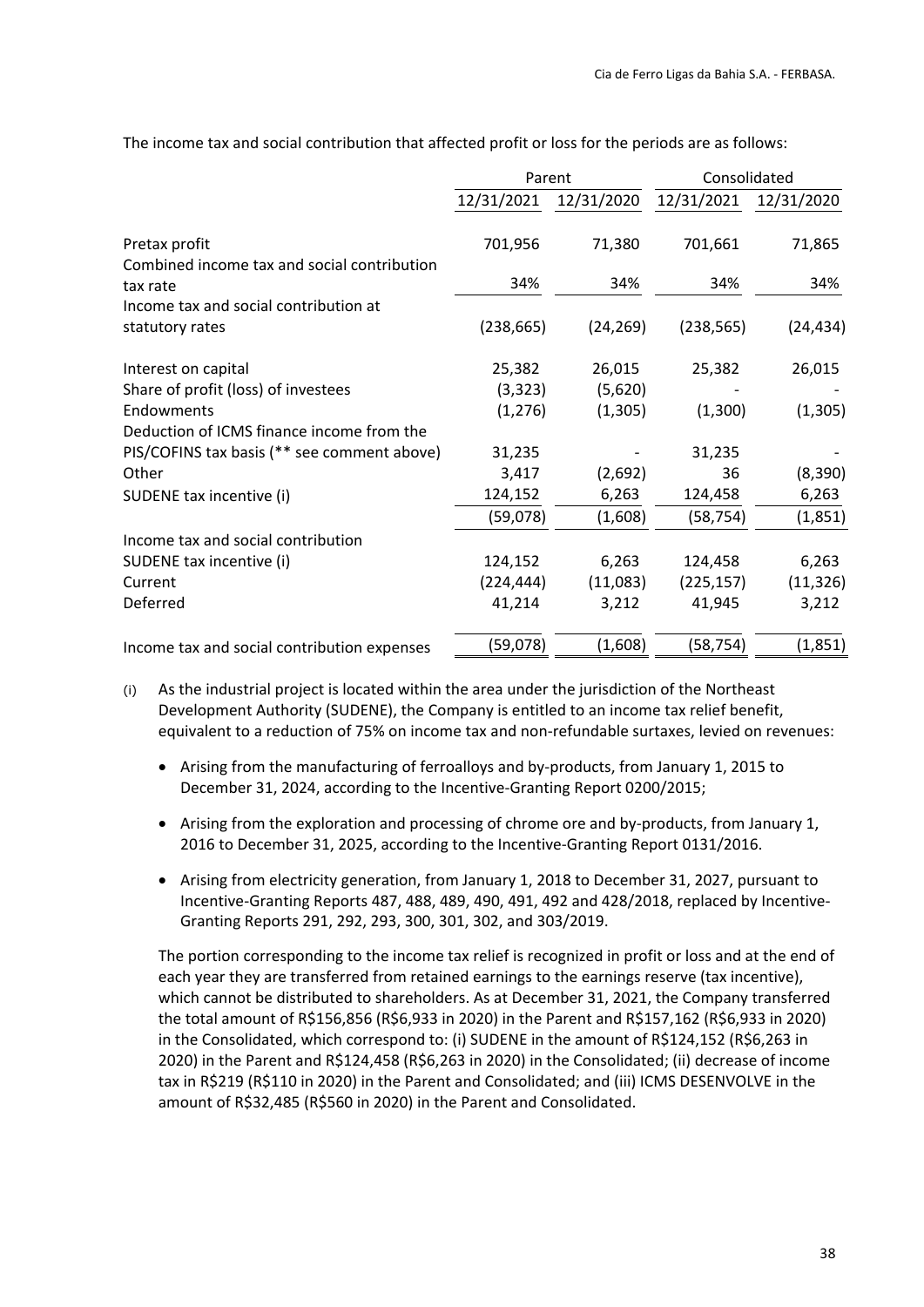#### 17. ESCROW DEPOSITS

|       | Parent     |            | Consolidated |            |  |
|-------|------------|------------|--------------|------------|--|
|       | 12/31/2021 | 12/31/2020 | 12/31/2021   | 12/31/2020 |  |
| Labor | 698        | 887        | 707          | 896        |  |
| Tax   | 44.979     | 42,169     | 45,066       | 42,256     |  |
|       | 45,677     | 43,056     | 45,773       | 43,152     |  |

Refer to deposits related to tax and labor lawsuits and challenges regarding the legality and constitutionality of certain taxes, which are recorded in noncurrent assets, until a final decision on the redemption of these deposits by one of the parties is handed down.

The Company was informed about the final and unappealable decision that determined the deduction of the ICMS amount from the PIS and COFINS tax basis, which inflation adjustment as at December 31, 2021 is R\$92,969 (historical amount of R\$80,993). The Company filed a lawsuit with respect to this finance income relating to taxes levied, totaling R\$35,699 as at December 31, 2021 (R\$34,218 in 2020), of which R\$31,373 (R\$30,079 in 2020) as IRPJ and CSLL and R\$4,326 (R\$4,139 in 2020) as PIS and COFINS, and made the respective payments through escrow deposits.

Also, the Company reversed the amount of R\$31,235 million of the provision for IRPJ and CSLL after the decision handed down by Federal Supreme Court (STF) on the unconstitutionality of the inflation adjustment to the tax debt refund. The reversal of the escrow deposits is contingent on the final and unappealable decision by the Federal Courts.

#### 18. INVESTMENTS

Aiming to transfer the benefits of mineral deposits, land and other assets owned by subsidiaries, the Company opted to lease these assets in order to maintain all costs and expenses under the Company's responsibility. For this reason, there are no tax and operational inefficiencies on intragroup transactions, while at the same time it is not necessary to reorganize the corporate structure or request transfers to regulatory bodies (INCRA, DNPM etc.). Below is a brief comment on the subsidiaries:

- (i) Silício de Alta Pureza da Bahia S.A. ("Silbasa") is a closely‐held company located in Pojuca, State of Bahia, as a result of a technological partnership with Marubeni Corporation, a Japanese company, which is engaged in the sale of high‐purity ferroalloys, and Japan Metals & Chems ‐ JMC. This company leases since January 2004 its industrial facilities to the Company, and the lease agreement is renewed on annual basis.
- (ii) Mineração Vale do Jacurici S.A. ("Jacurici") is a closely‐held company, engaged in the research and mining of chrome ore deposits. Since November 1997, the company leased to the Company for an indefinite period its mining business, entitling the Company to economically exploit 15 chromium mines and use mining facilities, buildings, properties, equipment, machinery, and vehicles.
- (iii) Reflorestadora e Agrícola S.A. ("Reflora") is a closely‐held company, engaged in the design and/or implementation of reforestation projects, and the production of bio‐reducer. Reflora is leased to the Company since November 1997 for an indefinite period.
- (iv) Indústria de Minérios Damacal Ltda. ("Damacal") is engaged in the exploitation and exploration of limestone deposits for lime production. Damacal is leased to the Company since November 1997 for an indefinite period.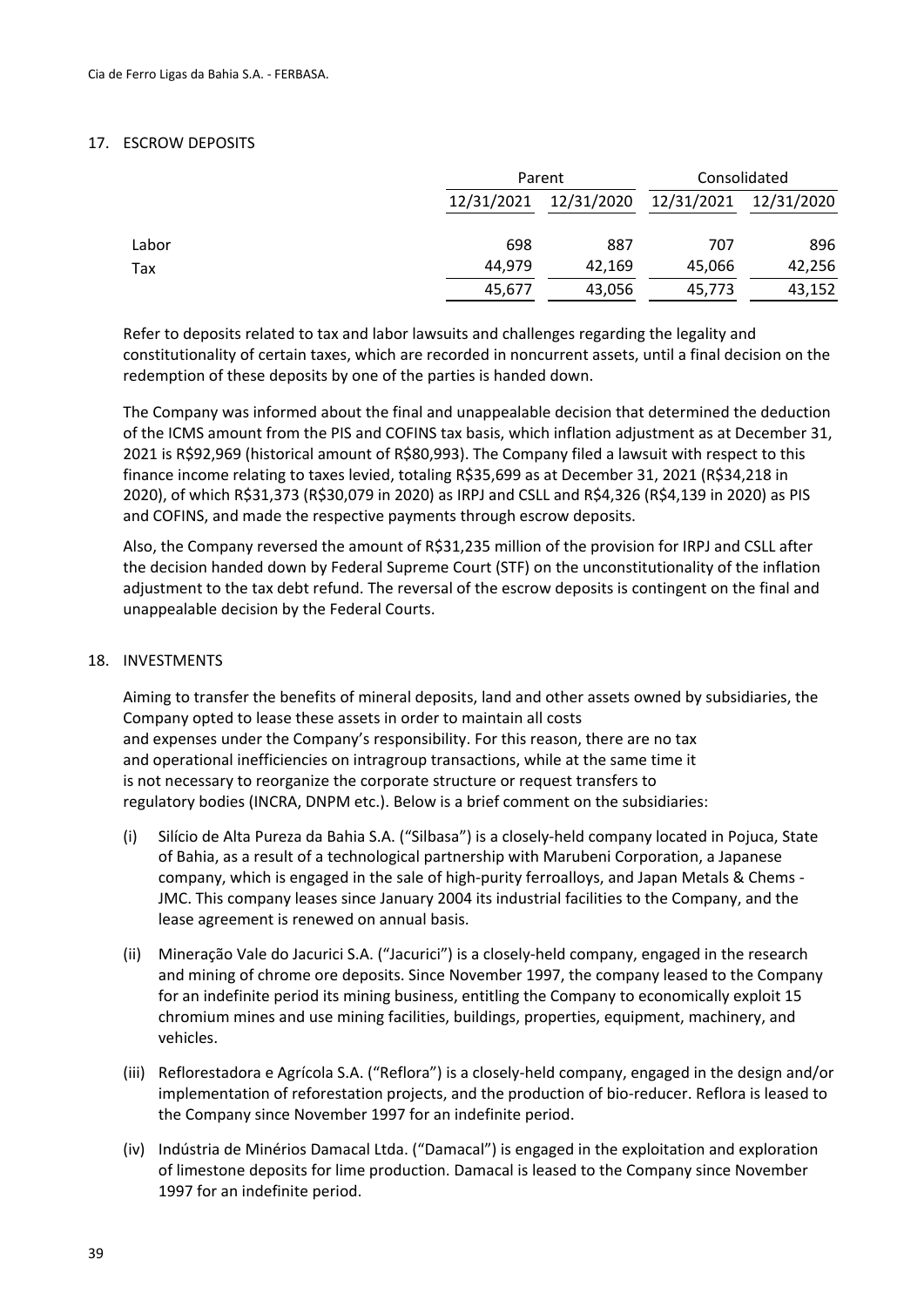Additionally, below is information on its wind power generation subsidiary:

(v) BW Guirapá I S.A. ("BW Guirapá) is a closely‐held company engaged in holding 100% stake in the following entities ("Subsidiaries"): Central Eólica Angical S.A., Central Eólica Caititu S.A., Central Eólica Coqueirinho S.A., Central Eólica Corrupião S.A., Central Eólica Inhambu S.A., Central Eólica Tamanduá Mirim S.A. and Central Eólica Teiú S.A., which main operating features are listed below:

| Wind Power Plant | Capacity<br>installed (MW)* | 1st Authorization<br>Ordinance from the<br>MME <sup>(1)</sup> | Contracted<br>Energy 1st<br>Quadrenian<br>$(MWmed)^{(3)}$ | <b>Contracted Energy</b><br>2 <sup>nd</sup> Quadrenian<br>$(MWmed)^{(3)}$ | <b>Contracted Energy</b><br>3rd year of the 2nd<br>Quadrenian<br>$(MWmed)^{(3)}$ | <b>Contracted Energy</b><br>4th year of the<br>2nd Quadrenian<br>$(MWmed)^{(3)}$ | Initial price of<br>Contract<br>(R\$/Mwh) | <b>Update Price</b><br>(R\$/Mwh) |
|------------------|-----------------------------|---------------------------------------------------------------|-----------------------------------------------------------|---------------------------------------------------------------------------|----------------------------------------------------------------------------------|----------------------------------------------------------------------------------|-------------------------------------------|----------------------------------|
|                  |                             |                                                               |                                                           |                                                                           |                                                                                  |                                                                                  |                                           |                                  |
| Angical          | 12.95                       | 37. of 02/03/2012                                             | 6.0                                                       | 5.6                                                                       | 5.6                                                                              | 5.6                                                                              | 99.98                                     | 172.87                           |
| Caititu          | 22.2                        | 54. of 02/09/2012                                             | 10.5                                                      | 10.5                                                                      | 10.4                                                                             | 10.4                                                                             | 99.98                                     | 172.87                           |
| Coqueirinho      | 29.6                        | 53. of 02/09/2012                                             | 13.5                                                      | 13.4                                                                      | 13.4                                                                             | 13.3                                                                             | 96.97                                     | 167.66                           |
| Corrupião        | 27.75                       | 70. of 02/22/2012                                             | 13.7                                                      | 12.9                                                                      | 12.9                                                                             | 12.9                                                                             | 96.97                                     | 167.66                           |
| Inhambu          | 31.45                       | 69. of 02/22/2012                                             | 15.5                                                      | 15.5                                                                      | 15.5                                                                             | 15.5                                                                             | 96.97                                     | 167.66                           |
| Tamanduá Mirim   | 29.6                        | 52, of 02/09/2012                                             | 13.6                                                      | 13.2                                                                      | 13.2                                                                             | 13.2                                                                             | 96.97                                     | 167.66                           |
| Teiú             | 16.65                       | 36. of 02/03/2012                                             | 8.2                                                       | 7.7                                                                       | 7.7                                                                              | 7.8                                                                              | 99.98                                     | 172.87                           |
|                  | 170.2                       |                                                               | 81.0                                                      | 78.8                                                                      | 78.7                                                                             | 78.7                                                                             |                                           |                                  |

(\*) According to Ordinance Authorization of MME.

(1) Authorized to establish itself as an independent producer of electric energy for a term of 35 years since the 1st Ordinance of MME ‐ Ministry of Mines and Energy. The 2nd Ordinance changed the technical characteristics to suit the reality of the parks.

- (2) Amount adjusted annually by the Extended Consumer Price Index ("IPCA") since July 2011. Amounts adjusted by CCEE as at July 2021.
- (3) Pursuant to the purchase and sale agreement, the 2<sup>nd</sup> quadrennia comprises the period between July 2019 and June 2022, and each annual cycle started in July and ended in June of the following year.

|                   | Equity<br>interest% | Assets  | Liabilities | Equity  | Revenues | Expenses   | Profit or<br>(loss) | Equity interest<br>in subsidiaries | Share of profit (loss)<br>of subsidiaries |
|-------------------|---------------------|---------|-------------|---------|----------|------------|---------------------|------------------------------------|-------------------------------------------|
| December 31, 2020 |                     |         |             |         |          |            |                     |                                    |                                           |
| Silbasa           | 51.26               | 12,977  | 150         | 12,827  | 1,075    | (577)      | 498                 | 6,575                              | 255                                       |
| Jacurici          | 100.00              | 26,384  | 1,515       | 24,869  | 971      | (1,971)    | (1,000)             | 24,869                             | (1,000)                                   |
| Reflora           | 99.98               | 3,431   |             | 3,430   | 137      | (85)       | 52                  | 3,430                              | 52                                        |
| Damacal           | 100.00              | 2,609   | 260         | 2,349   | 75       | (32)       | 43                  | 2,349                              | 43                                        |
| <b>BW Guirapá</b> | 100.00              | 799,517 | 336,833     | 462,684 | 84,287   | (95, 748)  | (11, 461)           | 530,572                            | $(15,879)(*)$                             |
|                   |                     |         |             |         |          |            |                     | 567,795                            | (16, 529)                                 |
| December 31, 2021 |                     |         |             |         |          |            |                     |                                    |                                           |
| Silbasa           | 51.26               | 2,215   | 35          | 2,180   | 1,000    | (940)      | 60                  | 1,117                              | 31                                        |
| Jacurici          | 100.00              | 26,309  | 1,510       | 24,799  | 1,360    | (1, 431)   | (71)                | 24,799                             | (71)                                      |
| Reflora           | 99.98               | 3,531   | 24          | 3,507   | 190      | (95)       | 95                  | 3,506                              | 95                                        |
| Damacal           | 100.00              | 2,677   | 278         | 2,399   | 104      | (38)       | 66                  | 2,399                              | 66                                        |
| Ferbasa & CO      | 100.00              | 11      |             | 11      |          |            |                     | 11                                 |                                           |
| <b>BW Guirapá</b> | 100.00              | 822,574 | 365,366     | 457,208 | 97,652   | (103, 127) | (5, 476)            | 520,678                            | (9,894)                                   |
|                   |                     |         |             |         |          |            |                     | 552,510                            | (9, 773)                                  |
|                   |                     |         |             |         |          |            |                     |                                    |                                           |

(\*) Adjusted by assets measured at fair value upon acquisition of BW Guirapá and their realization for the net amount of R\$63,470 and R\$4,418 (R\$67,888 and R\$4,418 in 2020).

#### The variations in investments are as follows:

|                                                    | Silbasa | Jacurici | Reflora | Damacal | <b>BW</b><br>Guirapá | Ferbasa<br>& CO | Others                   | Total     |
|----------------------------------------------------|---------|----------|---------|---------|----------------------|-----------------|--------------------------|-----------|
| Balances as at December 31, 2019                   | 6,381   | 25,869   | 3,379   | 2,306   | 546,451              |                 | 78                       | 584,464   |
| Share of profit (loss) of investees:               |         |          |         |         |                      |                 |                          |           |
| Profit (loss) of the year                          | 255     | (1,000)  | 52      | 43      | (11, 461)            |                 |                          | (12, 111) |
| <b>Dividends</b>                                   | (61)    |          |         | (1)     |                      |                 |                          | (62)      |
| Realization of assets measured at fair value       |         |          |         |         | (4, 418)             |                 |                          | (4, 418)  |
| Balances as at December 31, 2020                   | 6,575   | 24,869   | 3,431   | 2,348   | 530,572              |                 | 78                       | 567,873   |
| Balances as at December 31, 2020                   |         |          |         |         |                      |                 |                          |           |
| Share of profit (loss) of investees:<br>Investment | 6,575   | 24,869   | 3,431   | 2,348   | 530,572              |                 | 78                       | 567,873   |
| Realization of assets measured at fair value       |         |          |         |         |                      | 11              |                          | 11        |
| Capital decrease                                   |         |          |         |         | (4, 418)             |                 |                          | (4, 418)  |
| <b>Dividends</b>                                   | (2,852) |          |         |         |                      |                 | $\overline{\phantom{0}}$ | (2,852)   |
| Loss for the year                                  | (2,637) |          | (18)    | (16)    |                      |                 | $\overline{\phantom{a}}$ | (2,671)   |
| Balances as at December 31, 2021                   | 31      | (71)     | 95      | 66      | (5, 476)             |                 |                          | (5, 355)  |
|                                                    | 1,117   | 24,798   | 3,508   | 2,398   | 520,678              | 11              | 78                       | 552,588   |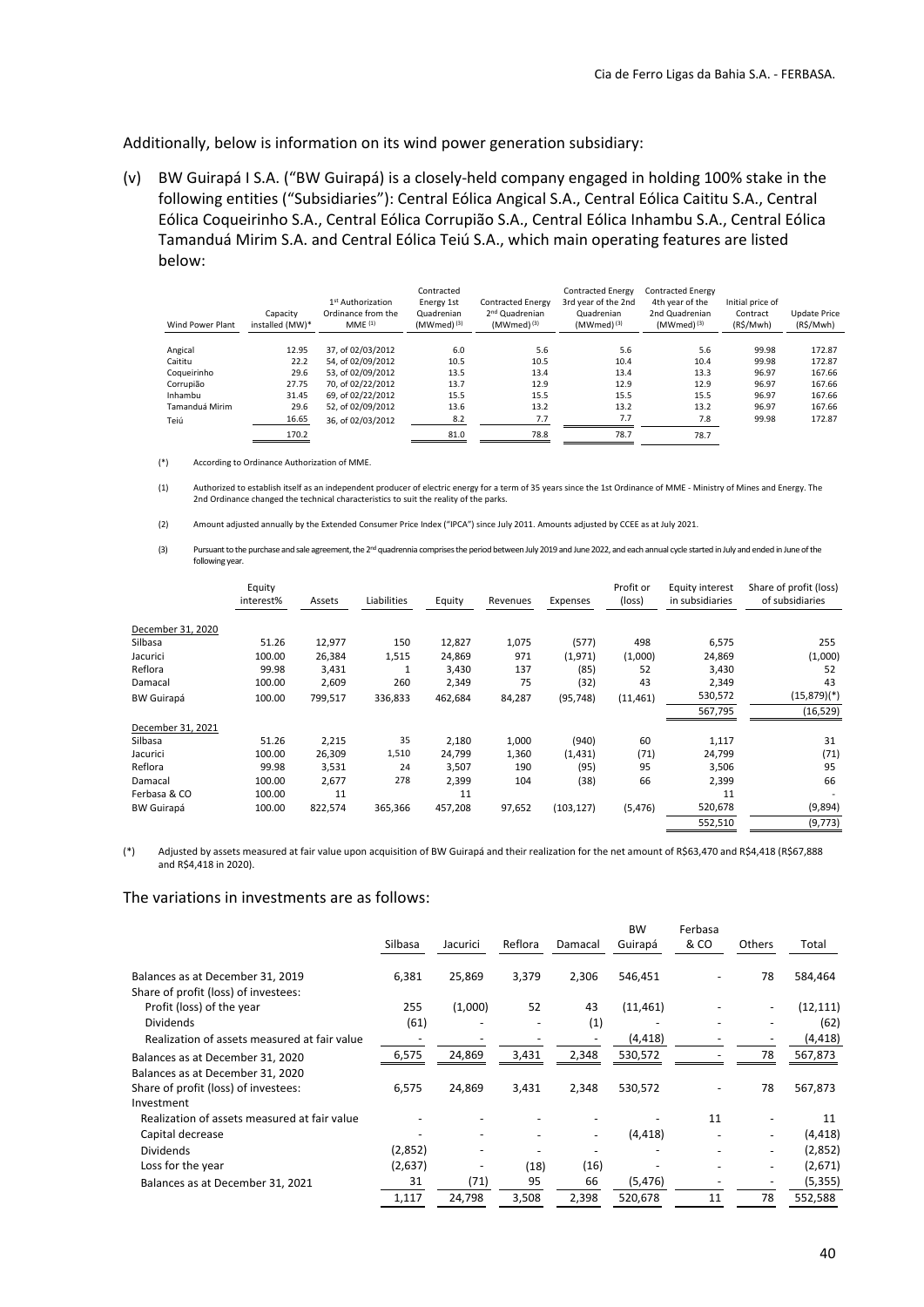|                                    |            | Parent     |            | Consolidated |
|------------------------------------|------------|------------|------------|--------------|
|                                    | 12/31/2021 | 12/31/2020 | 12/31/2021 | 12/31/2020   |
|                                    |            |            |            |              |
| Farming land (i)                   | 115,419    | 115,419    | 115,571    | 115,571      |
| Land                               | 26,357     | 26,357     | 32,127     | 32,127       |
| <b>Buildings</b>                   | 147,452    | 154,905    | 288,105    | 298,120      |
| Machinery and equipment            | 257,104    | 272,463    | 818,668    | 876,071      |
| Vehicles and tractors              | 1,494      | 2,420      | 1,494      | 2,420        |
| <b>Furniture and fixtures</b>      | 2,895      | 3,343      | 3,001      | 3,460        |
| IT                                 | 3,523      | 4,135      | 3,564      | 4,189        |
| Mine development (ii)              | 67,556     | 65,812     | 67,556     | 65,812       |
| In progress and others (iii)       | 77,694     | 34,901     | 125,857    | 47,166       |
| Total property, plant, equipment   |            |            |            |              |
| and intangible assets (14.1)       | 699,494    | 679,755    | 1,455,943  | 1,444,936    |
| Right-of-use assets - lease (14.2) | 15,481     | 30,531     | 27,341     | 42,003       |
|                                    | 714,975    | 710,286    | 1,483,284  | 1,486,939    |

#### 19. PROPERTY, PLANT AND EQUIPMENT, INTANGIBLE ASSETS AND RIGHT‐OF‐USE ASSETS

The table below shows the economic useful lives of the assets. The annual depreciation rates were calculated using the straight‐line method (Consolidated):

|                                               | Average<br>useful<br>life (years) |
|-----------------------------------------------|-----------------------------------|
| PROPERTY, PLANT AND EQUIPMENT                 |                                   |
| Machinery and equipment                       | 21                                |
| Vehicles and tractors                         | 5                                 |
| <b>Buildings</b>                              | 25                                |
| Furniture and fixtures                        | 10                                |
| ΙT                                            | 5                                 |
| Other                                         | 5                                 |
| Right-of-use assets - lease                   |                                   |
| Right-of-use assets - machinery and equipment | 4                                 |
| Right-of-use assets - land                    | 29                                |
| Right-of-use assets - buildings               | 5                                 |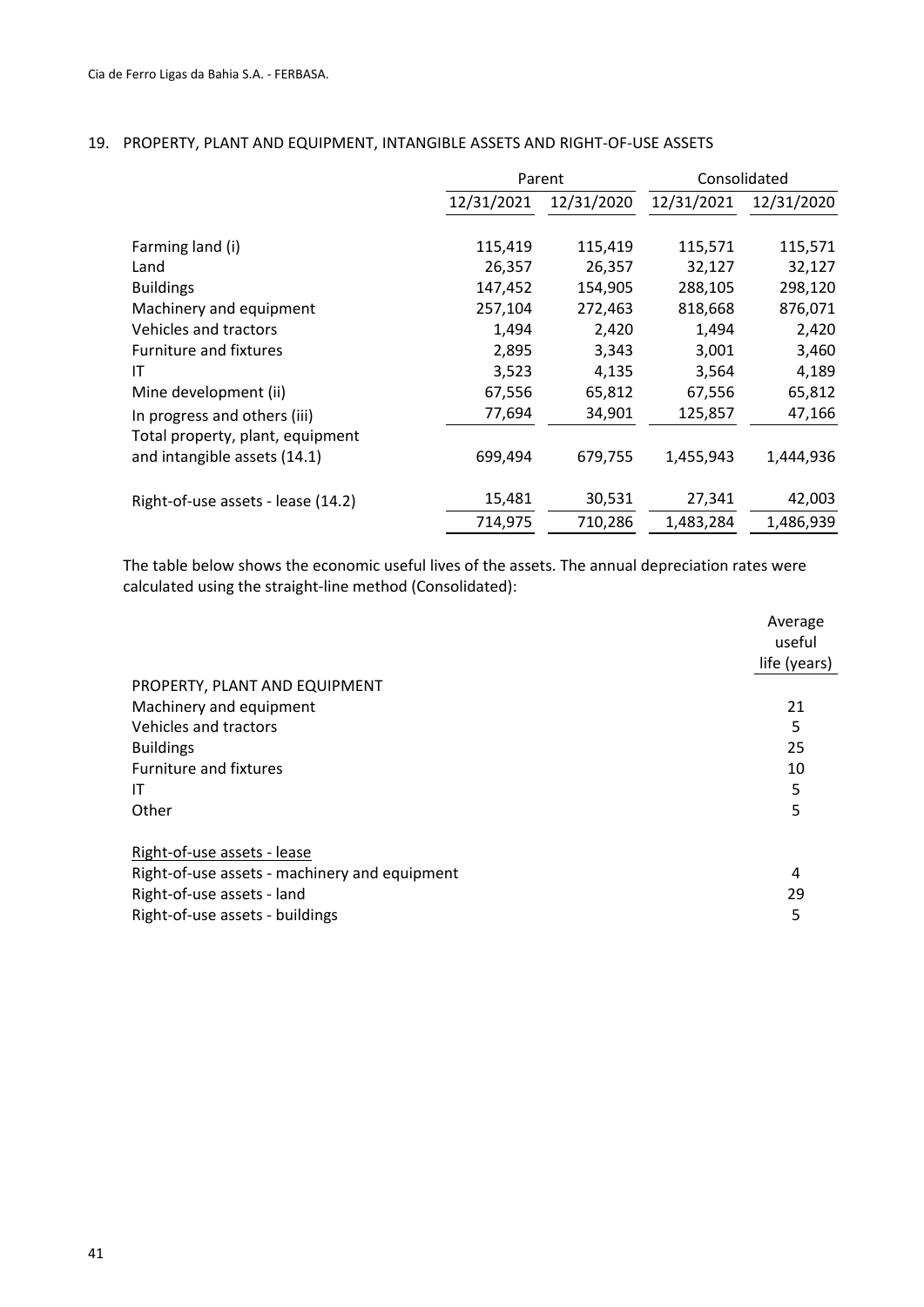#### 19.1. Property, plant and equipment and intangible assets

|                                        |              |        |                  |                               |                          | Parent                    |           |              |                                                                 |            |
|----------------------------------------|--------------|--------|------------------|-------------------------------|--------------------------|---------------------------|-----------|--------------|-----------------------------------------------------------------|------------|
|                                        | Farming land | Land   | <b>Buildings</b> | Machinery<br>and<br>equipment | Vehicles and<br>tractors | Furniture and<br>fixtures | IT        | <b>Mines</b> | Construction in<br>progress,<br>intangible assets,<br>and other | Total      |
| Cost                                   |              |        |                  |                               |                          |                           |           |              |                                                                 |            |
| Balance as at December 31, 2019        | 115,419      | 26,357 | 214,322          | 631,873                       | 74,699                   | 12,520                    | 10,960    | 109,004      | 82,517                                                          | 1,277,671  |
| Additions and transfers                |              |        | 10,597           | 33,750                        | 183                      | 544                       | 3,594     | 5,396        | (20, 336)                                                       | 33,728     |
| Write-offs/ Reclassification           |              |        |                  | (327)                         | (363)                    | (5)                       |           |              |                                                                 | (695)      |
| Reinvestment                           |              |        |                  | (1,679)                       |                          |                           |           |              |                                                                 | (1,679)    |
| Balance as at December 31, 2020        | 115,419      | 26,357 | 224,919          | 663,617                       | 74,519                   | 13,059                    | 14,554    | 114,400      | 62,181                                                          | 1,309,025  |
| Balance as at December 31, 2020        | 115,419      | 26,357 | 224,919          | 663,617                       | 74,519                   | 13,059                    | 14,554    | 114,400      | 62,181                                                          | 1,309,025  |
| Additions and transfers                |              |        | 1,186            | 23,344                        | 341                      | 260                       | 691       | 7,391        | 45,231                                                          | 78,444     |
| Write-offs/ Reclassification           |              |        |                  | (2,904)                       | (1, 268)                 |                           |           |              |                                                                 | (4, 172)   |
| Balance as at December 31, 2021        | 115,419      | 26,357 | 226,105          | 684,057                       | 73,592                   | 13,319                    | 15,245    | 121,791      | 107,412                                                         | 1,383,297  |
| Accumulated depreciation and depletion |              |        |                  |                               |                          |                           |           |              |                                                                 |            |
| Balance as at December 31, 2019        |              |        | (61, 566)        | (354, 347)                    | (70, 243)                | (8,707)                   | (9,035)   | (43, 418)    | (24, 828)                                                       | (572, 144) |
| Depreciation and depletion expenses    |              |        | (8, 448)         | (38, 437)                     | (2, 214)                 | (1,010)                   | (1, 384)  | (5, 170)     | (2, 452)                                                        | (59, 115)  |
| Write-offs/ Reclassification           |              |        |                  | 1,521                         | 358                      | 1                         |           |              |                                                                 | 1,880      |
| Amortization - Reinvestment            |              |        |                  | 109                           |                          |                           |           |              |                                                                 | 109        |
| Balance as at December 31, 2020        |              |        | (70, 014)        | (391, 154)                    | (72,099)                 | (9,716)                   | (10, 419) | (48, 588)    | (27, 280)                                                       | (629, 270) |
| Balance as at December 31, 2020        |              |        | (70, 014)        | (391, 154)                    | (72,099)                 | (9,716)                   | (10, 419) | (48, 588)    | (27, 280)                                                       | (629, 270) |
| Depreciation and depletion expenses    |              |        | (8,639)          | (36, 855)                     | (1, 152)                 | (708)                     | (1,303)   | (5,647)      | (2, 438)                                                        | (56, 742)  |
| Write-offs/ Reclassification           |              |        |                  | 837                           | 1,153                    |                           |           |              |                                                                 | 1,990      |
| Amortization - Reinvestment            |              |        |                  | 219                           |                          |                           |           |              |                                                                 | 219        |
| Balance as at December 31, 2021        |              |        | (78, 653)        | (426, 953)                    | (72,098)                 | (10, 424)                 | (11, 722) | (54, 235)    | (29, 718)                                                       | (683, 803) |
| Net balances as at                     |              |        |                  |                               |                          |                           |           |              |                                                                 |            |
| 12/31/2020                             | 115,419      | 26,357 | 154,905          | 272,463                       | 2,420                    | 3,343                     | 4,135     | 65,812       | 34,901                                                          | 679,755    |
| 12/31/2021                             | 115,419      | 26,357 | 147,452          | 257,104                       | 1,494                    | 2,895                     | 3,523     | 67,556       | 77,694                                                          | 699,494    |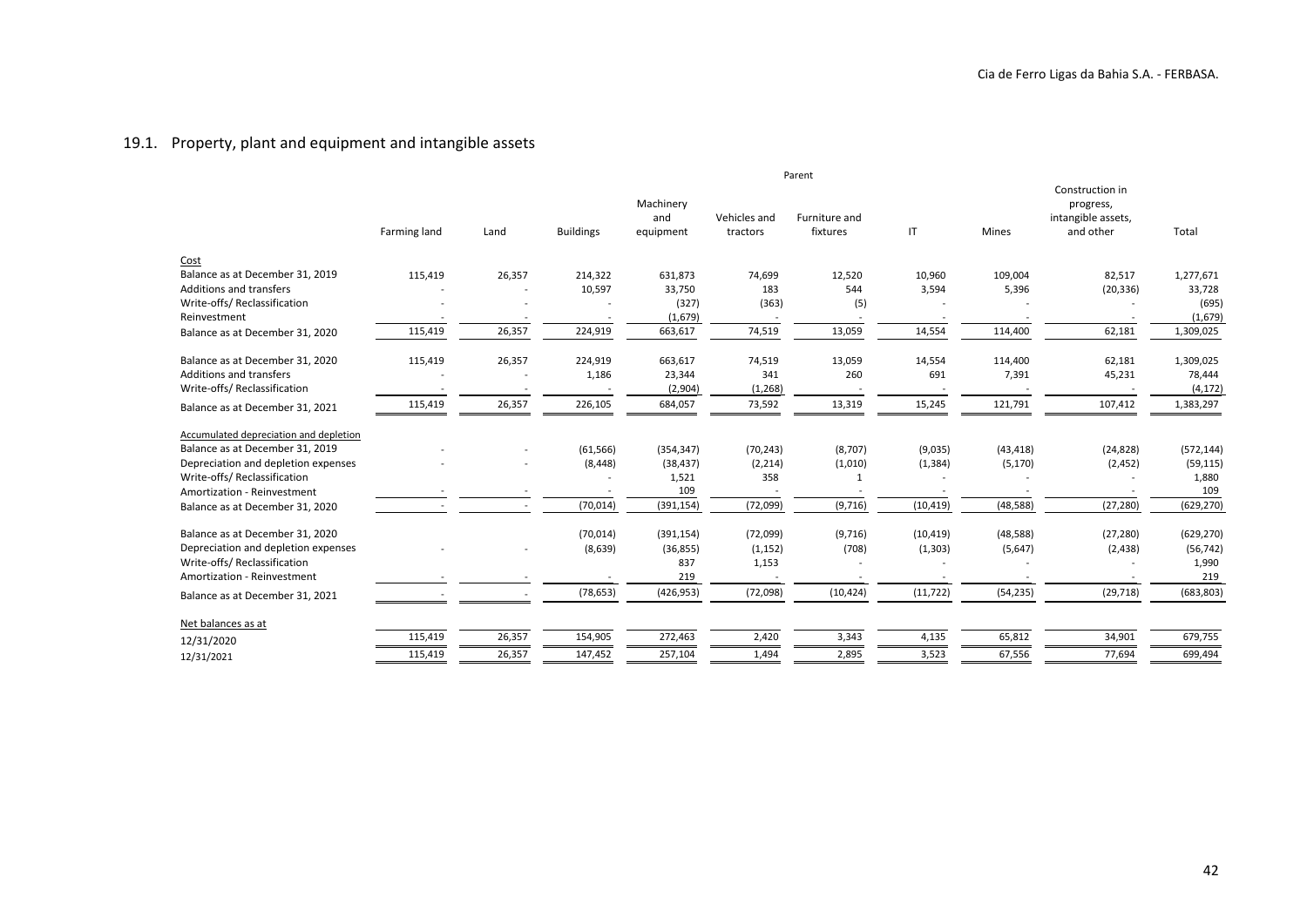|                                                                                                                                                                                                                                                 |              |        |                                            |                                                                  |                                          | Consolidated                                    |                                                  |                                    |                                                                 |                                                                   |
|-------------------------------------------------------------------------------------------------------------------------------------------------------------------------------------------------------------------------------------------------|--------------|--------|--------------------------------------------|------------------------------------------------------------------|------------------------------------------|-------------------------------------------------|--------------------------------------------------|------------------------------------|-----------------------------------------------------------------|-------------------------------------------------------------------|
|                                                                                                                                                                                                                                                 | Farming land | Land   | <b>Buildings</b>                           | Machinery<br>and<br>equipment                                    | Vehicles and<br>tractors                 | Furniture and<br>fixtures                       | IT                                               | Mines                              | Construction in<br>progress,<br>intangible assets,<br>and other | Total                                                             |
| Cost                                                                                                                                                                                                                                            |              |        |                                            |                                                                  |                                          |                                                 |                                                  |                                    |                                                                 |                                                                   |
| Balance as at December 31, 2018                                                                                                                                                                                                                 | 115,571      | 32,127 | 372,435                                    | 1,351,029                                                        | 83,486                                   | 12,681                                          | 11,244                                           | 109,004                            | 96,507                                                          | 2,184,084                                                         |
| <b>Additions and transfers</b>                                                                                                                                                                                                                  |              |        | 10,597                                     | 35,148                                                           | 183                                      | 576                                             | 3,614                                            | 5,396                              | (17, 728)                                                       | 37,786                                                            |
| Write-offs/ Reclassification                                                                                                                                                                                                                    |              |        |                                            | 1,940                                                            | (363)                                    | (5)                                             |                                                  |                                    | (2,318)                                                         | (746)                                                             |
| Reinvestment                                                                                                                                                                                                                                    |              |        |                                            | (1,679)                                                          |                                          |                                                 |                                                  |                                    |                                                                 | (1,679)                                                           |
| Balance as at December 31, 2020                                                                                                                                                                                                                 | 115,571      | 32,127 | 383,032                                    | 1,386,438                                                        | 83,306                                   | 13,252                                          | 14,858                                           | 114,400                            | 76,461                                                          | 2,219,445                                                         |
| Balance as at December 31, 2020                                                                                                                                                                                                                 | 115,571      | 32,127 | 383,032                                    | 1,386,438                                                        | 83,306                                   | 13,252                                          | 14,858                                           | 114,400                            | 76,461                                                          | 2,219,445                                                         |
| <b>Additions and transfers</b>                                                                                                                                                                                                                  |              |        | 1,186                                      | 23,439                                                           | 341                                      | 260                                             | 702                                              | 7,391                              | 48,002                                                          | 81,321                                                            |
| Write-offs/ Reclassification                                                                                                                                                                                                                    |              |        |                                            | (2, 917)                                                         | (1, 268)                                 |                                                 |                                                  |                                    | (97)                                                            | (4, 282)                                                          |
| Provision for BW decommissioning<br>(note 27)                                                                                                                                                                                                   |              |        |                                            |                                                                  |                                          |                                                 |                                                  |                                    | 33,968                                                          | 33,968                                                            |
| Balance as at December 31, 2021                                                                                                                                                                                                                 | 115,571      | 32,127 | 384,218                                    | 1,406,960                                                        | 82,379                                   | 13,512                                          | 15,560                                           | 121,791                            | 158,334                                                         | 2,330,452                                                         |
| Depreciation and depletion<br>accumulated<br>Balance as at December 31, 2019<br>Depreciation and depletion expenses<br>Write-offs/ Reclassification<br>Realization of surplus<br>Amortization - Reinvestment<br>Balance as at December 31, 2020 |              |        | (73, 891)<br>(11, 435)<br>414<br>(84, 912) | (431,790)<br>(75, 374)<br>1,521<br>(4, 833)<br>109<br>(510, 367) | (79,030)<br>(2, 214)<br>358<br>(80, 886) | (8, 771)<br>(1,022)<br>$\mathbf{1}$<br>(9, 792) | (9, 265)<br>(1,405)<br>$\mathbf{1}$<br>(10, 669) | (43, 418)<br>(5, 170)<br>(48, 588) | (26, 120)<br>(3, 175)<br>(29, 295)                              | (672, 285)<br>(99, 795)<br>1,880<br>(4, 418)<br>109<br>(774, 509) |
| Balance as at December 31, 2020                                                                                                                                                                                                                 |              |        | (84, 912)                                  | (510, 367)                                                       | (80, 886)                                | (9, 792)                                        | (10, 669)                                        | (48, 588)                          | (29, 295)                                                       | (774, 509)                                                        |
| Depreciation and depletion expenses                                                                                                                                                                                                             |              |        | (11, 615)                                  | (74, 151)                                                        | (1, 152)                                 | (719)                                           | (1, 328)                                         | (5,647)                            | (3, 182)                                                        | (97, 794)                                                         |
| Write-offs/ Reclassification                                                                                                                                                                                                                    |              |        |                                            | 840                                                              | 1,153                                    |                                                 |                                                  |                                    |                                                                 | 1,993                                                             |
| Amortization - Reinvestment                                                                                                                                                                                                                     |              |        | 414                                        | (4, 833)<br>219                                                  |                                          |                                                 | 1                                                |                                    |                                                                 | (4, 418)<br>219                                                   |
| Realization of surplus                                                                                                                                                                                                                          |              |        | (96, 113)                                  | (588, 292)                                                       | (80, 885)                                | (10, 511)                                       | (11,996)                                         | (54, 235)                          | (32, 477)                                                       | (874, 509)                                                        |
| Balance as at December 31, 2021<br>Net balances as at                                                                                                                                                                                           |              |        |                                            |                                                                  |                                          |                                                 |                                                  |                                    |                                                                 |                                                                   |
| 12/31/2020                                                                                                                                                                                                                                      | 115,571      | 32,127 | 298,120                                    | 876,071                                                          | 2,420                                    | 3,460                                           | 4,189                                            | 65,812                             | 47,166                                                          | 1,444,936                                                         |
| 12/31/2021                                                                                                                                                                                                                                      | 115,571      | 32,127 | 288,105                                    | 818,668                                                          | 1,494                                    | 3,001                                           | 3,564                                            | 67,556                             | 125,857                                                         | 1,455,943                                                         |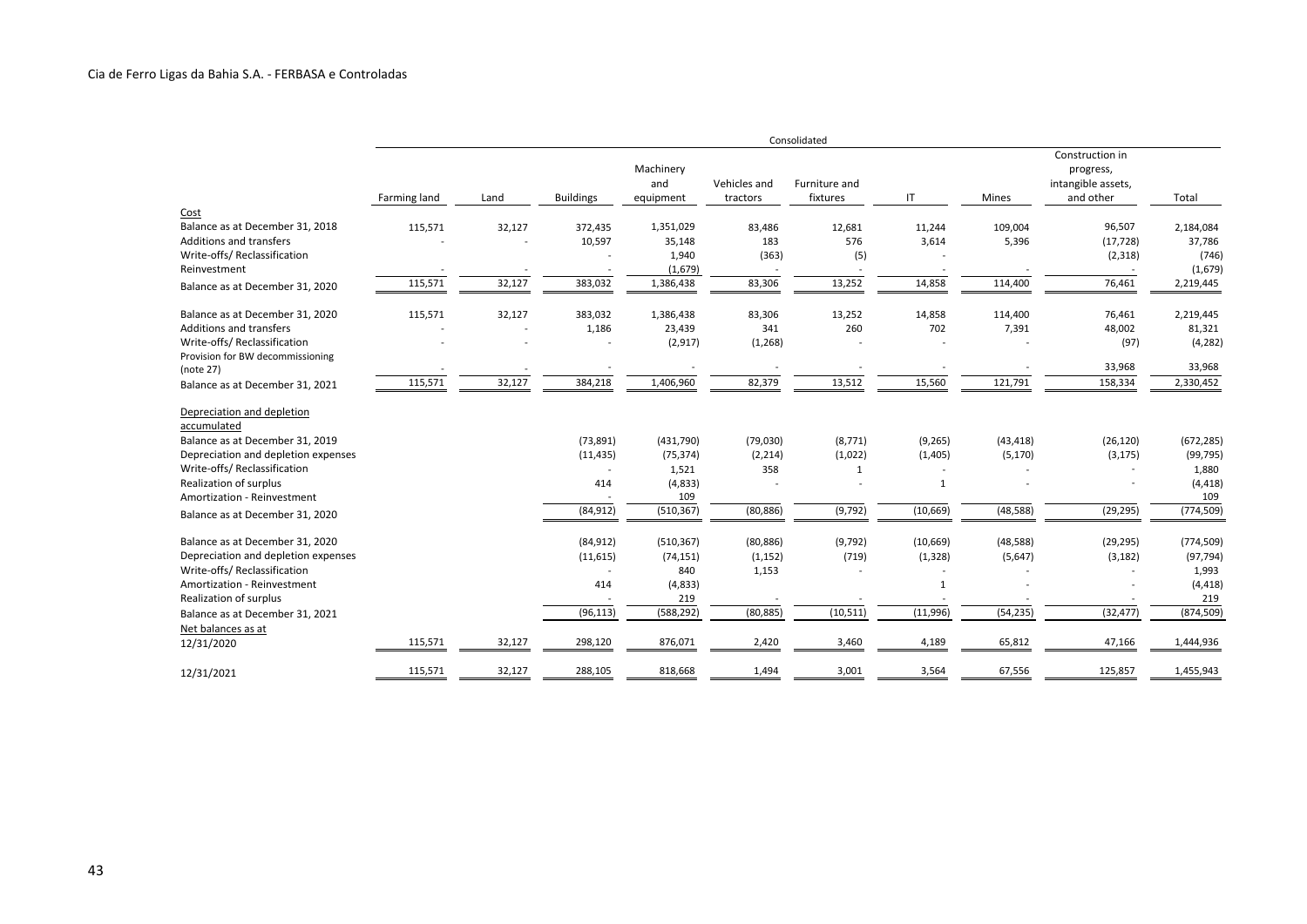#### 19.2. Right‐of‐use assets

The breakdown in right-of-use assets during the year ended December 31, 2021 were as follows :

|                               | Parent        |               | Consolidated |                  |           |
|-------------------------------|---------------|---------------|--------------|------------------|-----------|
|                               | Machinery and | Machinery and |              |                  |           |
|                               | equipment     | equipment     | Land         | <b>Buildings</b> | Total     |
|                               |               |               |              |                  |           |
| <b>Cost</b>                   |               |               |              |                  |           |
| Cost at 12/31/2019            | 55,387        | 55,387        | 10,166       | 154              | 65,707    |
| Additions                     | 12,822        | 12,822        |              |                  | 12,822    |
| Remeasurement                 | 2,946         | 2,946         | 1,987        | 32               | 4,965     |
| Cost at 12/31/2020            | 71,155        | 71,155        | 12,153       | 186              | 83,494    |
|                               |               |               |              |                  |           |
| Additions                     | 9,545         | 9,545         |              |                  | 9,545     |
| Remeasurement                 | (5, 314)      | (5, 314)      | 956          | (3)              | (4, 361)  |
| Cost at 12/31/2021            | 75,386        | 75,386        | 13,109       | 183              | 88,678    |
| Depreciation                  |               |               |              |                  |           |
| Depreciation as at 12/31/2019 | (15, 814)     | (15, 814)     | (309)        | (32)             | (16, 155) |
| Additions                     | (24,810)      | (24, 810)     | (490)        | (36)             | (25, 336) |
| Depreciation as at 12/31/2020 | (40,624)      | (40, 624)     | (799)        | (68)             | (41,491)  |
| Additions                     | (19,281)      | (19,281)      | (528)        | (37)             | (19,846)  |
| Depreciation as at 12/31/2021 | (59,905)      | (59, 905)     | (1, 327)     | (105)            | (61, 337) |
| Net balance at 12/31/2020     | 30,531        | 30,531        | 11,354       | 118              | 42,003    |
| Net balance at 12/31/2021     | 15,481        | 15,481        | 11,782       | 78               | 27,341    |

The amounts recognized in the additions and remeasurement in the parent amount of R\$4,231 (2020, R\$ 15,768) and consolidated of R\$5,184 (2020, R\$ 17,787) did not affect the individual and consolidated statements of cash flows and part of the depreciation of the right of use under lease in the amount of R\$2,008 (2020, R\$ 3,133) was recognized in the cost of inventories.

#### 20. BIOLOGICAL ASSETS (PARENT AND CONSOLIDATED)

The biological assets are comprised of grown and growing forests, to supply wood for bio‐reducer production which, in turn, is a raw material used in the production of silicon alloys. The forests are located in the State of Bahia.

The reconciliation of the accounting balances at the beginning and end of year is as follows:

| 12/31/2020                                                        |
|-------------------------------------------------------------------|
| 185,160                                                           |
| 15,184                                                            |
| (53, 333)                                                         |
| 46,211                                                            |
| 193,222                                                           |
| 12/31/2021<br>193,222<br>45.802<br>(43, 143)<br>27,802<br>223,683 |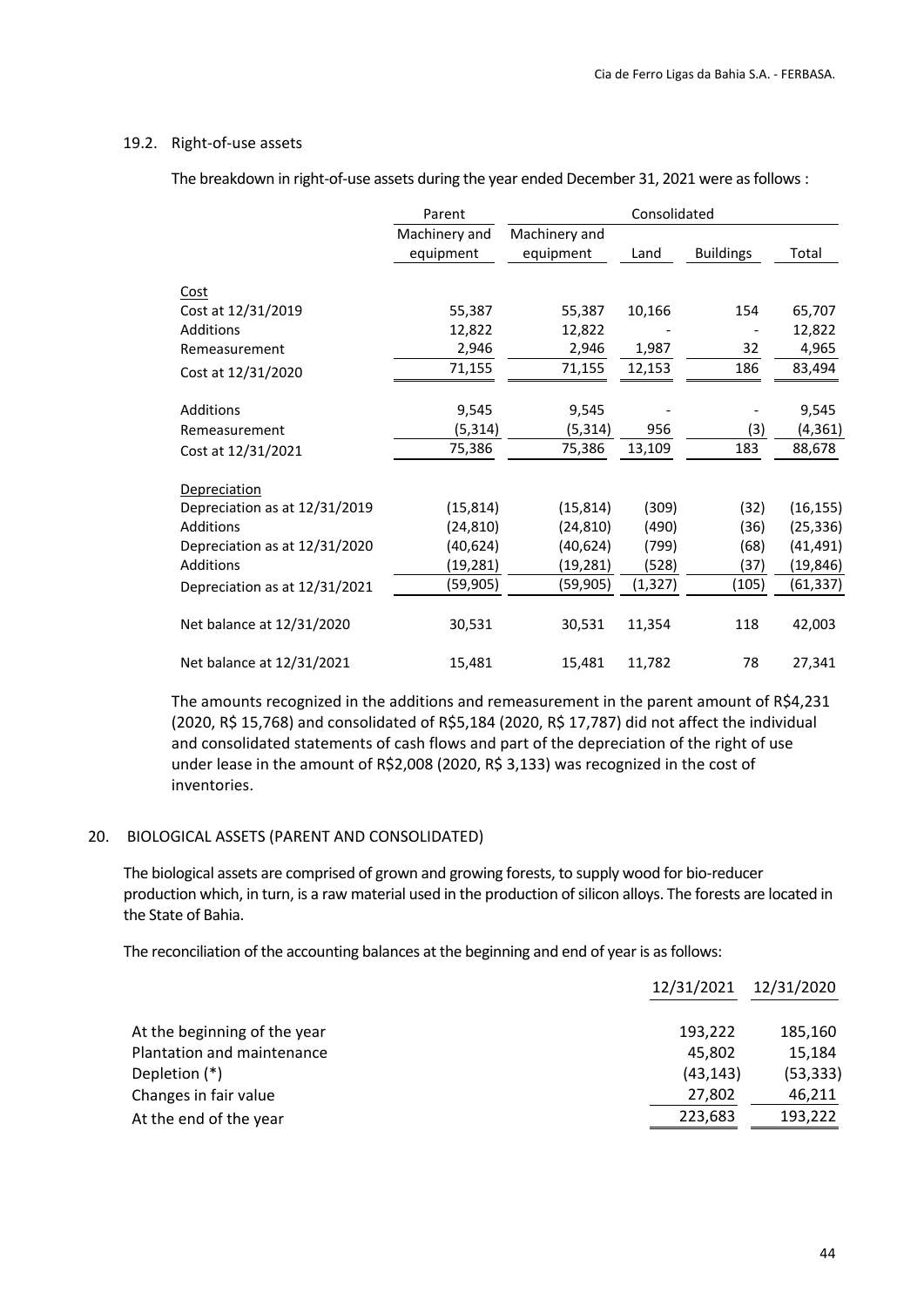(\*) In 2021 the depletion of biological assets amounted to R\$43,143 (R\$53,333 in 2020), of which (i) R\$13,916 (R\$23,825 in 2020) relating to the historical cost; (ii) R\$29,227 (R\$29,508 in 2020) of the fair value for the sale/consumption. Additionally, as at December 31, 2021, there was the transfer of the fair value to inventories in the amount of R\$1,639 (realization of the fair value of inventories in the amount of R\$2,461 in 2020).

As at December 31, 2021, the historical cost balance is R\$156,164 (R\$124,278 in 2020).

The growing forests with less 2 (two) years are maintained at historical cost due to Management's understanding because during this period the historical cost of growing forestsis close to the fair value.

To determine the fair value of biological assets, the discounted cash flow model was used, whose projections are based on a single projection scenario, with productivity and eucalyptus plantation area for a cut cycle of approximately seven years. The period of the cash flows was projected according to the productivity cycle of the forest projects. The volume of production of "standing timber" of eucalyptus to be harvested was estimated considering the average productivity per m3 of timber of each nursery at the cut age.

The average productivity varies depending on genetic material, soil and climate conditions, and mainly forestry treatments. This projected volume is based on the Annual Average Increase (IMA) per region. Annual inventories are carried out to validate the growth rates.

The prices of biological assets, denominated in R\$/cubic meter are obtained based on the price charged by the Company in sales transactions to third parties, considering the scenario of eucalyptus sales price for timber production, in addition to the price surveys in the regional market, through a study conducted by a specialized, independent company. The discount rate used in the cash flows correspond to the weighted average cost of capital of the Company's forest resources segment.

The estimated average standard cost includes the costs on the activities involving cut, chemical control of weeds, ant and other pest eradication, fertilizing, road maintenance, inputs, services and own labor. The estimated costs on the compensation for own land used for cultivation were also considered.

The main assumptions used in calculating the fair value of biological assets are:

|                                                                  |            | Parent e Consolidated |
|------------------------------------------------------------------|------------|-----------------------|
|                                                                  | 12/31/2021 | 12/31/2020            |
|                                                                  |            |                       |
| Effective planted area (hectare)                                 | 25.670     | 25,504                |
| Annual Average Increase (IMA) - m <sup>3</sup> /hectare per year | 31.52      | 33.28                 |
| Compensation for own land - R\$/hectare                          | 945.00     | 765.00                |
| Discount rate (deflation) - %                                    | 7.83%      | 4.84%                 |

The fair values of biological assets were considered as level 3 in the fair value hierarchy defined by IFRS 13/CPC 46 (information for assets or liabilities that are not based on observable market inputs, that is, unobservable assumptions).

The Company has 17,168 hectares<sup>(\*)</sup> of biological assets pledged as collateral for the financing with the National Bank for Economic and Social Development (BNDES) relating to a line of credit of R\$40,493. In 2018, disbursements amounted to R\$2,500. In 2019 , 2020 and 2021, there were no other disbursements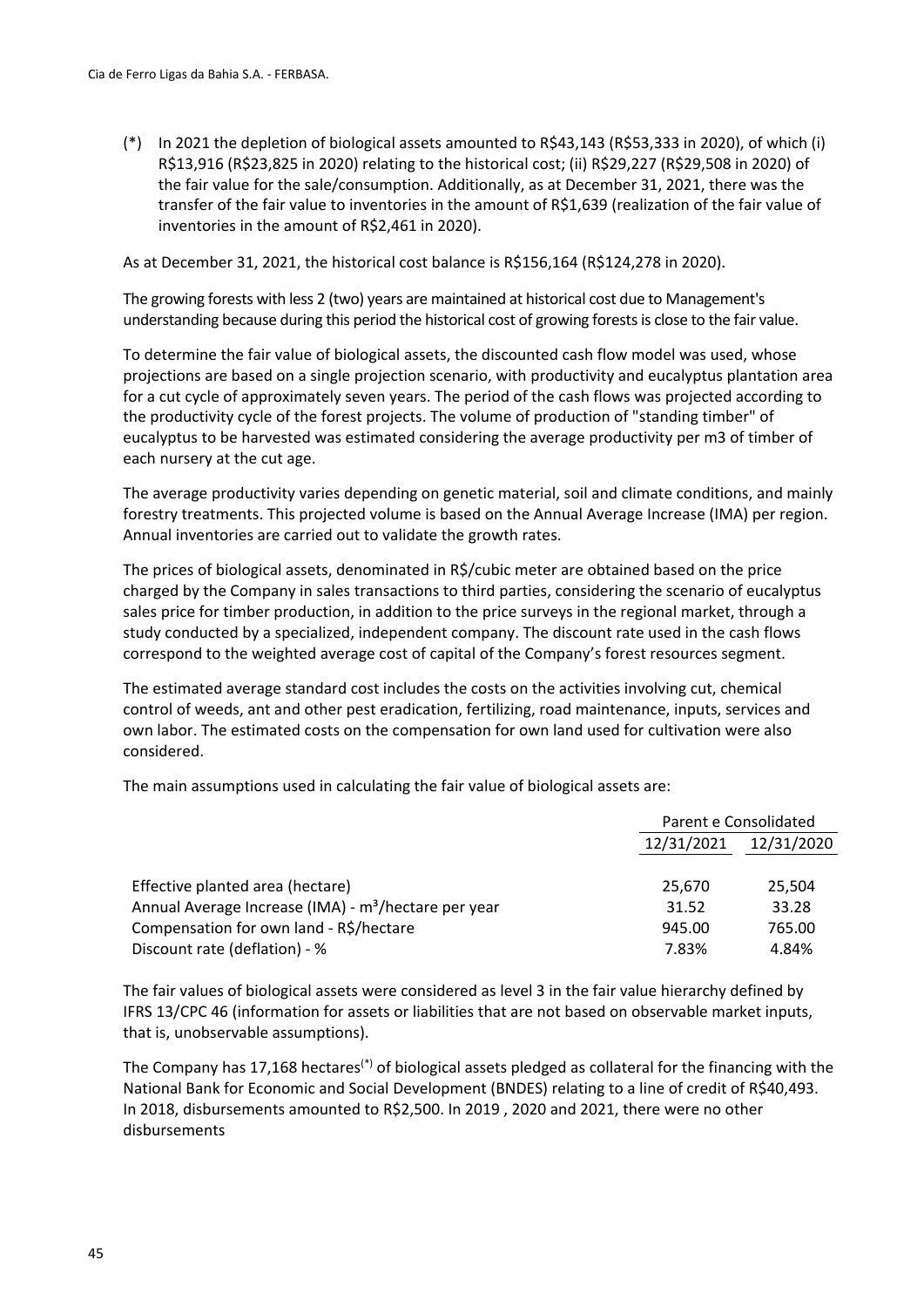#### 21. TRADE PAYABLES

|                         | Parent     |            | Consolidated |            |  |
|-------------------------|------------|------------|--------------|------------|--|
|                         | 12/31/2021 | 12/31/2020 | 12/31/2021   | 12/31/2020 |  |
|                         |            |            |              |            |  |
| Electric power          | 20,900     | 15,997     | 20,900       | 15,997     |  |
| Raw material and inputs | 66,737     | 38,035     | 66,737       | 38,035     |  |
| Other suppliers         | 18,933     | 16,912     | 23,073       | 19,858     |  |
|                         | 106,570    | 70,944     | 110,710      | 73,890     |  |

#### 22. BORROWINGS AND FINANCING

|            |            | Consolidated |            |  |
|------------|------------|--------------|------------|--|
| 12/31/2021 | 12/31/2020 | 12/31/2021   | 12/31/2020 |  |
|            |            |              |            |  |
| 49,778     | 79,474     | 49,778       | 79,474     |  |
|            |            | 25,911       | 28,575     |  |
|            | 25,135     |              | 25,135     |  |
| 49,778     | 104,609    | 75,689       | 133,184    |  |
|            |            | (455)        | (455)      |  |
| 49,778     | 104,609    | 75,234       | 132,729    |  |
|            |            |              |            |  |
| 98,088     | 141,211    | 98,088       | 141,211    |  |
|            |            | 236,039      | 259,217    |  |
| 98,088     | 141,211    | 334,127      | 400,428    |  |
|            |            | (4,042)      | (4, 498)   |  |
| 98,088     | 141,211    | 330,085      | 395,930    |  |
| 147,866    | 245,820    | 405,319      | 528,659    |  |
|            |            | Parent       |            |  |

(i) Refers to long‐term third‐party capital for investment in the forest area and acquisition of machinery and equipment allocated to metallurgy and mining.

(ii) BNDES BW Guirapa financing: For the balances related to the consolidation, due to the acquisition of BW Guirapá I, the following points must be highlighted: On October 6, 2015, the Wind Power Plants signed the financing agreements for the construction of the wind farm with the National Bank for Economic and Social Development (BNDES). The guarantees offered for the payment of the debt were: pledge of BW Guirapá's shares, pledge of credit rights (O&M contract), pledge of emerging rights (authorization from independent producer), pledge of machinery and equipment (wind turbines), fiduciary assignment of credit rights (revenue from the sale of energy and CER, and creation of reserve accounts) and bank guarantee.

The balances, costs and maturities are as follows :

| Type          | <b>Maturities</b> | Annual changes        | Amortization | Collaterals              | Parent                   | Consolidated |
|---------------|-------------------|-----------------------|--------------|--------------------------|--------------------------|--------------|
| <b>FINAME</b> | 2021 a 2024       | TJLP + 3.4% to 3.9%.  | Monthly      | Financed assets          | 2.852                    | 2,852        |
| <b>FINEM</b>  | 2022 a 2025       | TJLP + 1.52% to 2.26% | Monthly      | Land mortgage            | 17.759                   | 17,759       |
| <b>FINEM</b>  | 2032              | $TLP + 2.65%$         | Monthly      | See (ii)                 | $\overline{\phantom{0}}$ | 261.950      |
|               |                   |                       |              | TJLP Subtotal (note 4.3) | 20,611                   | 282,561      |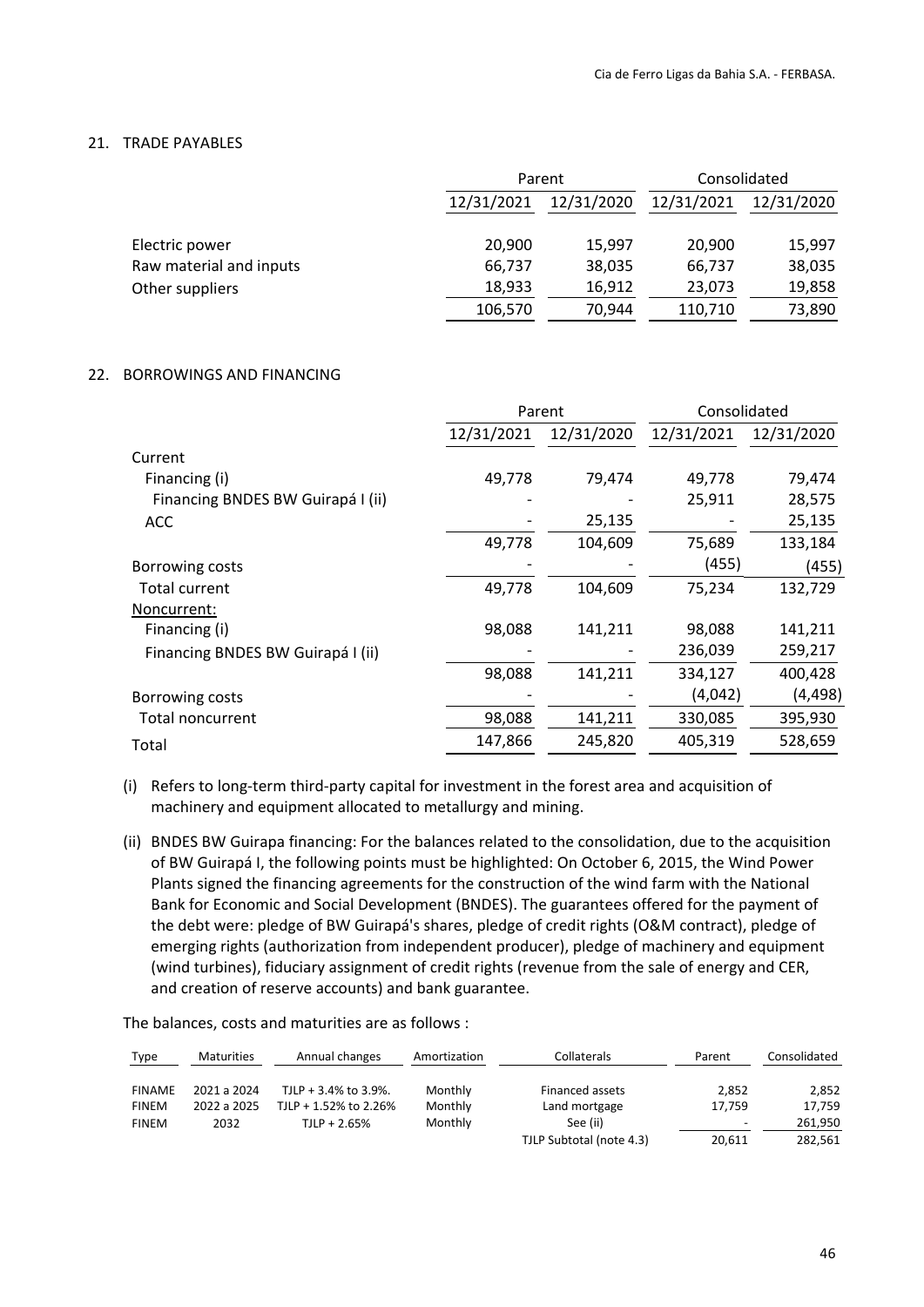| Type          | <b>Maturities</b> | Annual changes | Amortization | Collaterals                  | Parent  | Consolidated |
|---------------|-------------------|----------------|--------------|------------------------------|---------|--------------|
| <b>NCE</b>    | 2024              | $CDI + 0.70%$  | Yearly       | Export history               | 83.897  | 83,897       |
| <b>CCB</b>    | 2025              | $CDI + 1.86%$  | Yearly       | Export history               | 40,738  | 40,738       |
|               |                   |                |              | Clean                        | 124,635 | 124,635      |
|               |                   |                |              | CDI Subtotal (note 4.3)      |         |              |
| <b>FINAME</b> | 2022 a 2024       | 2.5% to 6%     | Monthly      |                              | 2,620   | 2,620        |
|               |                   |                |              | <b>Financed assets</b>       | 2,620   | 2,620        |
|               |                   |                |              | Export history               |         |              |
|               |                   |                |              | Subtotal of other borrowings | 147,866 | 409,816      |
|               |                   |                |              |                              |         | (4, 497)     |
|               |                   |                |              | Subtotal                     | 147,866 | 405,319      |

Variations in borrowings and financing are as follows :

|                                            | Parent     | Consolidated |
|--------------------------------------------|------------|--------------|
|                                            |            |              |
| Balances as at December 31, 2019           | 186,130    | 494,397      |
| <b>Borrowings</b>                          | 188,626    | 188,626      |
| Accrued interest and inflation adjustments | 11,304     | 33,533       |
| Amortization of borrowing costs            |            | 457          |
| Interest paid                              | (9,802)    | (32,095)     |
| Repayment of principal                     | (130, 438) | (156, 259)   |
| Balances as at December 31, 2020           | 245,820    | 528,659      |
| <b>Borrowings</b>                          | 2,785      | 2,785        |
| Accrued interest and inflation adjustments | 9,955      | 29,779       |
| Amortization of borrowing costs            |            | 455          |
| Interest paid                              | (10, 218)  | (30,060)     |
| Repayment of principal                     | (100, 476) | (126, 299)   |
| Balances as at December 31, 2021           | 147,866    | 405,319      |

The amounts classified in noncurrent liabilities by maturity are as follows :

| <b>Maturity year</b> | Parent                   | Consolidated |  |
|----------------------|--------------------------|--------------|--|
|                      |                          |              |  |
| 2023                 | 41,953                   | 67,409       |  |
| 2024                 | 42,987                   | 68,443       |  |
| 2025                 | 13,148                   | 38,604       |  |
| 2026                 | $\overline{\phantom{a}}$ | 25,456       |  |
| 2027 and thereafter  | $\overline{\phantom{a}}$ | 130,173      |  |
| Total                | 98,088                   | 330,085      |  |

#### **Covenants**

The Company recognizes financing, subject to restrictive covenants that require the compliance with periodic performance ratios, under penalty of accelerated debt maturity in case of noncompliance with the covenants. In the year ended December 31, 2021 and 2020, the Company complied with the financial covenants set out in the agreements effective on that date ‐ the ratio between net debt and EBTIDA, in the consolidated, must be below or equal to 2.5x during the agreement term.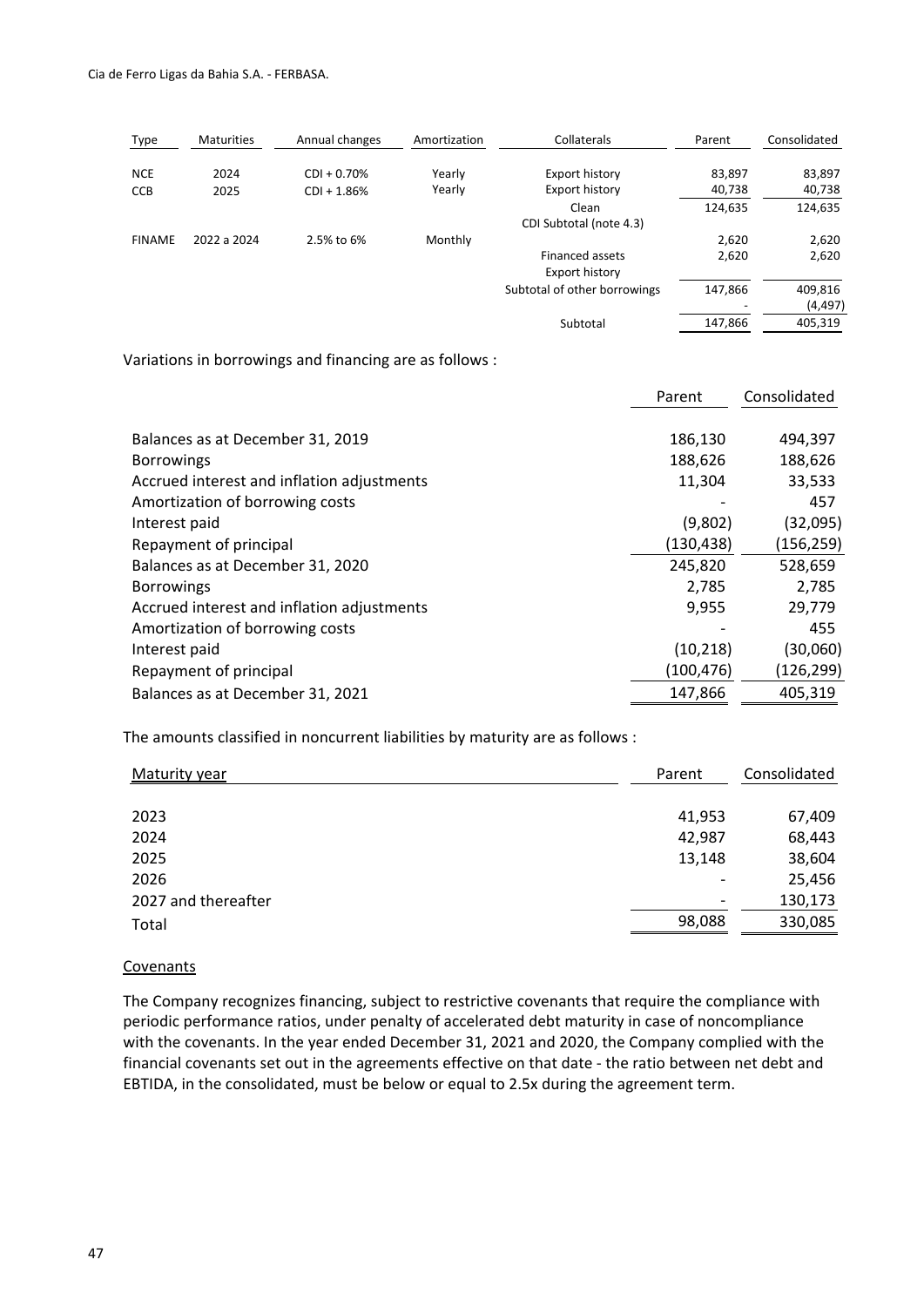Subsidiary BW Guirapá I and the Wind Power Plants must specifically maintain, during the term of the BNDES financing agreement, an annual consolidated debt service coverage ratio (DSCR) at 1.30, which was complied with as at December 31, 2020 and as at December 31, 2021. Also, their significant obligations include compliance with the deadlines for starting commercial operation; submission to BNDES of applicable operating licenses; be in regular standing before the environmental agencies, CCEE, ANEEL, MME, the National Electric System Operator ("ONS") and/or any other direct or indirect government administration agencies and entities; as well as adopt measures and actions to avoid or remediate damages to the environment and relating to occupational safety and health. These covenants have been met as at December 31, 2021 and as at December 31, 2020.

#### 23. LEASE PAYABLE

|                                                        | Parent                     | Consolidated               |             |                  |                    |  |  |
|--------------------------------------------------------|----------------------------|----------------------------|-------------|------------------|--------------------|--|--|
|                                                        | Machinery<br>and equipment | Machinery<br>and equipment | Land        | <b>Buildings</b> | Total              |  |  |
| Balance as at 12/31/2019<br><b>Additions of leases</b> | 38,783<br>12,822           | 38,783<br>12,822           | 9,491       | 122              | 48,396<br>12,822   |  |  |
| Remeasurements                                         | 2,946                      | 2,946                      | 1,987       | 32               | 4,965              |  |  |
| Write-offs<br>Present value adjustment                 | (25,979)<br>1,632          | (25, 979)<br>1,632         | (752)<br>91 | (37)<br>4        | (26, 768)<br>1,727 |  |  |
| Balance as at 12/31/2020                               | 30,204                     | 30,204                     | 10,817      | 121              | 41,142             |  |  |
| <b>Additions of leases</b>                             | 9,545                      | 9,545                      |             |                  | 9,545              |  |  |
| Remeasurements                                         | (5, 314)                   | (5, 314)                   | 956         | (3)              | (4, 361)           |  |  |
| Write-offs                                             | (25,131)                   | (25, 131)                  | (974)       | (44)             | (26,149)           |  |  |
| Present value adjustment                               | 5,106                      | 5,106                      | 165         | 7                | 5,278              |  |  |
| Balance as at 12/31/2021                               | 14,410                     | 14,410                     | 10,964      | 81               | 25,455             |  |  |
| Current                                                | 11,828                     |                            |             |                  | 12,616             |  |  |
| Noncurrent                                             | 2,582                      |                            |             |                  | 12,839             |  |  |

The amounts classified in noncurrent liabilities by maturity are as follows :

| Maturity year | Parent                   | Consolidated |  |
|---------------|--------------------------|--------------|--|
|               |                          |              |  |
| 2023          | 1,499                    | 2,297        |  |
| 2024          | 1,083                    | 1,889        |  |
| 2025 a 2029   | $\overline{\phantom{0}}$ | 3,269        |  |
| 2030 a 2034   | $\overline{\phantom{a}}$ | 2,656        |  |
| 2035 a 2039   | $\overline{\phantom{a}}$ | 2,110        |  |
| 2040 a 2044   | ٠                        | 536          |  |
| 2045 onwards  |                          | 82           |  |
| Total         | 2,582                    | 12,839       |  |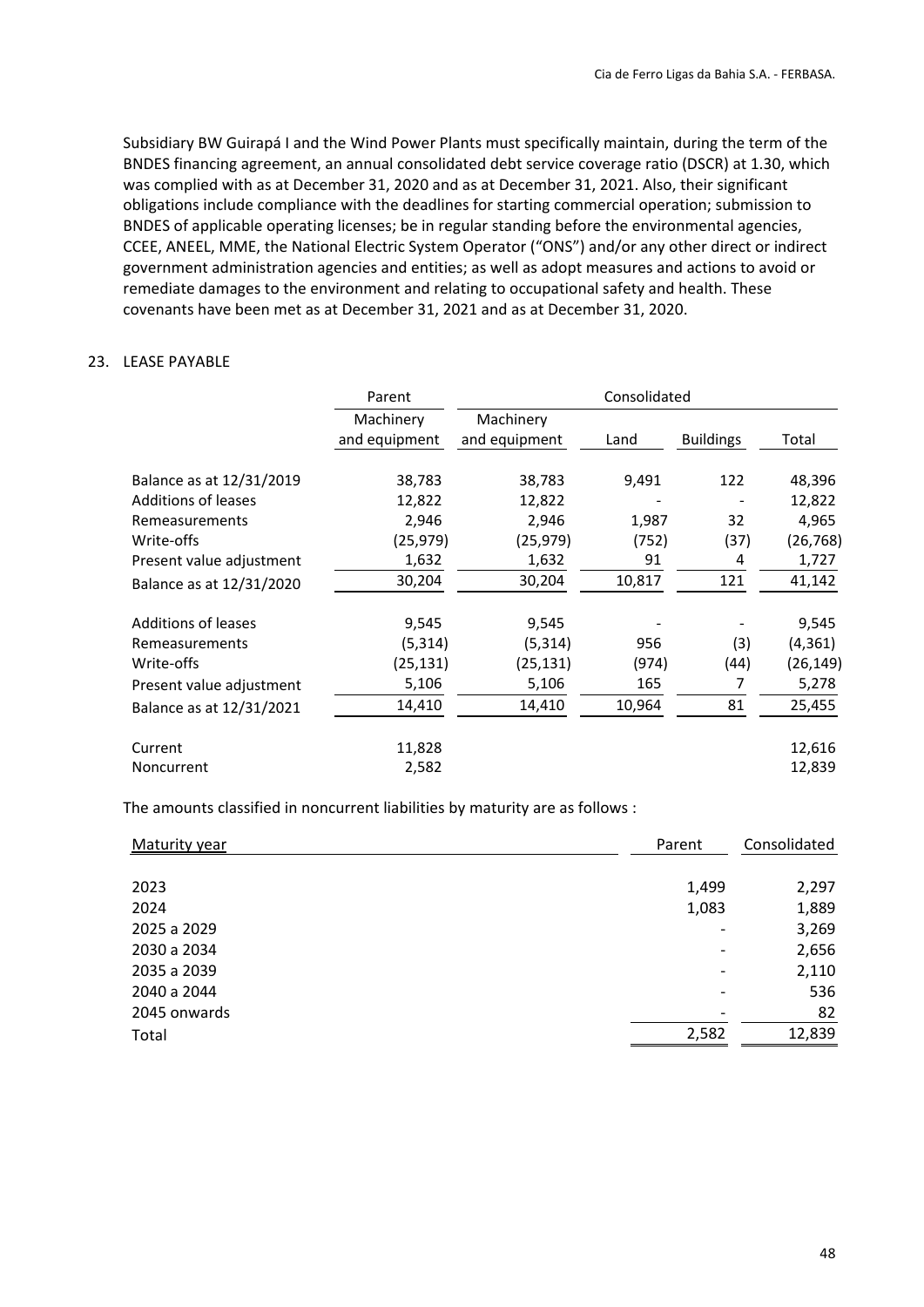The Company has potential right to recoverable PIS/COFINS embedded in the lease considerations relating to machinery and equipment. In measuring the cash flows of leases, tax credits were not separately disclosed, and the potential PIS/COFINS effects are shown in the table below:

|                              | Parent  |                       |                           |            |         | Consolidated                                |                     |        |
|------------------------------|---------|-----------------------|---------------------------|------------|---------|---------------------------------------------|---------------------|--------|
|                              |         |                       |                           |            |         |                                             | Adjusted to present |        |
|                              | Nominal |                       | Adjusted to present value |            | Nominal |                                             | value               |        |
|                              |         | 12/31/2021 12/31/2020 | 12/31/2021                | 12/31/2020 |         | 12/31/2021 12/31/2020 12/31/2021 12/31/2020 |                     |        |
|                              |         |                       |                           |            |         |                                             |                     |        |
| Consideration                | 21.736  | 29.951                | 14.410                    | 30.204     | 37.258  | 46.222                                      | 25.455              | 41.142 |
| Potential PIS/COFINS (9.25%) | 2.011   | 2.770                 | 1.333                     | 2.794      | 3.446   | 4.276                                       | 2.355               | 3,806  |

#### 24. LABOR AND ACTUARIAL LIABILITIES

|                                      |            | Parent     | Consolidated |            |  |
|--------------------------------------|------------|------------|--------------|------------|--|
|                                      | 12/31/2021 | 12/31/2020 | 12/31/2021   | 12/31/2020 |  |
| Current:                             |            |            |              |            |  |
| Payroll and related taxes            | 9,958      | 11,592     | 10,395       | 11,830     |  |
| Accrued payroll and related taxes    | 22,759     | 20,144     | 22,860       | 20,318     |  |
| Profit sharing (i)                   | 80,500     | 15,657     | 80,592       | 15,657     |  |
|                                      | 113,217    | 47,393     | 113,847      | 47,805     |  |
| Noncurrent:                          |            |            |              |            |  |
| Labor and actuarial liabilities (ii) | 65,051     | 94,928     | 65,051       | 94,928     |  |
|                                      | 178,268    | 142,321    | 178,898      | 142,733    |  |

- (i) The Company's bylaws set forth that, of the profit for the year, up to 10% will be allocated for distribution to employees and, of this balance, up to 10% as management bonus. As at December 31, 2021, the balance in Management's profit sharing is R\$11,940 (R\$7,639 as at December 31, 2020) and the balance in employees' profit sharing is R\$54,560 (R\$8,018 as at December 31, 2020). Additionally, in order to recognize the success achieved and celebrate Ferbasa's 60 years, as well as to pay attention to the request made at the meeting with the Plant Commission, the Company will grant a bonus to employees in the amount of R\$14,000.
- (ii) The Company has a defined, supplementary defined contribution plan, managed by BRASILPREV Seguros e Previdência S.A., and a health care plan, managed by Bradesco Saúde.

The Company also offers an additional postemployment benefit for employees who receive wages below the social security ceiling and who have worked in the Company for at least ten consecutive years. It refers to one single contribution paid to the employee upon termination of employment.

Additionally, the Company grants to its retired employees, or employees dismissed without cause, the right to continue to be eligible to the corporate health care plan, provided that the legal requirements are met. In this case, the coverage conditions remain the same as those during the term of the employment contract, provided that employees fully pay for such plan.

The Company recognized accrued post‐employment benefit relating to the FGTS fine upon retirement for employees exposed to hazard (special retirement), who are eligible to the FGTS, dismissed upon their own request, and who do not remain at the Company at the time of dismissal. These special retired employees will be entitled to the benefit as if they were terminated, provided that the length of service is above five or eight years, depending on their workplace.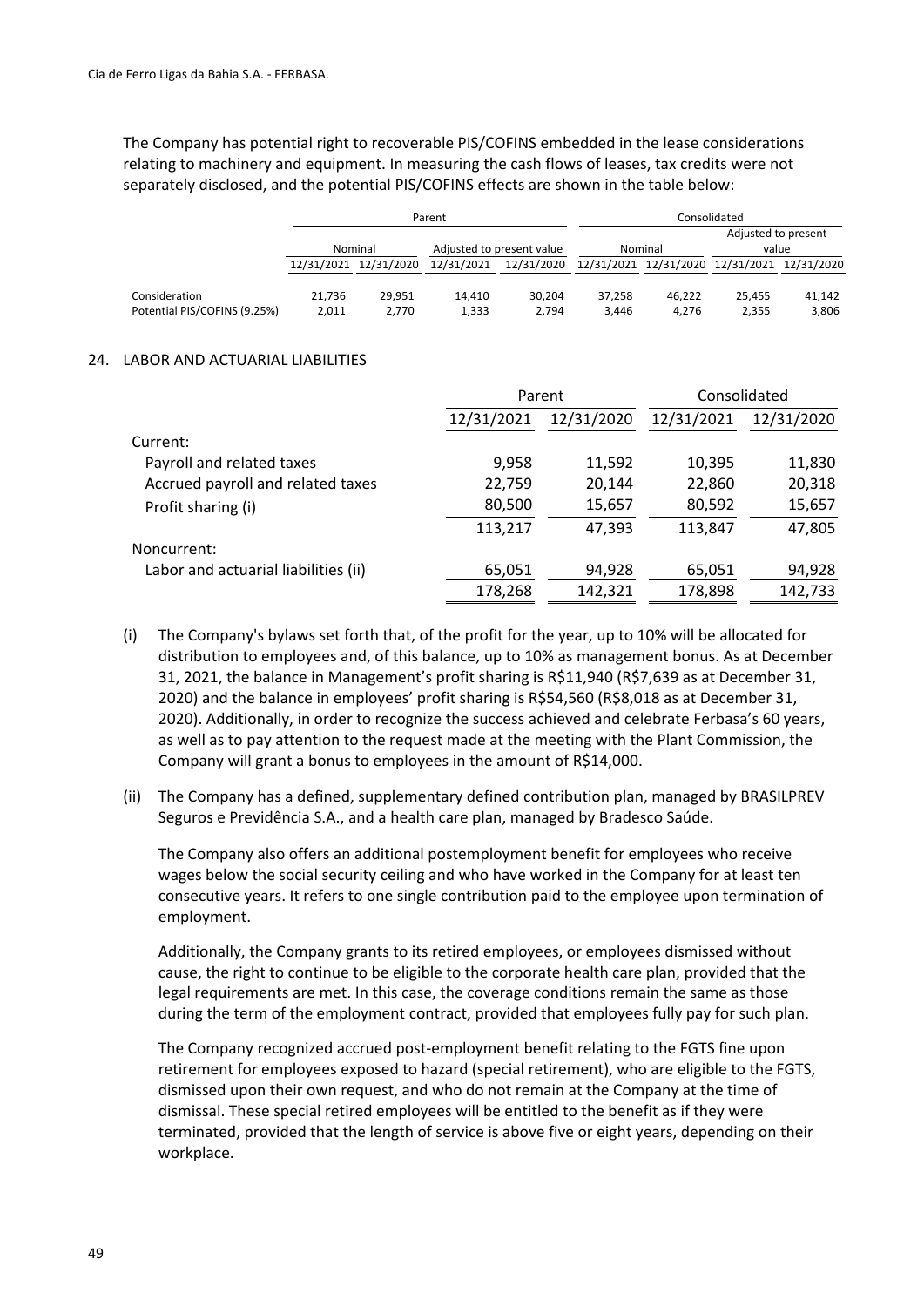(a) The variations in the present value of actuarial obligations (Parent and consolidated) are as follows:

|                                                                  | Healthcare<br>plan | Private pension,<br>premium and<br>retirement and<br>FGTS fine | Total    |
|------------------------------------------------------------------|--------------------|----------------------------------------------------------------|----------|
| Amount of actuarial obligations at the beginning of the year     | 73.901             | 21,027                                                         | 94,928   |
| Current service expenses and interest on obligations recorded in |                    |                                                                |          |
| profit or loss for the year                                      | 9,157              | 2.353                                                          | 11,510   |
| Employer's contributions in the year (-)                         | (1,612)            | (2, 181)                                                       | (3,793)  |
| (Gain)/loss on actuarial obligations                             | (40, 136)          | 2,542                                                          | (37,594) |
| Present value of actuarial obligations at the end of the year    | 41,310             | 23,741                                                         | 65,051   |

(b) The actuarial gains and losses for the year on the present value of the defined benefit obligation are broken down below, including those resulting from the changes in the demographic and financial assumptions, and those resulting from experience adjustments, as well as the identification of the amounts to be recognized in line item "Other comprehensive income" (Parent and consolidated).

| Healthcare<br>plan                                                                                                                                                                                                                                                     |        | Private pension,<br>premium and<br>retirement and<br>FGTS fine | Total                                        |
|------------------------------------------------------------------------------------------------------------------------------------------------------------------------------------------------------------------------------------------------------------------------|--------|----------------------------------------------------------------|----------------------------------------------|
| Actuarial gain/(loss) from changes in financial assumptions                                                                                                                                                                                                            | 21,623 | 2,930                                                          | 24,553                                       |
| Actuarial gain/(loss) from experience adjustments<br>Amounts to be recognized in other comprehensive income                                                                                                                                                            | 18,513 | (5, 472)                                                       | 13,041                                       |
| (OCI) at the end of the year                                                                                                                                                                                                                                           | 40,136 | (2, 542)                                                       | 37,594                                       |
| <b>Actuarial assumptions</b>                                                                                                                                                                                                                                           |        |                                                                |                                              |
|                                                                                                                                                                                                                                                                        |        | 12/31/2021                                                     | 12/31/2020                                   |
| Expected inflation rate - % p.a.<br>Actual discount rate - pension plan - % p.a.<br>Actual discount rate - health care plan cost - % p.a.<br>Actual discount rate - Retirement premium - % p.a.<br>Actual discount rate - FGTS fine - % p.a.<br>Turnover rate - % p.a. |        | 4.00<br>5.20<br>5.47<br>5.18<br>5.18<br>5.00                   | 3.75<br>3.03<br>3.80<br>2.75<br>2.77<br>5.00 |
| Actual wage growth - % p.a.                                                                                                                                                                                                                                            |        | 0.50<br>42.00                                                  | 0.50<br>55.00                                |
| Permanence in the plan after retirement - % (indirect grant)<br>Eligibility to retirement                                                                                                                                                                              |        | 65 normal                                                      | 65 normal                                    |
|                                                                                                                                                                                                                                                                        |        | 25.20 and                                                      | 25.20 and                                    |
|                                                                                                                                                                                                                                                                        |        | 15 special                                                     | 15 special                                   |

 $(c)$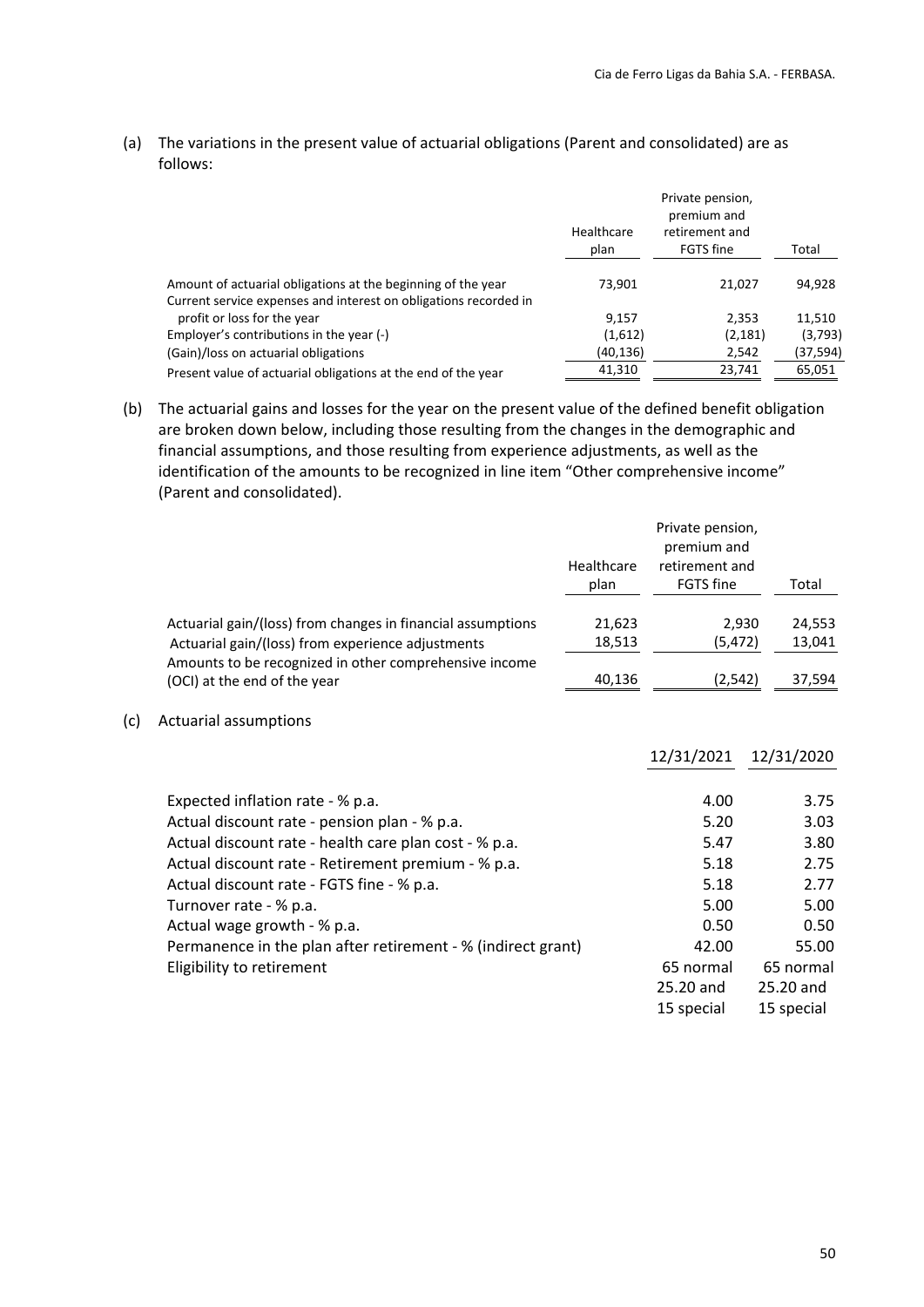#### 25. TAXES AND SOCIAL CONTRIBUTIONS

|                                    |            | Parent     | Consolidated |            |  |
|------------------------------------|------------|------------|--------------|------------|--|
|                                    | 12/31/2021 | 12/31/2020 | 12/31/2021   | 12/31/2020 |  |
| Current:                           |            |            |              |            |  |
| Income tax and social contribution | 46,591     |            | 46,806       | 90         |  |
| Federal VAT (IPI)                  | 3,519      | 992        | 3,519        | 992        |  |
| State VAT (ICMS)                   | 8,993      | 6,655      | 8,993        | 6,661      |  |
| Withholding Income Tax (IRRF)      | 3,413      | 2,608      | 3,575        | 2,798      |  |
| PIS and COFINS                     | 5,401      | 3,766      | 5,815        | 4,111      |  |
| Other                              | 1,028      | 717        | 1,121        | 831        |  |
|                                    | 68,945     | 14,738     | 69,829       | 15,483     |  |
| Current:                           |            |            |              |            |  |
| Income tax and social contribution |            |            | 87           | 87         |  |
|                                    | 68,945     | 14,738     | 69,916       | 15,570     |  |

(i) The Company maintained its IRPJ/ CSLL calculation based on taxable income on quarterly basis, and the taxable income as at 12/31/2021 was material in relation to the year ended 12/31/2020.

#### 26. DERIVATIVE AND NON‐DERIVATIVE FINANCIAL INSTRUMENTS (PARENT AND CONSOLIDATED)

The Company contracted derivative financial instruments for forward sales of US dollar (US\$) (Sale NDF) and contracted in June derivative financial instruments for forward purchase of US dollar (US\$) (Buy NDF) for the same volumes and maturities of the sale NDFs already contracted, in order to mitigate the exposure of these transactions in relation to revenues. It has also non‐derivative financial instruments (export exchange forwards) to minimize the risks involving the impact of the exchange rate fluctuation on the translation of its sales prices in the foreign market, according to internal policy, approved by Management. The methodology for determining the amount of the NDFs is the mark‐to‐ market using the B3 benchmark rates.

Exchange rate fluctuations impact the revenue from ferroalloys and chrome ore and also affect the portion of this revenue contracted as foreign exchange hedge. The foreign exchange hedge practice is contemplated in our Financial Risk Policy and is intended to mitigate the impact arising from the exchange rate volatility on the Company's profit or loss.

The Company and its subsidiaries do not make investments involving derivatives or any other risk financial instruments for speculative purposes.

The information on derivative transactions as at December 31, 2021 designated and not designated as hedge accounting (cash flow hedge) is broken down as follows:

| Derivative and non-derivative hedging instrument |                                   |                                       |                    | Hedge item |
|--------------------------------------------------|-----------------------------------|---------------------------------------|--------------------|------------|
| <b>Maturities</b>                                | Transaction                       | <b>Notional</b><br>(US <sup>5</sup> ) | Transaction        |            |
|                                                  |                                   |                                       | income             |            |
| $1st$ quarter of 2022                            | Export exchange forwards<br>Total | 8,402<br>8,402                        | (9,669)<br>(9,669) | Cash flow  |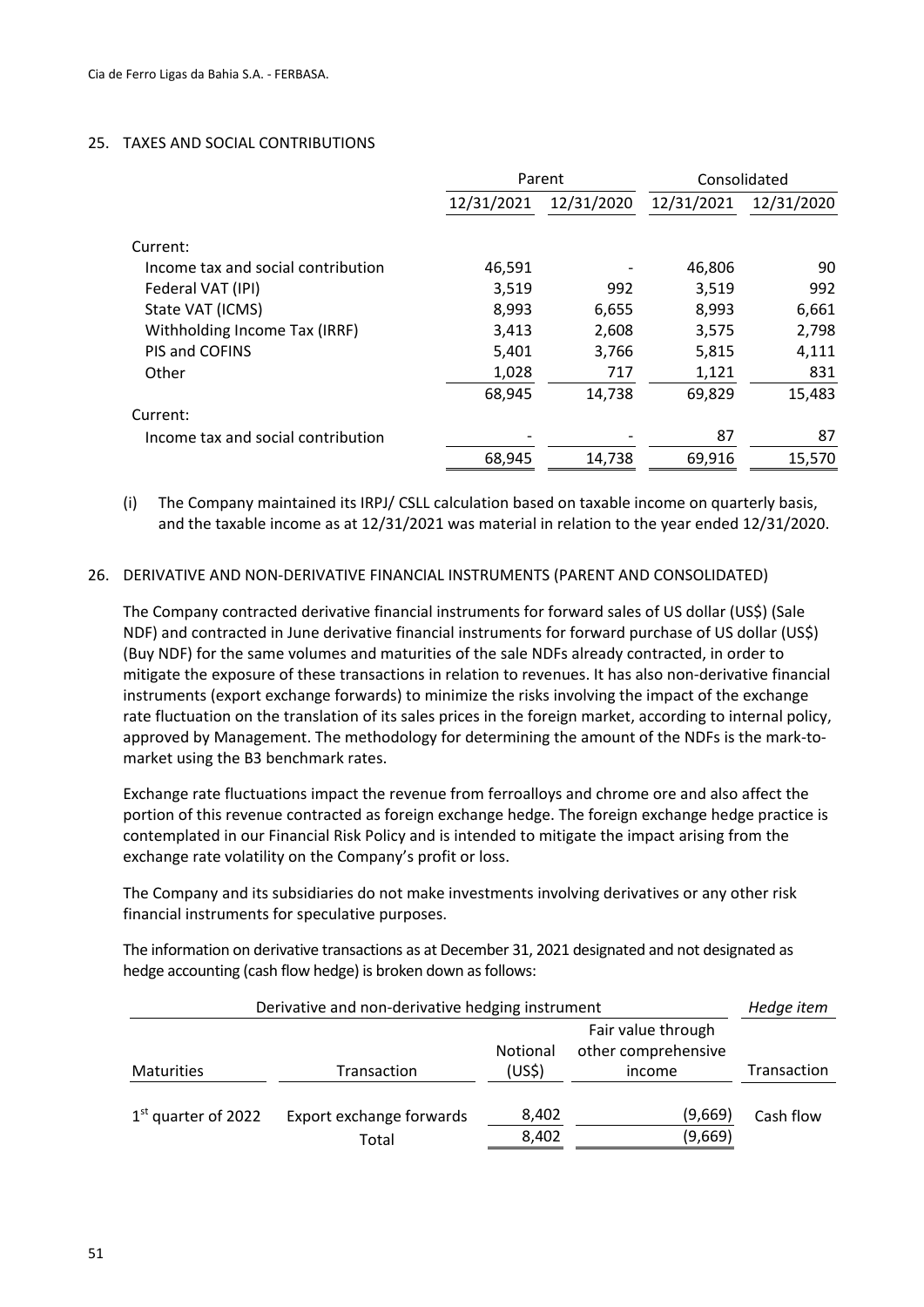As at December 31, 2021, the Company recorded the amount of R\$78,879 (R\$91,883 in 2020) which was considered as effective for hedge accounting purposes, in equity.

In the year, derivative financial instruments were settled, with a net gain of R\$10,270 of Buy NDF (not designated for hedge accounting) and net loss of R\$83,597 of Sale NDF (hedge accounting). Additionally, non‐derivative financial instruments (export exchange forwards) were settled, with a net loss of R\$21,881, totaling a net loss recognized in profit or loss, in the amount of R\$95,208 (net loss of R\$184,747 in 2020).

The information on derivative transactions as at December 31, 2020 designated and not designated as hedge accounting (cash flow hedge) is broken down as follows:

|                                 | Derivative and non-derivative hedging instrument |                    |                     | Hedge item  |
|---------------------------------|--------------------------------------------------|--------------------|---------------------|-------------|
|                                 |                                                  |                    | Fair value through  |             |
|                                 |                                                  | Notional           | other comprehensive |             |
| <b>Maturities</b>               | Transaction                                      | (US <sup>5</sup> ) | income              | Transaction |
|                                 |                                                  |                    |                     |             |
| $1st$ quarter of 2021           | Sale NDF                                         | 39,300             | (31,982)            | Cash flow   |
| 2 <sup>nd</sup> quarter of 2021 | Sale NDF                                         | 36,400             | (21, 138)           | Cash flow   |
| 3rd quarter of 2021             | Sale NDF                                         | 34,000             | (15, 396)           | Cash flow   |
| 4 <sup>th</sup> quarter of 2021 | Sale NDF                                         | 8,000              | 3,202               | Cash flow   |
|                                 |                                                  | 117,700            | (65, 314)           |             |
|                                 |                                                  |                    |                     |             |
| 4 <sup>th</sup> quarter of 2021 | Export exchange forwards                         | 7,710              | (7, 766)            | Cash flow   |
| 1 <sup>st</sup> quarter of 2022 | Export exchange forwards                         | 17,224             | (14, 687)           | Cash flow   |
|                                 |                                                  | 24,934             | (22, 453)           |             |
|                                 |                                                  |                    |                     |             |
|                                 | Subtotal                                         | 142,634            | (87, 767)           |             |
|                                 | Non-derivative hedging instrument                |                    |                     | Hedged item |
|                                 |                                                  |                    | Fair value through  |             |
|                                 |                                                  | Notional           | other comprehensive |             |
| Maturities                      | Transaction                                      | (US\$)             | income              | Transaction |
|                                 |                                                  |                    |                     |             |
|                                 |                                                  |                    |                     | Advance     |
|                                 |                                                  |                    |                     | on          |
|                                 |                                                  |                    |                     | Foreign     |
|                                 |                                                  |                    |                     | Exchange    |
| $1st$ quarter of 2021           | <b>ACC</b>                                       | 4,750              | (780)               | Contract    |

The variations in derivative and non‐derivative financial instruments during 2021 and 2020 were as follows:

Total 147,384 (88,547)

| Balances as at December 31, 2019 (current asset)                  | 3,336     |
|-------------------------------------------------------------------|-----------|
| Variations in derivative and non-derivative financial instruments | (91, 883) |
| Balances as at December 31, 2021                                  | (88, 547) |
| Variations in derivative and non-derivative financial instruments | 78,878    |
| Balances as at December 31, 2010 (liability)                      | 9,669     |
| <b>Current Liabilities</b>                                        | 9.669     |
| <b>Noncurrent Liabilities</b>                                     |           |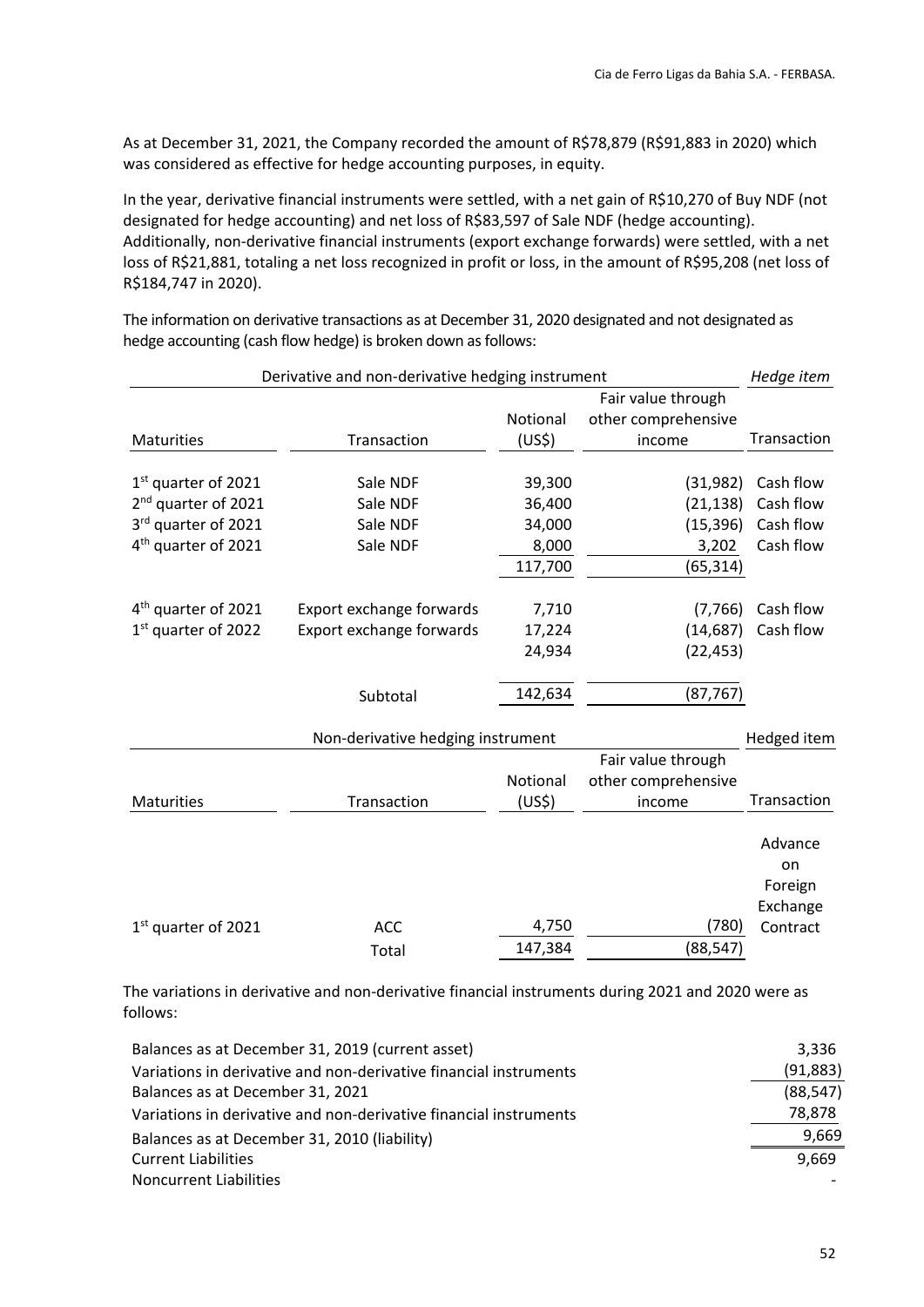#### 27. PROVISION FOR ENVIRONMENTAL LIABILITIES

The Company makes judgments and assumptions when measuring its obligations relating to the provision for mine closure and the decommissioning of assets related to mining operations. The potential costs covered by insurance or indemnities are not deducted from the amount accrued, as their recovery is considered uncertain.

Decommissioning costs were measured based on information available for costs for disassembling equipment and construction works, adjusted for inflation and discounted at the average capital cost rate of each project. Accordingly, the Company adopted ICPC 12 ‐ Changes in Existing Decommissioning, Restoration and Similar Liabilities and recorded a provision based on its best estimate of the costs to be incurred on the disassembling of such equipment at the end of the lease term, discounted at present value considering an actual interest rate based on the CDI rate, discounted by the inflation measured according to the IPCA rate.

The variations in these provisions are as follows:

|                              |            | Parent     |            | Consolidated |
|------------------------------|------------|------------|------------|--------------|
|                              | 12/31/2021 | 12/31/2020 | 12/31/2021 | 12/31/2020   |
| Current                      |            |            |            |              |
| At the beginning of the year |            |            | 579        | 579          |
| Derecognition                |            |            | (579)      | (579)        |
| <b>Total current</b>         |            |            |            |              |
| Noncurrent                   |            |            |            |              |
| At the beginning of the year | 15,354     | 15,395     | 22,848     | 22,889       |
| Estimated cash flow review   |            |            | 33,968     |              |
| Derecognition                | (901)      | (1,236)    | (901)      | (1,236)      |
| Inflation adjustment         | 1,500      | 1,195      | 1,500      | 1,195        |
| <b>Total noncurrent</b>      | 15,953     | 15,354     | 57,415     | 22,848       |
| Total                        | 15,953     | 15,354     | 57,415     | 22,848       |

(\*) The Company hired a specialized consulting company and revalued the provision for decommissioning of the wind power plants considering the costs to disassemble the equipment and construction works. As at December 31, 2021, environmental liabilities relating to the decommissioning of the wind power plants was revalued in the amount of R\$41,462, requiring an additional amount of R\$33,968 as a contra entry to property, plant and equipment, based on the best estimated of the costs to be incurred on the disassembling of the equipment at the end of the authorization, adjusted for inflation and discounted to present value, considering a real interest rate based on a rate adopted in the market discounted by inflation measured according to the IPCA.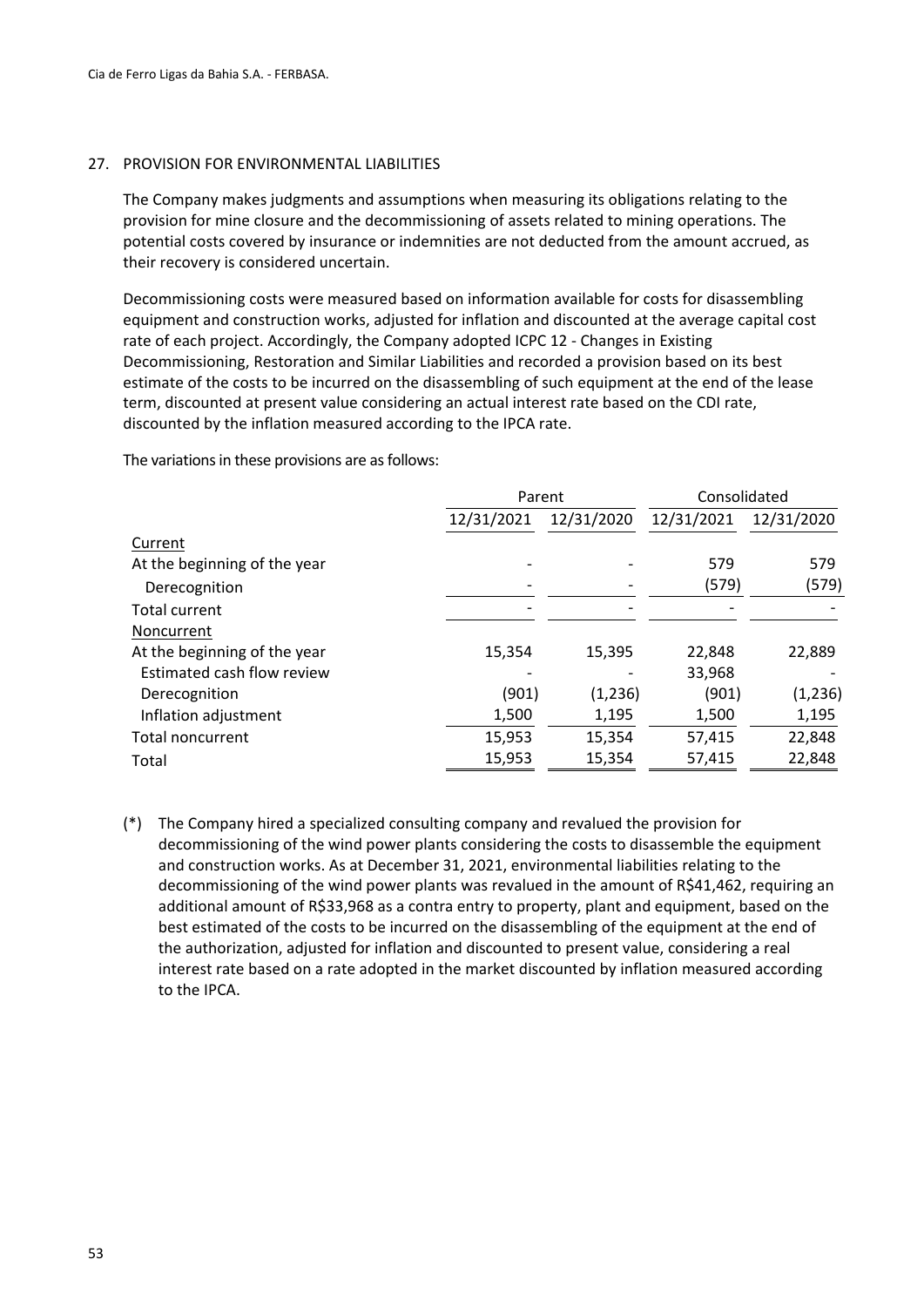#### 28. PROVISION FOR CONTINGENCIES (PARENT AND CONSOLIDATED)

The Company's and its subsidiaries' Management, based on its legal counsel's opinion, assessed lawsuits based on the likelihood of loss, as follows:

|                    |                          | Possible |            | Probable   |
|--------------------|--------------------------|----------|------------|------------|
|                    | 12/31/2020<br>12/31/2021 |          | 12/31/2021 | 12/31/2020 |
| Tax/administrative | 31,742                   | 27,078   | 46,072     | 46,098     |
| Labor              | 484                      | 578      | 6,366      | 5,727      |
| Civil              | 441                      | 374      | 4,054      | 3,639      |
|                    | 32,667                   | 28,030   | 56,492     | 55,464     |

#### 28.1. Accrued lawsuits whose likelihood of loss is assessed as probable

|                                        |        | 12/31/2021 12/31/2020 |
|----------------------------------------|--------|-----------------------|
| Tax/administrative:                    |        |                       |
| CFEM (i)                               | 6,440  | 6,167                 |
| Taxes on revenue (PIS and COFINS) (ii) | 12,934 | 12,385                |
| CDE and TUST tariffs (iii)             | 21,677 | 23,335                |
| Others                                 | 5,021  | 4,211                 |
| Labor (iv)                             | 6,366  | 5,727                 |
| Civil:                                 |        |                       |
| Derecognition of land deed (v)         | 2,336  | 1,983                 |
| BW (vi)                                | 1,309  | 1,309                 |
| Other                                  | 409    | 347                   |
|                                        | 56,492 | 55,464                |

(i) CFEM: The Company was notified in July 2007 by the National Department of Mineral Production (DNPM) to pay an alleged debt for improper collection of the Financial Compensation for the Exploration of Mineral Resources from January 1991 to December 2005. The main items under discussion are (a) the levy period, which is considered by the DNPM as the stage subsequent to the electric furnace, while the Company considers as the ore sintering stage; and (b) statute of limitation/expiration. The Company filed its defense/administrative appeals requiring the annulment of the notifications and the shelving of the respective collection lawsuits. The Company filed administrative appeals requiring the annulment of the notifications and the shelving of the respective collection lawsuits, which in all tax assessment notices, totals R\$80,801 (amount declared by ANM relating to debts in October 2018, adjusted for December 31, 2021, in the amount of R\$157,429). Upon unsuccessful termination of the administrative stage, the Company filed a preliminary injunction ‐ in anticipation for the main annulment action of the respective tax assessment notices ‐ through which it has posted performance bond for the uncontested portion ANM, in the first answers in the action, has partially acknowledged the Company's right, reducing the amount required by the CFEM debt to R\$ 39,146. Nonetheless, the Company believes, supported by the opinion of its legal counsel, that a substantial portion of such assessment is subject to remote risk of loss. Based on the opinion of its legal counsel, the Company recorded a provision in the amount of R\$6,440 (R\$6,167 in 2020) to cover the portion being challenged, which it believes is sufficient to cover any cash disbursement.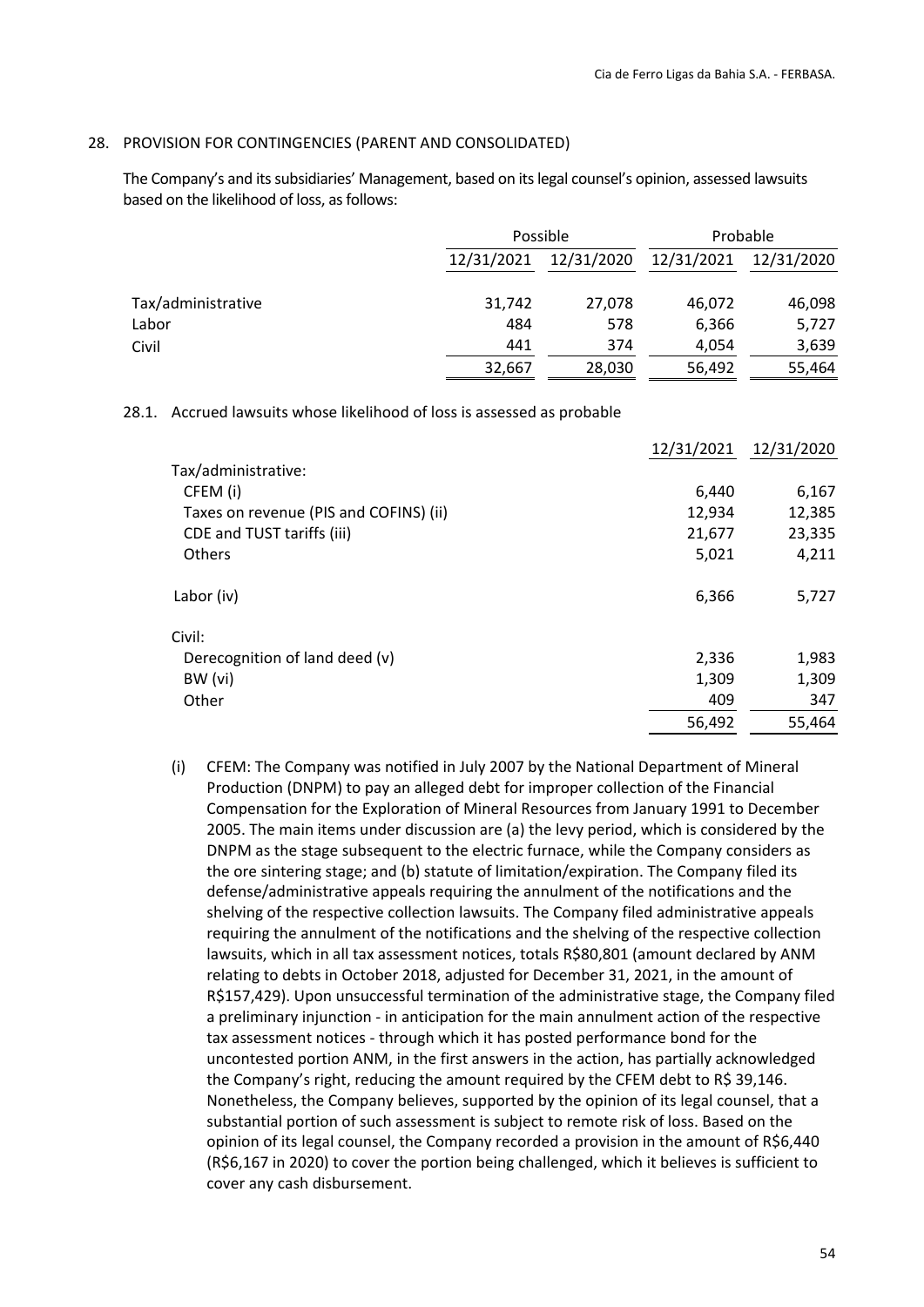- (ii) PIS and COFINS: The Company accrued the amount of R\$12,934 (R\$12,385 as at December 31, 2020) relating to a risk assessment carried out by Management, supported by tax firm, on untimely credits recorded and offset against federal taxes
- (iii) The Company is a party to declaratory actions with request for advance relief filed by the Brazilian Association of Large Industrial Power Consumers and Free Consumers (ABRACE), as plaintiff, whereby it challenges the amount calculated by ANEEL relating to the Energy Development Account (CDE) (relating to 2015 and 2016) and the Transmission System Use Tariff (TUST). The Company provisioned the contested amounts in the amount of R\$19,192 (R\$19,192 in 2020) relating to the CDE, which payment is suspended due to injunctions accepted on behalf of ABRACE. In relation to the TUST, in November 2019, a decision was handed down with respect to the respective lawsuit, which determined the annulment of the injunction that excluded the remuneration portion from the TUST base, calculated on reversible assets, not yet amortized or depreciated, and which was subject to appeal by ABRACE. Upon annulment of the injunction, in July 2020, ANEEL has reinserted the cost of own capital and is making the collection over the next three cycles (2020 to 2023). Based on the individual calculation by company made by ABRACE, the Company adjusted the provision and is performing the monthly reversal as payments are being made. As at December 31, 2021, the Company records a provision relating to the TUST, in the amount of R\$2,485 (R\$4,143 in 2020).
- (iv) Labor: The Company and its subsidiaries are parties to several labor lawsuits filed by former employees or for joint liability claiming the payment of labor rights (severance pay, overtime, additional amounts, among others). Also, the Company is a defendant in collective actions, filed by the General Labor Attorneys' Office, as follows: (a) Civil Class Action, challenging the alleged irregularity in the outsourcing of forestry activities and requests the sentencing of the defendant for collective pain and suffering, at the amount declared in the initial petition of R\$15,834 (R\$15,834 in 2020). Considering the procedural phase and history, a provision was recorded in the amount of R\$1,020 (R\$1,020 in 2020) and; (b) Civil Class Action that seeks to impose on the Company the responsibility for a fatal accident occurred with its former employee, at the amount declared in the initial petition of R\$3,000 (R\$3,000 in 2020), claiming the compliance with affirmative covenants, in addition to payment of collective pain and suffering. Considering the procedural phase and history, a provision was recorded in the amount of R\$300 (R\$ 300 in 2020). The other lawsuits have their amount declared in the initial petition of R\$7,733 (R\$8,259 in 2020) and considering the procedural phase and history, a provision was recorded in the amount of R\$5,046 (R\$4,407).

In total, the Company is a party to 154 lawsuits as at December 31, 2021 (157 in 2020) and recorded a provision for lawsuits whose likelihood of loss is assessed as probable – in whole or in part – in the amount of R\$6,366 (R\$5,727 in 2020).

- (v) Derecognition of land deed: The Company acquired in good faith, properties in the State of Bahia for eucalyptus plantation. Despite of the absence of a lien on these properties at the time of transfer, the Company was sued by a company seeking to annul the purchase and sale agreements claiming that it owns the land as collateral for a bankruptcy lawsuit involving former owners. The Company recorded a provision in the amount of R\$2,336 (R\$1,983 as at December 31, 2020 to cover probable losses.
- (vi) Upon acquisition of BW Guirapá, the Company recorded a provision in the amount of R\$1,309 relating to indemnity lawsuits for damages relating to the implementation of wind farms.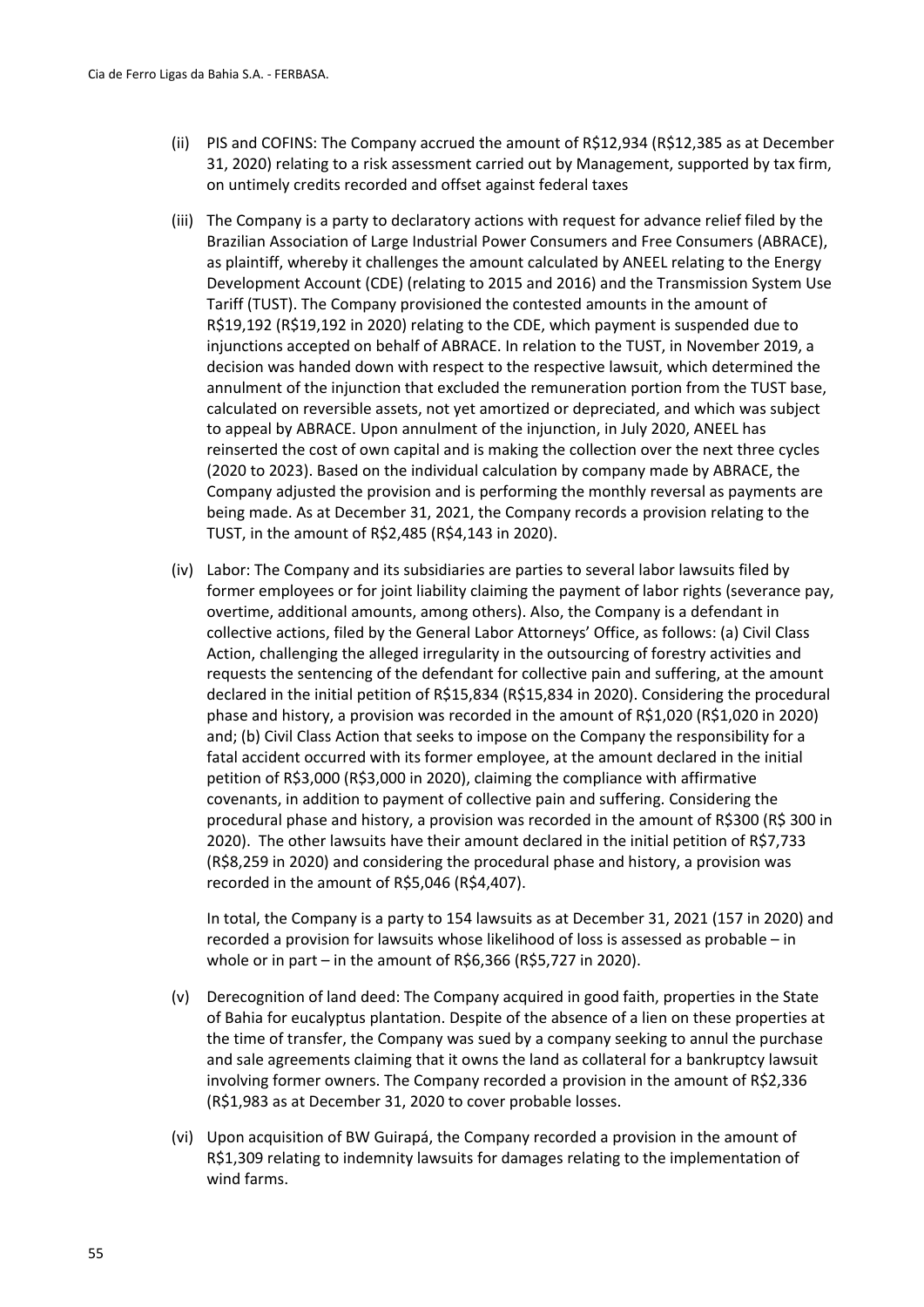The variation in provisions is as follows:

|                                  | Labor | Tax       | Civil | Total     |
|----------------------------------|-------|-----------|-------|-----------|
| Balances as at December 31, 2019 | 5,160 | 52,248    | 3,145 | 60,553    |
| New lawsuits/additions           | 567   | 3,518     | 494   | 4,579     |
| Reversals                        |       | (10, 164) |       | (10, 164) |
| Inflation adjustments            |       | 496       |       | 496       |
| Balances as at December 31, 2020 | 5,727 | 46,098    | 3,639 | 55,464    |
| New lawsuits/additions           | 828   | 810       | 415   | 2,053     |
| Reversals                        | (189) | (1,658)   |       | (1, 847)  |
| Inflation adjustments            |       | 822       |       | 822       |
| Balances as at December 31, 2021 | 6,366 | 46,072    | 4,054 | 56,492    |

28.2. Risks of loss assessed as possible and, therefore, not accrued:

|                    |            | Possible   |  |  |
|--------------------|------------|------------|--|--|
|                    | 12/31/2021 | 12/31/2020 |  |  |
| Tax/administrative | 31,742     | 27,078     |  |  |
| Labor              | 484        | 578        |  |  |
| Civil              | 441        | 374        |  |  |
|                    | 32,667     | 28,030     |  |  |

- Administrative/Tax:
	- $-$  IPI premium tax credit: Refers to a decision order that recognized the credit right, corresponding to the IPI premium tax credit granted under a court decision fully approving the requests for offsets in the adjusted amount of R\$16,422 (R\$13,941 in 2020). The amount was fully excluded from the offsets due to alleged double entry, considering the initial stage of processing of the lawsuit and the understanding of the Company's legal counsel on the merit of the claim, with no risk to be considered up to the date of issuance of these financial statements.
	- Administrative/Tax: The Company is a party to a number of lawsuits challenging the payments considered inappropriate or overstated, mainly due to the differences between statements and accessory obligations. The Company assesses part of the risk of loss as possible, totaling R\$ 18,595 (R\$14,370 as at December 31, 2020).
	- PIS and COFINS: In the case of the abovementioned notifications related to PIS and COFINS in 2004 and 2006, the possible risk of loss amounts to R\$12,386 (R\$12,061 in 2020 PIS e COFINS).
	- $-$  The Municipality of Queimadas notified the Company due to irregularities in the mining lawsuits, part of the risk of which is assessed as possible, in the amount of R\$761 (R\$647 as at December 31, 2020).
- Labor: The Company is a party to lawsuits filed by former employees or outsourced employees (joint liability) or collective actions, with initial amount of R\$20,552, for which the Company's legal counsel assesses the likelihood of loss as possible, and for these lawsuits, the estimated risk amounts to R\$484 (R\$578 in 2020).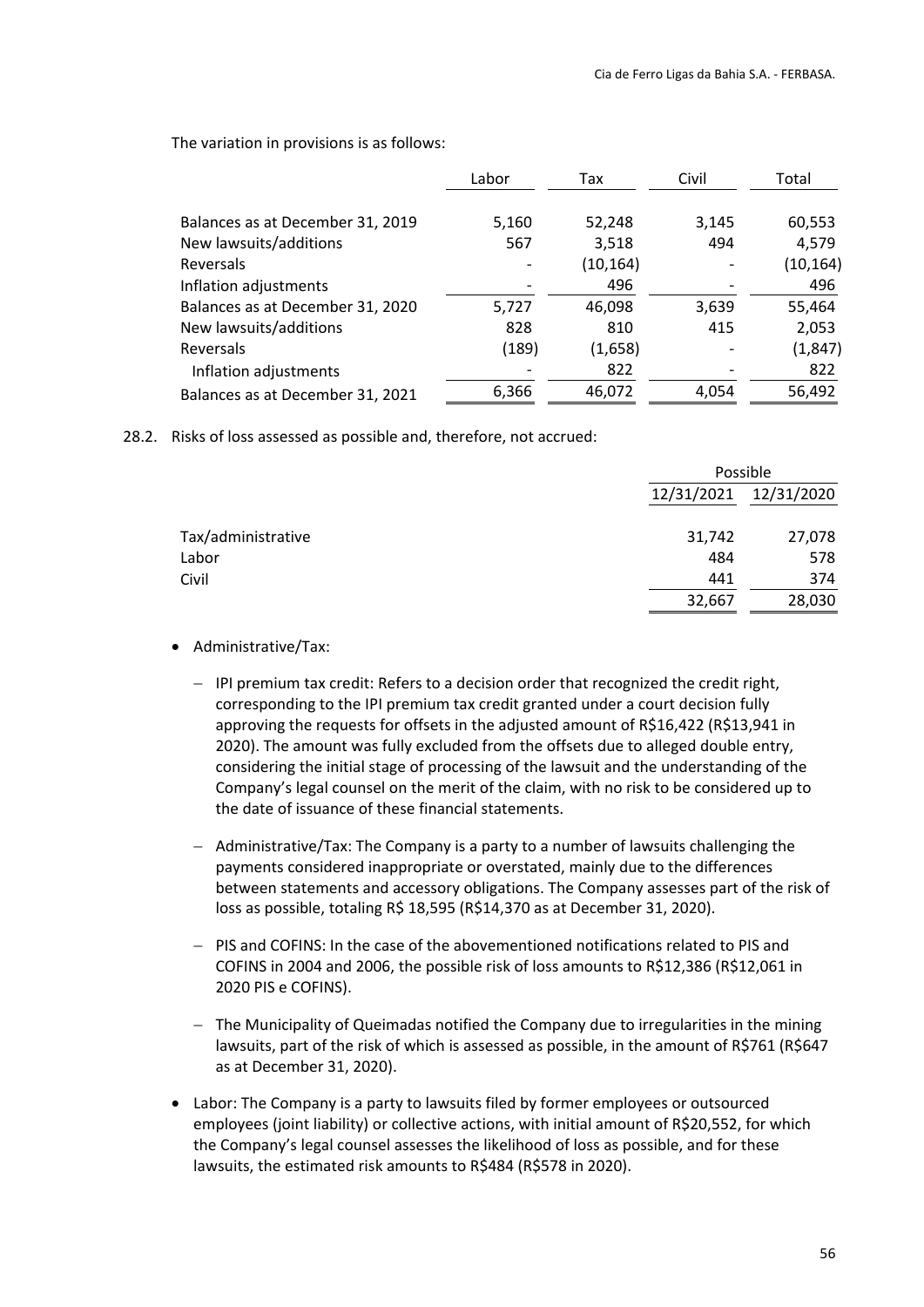Civil: The Company is a party to indemnity actions for pain and suffering and possession filed against it, which risk of loss is assessed as possible by its legal counsel. If the claims result in total significant amounts, the Company, with the support of its legal counsel, believes that the possible risk of loss amounts to R\$441 (R\$374 in 2020). Additionally, the amount of the lawsuit assessed as possible risk of loss in progress, subject to court secrecy, at the civil court of Pojuca, Bahia, filed on April 27, 2016, is R\$173,358 as at December 31, 2021, (R\$147,172 in 2020), but considering the initial stage of processing of the lawsuit and understanding of the Company's legal counsel on the merit of the claim, with no risk to be considered up to the date of issuance of these financial statements.

#### 29. CCEE REIMBURSEMENT ACCOUNT (CONSOLIDATED)

|                            | Consolidated |            |  |
|----------------------------|--------------|------------|--|
|                            | 12/31/2021   | 12/31/2020 |  |
| Current                    |              |            |  |
| CCEE reimbursement account | 24,896       | 19,335     |  |
| Noncurrent                 |              |            |  |
| CCEE reimbursement account | 24,619       | 12,247     |  |
|                            | 49,515       | 31,582     |  |

Under authorization regime, the Wind Power Plant BW Guirapá's entire production is contracted for a 20‐year period with the Electric Power Trading Chamber ("CCEE"), within the scope of the Reserve Auction ‐ 2011 ("LER 2011") at the regulated environment. The CCEE reimbursement accounts refer to the differences between the amount charged and the amount of the energy effectively generated. The calculation criteria are set out in an agreement, based on a tolerance limit between the energy effectively generated and the contracted energy, as follows:

- (a) The contractual limit accepted, without the imposition of penalties or bonus, corresponds to the supply from 90% to 130% of the one‐year contracted energy, calculated at the end of each quadrenian. In those cases, the positive or negative deviation between the supplied energy and the contracted energy is recognized in assets or liabilities, respectively, upon the application of the adjusted contractual price on the MWh determined. Any differences between the supplied energy and the contracted energy will be offset at every contractual quadrenian; the first quadrenian ended on June 30, 2018 and the second quadrenian began in July 2018.
- (b) If the supplied energy is lower than 90% of the contracted energy, a penalty correspond to 115% of the effective contractual price will be applied on the amount in MWh that is lower than the 90%. If the supplied energy is higher than 130% of the contracted energy, the Companies will receive 70% of the contracted price on the amount in MWh that exceed the 130%. In both cases, the financial compensation is paid beginning July of the current year up to June of the subsequent year.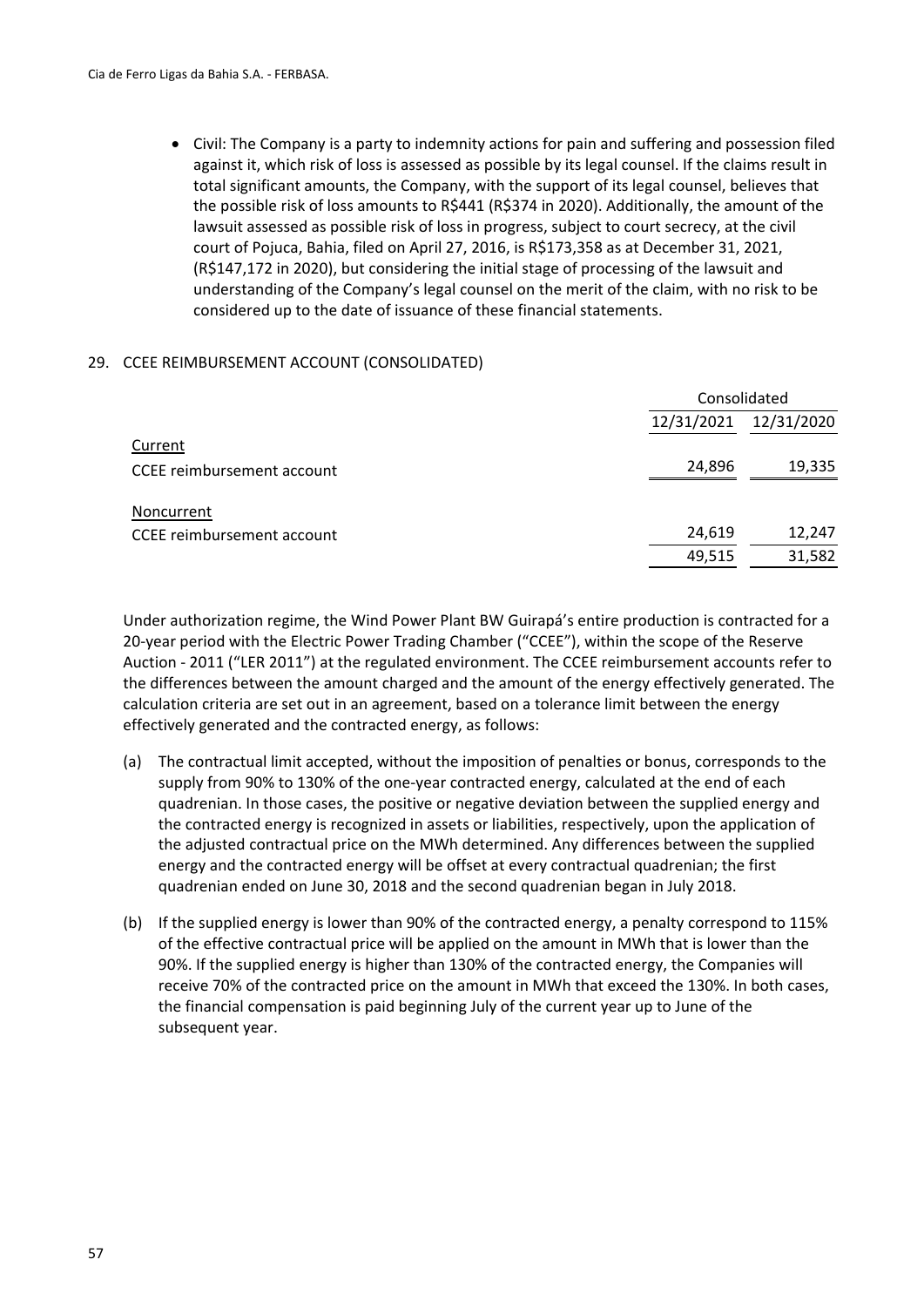Also, pursuant to Ordinary Notice CCEE CO 777/2021, of October 22, 2021, CCEE will continue with the procedures related to the calculation of the *Constrained‐off* energy of wind power plants, subject to Energy Trading Agreements at the Regulated Environment (CCEAR) due to availability and Reserve Energy Agreements (CER), according to Aneel Ordinance 3.080 of 2021. On November 26, 2021, CCEE has informed to the agents that it has postponed the processing of calculation of energy not provided due to Constrained‐off on account of the time for validation of the entry parameters with ONS and on January 31, 2022, CCEE has requested two adjustments to the calculation methodology and waits for ANEEL's approval.

#### 30. RELATED‐PARTY AND TRANSACTIONS

|                                      | Profit or loss |                                          |                |                  |                |  |
|--------------------------------------|----------------|------------------------------------------|----------------|------------------|----------------|--|
|                                      | Lease          | <b>Sales</b><br>Other operating<br>Trade |                |                  | Other          |  |
|                                      | costs (i)      | revenue (ii)                             | expenses (iii) | receivables (ii) | payables (iii) |  |
| Parent:                              |                |                                          |                |                  |                |  |
| Fundação José Carvalho               |                | 70                                       | 8,579          | 16               | 265            |  |
| Subsidiaries:                        |                |                                          |                |                  |                |  |
| BW Guirapá S.A.                      |                |                                          | (473)          |                  |                |  |
| Silício de Alta Pureza da Bahia S.A. | 840            |                                          |                |                  |                |  |
| Mineração Vale do Jacurici S.A.      | 360            |                                          |                |                  |                |  |
| Reflorestadora e Agrícola S.A.       | 60             | -                                        |                |                  |                |  |
| Indústria de Minérios Damacal Ltda.  | 36             |                                          |                |                  |                |  |
| Related parties:                     |                |                                          |                |                  |                |  |
| Marubeni Corporation (iv)            |                | 319,667                                  |                | 21,493           |                |  |
| Total as at December 31, 2021        | 1,296          | 319,737                                  | 8,106          | 21,509           | 265            |  |
| Total as at December 31, 2020        | 1,296          | 240,998                                  | 8,228          | 4,218            | 6              |  |

(i) Refers to the leases for the subsidiaries' operations.

- (ii) Revenue and receivables from the sale of alloys (FeSi 75) to the foreign related party and receivables from the sale of timber, quicklime and waste dust to the Parent.
- (iii) Refers to: (a) Cooperation and Partnership Instrument for the reserve and guarantee of enrollment in schools from Fundação José Carvalho for the Company employee's dependents living in the municipalities of the school head offices (Pojuca, Catu and Andorinhas); (b) Agreement for social, education and sports training, for children between 8 and 14 years old, who are public school students, aiming at developing learning and sports; and (c) Cooperation and Partnership Instrument for implementation of Memorial José Carvalho which purpose is the preservation of the memory, cultural heritage, existing collection, residence of the founder, besides housing the permanent organizational culture program; (d) Infrastructure and Administrative Structure Sharing Agreement for the corporate activities between Ferbasa and BW; (e) purchase of fromage for the employees' Christmas basket.
- (iv) Maurubeni Corporation holds stake in Silício de Alta Pureza da Bahia S.A. ("Silbasa") together with Ferbasa and Japan Metals & Chems – JMC.

The Company has not provided or received any guarantees to or from related parties.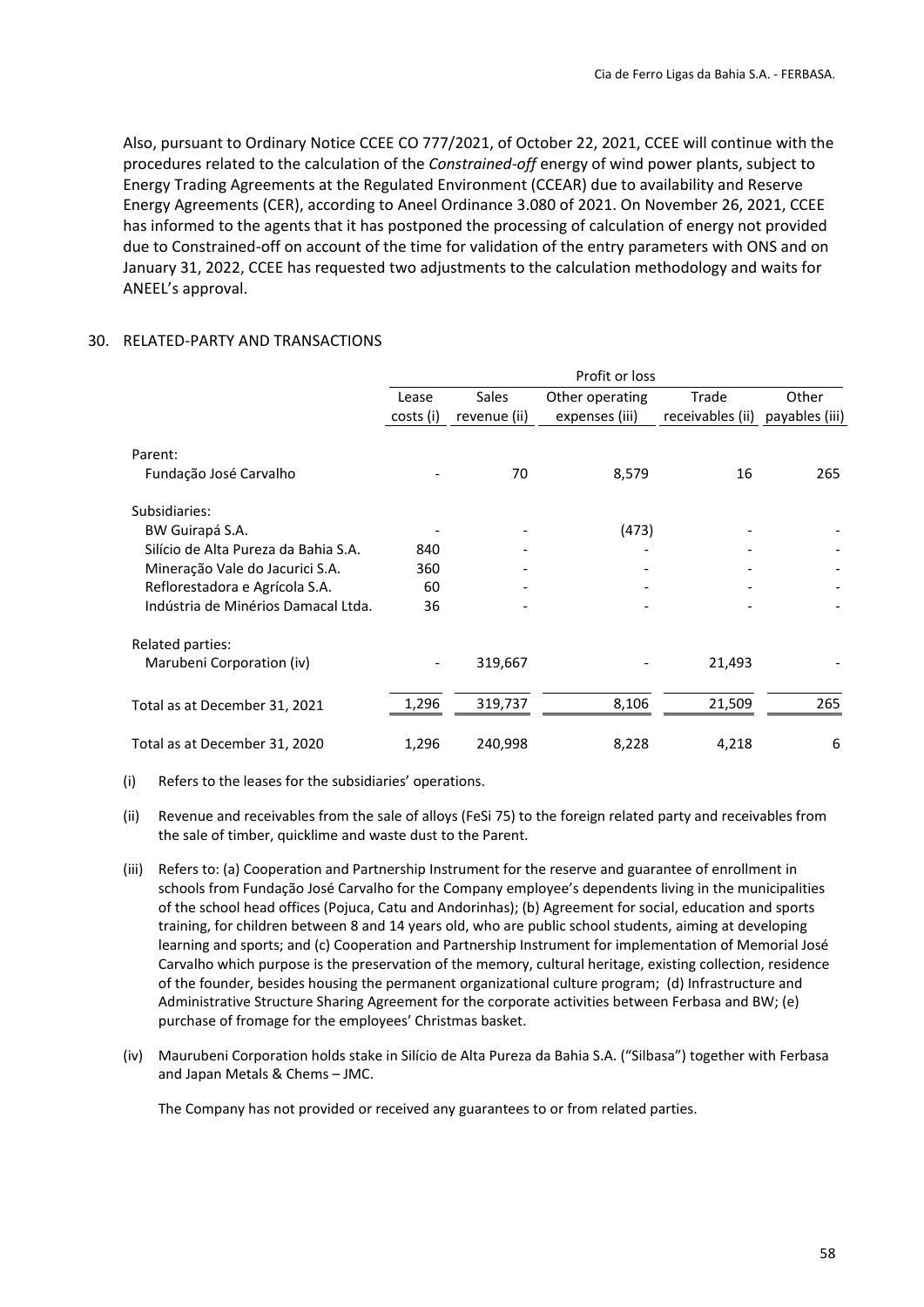#### 30.1. Overall Management Compensation

Pursuant to the Brazilian Corporate Law, shareholders are responsible for setting the overall annual management compensation at a shareholders' meeting:

| Parent     |            | Consolidated |            |
|------------|------------|--------------|------------|
| 12/31/2021 | 12/31/2020 | 12/31/2021   | 12/31/2020 |
| 25,841     | 21,768     | 29,996       | 25,207     |
| 2,645      | 2,670      | 3,048        | 3,004      |
| 28,486     | 24,438     | 33,044       | 28,211     |
|            |            |              |            |

The Company and its subsidiaries do not have key management personnel other than statutory personnel and do not offer share‐based compensation plans or other long‐term benefits, except for those disclosed in note 24.

#### 31. EQUITY

#### 31.1. Capital

The limit of the Company's authorized capital is R\$1,500,000 (one billion and five hundred million reais). The Company's subscribed and paid‐in capital, as at December 31, 2021 and 2020, totals R\$1,225,444 (one billion, two hundred and twenty‐five millions, four hundred and forty‐four thousand reais), of which the subscribed and paid‐in capital is represented by 88,320 thousand registered shares without par value, of which 29,440 thousand common shares and 58,880 thousand preferred shares, held as follows:

|                          | 12/31/2021       |                     | 12/31/2020       |                     |
|--------------------------|------------------|---------------------|------------------|---------------------|
| Shareholders             | Common<br>shares | Preferred<br>shares | Common<br>shares | Preferred<br>shares |
| Fundação José Carvalho   | 29,086,696       | 15,162,000          | 29,086,696       | 15,416,000          |
| Trígono capital          | 464              | 8,051,000           | 400              | 2,450,000           |
| Vanguard Group           |                  | 1,405,572           |                  |                     |
| <b>Dimensional Funds</b> |                  | 1,057,882           |                  | 1,231,482           |
| Kadima Asset Management  |                  | 878,000             |                  | 1,200,400           |
| Other shareholders       | 312,840          | 29,142,246          | 312,904          | 35,398,818          |
| Treasury shares          | 40,000           | 3,183,300           | 40,000           | 3,183,300           |
|                          | 29,440,000       | 58,880,000          | 29,440,000       | 58,880,000          |

The Company can, if so decided by the Shareholders' Meeting, increase the number of existing types or classes of shares, without keeping proportion among the existing shares, or create a new class of preferred shares, within the limit of 2/3 of total shares issued for preferred shares that are nonvoting or subject to restrictions to this regard.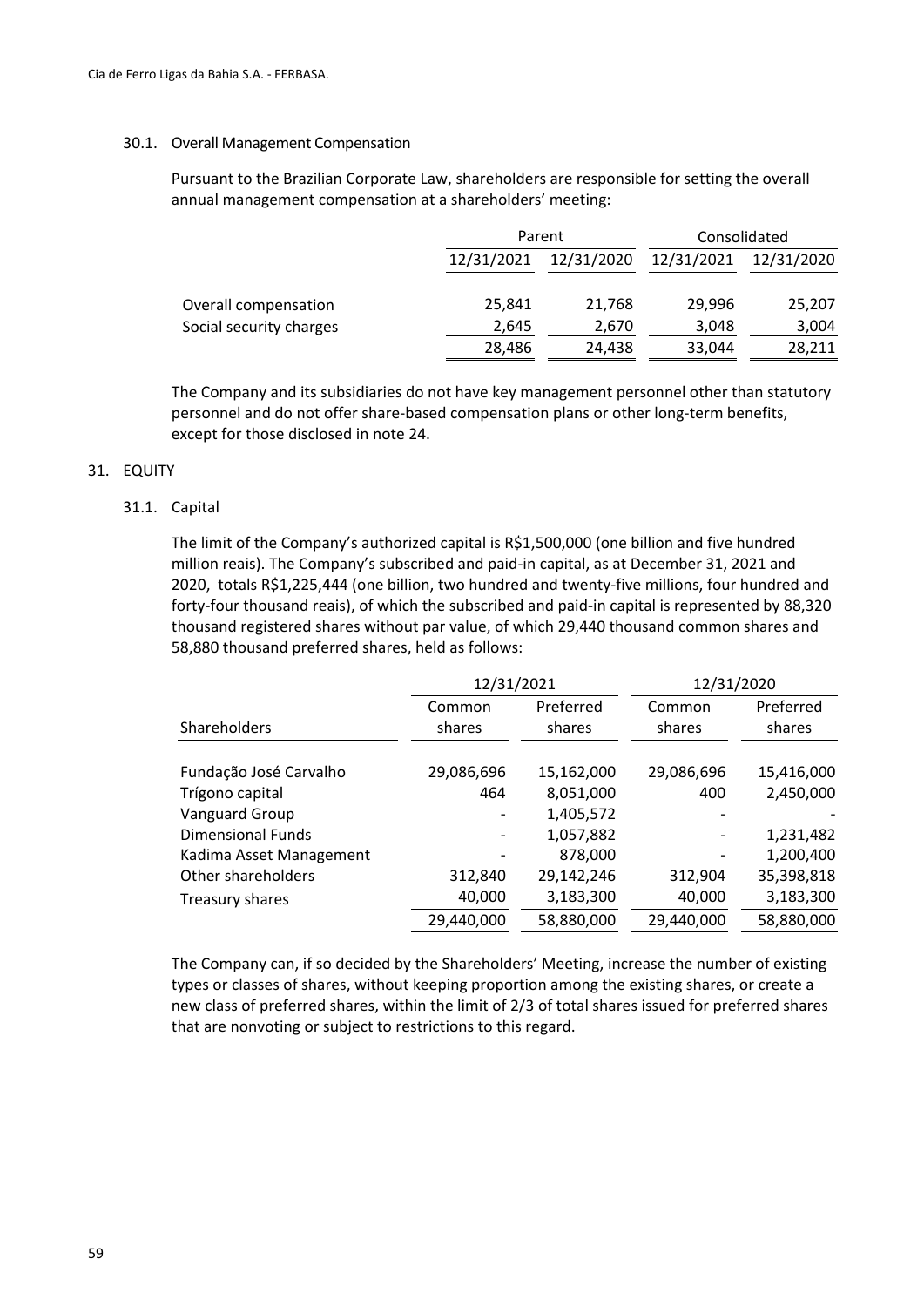#### 31.2. Treasury shares

The shares bought back under the program will remain in treasury and the decision on the sale and/or cancellation of these shares will be taken in due time, and will be then duly communicated to the market. The preferred shares held in the treasury are intended for subsequent sale or cancellation, among others. The volume of treasury shares and their market values, considering the quoted closing price on B3 are as follows:

|                                      | 12/31/2021 |        | 12/31/2020 |        |
|--------------------------------------|------------|--------|------------|--------|
|                                      | PN         | ΟN     |            | ON     |
| Number of treasury shares            | 3,183,300  | 40.000 | 3,183,300  | 40,000 |
| Quoted on B3 - R\$/share             | 48.82      | 56.94  | 19.11      | 31.30  |
| Average acquisition cost - R\$/share | 8.07       | 0.06   | 8.07       | 0.06   |

Preferred shares are nonvoting and are entitled, under the bylaws, to the payment of dividends 10% higher than the dividends paid to common shareholders, and priority in the capital reimbursement.

#### 31.3. Earnings reserves

- (a) The legal reserve is recorded upon capital increase and allocation of 5% of profit for the year, up to the limit of 20% of capital, and is used solely to offset losses, after the balances of retained earnings and other earnings reserves are absorbed.
- (b) The earnings reserve (SUDENE tax incentive) related to income tax refers to the portion of the income tax incentive (operating profit) and ICMS DESENVOLVE regarding the gain of the tax incentive of the balance due on the circulation tax of goods. This reserve is recognized by transferring the portion of the tax incentive that affected the expenses on income tax and ICMS for the year and cannot be distributed to shareholders. This reserve also includes the income tax reinvestment amount.
- (c) Profit after the allocation to the legal reserve, the earningsreserve (tax incentive), and the allocation of dividends to be distributed to shareholders, is transferred to line item "Earnings retention reserve ‐ investments", to be realized according to the Company's capital budget and strategic planning. In 2021, the dividends prescribed in the amount of R\$ 1,338 (R\$2,049 as of 2020), were reversed to the profit reserve account in accordance with Law 6,404 /76.

#### 31.4. Other comprehensive income and equity assessment adjustment

Other comprehensive income comprises the revenue and expense components (including from reclassification adjustments) that are not recognized in the income statement as required or permitted by the pronouncements, interpretations and guidelines issued by the CPC.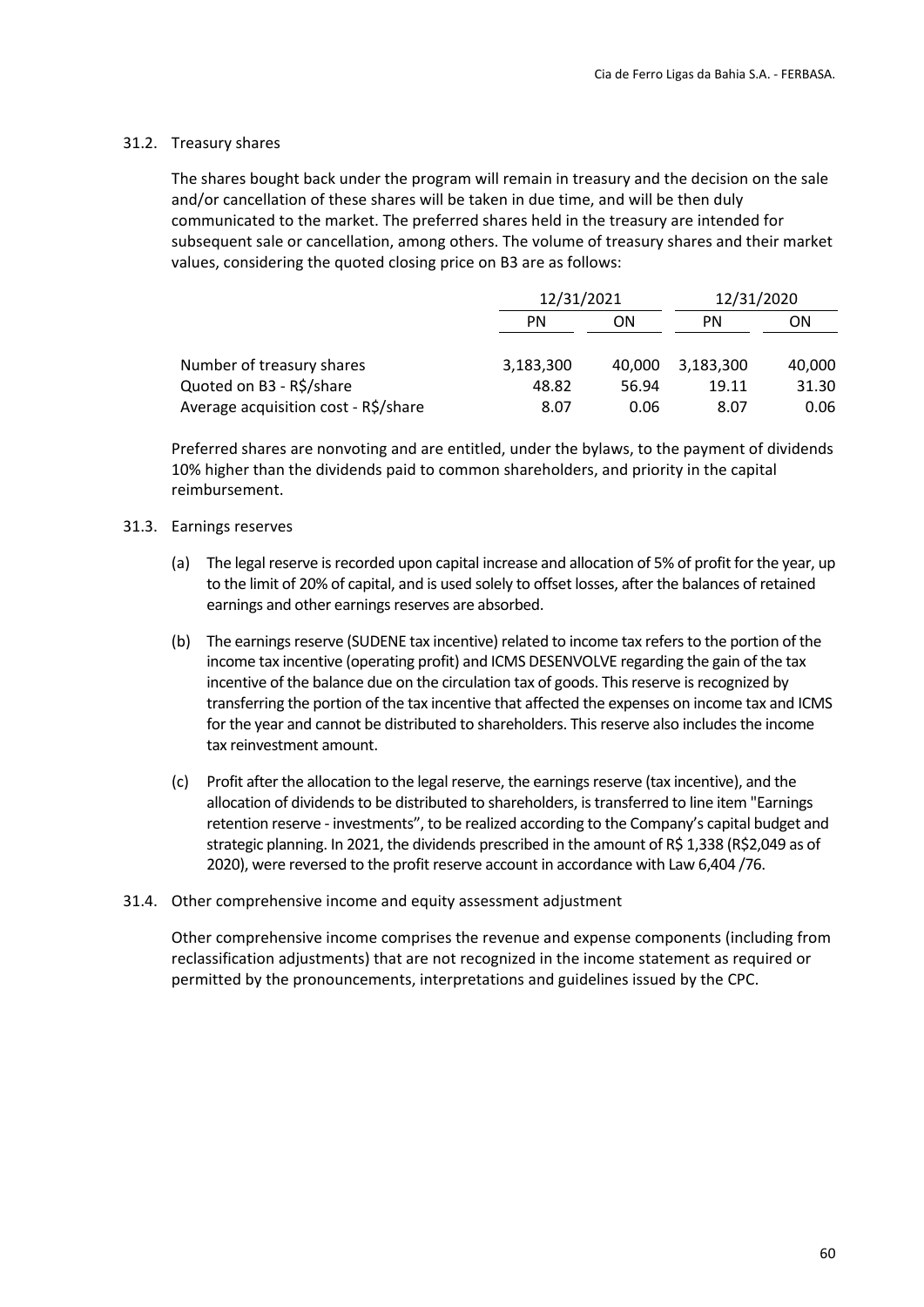Created by Law 11638/07, the group of "Equity assessment adjustment" in the Company's equity comprises the valuation adjustments and increases and decreases of assets and liabilities, where applicable, while not recorded in profit or loss for the year, until effective realization.

|                                                | Parent     |            | Consolidated          |           |  |
|------------------------------------------------|------------|------------|-----------------------|-----------|--|
|                                                | 12/31/2021 | 12/31/2020 | 12/31/2021 12/31/2020 |           |  |
|                                                |            |            |                       |           |  |
| Deemed land cost parent (i)                    | 58,811     | 58,811     | 63,385                | 63,385    |  |
| Deemed land cost subsidiaries (i)              | 3,019      | 3.019      | 3.019                 | 3.019     |  |
| Adjustments to financial instruments (note 26) | (9,669)    | (88, 547)  | (9,669)               | (88, 547) |  |
| Actuarial - postemployment (note 24)           | 7.294      | (30, 299)  | 7.294                 | (30, 299) |  |
| Deferred taxes                                 | (19, 187)  | 20,411     | (20, 744)             | 18,855    |  |
|                                                | 40,268     | (36, 605)  | 43,285                | (33, 587) |  |

(i) Deemed cost of property, plant and equipment for forest land, which option was exercised in the first-time adoption of the new accounting pronouncements in convergence with the IFRS on January 1, 2009.

#### 31.5. Unrealized earnings reserve

The Company recognized unrealized earnings reserve arising from the bargain purchase gain on the acquisition of complex BW Guirapá (note 1.1) in the amount of R\$49,595 as at December 31, 2018.

#### 31.6. Dividends and interest on capital

The Company entitles its shareholders to receive mandatory minimum dividends corresponding to 25% of annual adjusted profit. Interest on capital is considered as profit distribution for purposes of determining mandatory minimum dividend. Preferred shares are entitled to dividends 10% higher than those attributed to common shares.

The Annual General Meeting ("AGM") and Board of Directors approved in the year the following distributions of supplementary dividends and interest on capital, gross of withholding income tax (IRRF), respectively:

|                     |               |        |               | Amount per share (in R\$) |  |  |
|---------------------|---------------|--------|---------------|---------------------------|--|--|
| Description         | Approval date | Amount | Common        | Description               |  |  |
| Interest on capital |               | 74,652 |               |                           |  |  |
|                     | 05/27/2021    | 17.484 | 0.19283886627 | 0.21212275290             |  |  |
|                     | 08/31/2021    | 31,323 | 0.34547345412 | 0.38002079953             |  |  |
|                     | 11/29/2021    | 20.370 | 0.22466699166 | 0.24713369082             |  |  |
|                     | 12/23/2021    | 5.475  | 0.06038622700 | 0.06642484970             |  |  |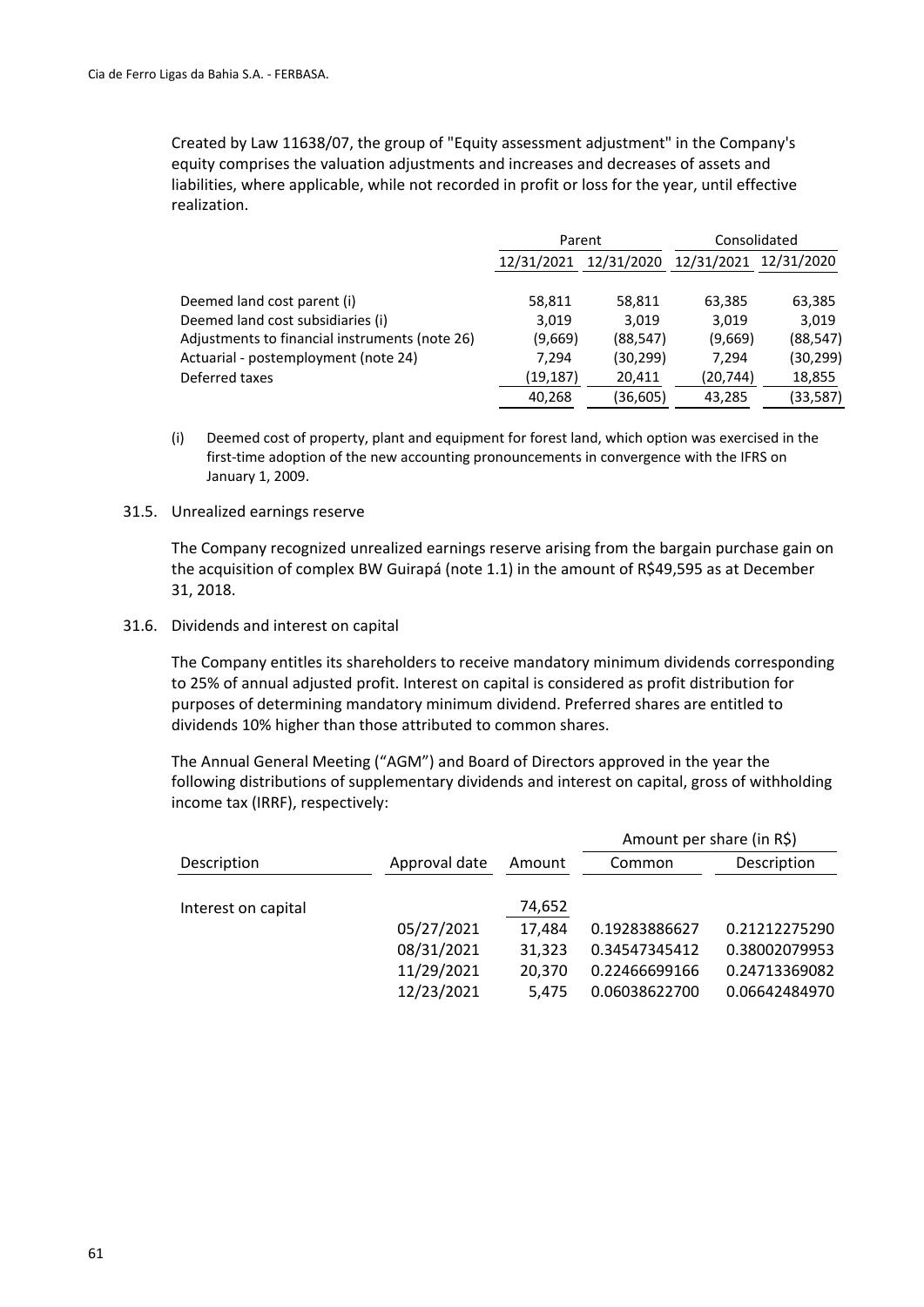The Company approved the distribution of interest on capital in the gross amount of R\$74,652 million in 2021, as prepaid dividends. Ferbasa still needs to approve the additional distribution of at least R\$38.8 million, as additional dividends, to meet the minimum percentage of 25% of dividend distribution, pursuant to its Bylaws.

|                                                                     | 12/31/2021 | 12/31/2020 |
|---------------------------------------------------------------------|------------|------------|
|                                                                     |            |            |
| (=) Profit for the year                                             | 642,878    | 69,772     |
| (-) Recognition of legal reserve (5% of profit)                     | (32, 144)  | (3, 489)   |
| (-)Tax incentive reserve (SUDENE, ICMS DESENVOLVE and reinvestment) | (156, 856) | (6,933)    |
| (=) Adjusted profit for distribution                                | 453,878    | 59,350     |
| Mandatory minimum dividends (25%)                                   | 113,470    | 14,837     |
| Interest on capital distributed out of the adjusted profit - common |            |            |
| shares - R\$0.8234 (12/31/2020 - R\$0.7201) per share               | 24,207     | 19,245     |
| Preferred shares - R\$0.9057 (12/31/2020 - R\$0.6714) per share     | 50,445     | 40,105     |
| Total (B)                                                           | 74,652     | 59,350     |
| Percentage on adjusted profit                                       | 16%        | 100%       |
| Additional mandatory minimum dividends                              |            |            |
| Common shares - R\$ R\$0.4720 per share                             | 13,876     |            |
| Preferred shares - R\$ R\$0.5192 per share                          | 28,917     |            |
| Total (C)                                                           | 42,793     |            |
| Total interest on capital/dividends out of adjusted profit (B+C)    | 117,445    | 59,350     |
| Percentage on adjusted profit (C/A)                                 | 26%        | 100%       |
| Interest on capital distributed through earnings reserve            |            |            |
| Common shares (12/31/2020 - R\$0.1893 per share)                    |            | 5,566      |
| Preferred shares (12/31/2020 - R\$0.2083 per share)                 |            | 11,600     |
| Interest on capital distributed through earnings reserve (D)        |            | 17,166     |
| (=) Total interest on capital / dividends (B+C+D)                   | 117,445    | 76,516     |
|                                                                     |            |            |

In the calculation of the additional mandatory minimum dividends, the portion relating to withholding income tax (IRRF) in the amount of R\$3,975 was deducted from gross interest on capital.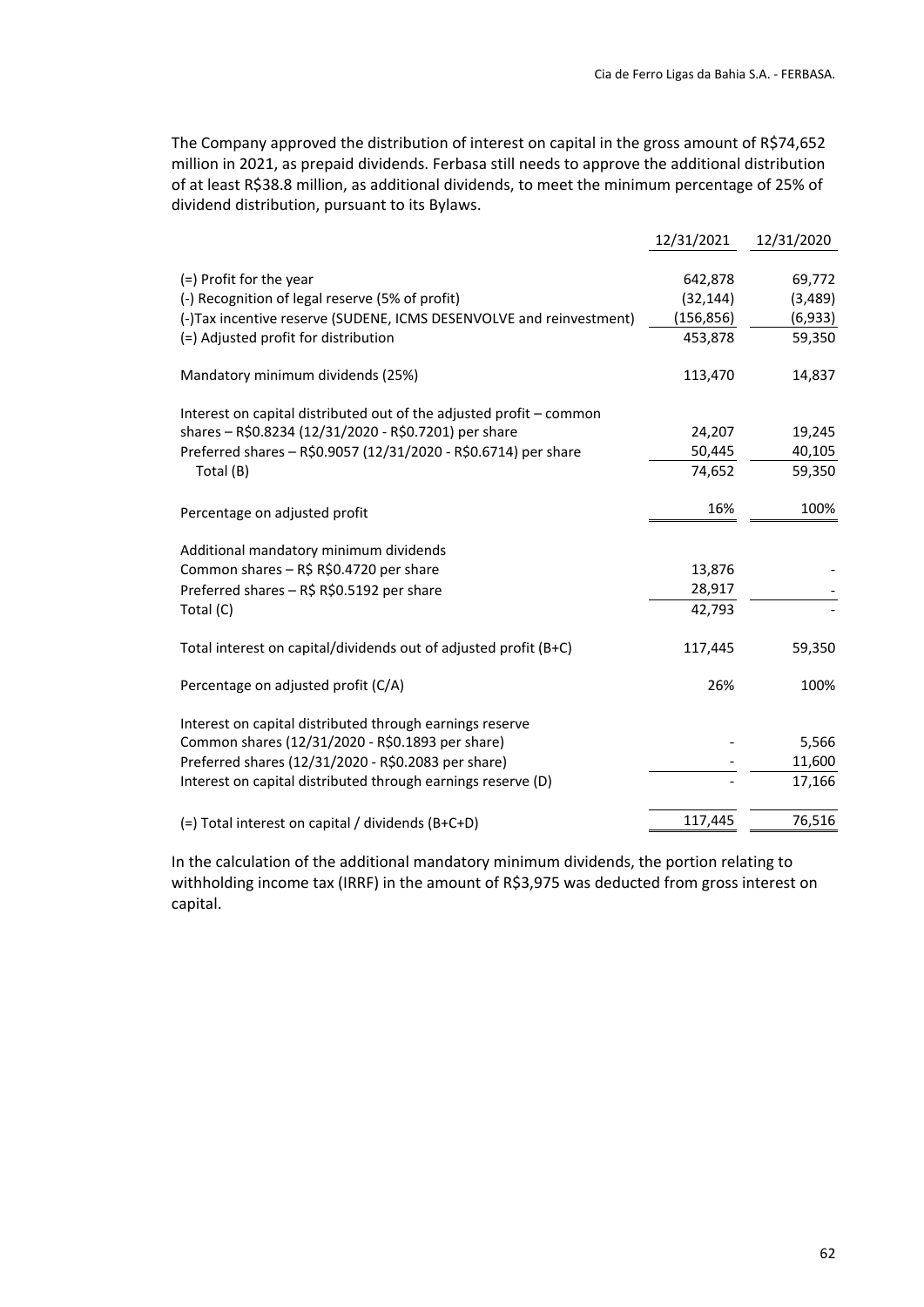#### 32. EARNINGS PER SHARE

As established by CPC 41 ‐ Earnings per Share, basic earnings per share are calculated by dividing profit for the three‐month period attributable to the holders of the Company's common and preferred shares by the weighted average number of common and preferred shares outstanding in the period. Diluted earnings per share correspond to basic earnings per share as the Company has no potentially diluting common or preferred shares.

|                                                               | 12/31/2021 | 12/31/2020 |
|---------------------------------------------------------------|------------|------------|
| Profit attributable to owners of the Company                  | 642,878    | 69,772     |
| Reconciliation of distributable profit, per class (numerator) |            |            |
| Profit attributable to common shares:                         |            |            |
| preferred shares                                              | 208,463    | 22,625     |
| Reconciliation of distributable profit, per class (numerator) | 434,415    | 47,147     |
| Weighted average number of shares, per class (denominator)    |            |            |
| Weighted average number of common shares issued:              |            |            |
| preferred shares issued                                       | 29,400,000 | 29,400,000 |
| Weighted average number of common shares issued               | 55,696,700 | 55,696,700 |
| Basic and diluted earnings* per share (in R\$):               |            |            |
| common shares                                                 | 7.09059    | 0.7695     |
| preferred shares                                              | 7.79965    | 0.8465     |

(\*) The Company does not hold outstanding potentially dilutive shares or other instruments that could result in the dilution of the earnings per share.

#### 33. NET SALES REVENUE

|                     | Parent     |            | Consolidated |            |  |
|---------------------|------------|------------|--------------|------------|--|
|                     | 12/31/2021 | 12/31/2020 | 12/31/2021   | 12/31/2020 |  |
| Gross sales revenue |            |            |              |            |  |
| Domestic market     | 1,718,192  | 811,049    | 1,815,442    | 897,634    |  |
| Foreign market      | 929,060    | 920,218    | 929,060      | 920,218    |  |
|                     | 2,647,252  | 1,731,267  | 2,744,502    | 1,817,852  |  |
| Sales deductions    |            |            |              |            |  |
| Returns and rebates | (20, 392)  | (14, 194)  | (20, 392)    | (14, 194)  |  |
| Taxes on sales      | (330,447)  | (177,632)  | (334,633)    | (181, 639) |  |
|                     | (350, 839) | (191, 826) | (355, 025)   | (195, 833) |  |
|                     | 2,296,413  | 1,539,441  | 2,389,477    | 1,622,019  |  |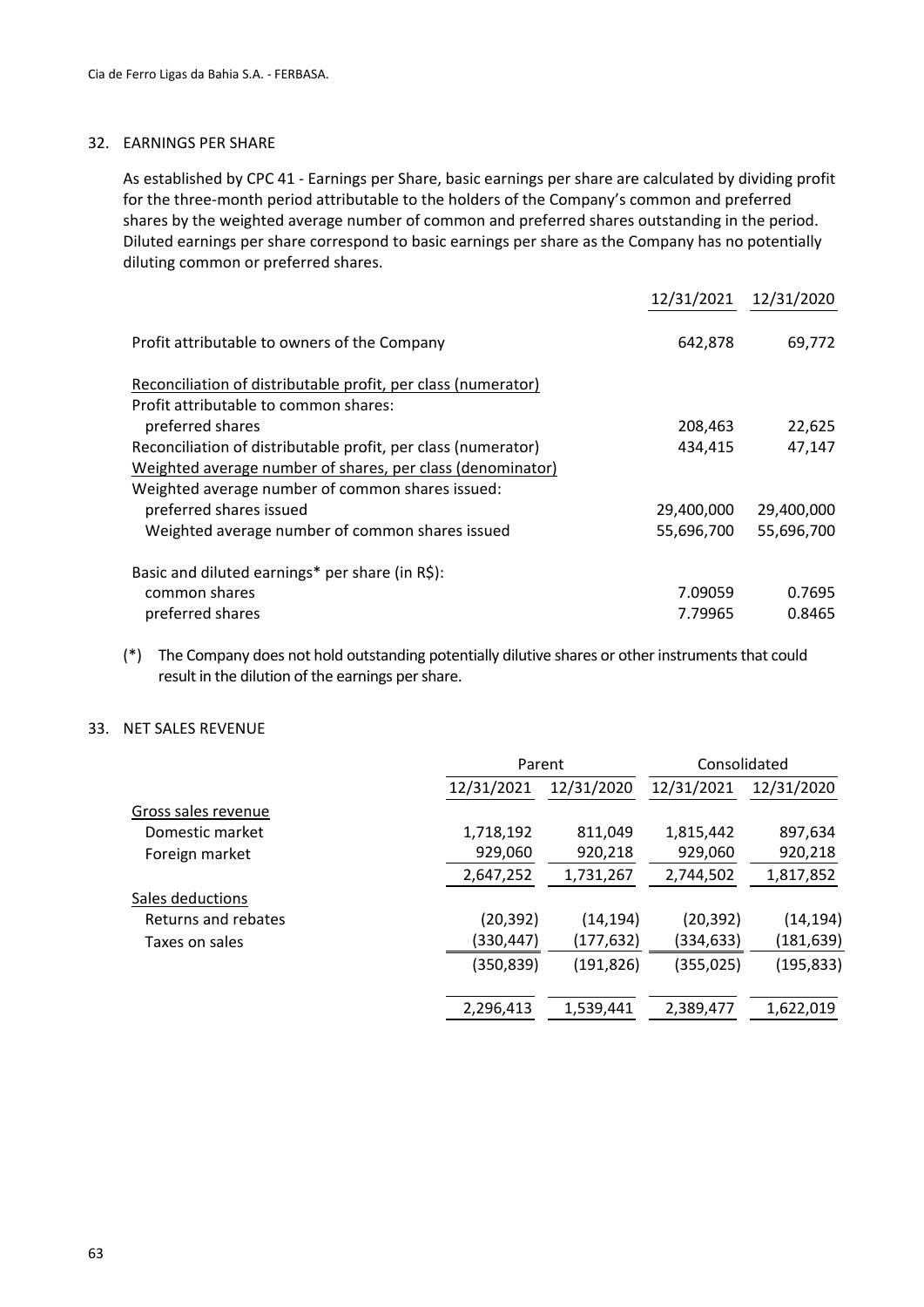#### 34. COSTS AND EXPENSES

|                                           | Parent      |               | Consolidated |             |  |
|-------------------------------------------|-------------|---------------|--------------|-------------|--|
|                                           | 12/31/2021  | 12/31/2020    | 12/31/2021   | 12/31/2020  |  |
|                                           |             |               |              |             |  |
| Cost of sales (i)                         | (1,313,664) | (1, 159, 463) | (1,383,827)  | (1,224,333) |  |
| Selling expenses                          | (18, 662)   | (20, 139)     | (18, 662)    | (20, 139)   |  |
| General and administrative expenses       | (70, 890)   | (69,374)      | (74, 423)    | (72, 853)   |  |
| Employees' bonus (note 24)                | (14,000)    |               | (14,000)     |             |  |
| Profit sharing                            | (54, 560)   | (8,018)       | (54, 652)    | (8,018)     |  |
| Management fees                           | (28, 486)   | (24,438)      | (33,044)     | (28,211)    |  |
| Total general and administrative expenses | (167,936)   | (101, 830)    | (176, 119)   | (109, 082)  |  |
|                                           | (33,873)    |               | (37,829)     |             |  |
| Other income (expenses), net (iii)        |             | (30,789)      |              | (35, 779)   |  |
|                                           | (1,534,135) | (1,312,221)   | (1,616,437)  | (1,389,333) |  |

The table below shows the breakdown by nature of cost of sales and operating expenses:

|                                             | Parent      |             | Consolidated |             |  |
|---------------------------------------------|-------------|-------------|--------------|-------------|--|
|                                             | 12/31/2021  | 12/31/2020  | 12/31/2021   | 12/31/2020  |  |
|                                             |             |             |              |             |  |
| Variable cost and indirect product expenses | (782,082)   | (666,839)   | (786, 683)   | (671, 436)  |  |
| Personnel expenses (ii)                     | (385,976)   | (297,537)   | (394,094)    | (305,339)   |  |
| Depreciation and depletion expenses         | (115, 519)  | (136,586)   | (157, 136)   | (177, 793)  |  |
| Expenses on services provided               | (116,882)   | (99,577)    | (138, 218)   | (115, 282)  |  |
| Maintenance and repair costs                | (71, 797)   | (60,097)    | (74, 412)    | (62, 848)   |  |
| <b>Fuel and lubricants</b>                  | (23, 330)   | (15, 419)   | (23, 389)    | (15, 479)   |  |
| Idle capacity cost                          | (4,676)     | (5, 377)    | (4,676)      | (5, 377)    |  |
| Other income (expenses)                     | (33,873)    | (30, 789)   | (37,829)     | (35,779)    |  |
|                                             | (1,534,135) | (1,312,221) | (1,616,437)  | (1,389,333) |  |

- (i) Cost of sales include:
	- a) Cost of the electricity supply for the 14 electric furnaces. In addition to the electric furnaces, there is energy consumption in auxiliary services and other functions, as well as in mining.
	- b) The Company imports reactive metallurgical coke (met coke) (a commodity available in the foreign market) for the production of ferrochrome.
	- c) Cost of chrome ore transportation between the mines(municipality of Campo Formoso) and the metal plant (Pojuca, BA), by rail.
	- d) In the consolidated, includes costs on depreciation, amortization, energy transmission, system use charges, operation and maintenance, etc. for wind power generation in the amount of R\$71,134 (2020, R\$65,802).
- (ii) Includes personnel expenses, management compensation, and employee and management profit sharing.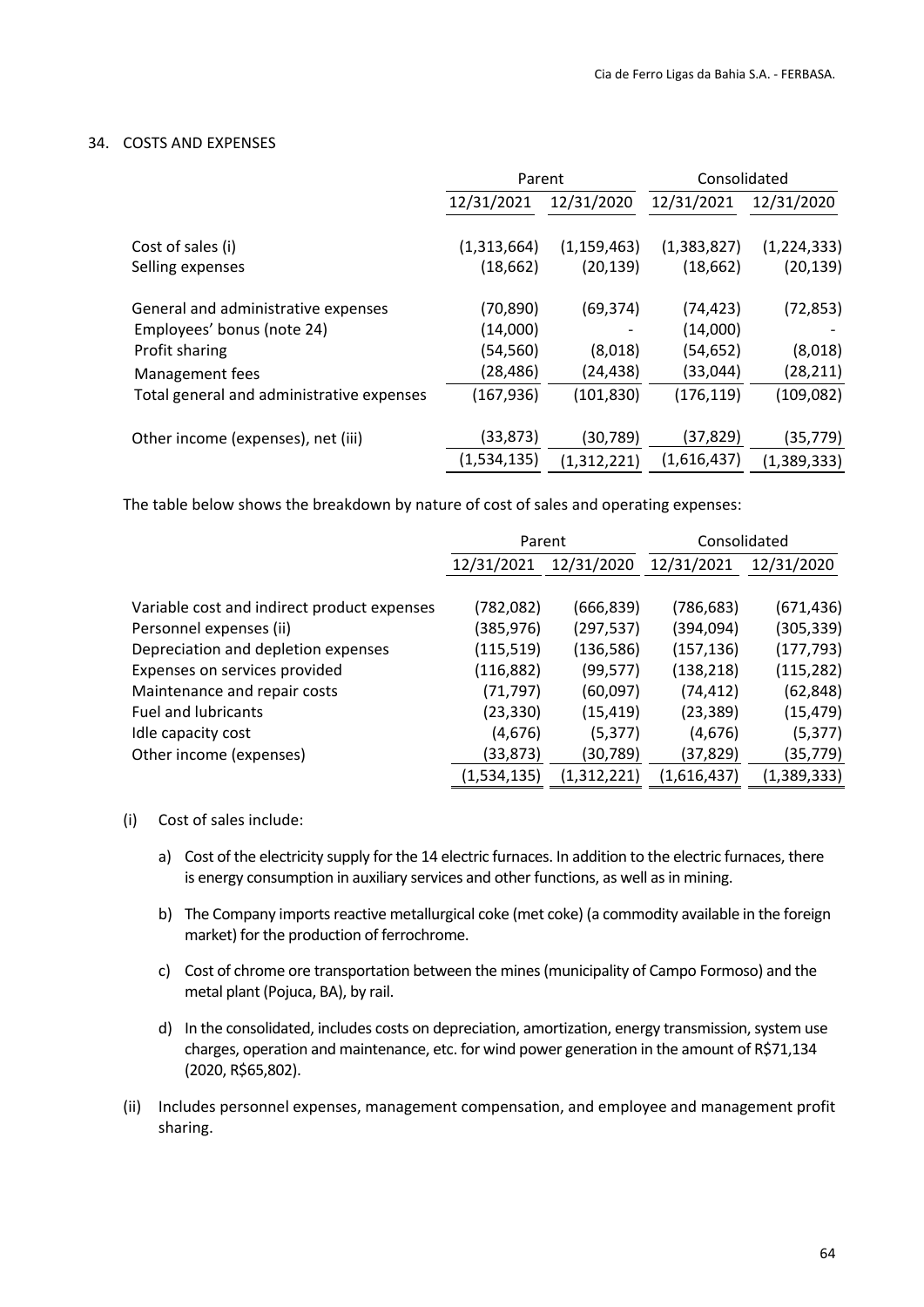|                                     | Parent    |           | Consolidated                                |           |  |
|-------------------------------------|-----------|-----------|---------------------------------------------|-----------|--|
|                                     |           |           | 12/31/2021 12/31/2020 12/31/2021 12/31/2020 |           |  |
|                                     |           |           |                                             |           |  |
| Post-employment benefits            | (7, 717)  | (8,940)   | (7, 717)                                    | (8,940)   |  |
| Other taxes                         | (2,686)   | (2,881)   | (3, 439)                                    | (3,530)   |  |
| Corporate and social responsibility | (10, 650) | (11, 516) | (10, 723)                                   | (11, 559) |  |
| Consulting and researches           | (3, 387)  | (4,651)   | (3, 387)                                    | (4,694)   |  |
| Penalty (Note 29)                   |           |           | (2,651)                                     | (2, 130)  |  |
| Realization of surplus              |           |           | (4, 418)                                    | (4, 418)  |  |
| Reversal of Constrained-Off (*)     |           |           | 5,032                                       |           |  |
| Other income (expenses)             | (9,433)   | (2,801)   | (10,526)                                    | (508)     |  |
|                                     | (33, 873) | (30, 789) | (37,829)                                    | (35, 779) |  |

(iii) The table shows the breakdown per nature of other income (expenses), net:

(\*) In October 2021, the Company reversed the provision for reimbursement and penalty in the amount of R\$5,032 based on ANEEL Technical Note 110/2021, which established the Commercialization Rule which determines the Methodology for Calculation of Energy not Provided Arising from Constrained‐off of Wind Power Plants.

#### 35. FINANCE INCOME (COSTS)

|                                                                    | Parent     |            | Consolidated |            |
|--------------------------------------------------------------------|------------|------------|--------------|------------|
|                                                                    | 12/31/2021 | 12/31/2020 | 12/31/2021   | 12/31/2020 |
| Finance income                                                     |            |            |              |            |
| Income from short-term investments                                 | 24,304     | 5,833      | 30,200       | 8,438      |
| Exchange rate changes                                              | 27,029     | 34,744     | 27,029       | 34,744     |
| Other finance income                                               | 8,044      | 11,488     | 8,092        | 11,553     |
|                                                                    | 59,377     | 52,065     | 65,321       | 54,735     |
| Finance costs                                                      |            |            |              |            |
| Exchange rate changes                                              | (21, 483)  | (37, 887)  | (21, 483)    | (37, 887)  |
| Interest incurred                                                  | (10,834)   | (11,514)   | (30,794)     | (33,722)   |
| Other                                                              | (10,203)   | (3,439)    | (17, 017)    | (5, 411)   |
|                                                                    | (42,520)   | (52,840)   | (69, 294)    | (77,020)   |
| Derivative and non-derivative financial instruments                |            |            |              |            |
| Changes in derivative and non-derivative instruments - assets      | 15,020     | 11,955     | 15,020       | 11,955     |
| Changes in derivative and non-derivative instruments - liabilities | (110,228)  | (196,702)  | (110, 228)   | (196, 702) |
|                                                                    | (95, 208)  | (184,747)  | (95, 208)    | (184, 747) |
|                                                                    | (78,351)   | (185,522)  | (99, 181)    | (207, 032) |
|                                                                    |            |            |              |            |

#### 36. OPERATING SEGMENTS

The Company segmented its operating structure taking into consideration the way Management manages the business. Management defined the following operating segments:

- Alloy Segment involves the operations of high chrome alloys, low carbon alloys and ferrochrome, of silicon 75 special and silicon 75 standard".
- Wind power segment include the transactions of subsidiary BW Guirapá.
- Other segments include forestry activity, with standing timber sales and mining activities with chrome ore, chromite sand, quicklime and hydrated lime sales.